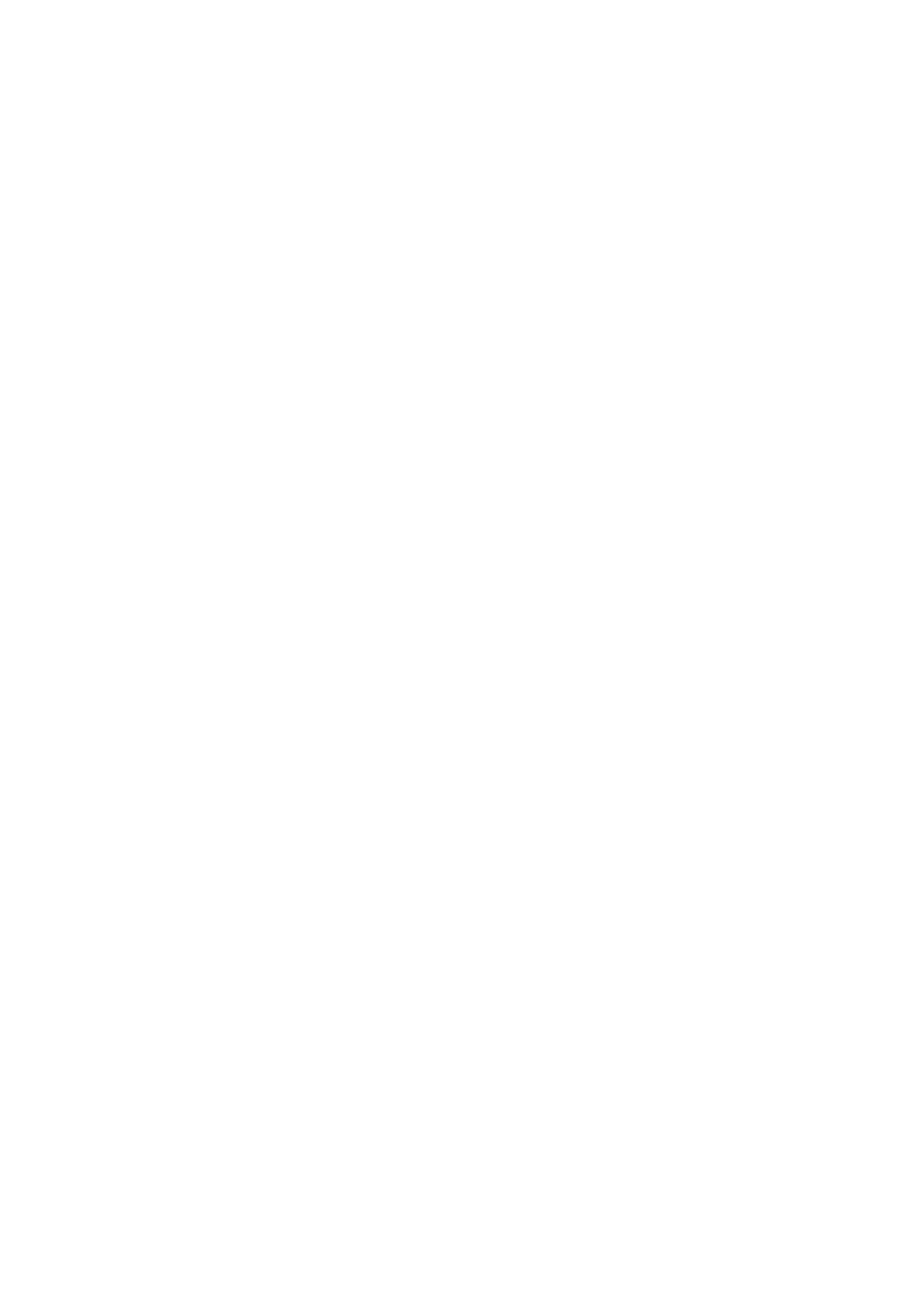## *Contents*

| <b>1. Executive Summary</b>                                                                | 3              |
|--------------------------------------------------------------------------------------------|----------------|
| 1.1. Introduction                                                                          | $\overline{3}$ |
| 1.2. Findings                                                                              | $\overline{3}$ |
| 1.3. Conclusions                                                                           | 6              |
| 2. Introduction                                                                            | 7              |
| 2.1. Background and objectives                                                             | 7              |
| 2.2. Methodology                                                                           | 8              |
| 2.3. Banks' AML legal and regulatory obligations                                           | 9              |
| 2.3.1. The Wire Transfer Regulations                                                       | 11             |
| 2.3.2. The FSA Handbook                                                                    | 14             |
| 3. Findings – high risk customers and PEPs                                                 | 15             |
| 3.1. AML policies and procedures                                                           | 15             |
| 3.1.1. PEP definition                                                                      | 16             |
| 3.1.2. Training and awareness                                                              | 16             |
| 3.1.3. AML policies and procedures – examples of good and poor practice                    | 17             |
| 3.2. Risk assessment                                                                       | 18             |
| 3.2.1. Common risk assessment methodology                                                  | 18             |
| 3.2.2. Common weaknesses in risk assessment                                                | 19             |
| 3.2.3. Risk assessment-examples of good practice and poor practice                         | 21             |
| 3.3. Customer take-on                                                                      | 22             |
| 3.3.1. CDD                                                                                 | 22             |
| 3.3.2. Identification and verification of identity                                         | 22             |
| 3.3.3. Beneficial owners                                                                   | 24             |
| 3.3.4. Identifying PEPs                                                                    | 25             |
| 3.3.5. Nature and intended purpose of the business relationship                            | 26             |
| 3.3.6. Source of wealth/funds                                                              | 27             |
| 3.3.7. EDD                                                                                 | 28             |
| 3.3.8. Record-keeping                                                                      | 29             |
| 3.3.9. Approval of business relationships                                                  | 30             |
| 3.3.10. Risk appetite, culture and resources                                               | 32             |
| 3.3.11. Customer take-on - examples of good and poor practice                              | 34             |
| 3.4. Enhanced monitoring of high-risk relationships                                        | 36             |
| 3.4.1. Transaction monitoring                                                              | 37             |
| 3.4.2. Regular reviews                                                                     | 39             |
| 3.4.3. Enhanced monitoring of high risk relationships – examples of good and poor practice | 40             |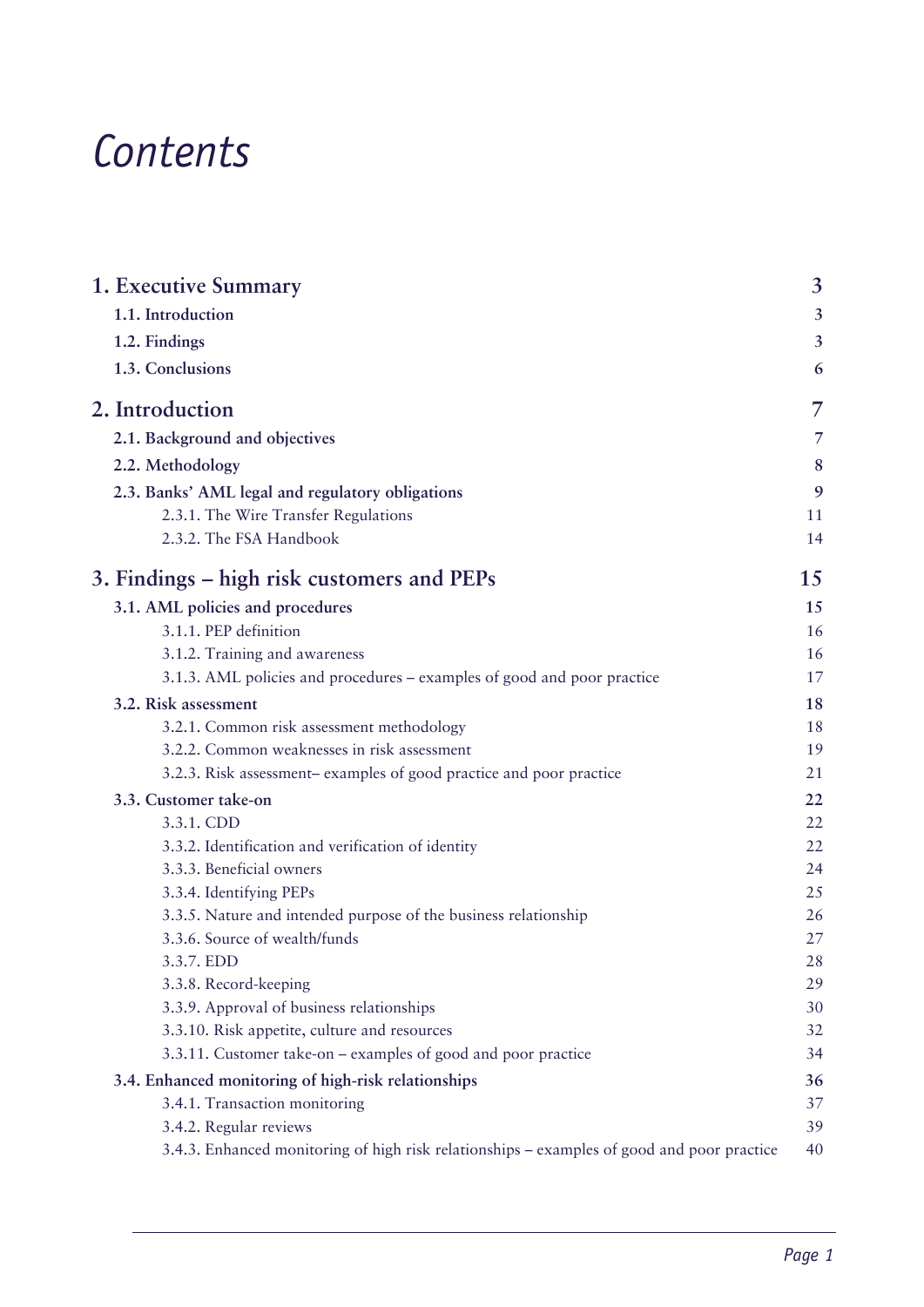| 4. Findings – correspondent banking                                                               | 43 |
|---------------------------------------------------------------------------------------------------|----|
| 4.1. What is correspondent banking?                                                               | 43 |
| 4.2. Money-laundering risks in correspondent banking                                              | 43 |
| 4.3. New business origination and strategy                                                        | 44 |
| 4.4. Risk assessment of respondent banks                                                          | 45 |
| 4.4.1. Examples of risk-assessment methodology                                                    | 45 |
| 4.4.2. Risk assessment of respondent banks – examples of good and                                 |    |
| poor practice                                                                                     | 47 |
| 4.5. Customer take-on                                                                             | 48 |
| 4.5.1. Responsibility for carrying out CDD                                                        | 48 |
| 4.5.2. The quality of CDD                                                                         | 48 |
| 4.5.3. Approval of respondent relationships                                                       | 54 |
| 4.5.4. Customer take-on – examples of good and poor practice                                      | 54 |
| 4.6. Ongoing monitoring of respondent accounts                                                    | 56 |
| 4.6.1. Transaction monitoring                                                                     | 56 |
| 4.6.2. Regular reviews of respondent accounts                                                     | 57 |
| 4.6.3. Ongoing monitoring of respondent accounts – examples of good practice and<br>poor practice | 60 |
| 5. Findings - wire transfers                                                                      | 61 |
| 5.1. Background                                                                                   | 61 |
| 5.2. Paying Banks                                                                                 | 62 |
| 5.2.1. Large banks                                                                                | 63 |
| 5.2.2. Small banks                                                                                | 65 |
| 5.2.3. Paying banks - examples of good and poor practice                                          | 66 |
| 5.3. Intermediary banks                                                                           | 66 |
| 5.3.1. Large banks                                                                                | 66 |
| 5.3.2. Small banks                                                                                | 68 |
| 5.3.3. Intermediary banks – examples of good and poor practice                                    | 68 |
| 5.4. Beneficiary banks                                                                            | 69 |
| 5.4.1. Large banks                                                                                | 69 |
| 5.4.2. Small banks                                                                                | 72 |
| 5.4.3. Beneficiary banks - examples of good and poor practice                                     | 72 |
| 5.5. Implementation of the SWIFT MT202COV                                                         | 73 |
| 5.5.1. What is the MT202COV and why was it introduced?                                            | 73 |
| 5.5.2. The impact on major banks                                                                  | 73 |
| 5.5.3. The impact on smaller banks                                                                | 75 |
| 5.5.4. Implementation of SWIFT MT202COV - examples of good and<br>poor practice                   | 75 |
| 6. Case studies – high-risk customer relationships                                                | 77 |
| 7. Consolidated examples of good and poor practice – proposed guidance                            | 85 |
| 7.1. High-risk customers and PEPs                                                                 | 85 |
| 7.3 Correspondent banking                                                                         | 90 |
| 7.3 Wire transfers                                                                                | 93 |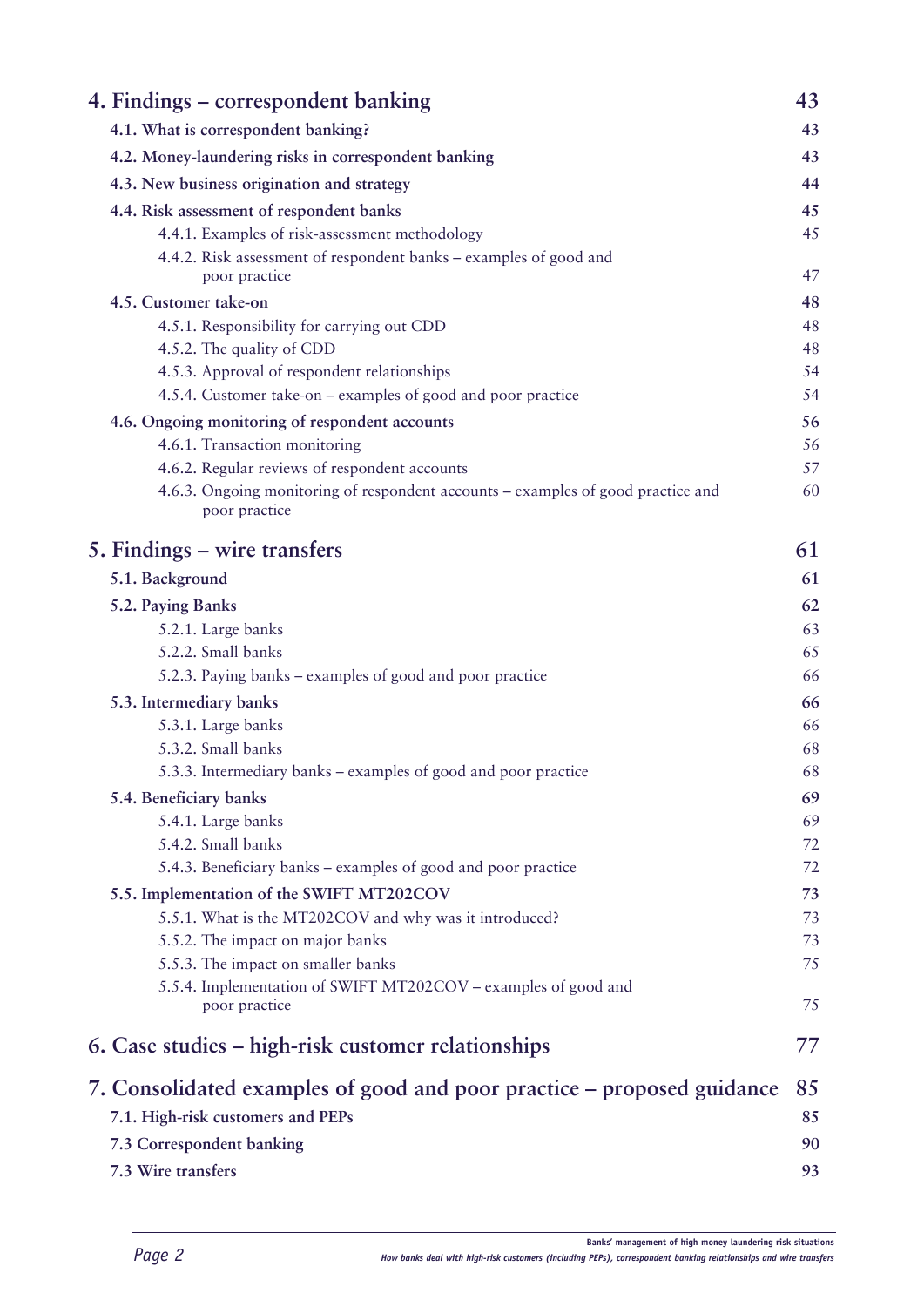## <span id="page-4-0"></span>*1. Executive Summary*

## **1.1. Introduction**

- 1. This report describes how banks operating in the UK are managing money-laundering risk in higher risk situations. It focuses in particular on correspondent banking relationships, wire transfer payments and high-risk customers including politically exposed persons (PEPs). PEPs are individuals whose prominent position in public life may make them vulnerable to corruption. The definition extends to immediate family members and known close associates.
- 2. We expect firms to consider our findings and translate them into more effective policies and controls where necessary. This report also outlines proposed guidance, in the form of examples of good and poor practice which, following post-consultation implementation, we will expect firms to take into account. The finalised guidance will be included in Financial Crime: a guide for firms, on which we are currently consulting in CP11/12. If you have any comments on the proposed good and poor practice guidance in this report, please respond to the consultation on the guide.
- 3. As in any other area of their business, firms should adopt an appropriate, risk-based approach to anti-money laundering, taking into account relevant factors including their customer base, business and risk profile. Failure to do so may result in the FSA taking action.
- 4. As a result of this review and our concurrent casework, we have referred two banks to our enforcement division after identifying apparent serious weaknesses in their systems and controls for managing high-risk customers, including PEPs. We are considering whether further regulatory action is required in relation to other banks and further cases may be referred to enforcement.
- 5. Given the nature of our findings, the management of high-risk customers, including PEPs, will remain a significant focus of our anti-financial crime work for some time to come.

## **1.2. Findings**

6. Although we identified some examples of good anti-money laundering (AML) risk management, we were concerned to find serious weaknesses common to many firms included in our review. The following are the main findings: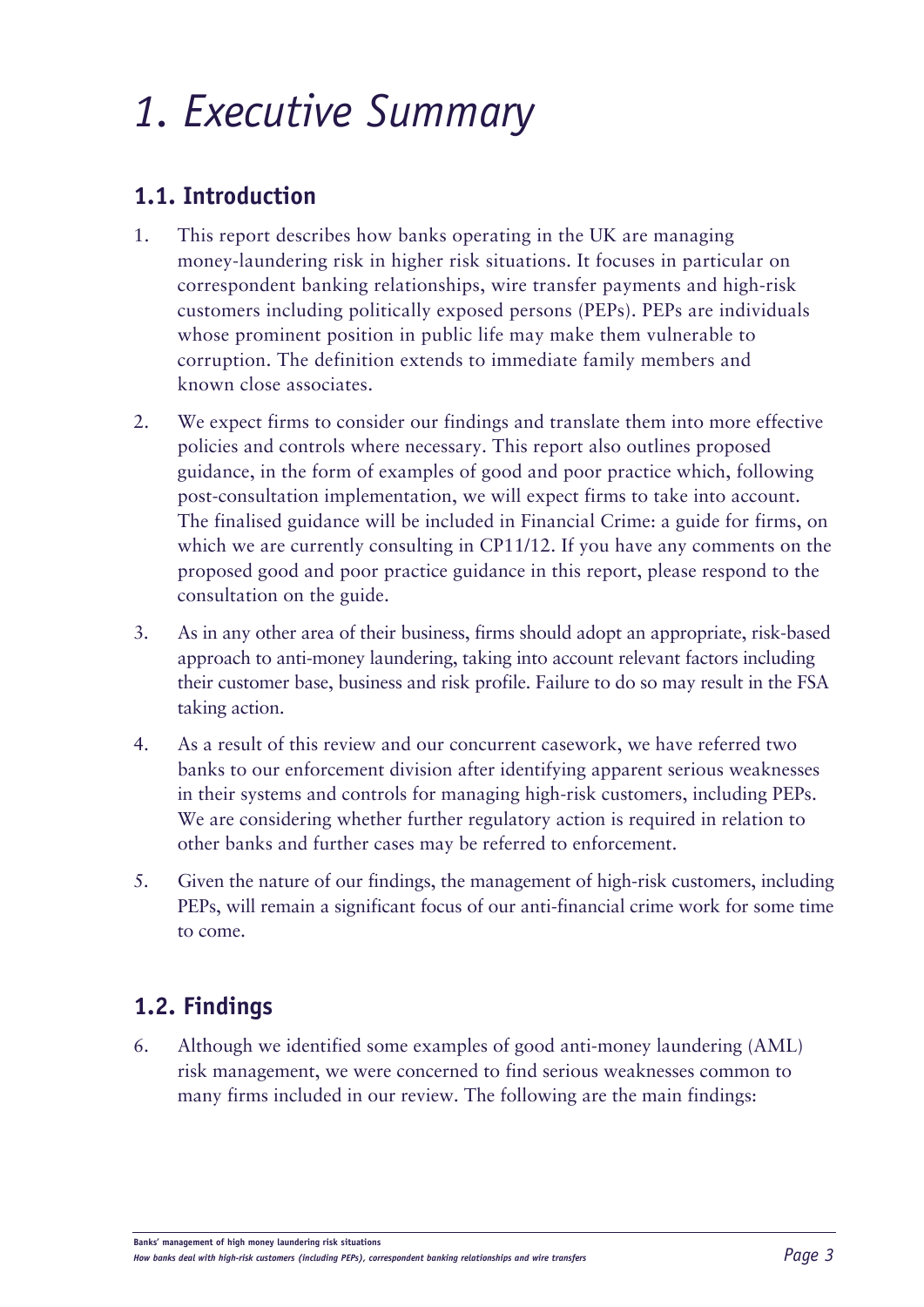## *High-risk customers/PEPs*

- 7. Some banks appeared unwilling to turn away, or exit, very profitable business relationships when there appeared to be an unacceptable risk of handling the proceeds of crime. Around a third of banks, including the private banking arms of some major banking groups, appeared willing to accept very high levels of money-laundering risk if the immediate reputational and regulatory risk was acceptable.
- 8. Over half the banks we visited failed to apply meaningful enhanced due diligence (EDD) measures in higher risk situations and therefore failed to identify or record adverse information about the customer or the customer's beneficial owner. Around a third of them dismissed serious allegations about their customers without adequate review.
- 9. More than a third of banks visited failed to put in place effective measures to identify customers as PEPs. Some banks exclusively relied on commercial PEPs databases, even when there were doubts about their effectiveness or coverage. Some small banks unrealistically claimed their relationship managers (RMs) or overseas offices knew all PEPs in the countries they dealt with. And, in some cases, banks failed to identify customers as PEPs even when it was obvious from the information they held that individuals were holding or had held senior public positions.
- 10. Three quarters of the banks in our sample failed to take adequate measures to establish the legitimacy of the source of wealth and source of funds to be used in the business relationship. This was of concern in particular where the bank was aware of significant adverse information about the customer's or beneficial owner's integrity.
- 11. Some banks' AML risk-assessment frameworks were not robust. For example, we found evidence of risk matrices allocating inappropriate low-risk scores to high-risk jurisdictions where the bank maintained significant business relationships. This could have led to them not having to apply EDD and monitoring measures.
- 12. Some banks had inadequate safeguards in place to mitigate RMs' conflicts of interest. At more than a quarter of banks visited, RMs appeared to be too close to the customer to take an objective view of the business relationship and many were primarily rewarded on the basis of profit and new business, regardless of their AML performance.
- 13. At a third of banks visited, the management of customer due diligence records was inadequate and some banks were unable to give us an overview of their high-risk or PEP relationships easily. This seriously impeded these banks' ability to assess money laundering risk on a continuing basis.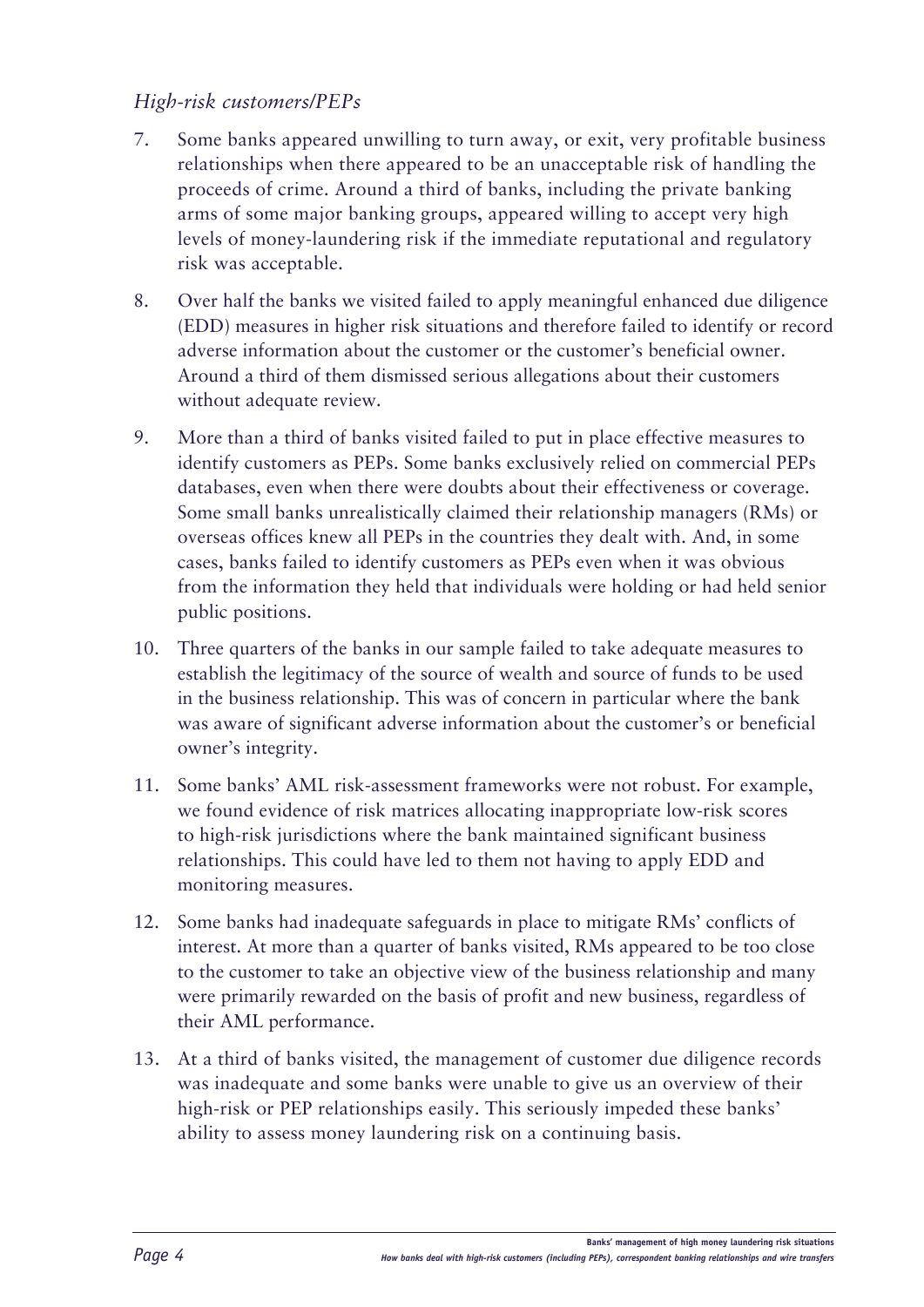- 14. Nearly half the banks in our sample failed to review high-risk or PEP relationships regularly. Relevant review forms often contained recycled information year after year, indicating that these banks may not have been taking their obligation to conduct enhanced monitoring of PEP relationships seriously enough.
- 15. At a few banks, the general AML culture was a concern, with senior management and/or compliance challenging us about the whole point of the AML regime or the need to identify PEPs.

## *Correspondent banking*

- 16. Some banks conducted good quality AML due diligence and monitoring of relationships, while others, particularly some smaller banks, conducted little and, in some cases, none. In several smaller banks, a tick-box approach to AML due diligence was noted. Many (especially smaller) banks' due diligence procedures resembled a 'paper gathering' exercise with no obvious assessment of the information collected; there was also over-reliance on the *Wolfsberg Group AML Questionnaire* which gives only simple yes or no answers to basic AML questions without making use of the Wolfsberg Principles on correspondent banking. And when reviews of correspondent relationships were conducted, they were often clearly copied and pasted year after year with no apparent challenge.
- 17. Some banks did not carry out due diligence on their parent banks or banks in the same group, even when they were located in a higher risk jurisdiction or there were other factors which increased the risk of money laundering.
- 18. A more risk-based approach is required where PEPs own, direct or control respondent banks. We found there was a risk that some banks' respondents could be influenced by allegedly corrupt PEPs, increasing the risk of these banks being used as vehicles for corruption and/or money laundering.
- 19. Transaction monitoring of correspondent relationships is a challenge for banks due to often erratic, yet legitimate, flows of funds. Banks ultimately need to rely on the explanations of unusual transactions given by respondents and this can be difficult to corroborate. However, there were some occasions where we felt banks did not take adequate steps to verify such explanations.
- 20. We found little evidence of assessment by internal audit of the money-laundering risk in correspondent banking relationships; this is unsatisfactory given the high money-laundering risk which is agreed internationally to be inherent in correspondent banking.

## *Wire transfers*

21. We had no major concerns about banks' compliance with the Wire Transfer Regulations (WTRs). However, there seemed to be a lack of strategic response across the industry in terms of dealing with paying banks which repeatedly failed

**Banks' management of high money laundering risk situations**

*How banks deal with high-risk customers (including PEPs), correspondent banking relationships and wire transfers Page 5*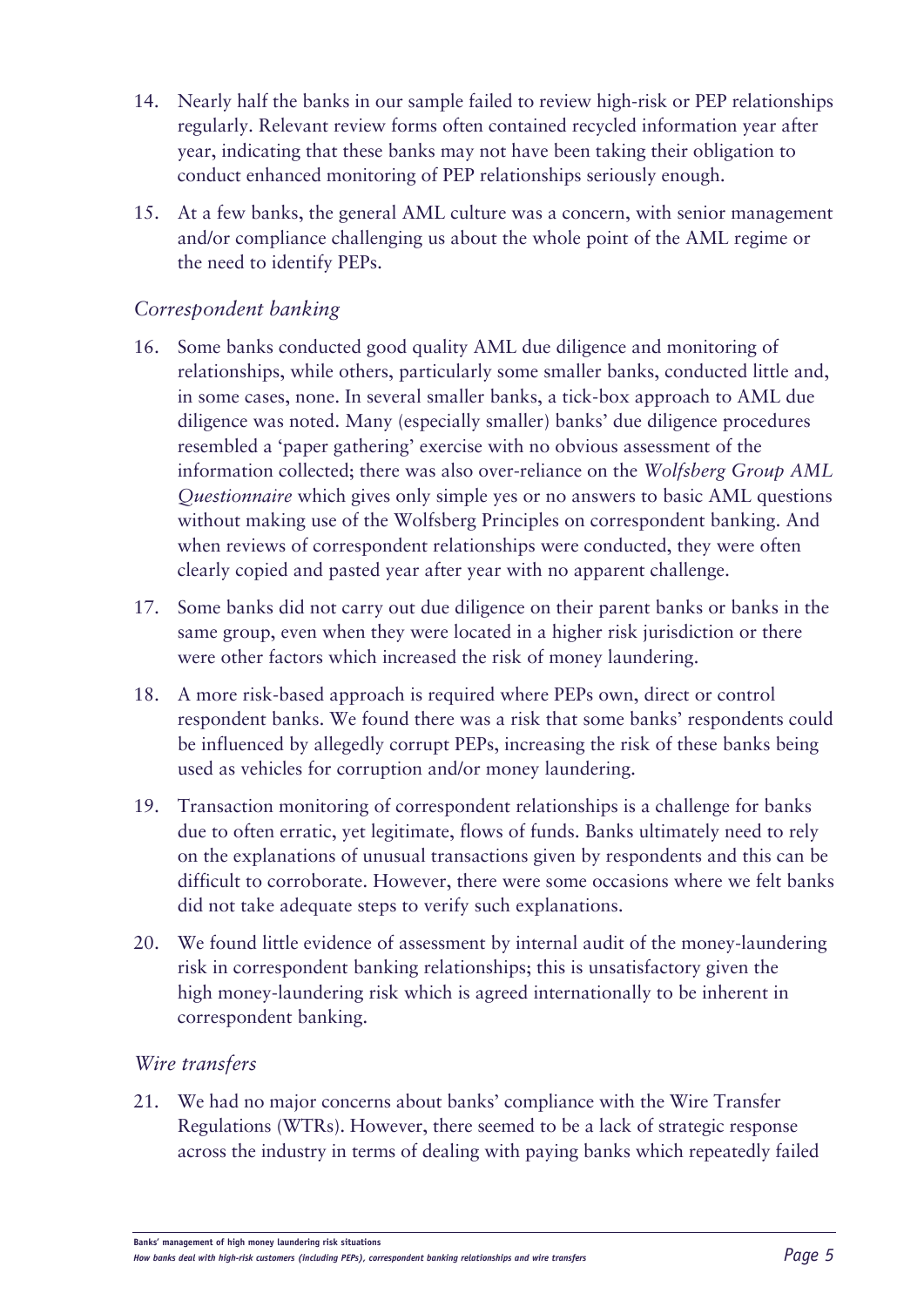<span id="page-7-0"></span>to meet the WTRs' standards. There was clearly some concern among larger banks not to be the first to address this issue. So we encourage banks to work together to formulate a strategic response to dealing with non-compliant paying banks.

## **1.3. Conclusions**

- 22. Our review found no major weaknesses in banks' compliance with the WTRs. On correspondent banking, there was a wide variance in standards, with some banks carrying out good quality AML work, while others, particularly smaller banks, carried out either inadequate due diligence or none at all.
- 23. Our main conclusion is that around three quarters of banks in our sample, including the majority of major banks, are not always managing high-risk customers and PEP relationships effectively and must do more to ensure they are not used for money laundering. Despite changes in the legal and regulatory framework a number of the weaknesses identified during this review are the same as, or similar to, those identified in the FSA report of March 2001 covering how banks in the UK handled accounts linked to the former Nigerian military leader, General Sani Abacha.1 We are concerned there has been insufficient improvement in banks' AML systems and controls during this period.
- 24. Serious weaknesses identified in banks' systems and controls, as well as indications that some banks are willing to enter into very high-risk business relationships without adequate controls when there are potentially large profits to be made, means that it is likely that some banks are handling the proceeds of corruption or other financial crime. Section 6 of this report comprises anonymised case studies of some of the high-risk relationships we reviewed.
- 25. We will, where appropriate, use our enforcement powers to reinforce key messages in this report to encourage banks and other firms to strengthen AML systems and controls and deter them from making decisions which do not take adequate account of money laundering risk. We hope the case studies and examples of good and poor practice we set out here will help firms improve their practices.

<sup>1</sup> See:<www.fsa.gov.uk/Pages/Library/Communication/PR/2001/029.shtml>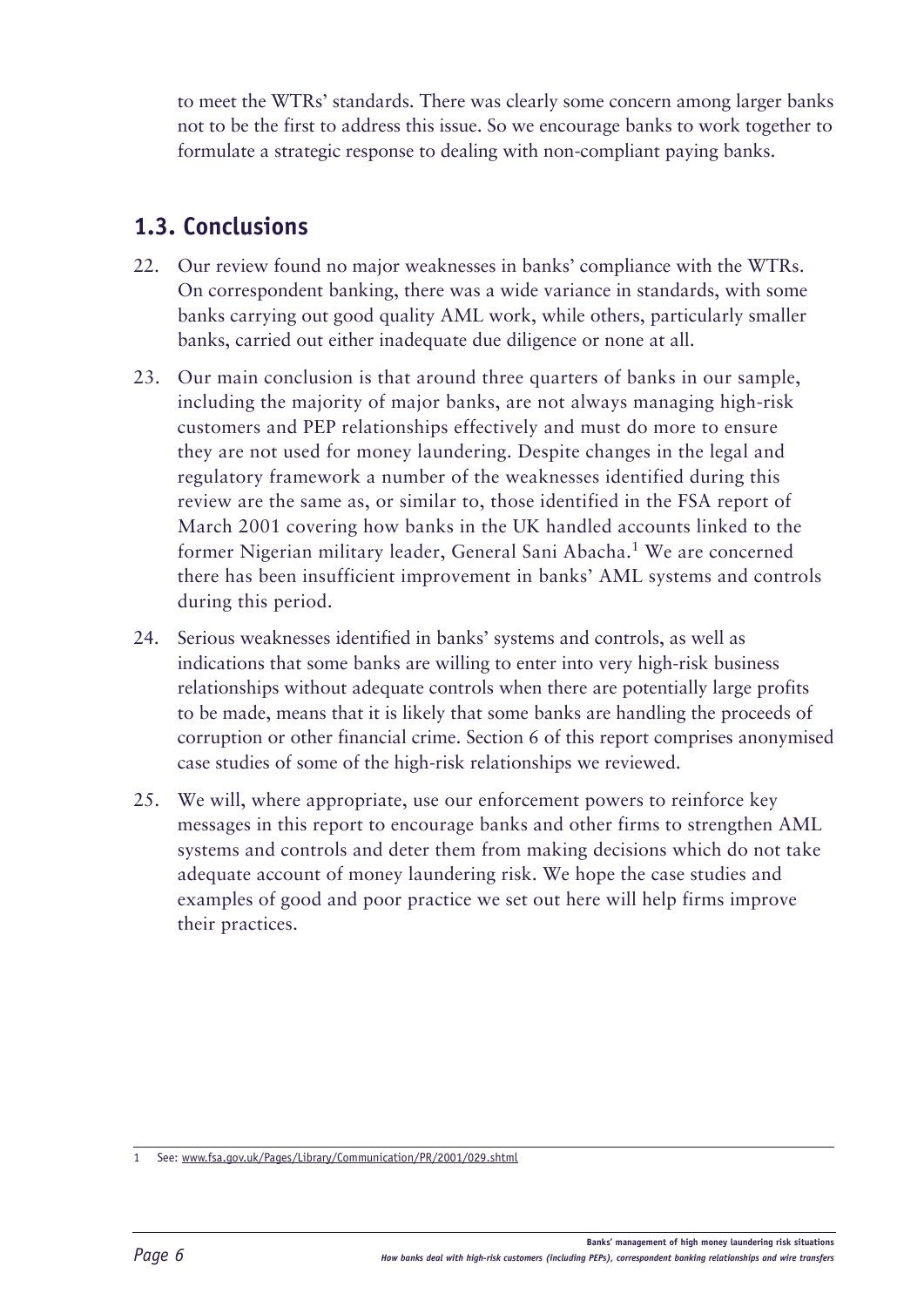## <span id="page-8-0"></span>*2. Introduction*

## **2.1. Background and objectives**

- 26. This report contains our findings from a major project to examine how banks manage situations where there is a high risk of money laundering. Our work focused on high-risk customers including PEPs, correspondent banking relationships and the money-laundering risk associated with wire transfer payments.
- 27. The risk of money laundering is relevant to two of our statutory objectives:
	- *• Reducing the extent to which it is possible for a firm to be used for purposes connected with financial crime*, because weak AML controls leave firms vulnerable to becoming involved in money laundering, unwittingly or otherwise; and
	- *• Maintaining market confidence* because the use of UK firms to launder money could adversely affect the reputation of the UK market.
- 28. The FSA is also the 'competent authority' under the Money Laundering Regulations and the Wire Transfer Regulations. This means we are responsible for ensuring that financial services firms comply with this legislation.
- 29. We decided to carry out this project because:
	- the areas covered have all been identified as high risk by the Financial Action Task Force (FATF);
	- the UK government views effective AML controls over PEPs as an integral part of its strategy to combat international corruption and its goal of 'making the UK a hostile environment for corrupt PEPs'; and
	- we had not previously conducted significant thematic work on correspondent banking or PEPs and none at all on wire transfers. One of the reasons for this is that we were awaiting the new SWIFT messaging standards introduced in November 2009.
- 30. Our main objective was to assess whether banks had robust and proportionate systems and controls in place to identify, detect and prevent the misuse of correspondent banking facilities, meet the requirements to identify the originators of international wire transfers, and reduce the risk of corrupt PEPs and other high-risk customers misusing the UK banking system. In addition, we aimed to identify good practice to share with the industry and highlight areas where improvement is required. This report contains many examples of good and poor practice observed during our fieldwork.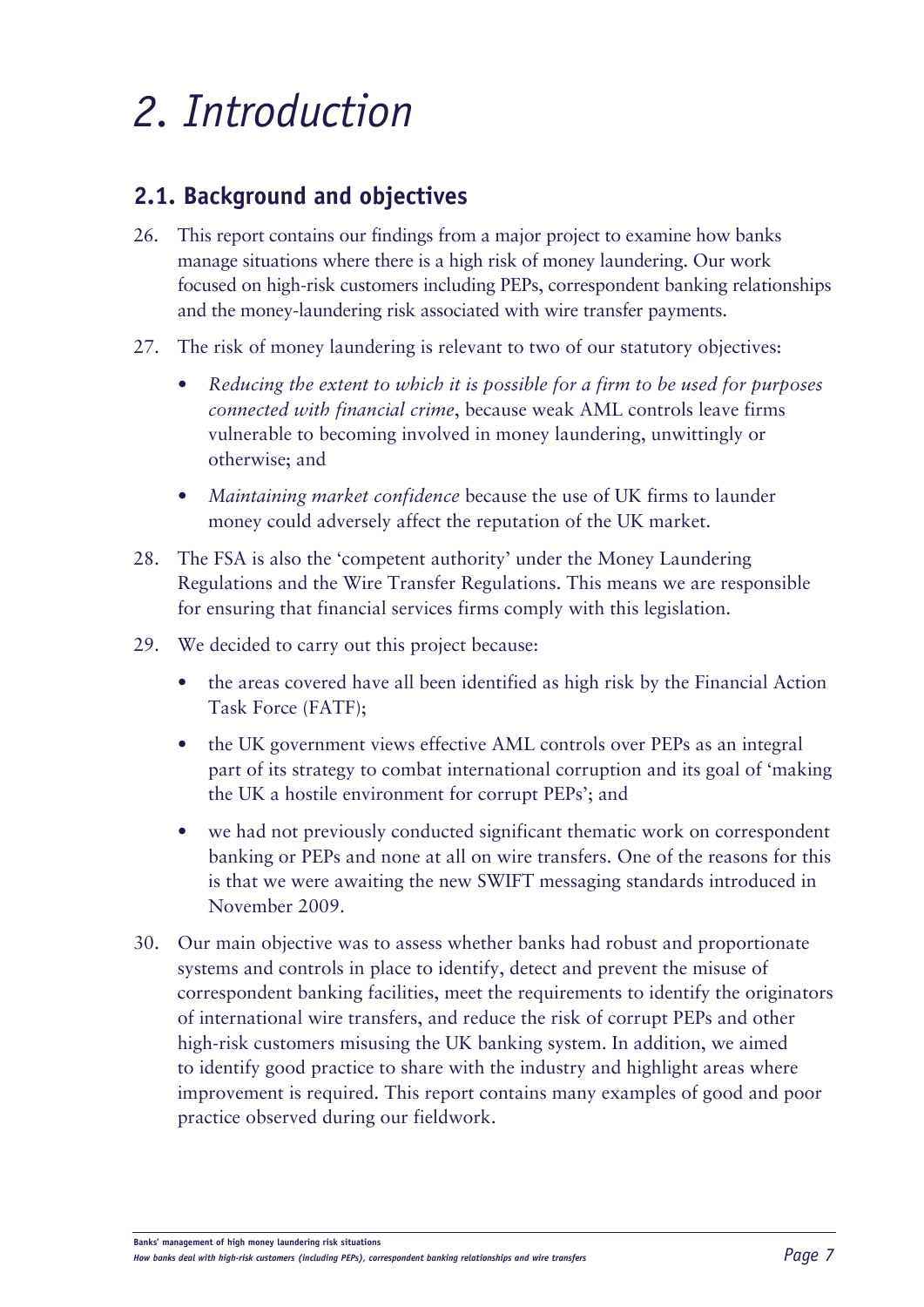<span id="page-9-0"></span>31. Firms should consider our findings, translate them into more effective assessment of this risk, and implement and maintain more effective controls where necessary. As in any other area of their business, firms should take an appropriate, risk-based approach to AML, taking into account relevant factors including their customer base, business and risk profile. Failure to do so may result in us taking action.

## **2.2. Methodology**

- 32. The fieldwork for our review began in early 2010 and continued until February 2011. Before visiting banks, we met law enforcement agencies, forensic accountants, AML consultants, lawyers and commercial providers of intelligence tools (which some firms use in their AML work) to hear their views of banks' AML performance in the areas covered by our review.
- 33. From May 2010, we conducted 35 visits to 27 banking groups in the UK with significant international activity exposing them to money laundering risks arising from high-risk customers/PEPs, correspondent banking and wire transfers. Our sample comprised eight major banks and 19 medium-sized and smaller banks, including banks from higher risk countries and private banks. The banks were chosen because they dealt in products or with customers likely to give rise to high levels of inherent money laundering risk; none of the banks were selected because of pre-existing concerns about their AML systems and controls. We therefore consider our sample to be representative of banks dealing with higher risk customers and products.
- 34. In early 2011, we also visited several large banks' overseas centres to assess significant relevant outsourced functions such as payment processing and the initial assessment of transaction monitoring alerts. We obtained information from each of the banks before the visits, including relevant policies and procedures; risk assessments; details of staff involved in managing relationships with high-risk customers, including PEPs and respondent banks; recent minutes of any relevant committee meetings; and details of AML training received by key staff.
- 35. Our visits included interviews with key staff including the bank's Money Laundering Reporting Officer (MLRO); relationship managers for high-risk customers including PEPs and correspondent banks; and staff responsible for processing wire transfers so we could build a detailed understanding of the bank's relevant AML policies and procedures and their practical implementation. We also conducted reviews of a sample of files for high-risk customers in order to assess the quality of due diligence applied to these relationships both at customer take-on and on a continuing basis.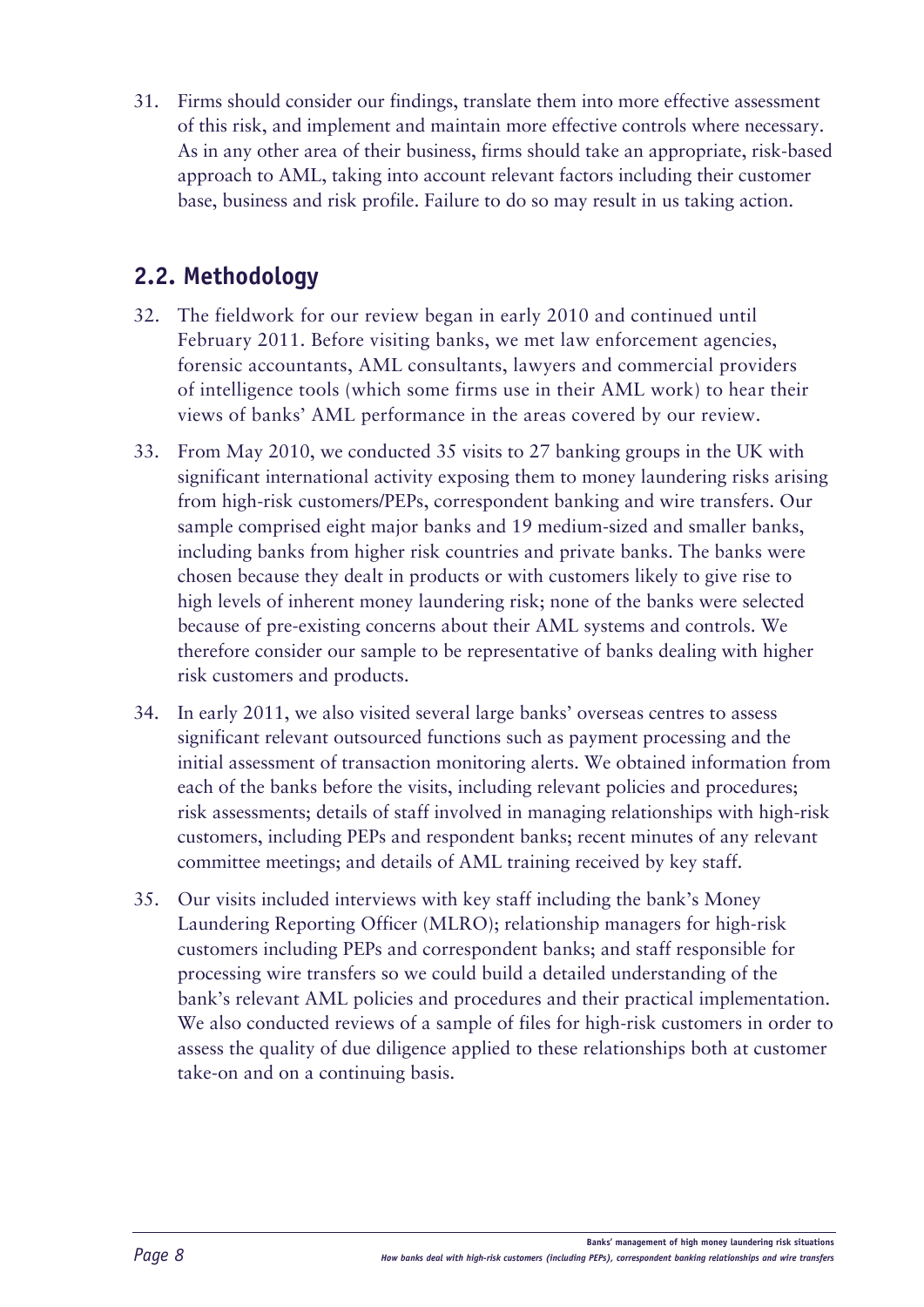<span id="page-10-0"></span>36. We would like to thank the banks which participated in the review for the information they supplied before and during our visits, and for meeting us. We would also like to thank the stakeholders for their advice and assistance.

## **2.3. Banks' AML legal and regulatory obligations**

- 37. Banks' legal and regulatory AML obligations are primarily set out in the Money Laundering Regulations 2007, the Proceeds of Crime Act 2002, the Transfer of Funds (Information on the Payer) Regulations 2007 (the 'Wire Transfer Regulations') and the FSA's Handbook. This section summarises the obligations relevant to this review.
- 38. Banks are required to put in place and maintain policies and procedures to prevent and detect money-laundering. These policies and procedures have to be communicated to relevant staff and must cover matters including risk assessment and management, risk-sensitive customer due diligence and monitoring measures, staff training and record-keeping.
- 39. Banks are also under a regulatory obligation to establish, implement and maintain adequate policies and procedures for countering the risk that they might be used to further financial crime. These policies and procedures must be comprehensive and proportionate to the nature, scale and complexity of a bank's activities and include systems and controls to identify, assess, monitor and manage money laundering risk.
- 40. Banks must document their AML risk assessment, policies and procedures, and their application, in a way that allows the FSA to monitor banks' compliance with regulatory requirements, the Money Laundering Regulations and the Wire Transfer Regulations.
- 41. The FSA has regard to relevant provisions in the Joint Money Laundering Steering Group's guidance (the JMLSG Guidance) when considering whether a bank meets its legal and regulatory AML obligations.

## *Customer Due Diligence (CDD) and Monitoring*

42. Banks are required to apply risk-sensitive CDD measures, conduct ongoing monitoring of the business relationship and keep records in line with Part 2 of the Money Laundering Regulations.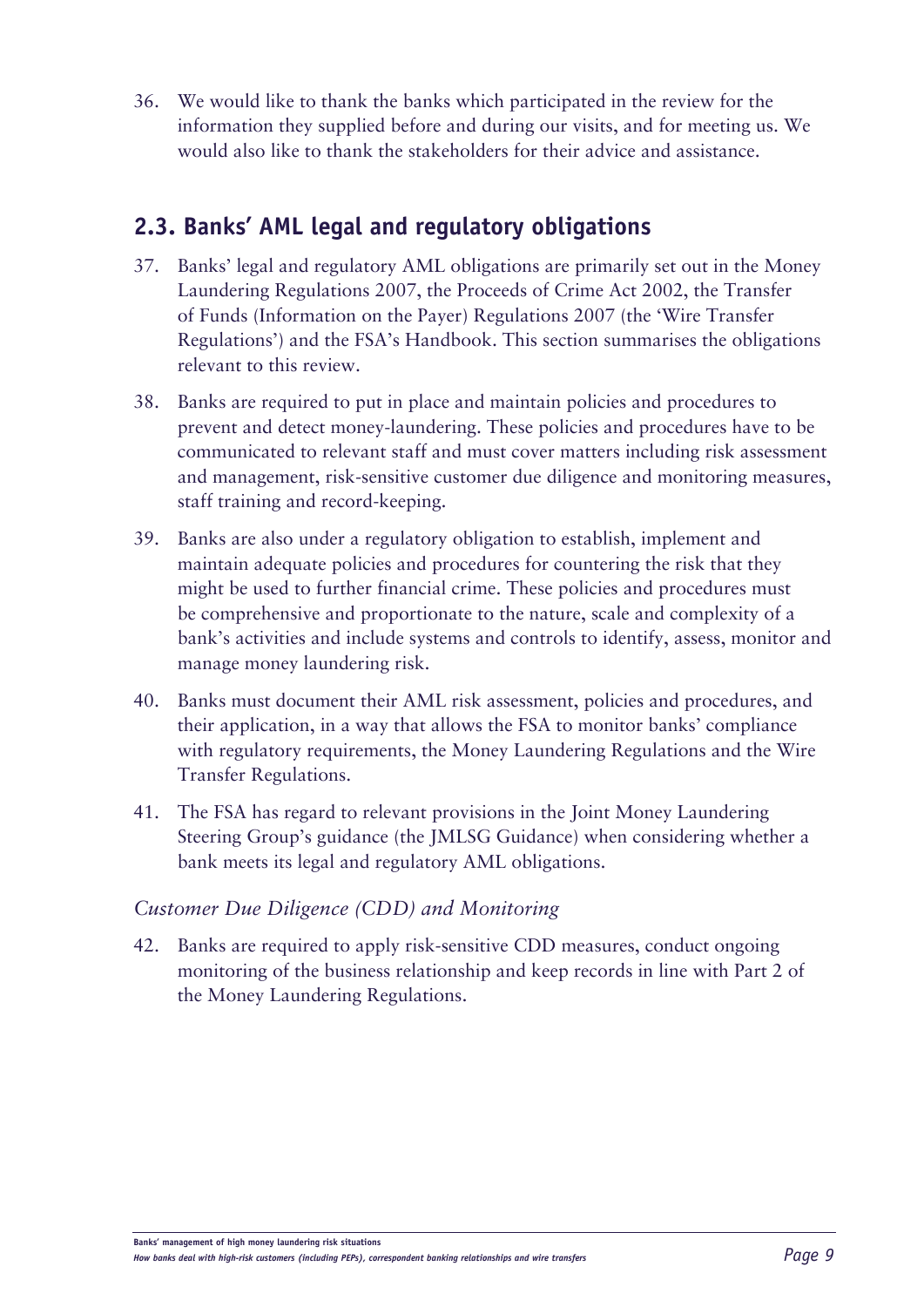- 43. CDD obligations require banks to:
	- identify and verify the customer's identity;
	- identify, where applicable, the customer's beneficial owner and verify the beneficial owner's identity – this includes a requirement to take measures to understand the ownership and control structure of the customer; and
	- obtain information on the purpose and intended nature of the business relationship.
- 44. Banks must apply CDD measures when they establish a business relationship; or doubt the veracity or adequacy of previously obtained documents, data or information; or suspect money laundering.
- 45. Banks are required to conduct ongoing monitoring of the business relationship, which includes an obligation to keep documents, data or information obtained for the purpose of customer due diligence measures up-to-date. Banks must be able to identify and scrutinise unusual transactions, or patterns of transactions which have no apparent economic or visible lawful purpose, complex or unusually large transactions and any other activity which is regarded as particularly likely to be related to money laundering. Where these give rise to knowledge, suspicion or reasonable grounds for knowing or suspecting that money laundering is taking place, banks must make a Suspicious Activity Report (SAR) to the Serious Organised Crime Agency (SOCA).
- 46. Banks must keep copies of, or references to, the evidence obtained during the CDD process, as well as supporting records for at least five years after the end of the business relationship or the completion of an occasional transaction. These records must be organised in an orderly way to enable banks to meet their legal obligations and to enable us to monitor their compliance.
- 47. Banks must determine the extent of CDD measures and ongoing monitoring on a risk-sensitive basis depending on the type of customer, business relationship, product or transaction. They must be able to demonstrate to us that the extent of these measures is appropriate to the level of money-laundering risk.

## *Enhanced Customer Due Diligence (EDD) and monitoring*

- 48. Where the money laundering or terrorist financing risk is increased, banks must apply EDD measures and conduct enhanced monitoring of the business relationship.
- 49. The Money Laundering Regulations set out three situations where specific EDD measures must always be applied:
	- in relation to correspondent banking relationships with respondents from non-EEA countries;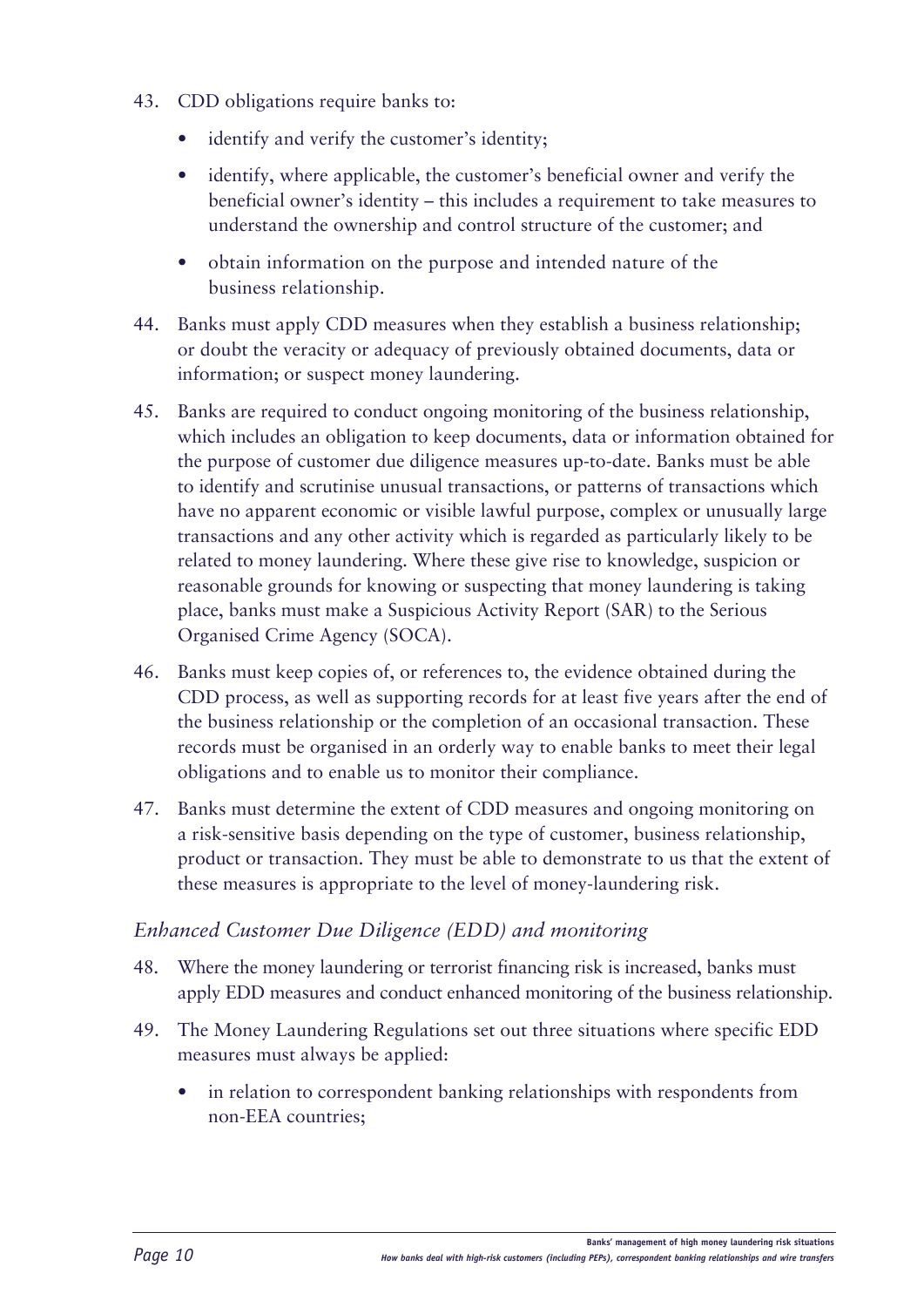- <span id="page-12-0"></span>• in situations where the customer is not physically present for identification purposes; and
- where the customer is a Politically Exposed Person (PEP).
- 50. PEPs are individuals whose prominent position in public life may make them vulnerable to corruption. The definition extends to immediate family members and known close associates. Banks must establish and maintain appropriate and risk-sensitive policies and procedures to determine whether a customer is a PEP.
- 51. When dealing with a PEP customer, the Money Laundering Regulations require banks, on a risk-sensitive basis, to:
	- obtain appropriate senior management approval for establishing a business relationship with a PEP customer;
	- take adequate measures to establish the source of wealth and source of funds which are involved in the business relationship or occasional transaction; and
	- conduct enhanced ongoing monitoring of the business relationship.

## *Prohibited business relationships*

- 52. Banks must not engage in, or continue, a business relationship in situations where:
	- a bank is unable to apply CDD measures in line with the provisions of Part 2 of the Money Laundering Regulations;
	- the Treasury uses its powers under the Money Laundering Regulations to prohibit firms from forming, or to require them to terminate, relationships with customers situated in a given country to which the FATF has applied countermeasures; or
	- the UK's financial sanctions regime applies.

## **2.3.1. The Wire Transfer Regulations**

53. FATF issued Special Recommendation VII in October 2001, with the objective of enhancing the transparency of all wire transfers, both domestic and crossborder, thereby making it easier for law enforcement investigators to track funds transferred electronically by terrorists and other criminals. It was implemented in EU member states through the Wire Transfer Regulations (WTRs) which came into effect on 1 January 2007. The JMLSG Guidance, Section 32 covers wire transfers in detail.

<sup>2</sup> See: [www.jmlsg.org/download/](www.jmlsg.org/download)6130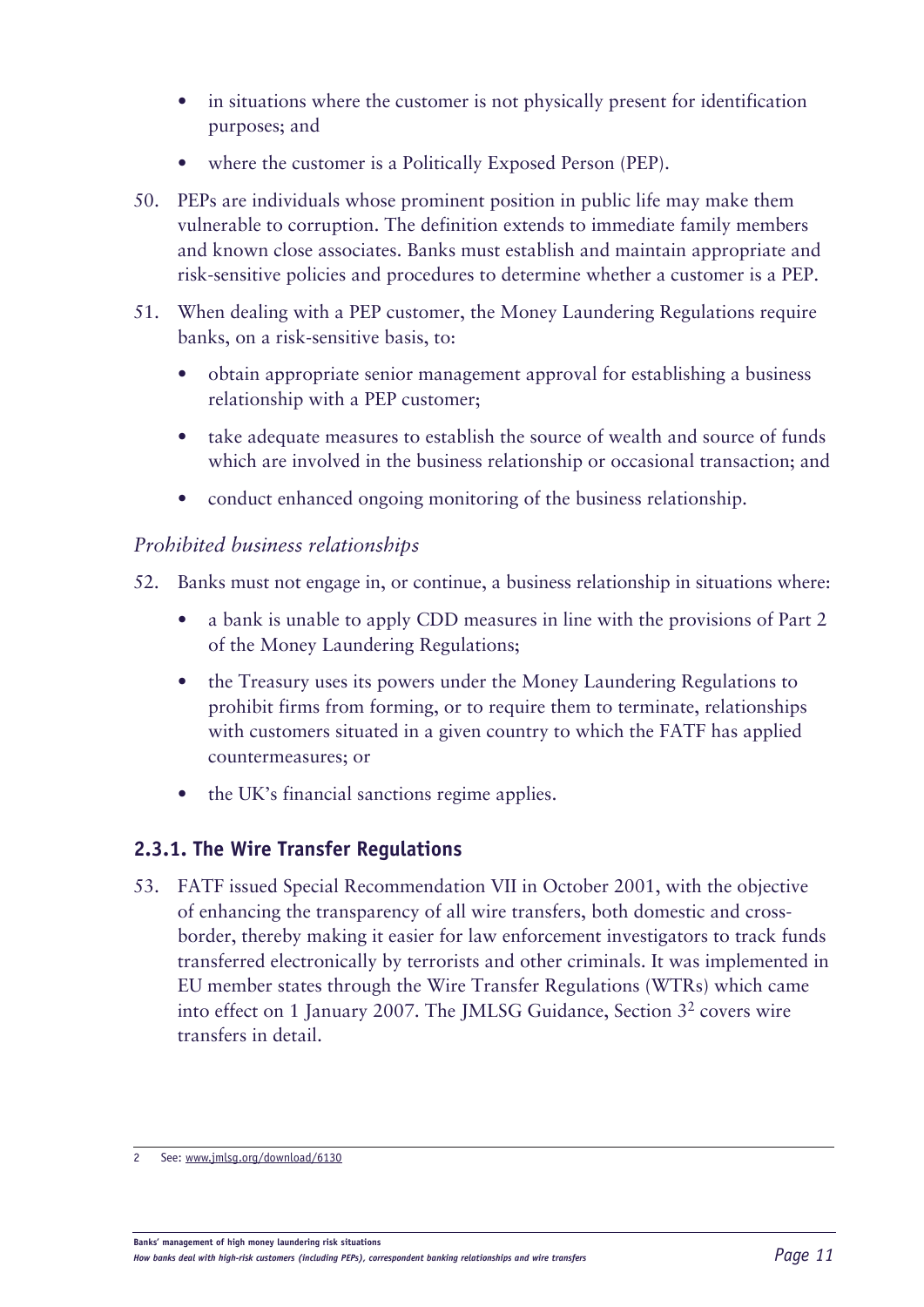## *Paying banks*

- 54. The WTRs require paying banks to ensure all wire transfers carry specified information about the payer. The core requirement is that this information comprises the payer's name, address and account number although there are some important exceptions and derogations to this requirement, which are set out in the JMLSG Guidance. The WTRs apply even where payer and payee hold accounts with the same bank.
- 55. Paying banks must ensure that the payer information conveyed in payment messages is accurate and verified. The verification requirement is deemed to be met for account holders on whom adequate AML CDD has been conducted. For non-account holders, paying banks should verify the identity and address (or a permitted alternative) of the payer before making one-off payments, or a number of linked transactions, exceeding €1,000.

## *Intermediary banks*

- 56. Intermediary banks must ensure that all information received on the payer which accompanies a wire transfer is retained with the transfer. However, where an intermediary bank within the EU is technically unable to pass on payer information originating outside the EU, it may use a system with technical limitations provided that:
	- if it is aware that the payer information is missing or incomplete, it must concurrently advise the payee's payment services provider (PSP); and
	- it retains records of information received for five years, whether or not it is complete. If requested by the payee's PSP, the intermediary bank must provide the payer information within three working days.

## *Checking incoming payments*

57. PSPs should have effective procedures for checking that incoming wire transfers comply with the WTRs. However, to avoid disrupting straightthrough processing, it is not expected that banks monitor them while processing a transfer. But banks should have procedures to detect whether required information is missing and take remedial action when they become aware that an incoming payment is not compliant.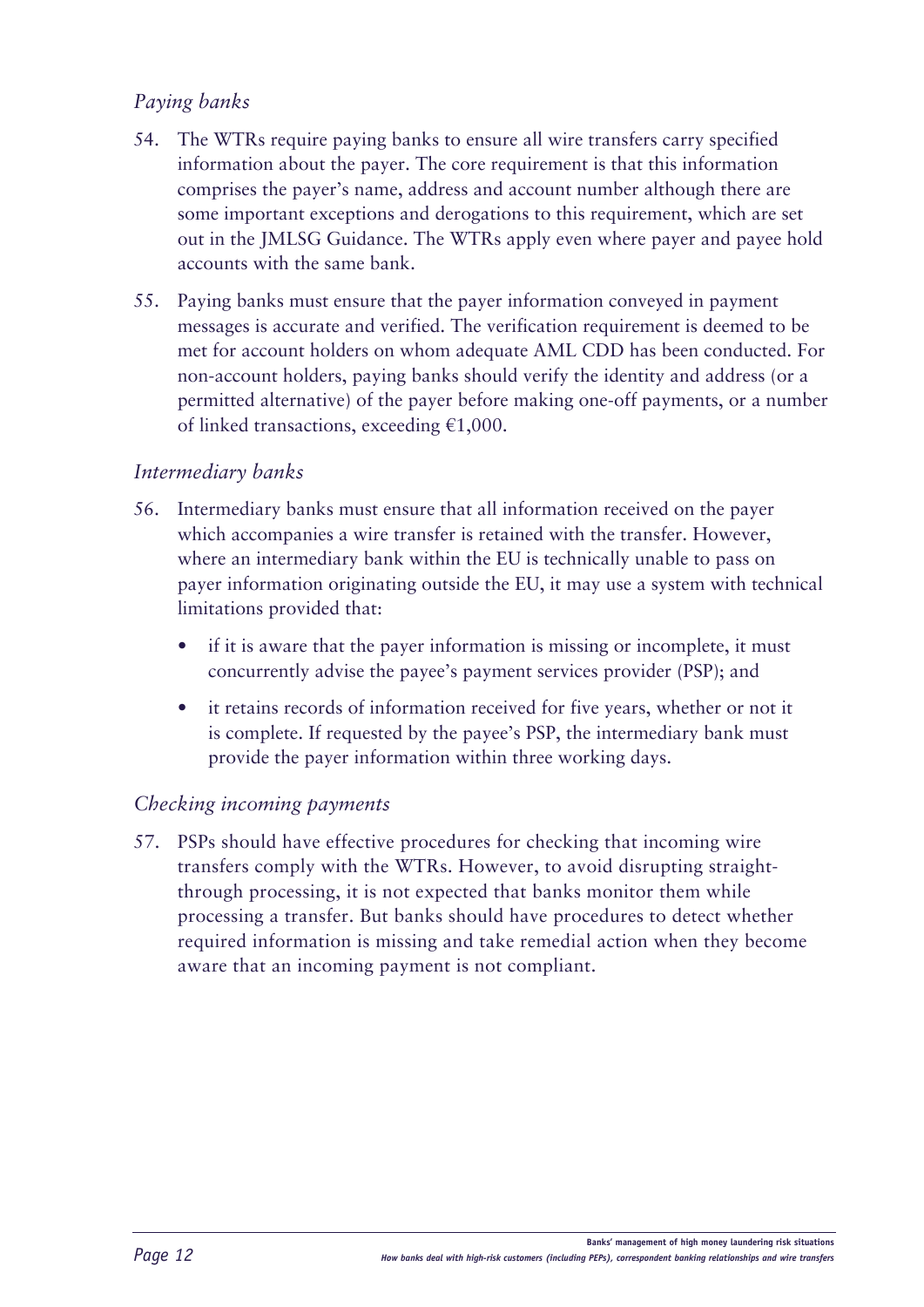*In practical terms, SWIFT's validation procedures provide only a very limited initial defence against a beneficiary bank receiving payment messages with no, or incomplete, payer information. Where the payer information fields have been completed with incorrect or meaningless information, or where there is no account number, the payment cannot be stopped by SWIFT's validation procedures. Only SWIFT messages in which mandatory payer information fields have been left blank will fail validation.*

- 58. It is acknowledged that many deficient payments will inevitably pass through the international payment system. Therefore, PSPs should deploy two types of control:
	- first, unless PSPs can detect incomplete or meaningless payer information at the time of processing a transfer, there should be risk-based sampling to detect non-compliant payments after they have been processed; and
	- second, PSPs are encouraged to apply filtering procedures to pick up obvious meaningless information, such as 'one of our customers' or similar forms of words that avoids providing specific information about the payer.
- 59. The JMLSG Guidance states that if a PSP becomes aware that a payment contains meaningless or incomplete information, it should either reject the transfer or ask for complete information on the payer. In addition, in such cases, the PSP must take any necessary action to comply with its money laundering and terrorist financing obligations; this could include making the payment or holding the funds and advising the MLRO.

## *Dealing with PSPs who regularly fail to comply with the WTRs*

60. In the absence of a satisfactory response to a request for missing information, the sending PSP should be warned that it may in future be subject to high-risk monitoring and, if the payment is deemed suspicious, a SAR should be made.

*A 'Common Understanding' published in October 2008 by the AML Task Force of three European regulatory bodies stated that a receiving PSP is expected to establish criteria for determining when a sending PSP is 'regularly failing' to provide information. The receiving PSP then:*

- *• is expected to notify the failing PSP that it has been identified as failing to comply with the WTRs; and*
- *• must notify its regulator of the failing PSP.*
- 61. However, while the WTRs state that a receiving PSP should decide whether to restrict or terminate business relationships with failing PSPs, other factors and business considerations will usually need to be considered in practice. Despite this, the JMLSG Guidance states that PSPs are expected to have a clearly

**Banks' management of high money laundering risk situations**

*How banks deal with high-risk customers (including PEPs), correspondent banking relationships and wire transfers Page 13*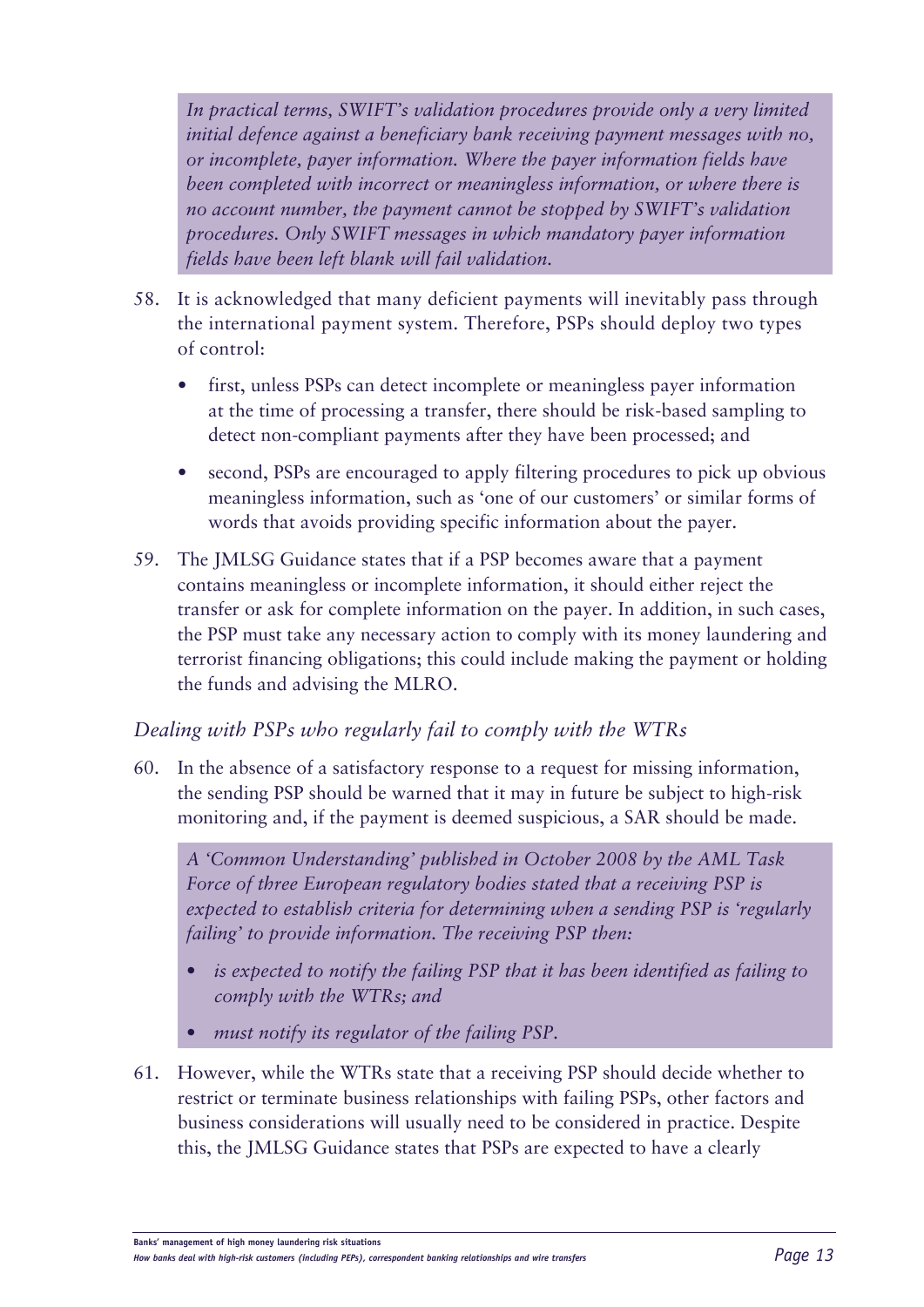<span id="page-15-0"></span>articulated policy, approved by senior management, defining the approach to be taken to persistently failing sender PSPs.

## **2.3.2. The FSA Handbook**

- 62. Firms' regulatory responsibilities in this area are defined in our Handbook. Principle 2 requires that 'a firm must conduct its business with due skill, care and diligence' and Principle 3 that 'a firm must take reasonable care to organise and control its affairs responsibly and effectively, with adequate risk management systems'. In addition, Principle 1, which requires firms to conduct business with integrity, may be relevant if banks were knowingly to enter into relationships with high money-laundering risk in order to make profit.
- 63. In line with these Principles, firms' senior management are responsible for making an appropriate assessment of financial crime risks, including those relating to AML. Our rule SYSC 6.1.1R requires banks and other firms to 'establish, implement and maintain adequate policies and procedures sufficient to ensure compliance of the firm including its managers, employees and appointed representatives (or where applicable, tied agents) with its obligations under the regulatory system and for countering the risk that the firm might be used to further financial crime.' This is the minimum standard to meet the requirements of the regulatory system.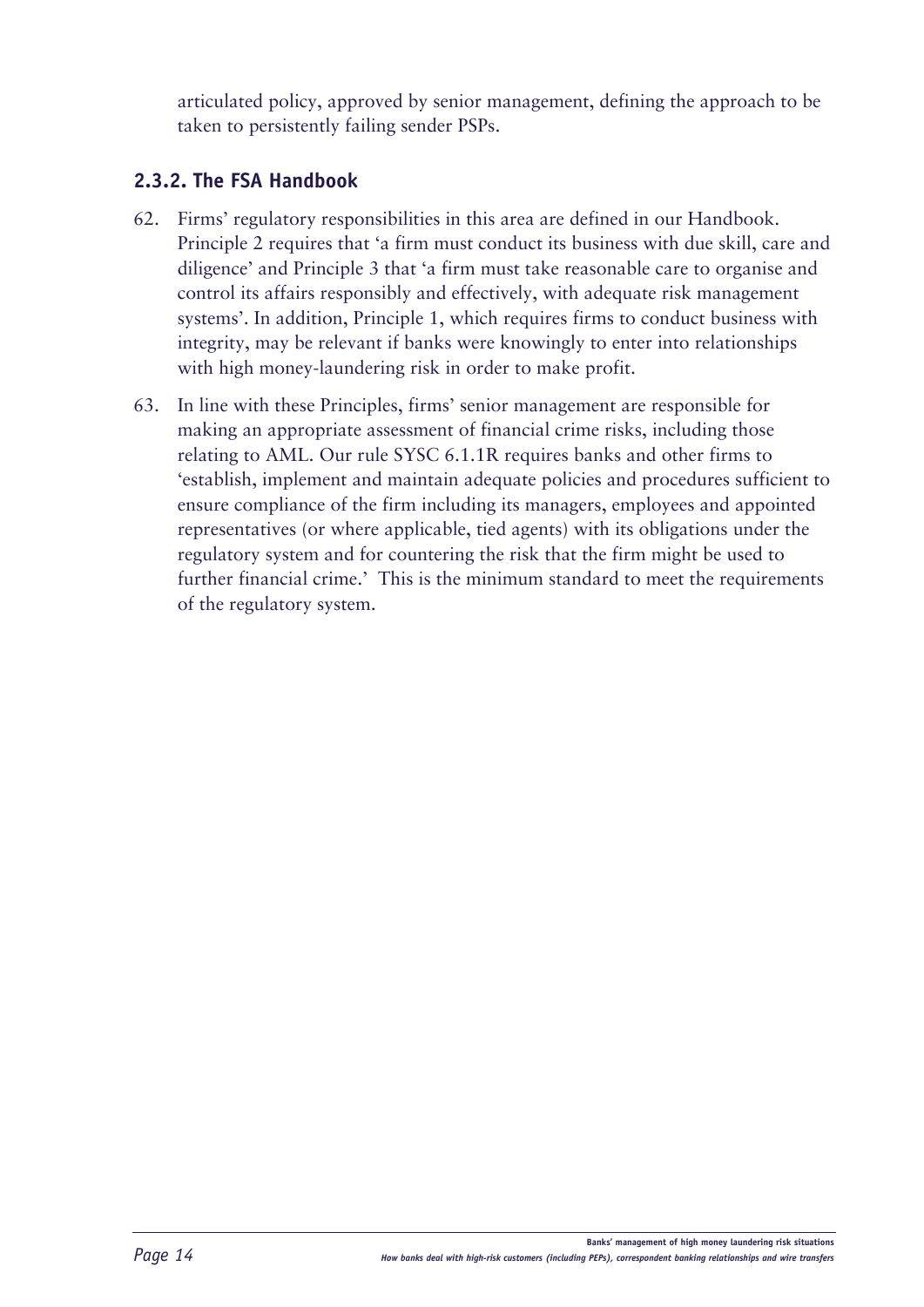## <span id="page-16-0"></span>*3. Findings – high risk customers and PEPs*

## **3.1. AML policies and procedures**

- 64. The Money Laundering Regulations 2007 and our senior management systems and control rules require banks to put in place risk-sensitive AML policies and processes. These should enable banks to identify and focus on those business relationships that pose the greatest risk of money laundering. These policies and processes should have the clear support of senior management, be communicated to relevant staff and implemented effectively.
- 65. Although all the banks we visited had an AML policy document, some banks' policies were clearly out of date and had not been reviewed for some time. Examples of outdated information noted in banks' policies included references to the requirements of Money Laundering Regulations 2003 rather than the requirements of the Money Laundering Regulations 2007. This meant that, in some cases, banks' AML policies and processes had not been updated to ensure compliance with current legal and regulatory obligations.
- 66. Other policy documents contained significant gaps. For example, some banks had no formal procedures in place to identify PEP customers and one small bank had no reference to PEPs anywhere in its policy.
- 67. Two banks in our sample had employed consultants to review the firm's policies, procedures, systems and controls for the first time after receiving notice of our visit. In those cases, we found good AML policies that had either not been implemented or were not understood by key members of staff.
- 68. It is essential for banks to update their AML policies and procedures regularly to take account of new operational, legal and regulatory developments and of emerging risks.

*Two banks in our sample were using overseas group policy without (i) key UK staff understanding it or (ii) ensuring it took into account UK AML legal and regulatory obligations.*

69. It is equally important that these policies and procedures are implemented effectively. We found that some banks failed to comply with their own, well-documented, AML policies and procedures.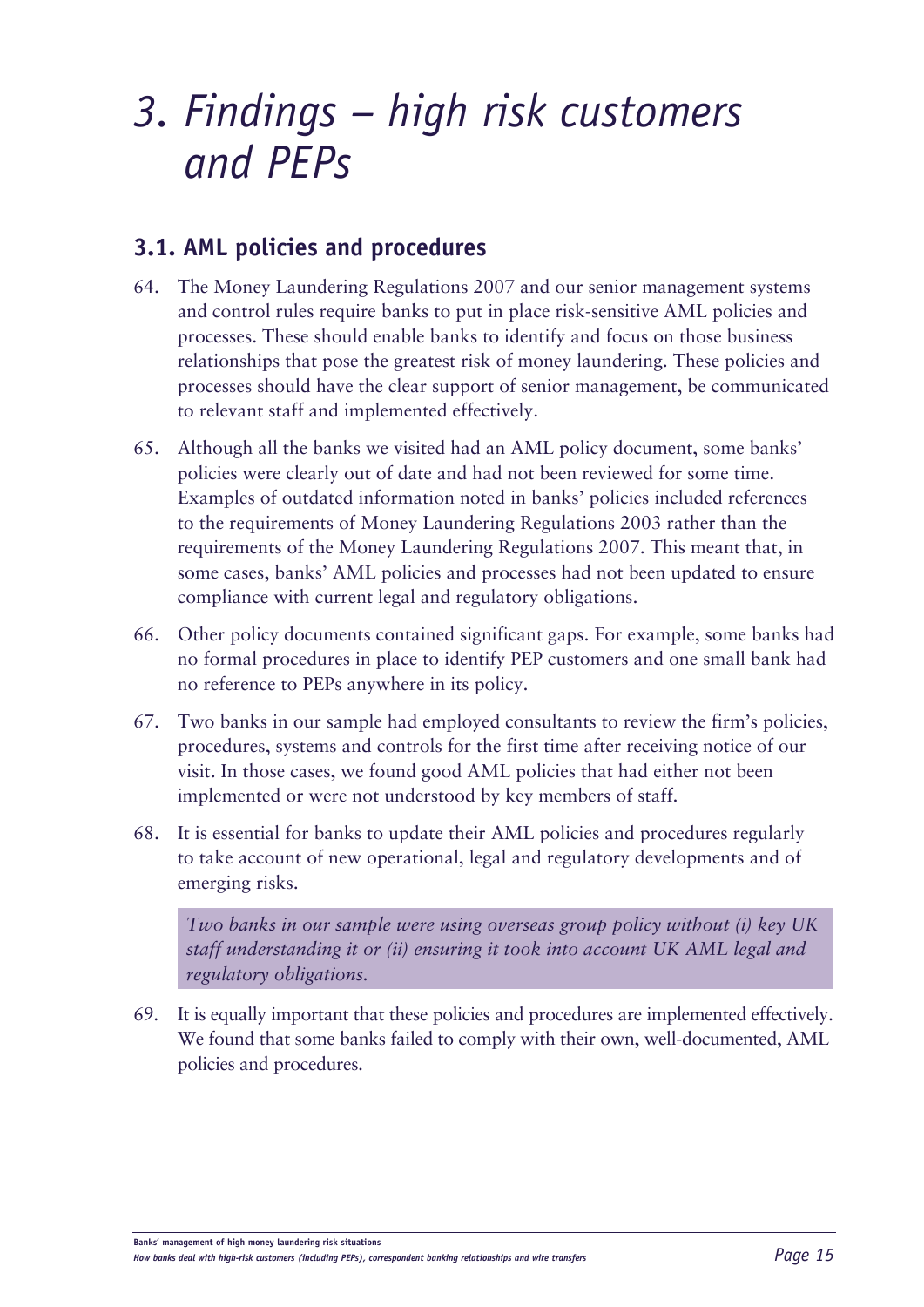## <span id="page-17-0"></span>**3.1.1. PEP definition**

- 70. The Money Laundering Regulations define PEPs as individuals who are or have, at any time in the preceding year, been entrusted with a prominent public function by a non-UK country, the European Community or an international body. The definition extends to such individuals' immediate family members and close associates.
- 71. We found that most banks in our sample based their PEP definition on the Money Laundering Regulations' definition. However, more than half the banks we visited also included UK customers holding public office within their PEP definition and often referred to these customers as 'domestic PEPs'. Some banks classified PEPs to a more granular level to adjust levels of enhanced due diligence and ongoing monitoring accordingly. For example, some banks distinguished between normal PEPs and 'sensitive' (ie very high risk) PEPs; current and former PEPs; and foreign and 'domestic PEPs'.
- 72. However, some banks' PEP definition did not fully reflect the risk of corruption posed by PEP customers, and some banks' definition of PEPs revealed significant gaps by excluding positions associated with significant corruption risks.

*One bank's PEP definition appeared inconsistent because it included 'Russian oligarchs' but oligarch-type customers from other countries were not considered to be PEPs.*

73. Staff at some banks failed to understand their own PEP definition. In addition, a third of banks visited failed to give due consideration to certain political connections (eg wider family) which meant that, although certain customers might not fall within the Money Laundering Regulations definition of a PEP, they might still have need to be treated as high risk and subject to enhanced due diligence.

*At two banks, the MLROs could not explain their PEP definition.*

74. A quarter of banks visited appeared more concerned that a PEP might be involved in a public corruption scandal than that they might be corrupt and/or laundering the proceeds of corruption. Reputational risk and money laundering risk are not the same and steps to mitigate reputational risk will not always reduce the risk of money laundering.

## **3.1.2. Training and awareness**

75. It is important for firms engaged in activity with higher risk customers, including PEPs and correspondent banks, to train relevant staff on the money-laundering risks associated with them. (There are more specific findings from our review of correspondent banking relationships in Section 4.)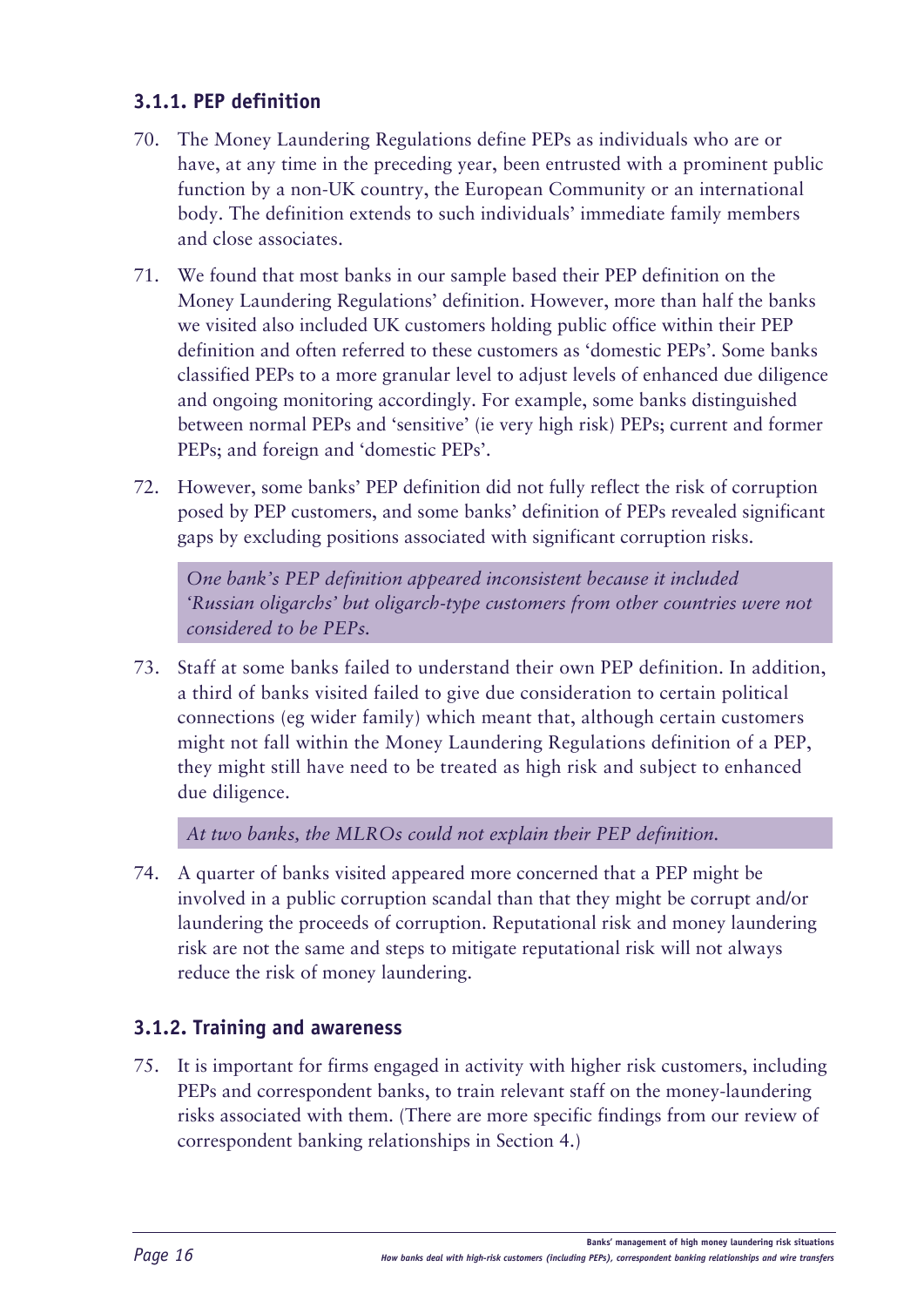<span id="page-18-0"></span>76. All firms required staff to take undertake training, and in some cases pass a test on, AML. This training was usually computer-based or a presentation from the compliance department. However, these general AML training programmes rarely contained specific, detailed material on higher risk activities.

*One of the few firms which did provide relevant training material to us ahead of our visit had not, in fact, given this training to relevant staff. So when we followed up on this training with a number of RMs for high-risk correspondent banking customers, they were not aware of it.*

77. Although detailed training on the risk posed by high-risk customers may not be needed for some staff who are not involved in dealing with them, we were generally disappointed at the lack of bespoke training provided to staff directly involved in dealing with high-risk customers and we expect firms to improve in this area. This is especially important as we identified a number of issues during our review (covered in depth elsewhere in this report) which showed that staff dealing with high-risk customers were sometimes making poor judgements about the associated money-laundering risk.

## **3.1.3. AML policies and procedures – examples of good and poor practice**

#### *Good practice*

- Senior management take money laundering risk seriously and understand what the Regulations are trying to achieve.
- Keeping AML policies and procedures up-to-date to ensure compliance with evolving legal and regulatory obligations.
- A clearly articulated definition of a PEP (and any relevant sub-categories) which is well understood by relevant staff.
- Considering the risk posed by former PEPs and 'domestic PEPs' on a case-by-case basis.
- Ensuring adequate due diligence has been carried out on all customers, even if they have been referred by somebody who is powerful or influential or a senior manager.
- Providing good quality training to relevant staff on the risks posed by higher risk customers including PEPs and correspondent banks.
- Ensuring RMs and other relevant staff understand how to manage high money laundering risk customers by training them on practical examples of risk and how to mitigate it.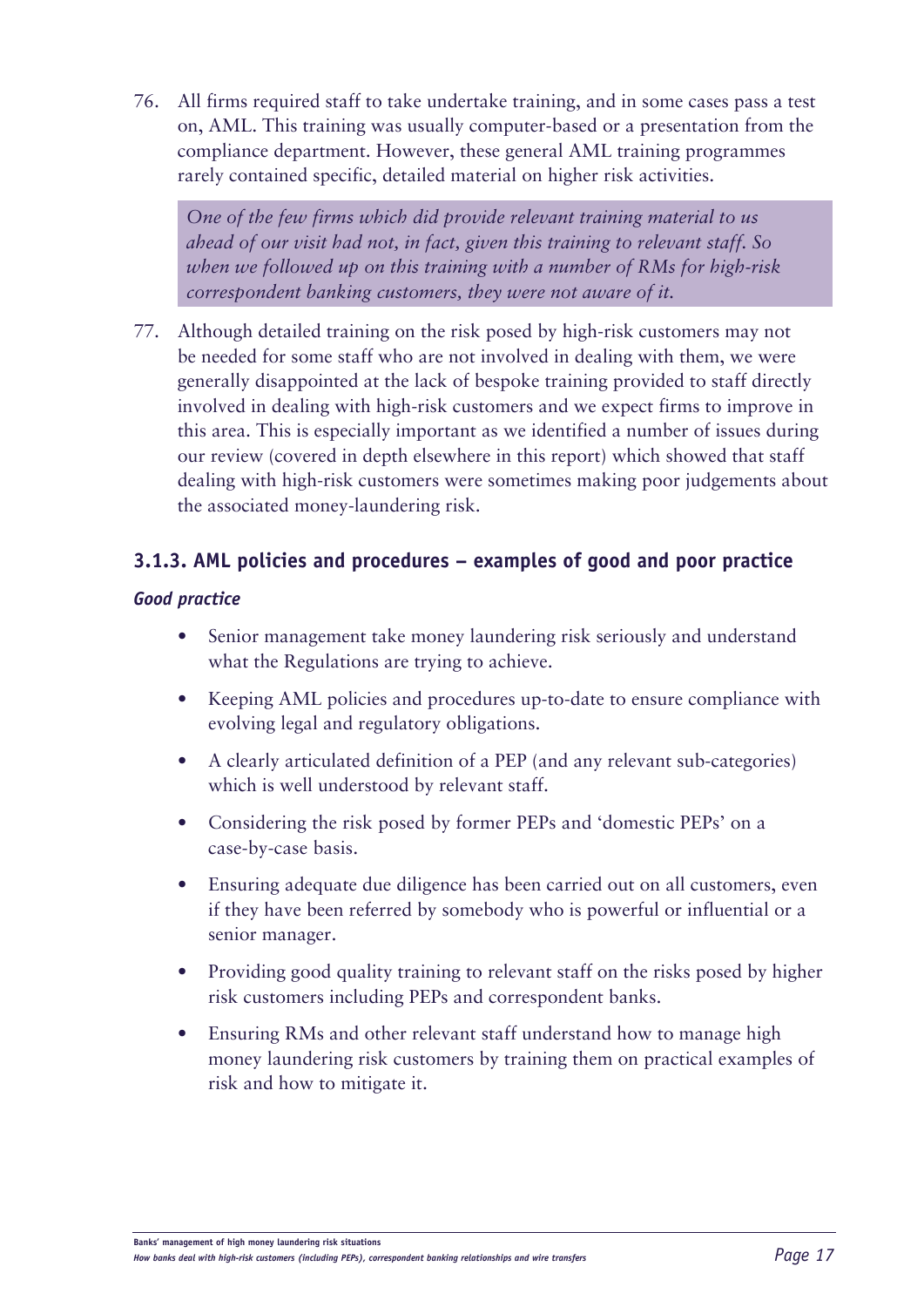<span id="page-19-0"></span>Keeping training material comprehensive and up-to-date, and repeating training where necessary to ensure relevant staff are aware of changes to policy and emerging risks.

## *Poor practice*

- A lack of commitment to AML risk management among senior management and key AML staff.
- Failing to conduct quality assurance work to ensure AML policies and procedures are fit for purpose and working in practice.
- Informal, undocumented processes for identifying, classifying and declassifying customers as PEPs.
- Failing to carry out enhanced due diligence on customers with political connections who, although they do not meet the legal definition of a PEP, still represent a high risk of money laundering.
- Giving waivers from AML policies without good reason.
- Considering the reputational risk rather than the AML risk presented by customers.
- Using group policies which do not comply fully with UK AML legislation and regulatory requirements.
- Using consultants to draw up policies which are then not implemented.
- Failing to allocate adequate resources to AML.
- Failing to provide training to relevant staff on how to comply with AML policies and procedures for managing high risk customers.
- Failing to ensure policies and procedures are easily accessible to staff.

## **3.2. Risk assessment**

## **3.2.1. Common risk assessment methodology**

- 78. All the banks we visited had an AML policy and most banks' overall money-laundering risk assessment was reflected in that policy. This typically referred to high-risk jurisdictions, vulnerable business activities and, in some cases, prohibitions of relationships that were deemed too risky. Many banks had adjusted their risk assessment in line with different areas of operation.
- 79. When assessing the risk associated with individual business relationships, most banks used a risk-scoring system. The risk score was usually generated by staff completing a risk assessment form either on paper or on a computer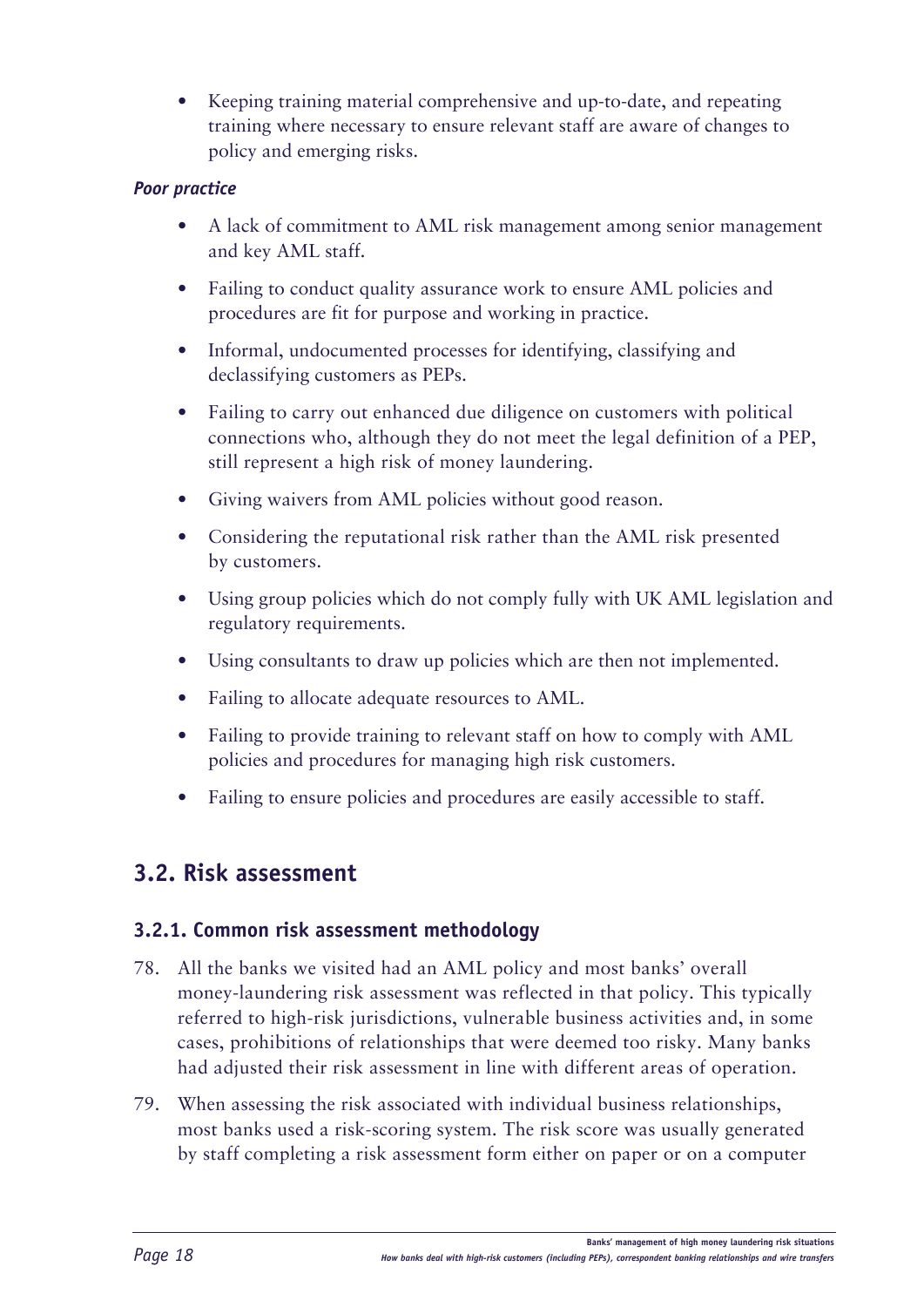<span id="page-20-0"></span>system. The overall risk score was usually generated by adding together scores (or taking an average) for different AML risk factors. AML risk factors banks considered included:

- the transparency of company structures and beneficial owners;
- political connections of the customer or associated individuals;
- connections (through nationality, residency, country of incorporation etc) to high risk countries or those subject to financial sanctions;
- the customer's reputation and/or known adverse information about the customer;
- the source, structure and adequacy of information about the customer's wealth;
- the source of the customer's funds;
- expected activity on the account (types of transaction, volumes, amounts, the use of cash);
- the customer's profession/industry sector; and
- involvement in public contracts.
- 80. Once a score was generated, the customer was usually categorised as high, medium or low risk and this usually determined the level of CDD required; the frequency at which the relationship was reviewed; and the level of seniority required to give approval for entering into the relationship and for signing off account reviews.
- 81. In some firms, the existence of certain high-risk factors (eg political connections, opaque company structures, high-risk countries or adverse information about the customer) led either to automatic referral of the proposed relationship to the bank's Compliance or AML team or an automatic high-risk classification, regardless of the overall customer score.
- 82. In general, this kind of structured risk assessment process appeared to help some banks make well-informed and consistent decisions about whether a potential or existing customer relationship was within risk appetite.

#### **3.2.2. Common weaknesses in risk assessment**

83. We found serious weaknesses in some banks' risk assessment policies and processes. A third of banks we visited failed to review their risk assessment regularly and to take account of significant new developments and insights, such as new evidence of country risk or displacement of criminal activity to other products or services. For example, some had not updated their risk assessment to take into account FATF's current list of countries with strategic deficiencies. Other weaknesses included: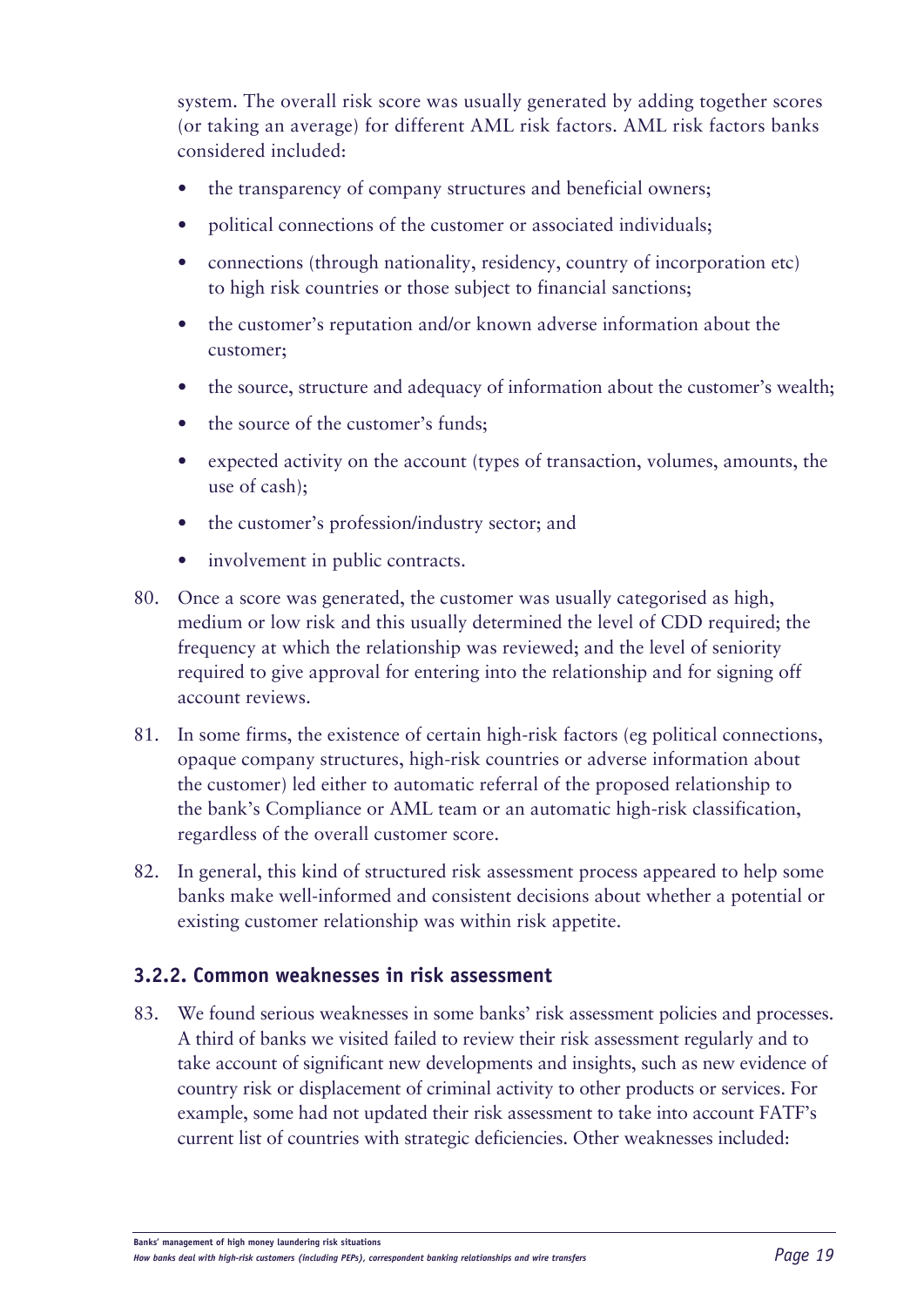Some banks allocating inappropriately low risk weightings for certain high risk factors, apparently – and sometimes overtly – to avoid having to conduct enhanced due diligence on much of their business. Others failed to take into account well-known high-risk indicators, such as links to certain business activities commonly associated with higher levels of corruption, or failed to take into account adverse information from a variety of sources.

*One bank considered several higher risk countries as 'low risk' because they had 'lots of dealings' with them. At another bank, relationships with customers in a higher risk country were exempt from country risk assessment simply because the bank's parent had a presence in the higher risk country.*

*At other banks, sectors normally associated with increased corruption risks such as extractive industries and pharmaceuticals were classified as low risk because these sectors were 'regulated'. However, they are not regulated for AML purposes.*

Some banks failing to carry out a risk assessment of their business relationships at all or only shortly before our visit.

*One bank with many high-risk customer relationships changed the status of many relationships from low risk to high risk one month before our visit.*

Some banks' CDD files did not contain adequate documentary evidence on files to show why customers were rated a high, medium or low risk.

*At one bank, we reviewed 13 retail accounts classified as high risk but there was no explanation or obvious reason to show why.*

At some banks, RMs were able to override the risk score generated by the risk-assessment process without sufficient evidence to support their decision.

*At one bank, a customer who was the subject of allegations of corruption was classified as low risk simply because he came from a low risk country.*

Some banks scored risks in a way such that, in practice, it was almost impossible for a relationship to be classified as high risk.

*A small bank had introduced a system to score its customers but the risk scoring methodology meant it would be very unlikely for a customer to be given a 'high risk' rating. In addition, the AML risk factors considered by the bank were weighted equally when some factors appeared to give rise to more risk. Moreover, customer-facing staff at this bank did not understand how the risk score was generated and were confused about what score would make a customer 'high risk'.*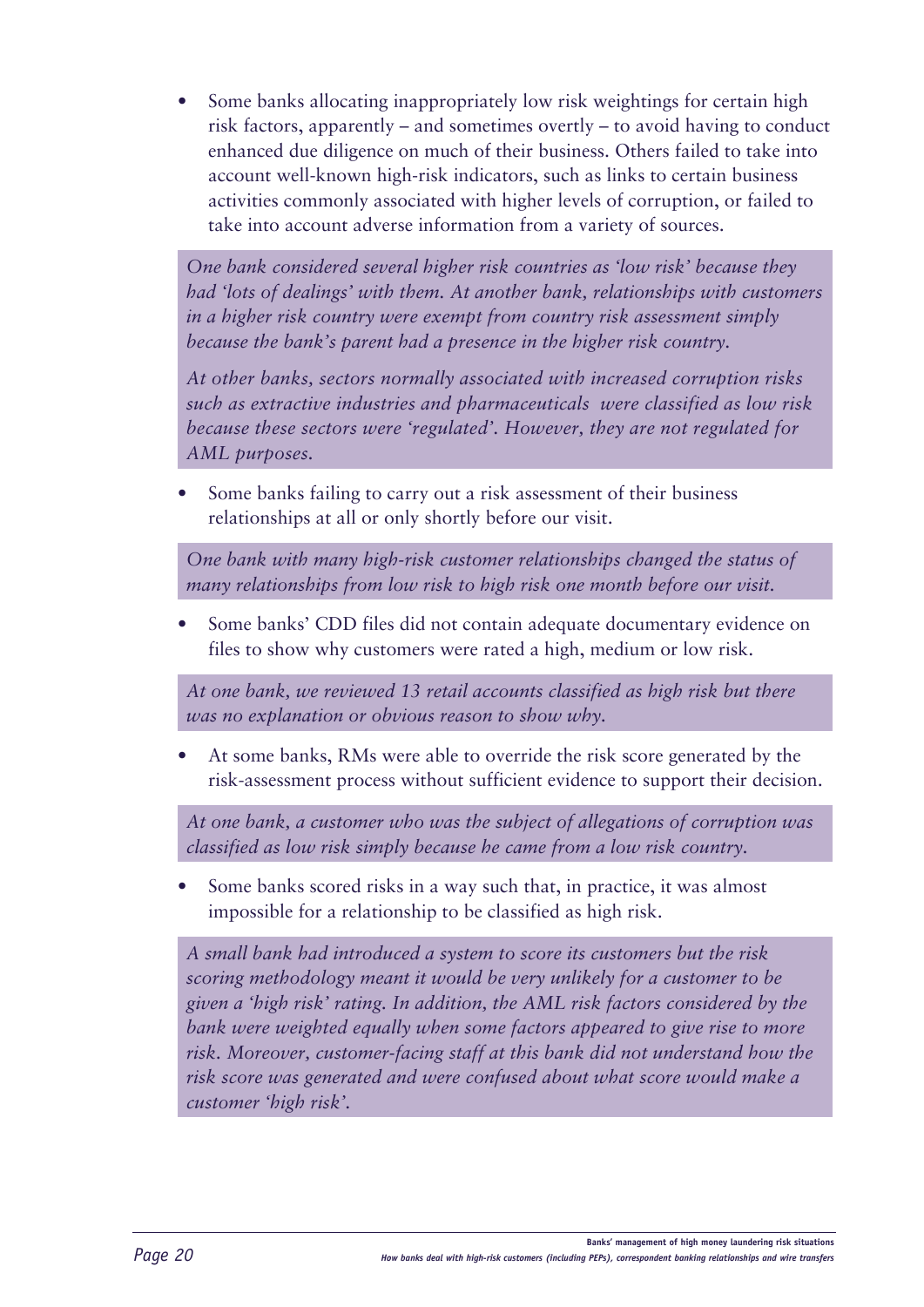<span id="page-22-0"></span>In some banks, staff did not understand or were unaware of the risk assessment process and/or methodology.

*One firm could not explain to us how customer risk ratings were decided. The MLRO said the bank simply followed its overseas parent's procedures which may not have been fully compatible with UK AML requirements.*

Some banks failed to update customer risk assessment during ongoing monitoring of the relationship.

## **3.2.3. Risk assessment– examples of good practice and poor practice**

#### *Good practice*

- Using robust risk assessment systems and controls appropriate to the nature, scale and complexities of the bank's business.
- Considering the money- laundering risk presented by customers, taking into account a variety of factors including, but not limited to, company structures; political connections; country risk; the customer's reputation; source of wealth/funds; expected account activity; sector risk; and involvement in public contracts.
- Risk assessment policies which reflect the bank's risk assessment procedures and risk appetite.
- • Clear understanding and awareness of risk assessment policies, procedures, systems and controls among relevant staff.
- Quality assurance work to ensure risk assessment policies, procedures, systems and controls are working effectively in practice.
- Appropriately-weighted scores for risk factors which feed in to the overall customer risk assessment.
- A clear audit trail to show why customers are rated as high, medium or low risk.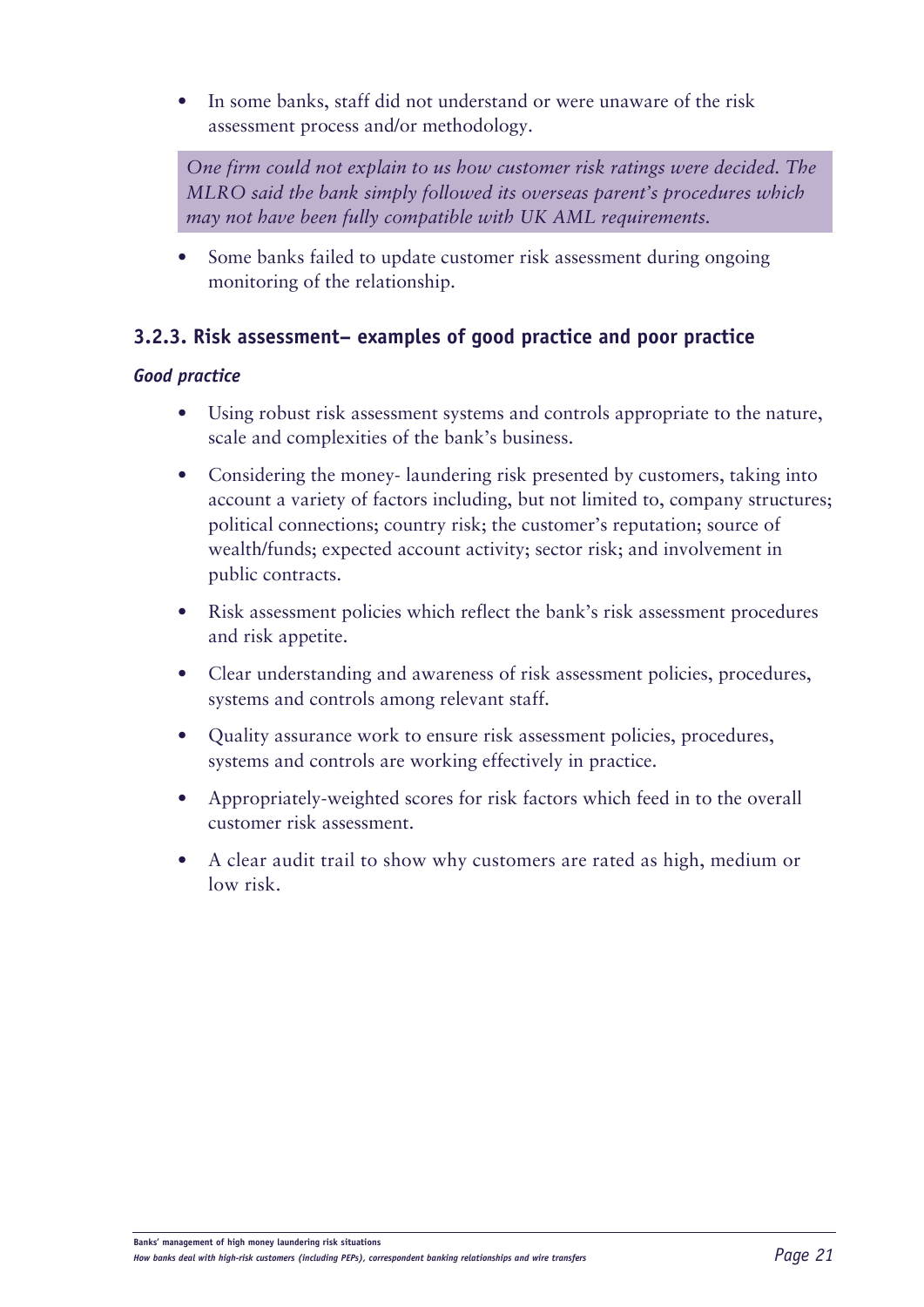#### <span id="page-23-0"></span>*Poor practice*

- Allocating higher risk countries with low risk scores to avoid having to conduct EDD.
- MLROs who are too stretched or under resourced to carry out their function appropriately.
- Failing to risk assess customers until shortly before an FSA visit.
- Allowing RMs to override customer risk scores without sufficient evidence to support their decision.
- Inappropriate customer classification systems which make it almost impossible for a customer to be classified as high risk.

## **3.3. Customer take-on**

84. 'Customer take-on' describes the process during which a bank applies CDD measures and decides whether to establish a business relationship. The bank will determine this through a consideration of factual information and the its risk appetite.

## **3.3.1. CDD**

- 85. Banks must carry out CDD measures to understand who their customer and, where applicable, the customer's beneficial owner are and to verify that they are who they claim to be. CDD also encompasses a requirement to understand the purpose and intended nature of the business relationship; this includes taking risk-sensitive measures to understand where the customer's funds and wealth come from. Banks have to obtain sufficient CDD information to develop a comprehensive profile of the customer and, where applicable, the beneficial owner, and to understand the risks associated with the business relationship.
- 86. Where the money-laundering risk associated with the business relationship is increased, including where the customer is a PEP, banks must carry out additional, enhanced due diligence or 'EDD'.

## **3.3.2. Identification and verification of identity**

87. Identifying a customer and, where appropriate the customer's beneficial owner, means taking steps to understand who the customer or beneficial owner is. For AML purposes, a person's identity consists of their name, date of birth and residential address, but other aspects, such as their occupation, will also be relevant. The identity of legal persons or arrangements is primarily defined by their legal and ownership structure, their business and their constitution.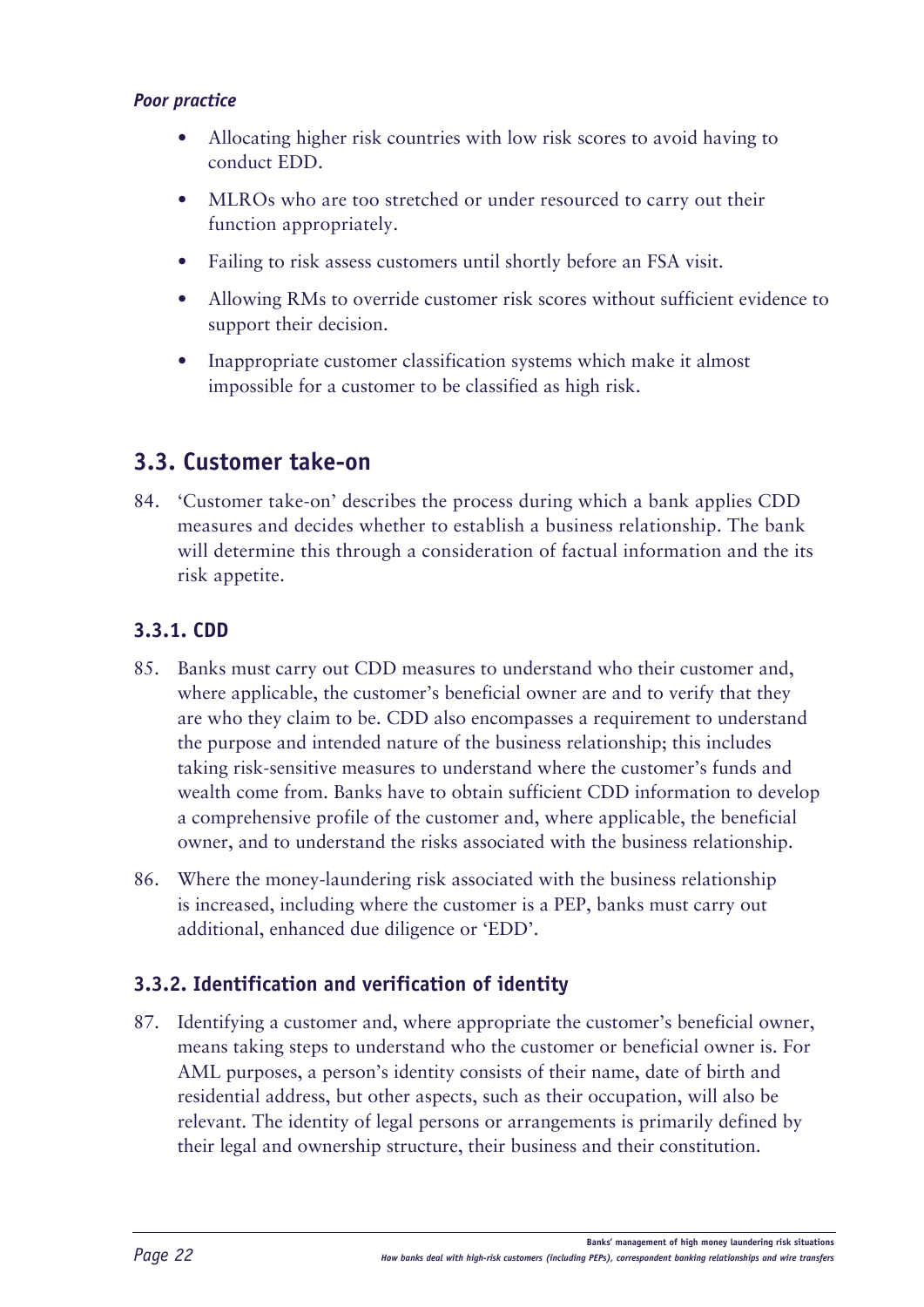- 88. Banks must decide how much information about a customer's or beneficial owner's identity they need to obtain and which information they need to verify to be satisfied that they know who the customer and, where appropriate, the customer's beneficial owner are. This decision will be influenced by information such as the nature of the product or service sought. Banks must be flexible in their application of identification and verification measures to respond appropriately to higher risk indicators as they emerge.
- 89. In general, we found most banks took the steps necessary to meet their customer identification and verification obligations under the Money Laundering Regulations. Many banks also had good processes in place to identify whether a customer was a PEP. We were, however, concerned to find that some banks failed to give due consideration to the risks posed by customers who no longer met the Money Laundering Regulations' PEP definition. For example, some banks who had customers who had left public office more than a year before did not properly consider whether the high money-laundering risk associated with their previous position had adequately abated. Other banks relied exclusively on commercially available PEP databases to identify PEPs. And a fifth of banks visited failed to identify high-risk PEPs even where they were in possession of other information which clearly indicated the customer was a PEP and, in some cases, alleged criminal activity.

*One large bank held an account for a wealthy customer from an oil-rich country associated with very high levels of corruption. This customer had accumulated considerable wealth in the oil industry and maintained close links to the country's political and military elite. The bank's PEP database checks did not identify the customer as a PEP and the bank did not conduct any further research on him.* 

*When challenged about the customer's political exposure and the corruption allegations, the bank's MLRO called the FSA to say that his team had been unable to find any adverse information. We told the MLRO that the first result of a simple Google search of the customer's name linked the customer to serious and credible allegations of corruption.*

90. Some banks were unable to prove that they had obtained meaningful evidence of identity. This was sometimes the result of the inappropriate application of CDD waivers in cases of high money-laundering risk, of banks' failure to obtain missing information when accounts were reviewed or, in some cases, inadequate record-keeping which made identifying missing information very difficult.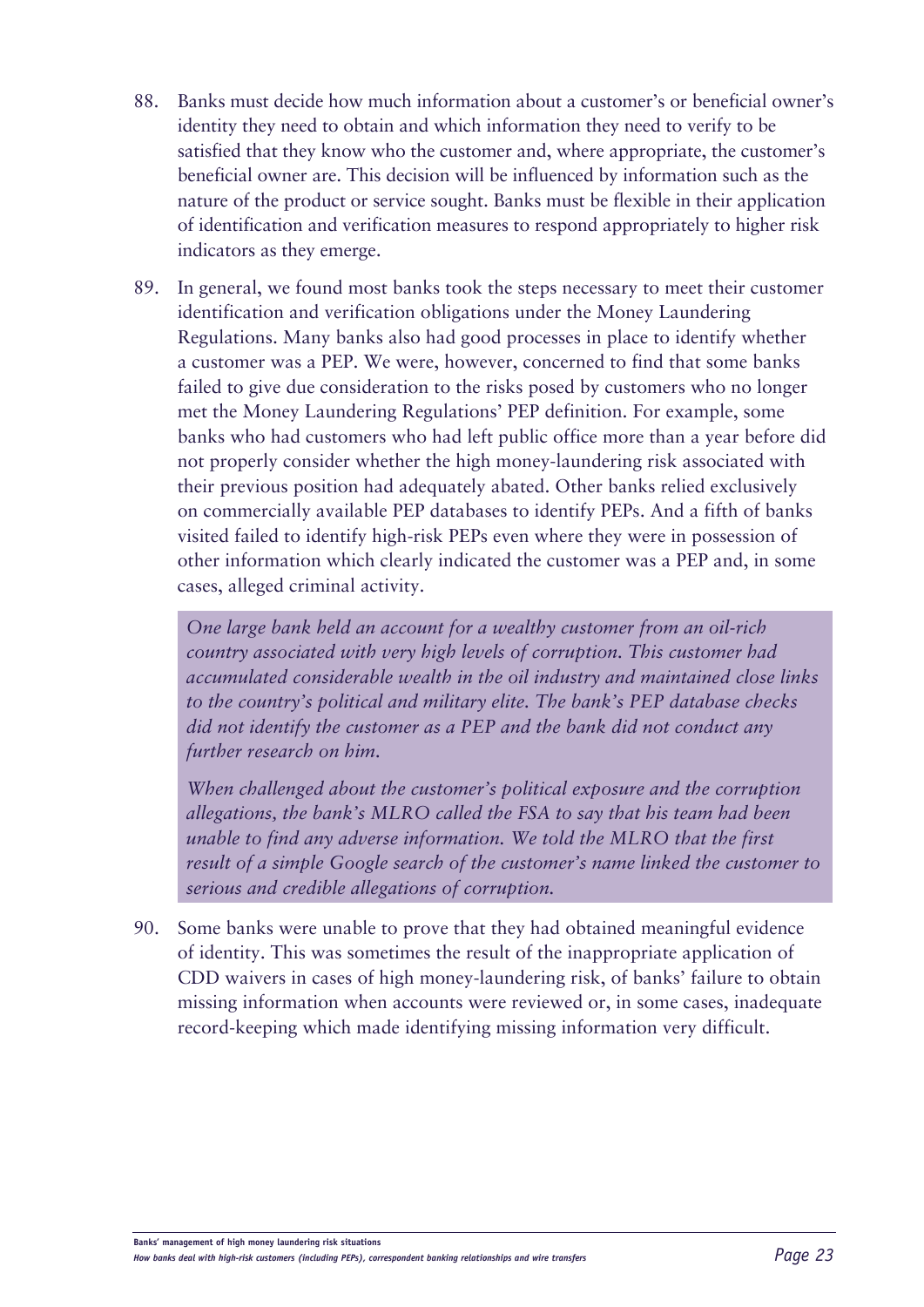<span id="page-25-0"></span>*We reviewed over 100 high-risk or PEP customer files at the private banking arm of a major banking group. We found that around 25% of these accounts had seriously deficient identification and verification documentation or none at all. This was especially serious as the bank should have applied EDD measures for high-risk or PEP accounts.*

91. Other examples of poor verification practice included banks' over-reliance on undocumented 'community knowledge' and personal acquaintances, for example where a bank's CEO had personally introduced a customer.

*At one bank, it appeared that many new clients were introduced by the bank's CEO, and that relevant staff did not question his judgement of these clients' integrity.*

## *Intra-group introductions and overseas banking secrecy laws*

92. We found that some banks were relying on intra-group introductions, even where they could not be satisfied that verification had been carried out to UK-equivalent standards or where they knew that underlying CDD information was inaccessible due to legal constraints in the jurisdiction where this information was held. Banks must ensure that they have access to underlying CDD documentation at all times.

## *Keeping CDD up to date*

93. We found that more than half the banks we visited failed to review regularly and, where necessary, update customer information. In some cases, banks had never obtained formal evidence of a long-standing customer's identity and also failed to assess whether they had collected sufficient information over the course of the business relationship to meet their legal obligations. Failure to keep CDD information up to date was of particular concern where the risk associated with the relationship had changed, for example, where transactions on the account were incompatible with the CDD information on file.

*Three banks added relevant information to their CDD files for the first time shortly before our visit.*

## **3.3.3. Beneficial owners**

94. Under the Money Laundering Regulations, 'beneficial owners' of bodies corporate (for example companies, trusts and charities) include any individual who ultimately owns or controls more than 25% of the shares or voting rights in the body; or otherwise exercises control over the management of the body. We were not satisfied that all banks understood their legal CDD obligations in relation to their customers' beneficial owners.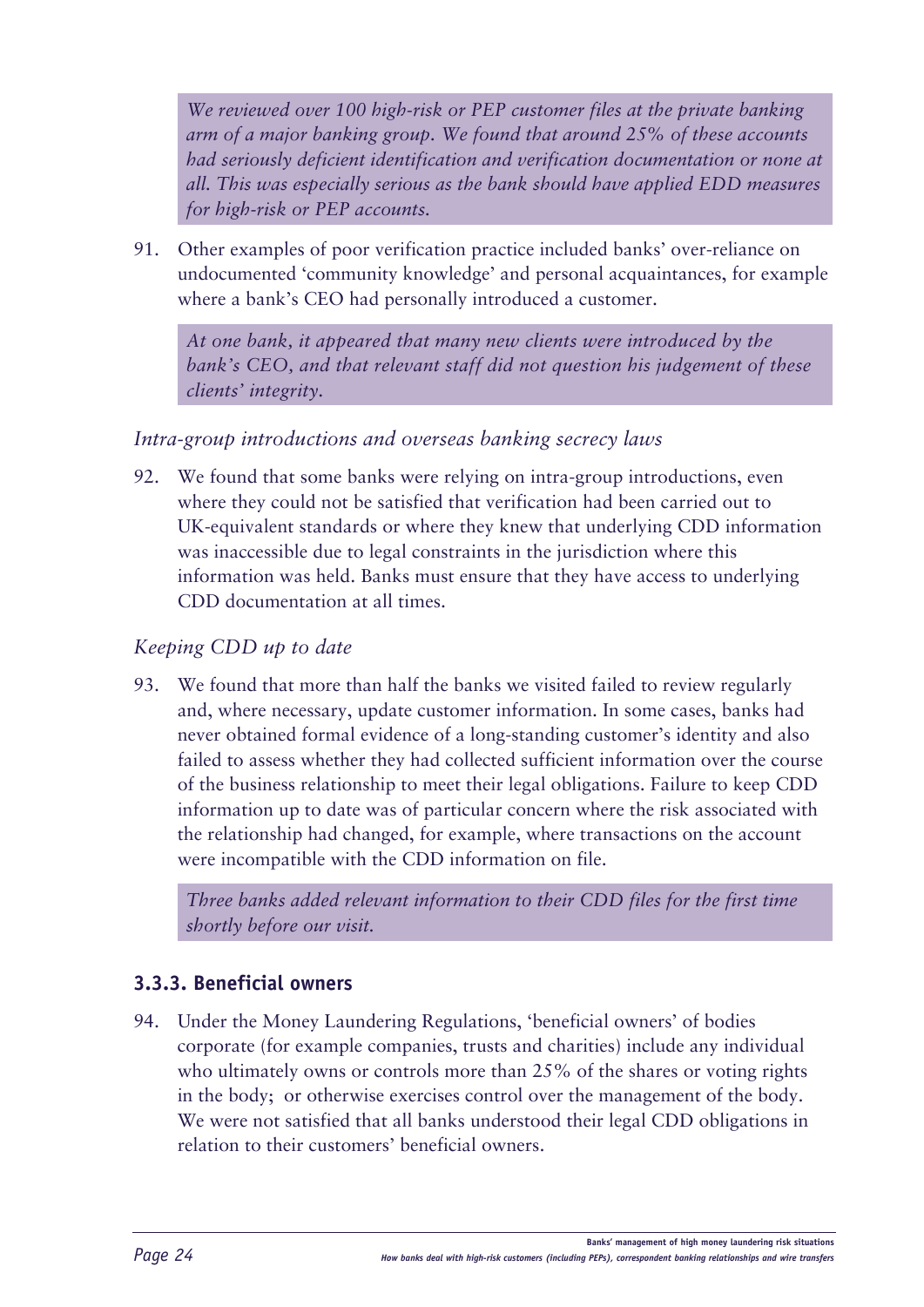<span id="page-26-0"></span>95. A third of banks in our sample failed to take adequate measures to understand and verify their customers' ownership and control structure. And when the structure appeared complex, banks rarely questioned the rationale for the complexity and few were able to provide convincing reasons for them when challenged. At least a fifth of banks visited also failed to identify indirect beneficial owners who exercised considerable control over the customer. As a result, these banks often did not appear to know who their customer's ultimate beneficial owner really was.

*One bank did not accept relationships where it was not satisfied that all beneficial owners and/or controllers had been identified, even when this meant going down from the 25% identification threshold set out in the Money Laundering Regulations.*

96. In addition, at a fifth of banks visited, evidence of the beneficial owners' identity was very weak, even where the money-laundering risk associated with the business relationship was high.

*One bank held an account for a corporate customer whose nominal beneficial owner changed frequently and without explanation. The bank did not carry out sufficient CDD to ensure there was no money-laundering risk associated with these changes.*

97. Banks can be satisfied that they know who the beneficial owner is only if they know who ultimately owns or controls the customer – either directly, or indirectly through interests in the customer's beneficial owner(s). Identifying the beneficial owner may include measures to establish whether the beneficial owner is a PEP. Failure to identify who ultimately controls the business relationship is not only a breach of the bank's legal obligations, it also prevents banks from developing a clear understanding of the money-laundering risk associated with the business relationship.

## **3.3.4. Identifying PEPs**

98. The obligation to have risk-sensitive policies and procedures to identify whether a customer is a PEP is not an obligation to screen every customer for PEP purposes. It does, however, require banks to take measures to identify PEPs and in particular those who pose a real money-laundering risk. So, in most cases, identifying PEPs should flow naturally from a bank's normal CDD process.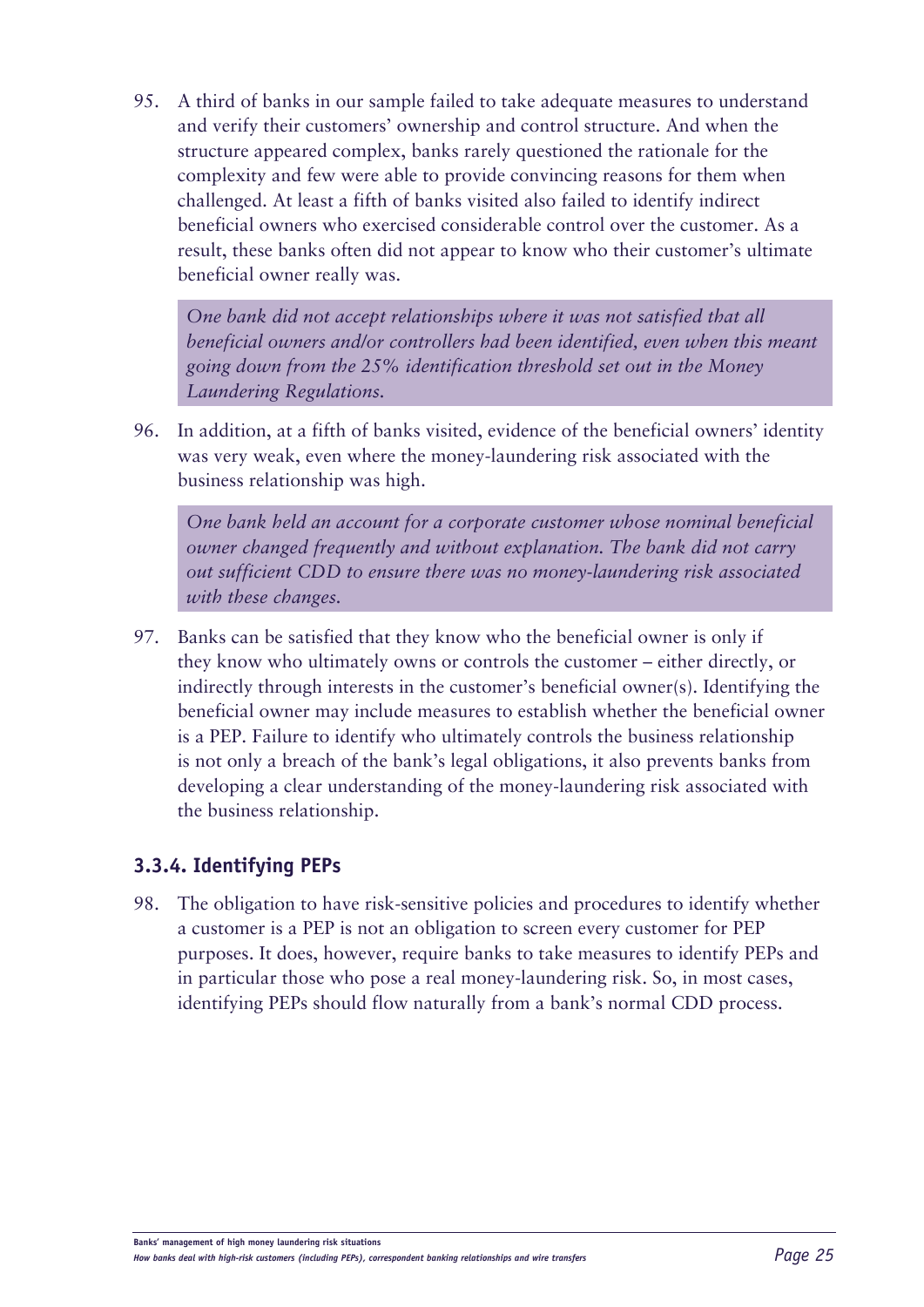<span id="page-27-0"></span>*One small foreign bank which dealt mainly with its country of origin relied on its business manager to identify PEPs because he 'knew every PEP in the country'. However, when pressed, he could not tell us how many PEPs there were or satisfy us about the completeness of his knowledge of relevant PEPs. The bank also dispensed with CDD measures and instead relied on the Deputy MLRO 'knowing everyone' locally.*

- 99. Commercially available PEP databases can be a useful tool to help banks identify PEPs and other high-risk customers and some of them also provide links to external sources of information which are likely to assist banks during the CDD process. But PEP databases are not comprehensive and can vary greatly in their coverage of different geographical regions and depth of content. Relying on commercial PEP databases as the only identification tool in cases of high money laundering risk is unlikely to be sufficient and simple internet research can often yield useful results in establishing an individual's political connections, as well as other information which should be investigated during the CDD process. Banks should take this into account when considering whether their systems and controls to identify PEPs are adequate.
- 100. Most large banks carried out daily screening against PEP databases in order to identify new PEPs among all existing customers. Although there is no requirement to do this, many large firms commented that screening their entire customer base daily was more efficient than trying to introduce a risk-based approach to screening. However, at more than a third of smaller banks visited, there was great reliance on the knowledge of RMs or other bank staff to identify existing customers who had become PEPs when this was not realistic.

*One large UK retail bank did not conduct PEP screening of its existing customer base due to the small number of foreign PEPs it had previously identified at customer take-on. However, it was currently implementing a system which would enable regular screening against a PEP database.*

## **3.3.5. Nature and intended purpose of the business relationship**

101. Obtaining information on the nature and intended purpose of the business relationship means developing a more comprehensive picture of the customer, and includes, for example, measures to establish the customer's occupation and source of funds. This kind of information is key to providing banks with a solid basis for monitoring the business relationship. It also provides banks with an opportunity to assess whether the proposed business relationship is in line with what the bank would expect, based on the outcome of its identification and verification work.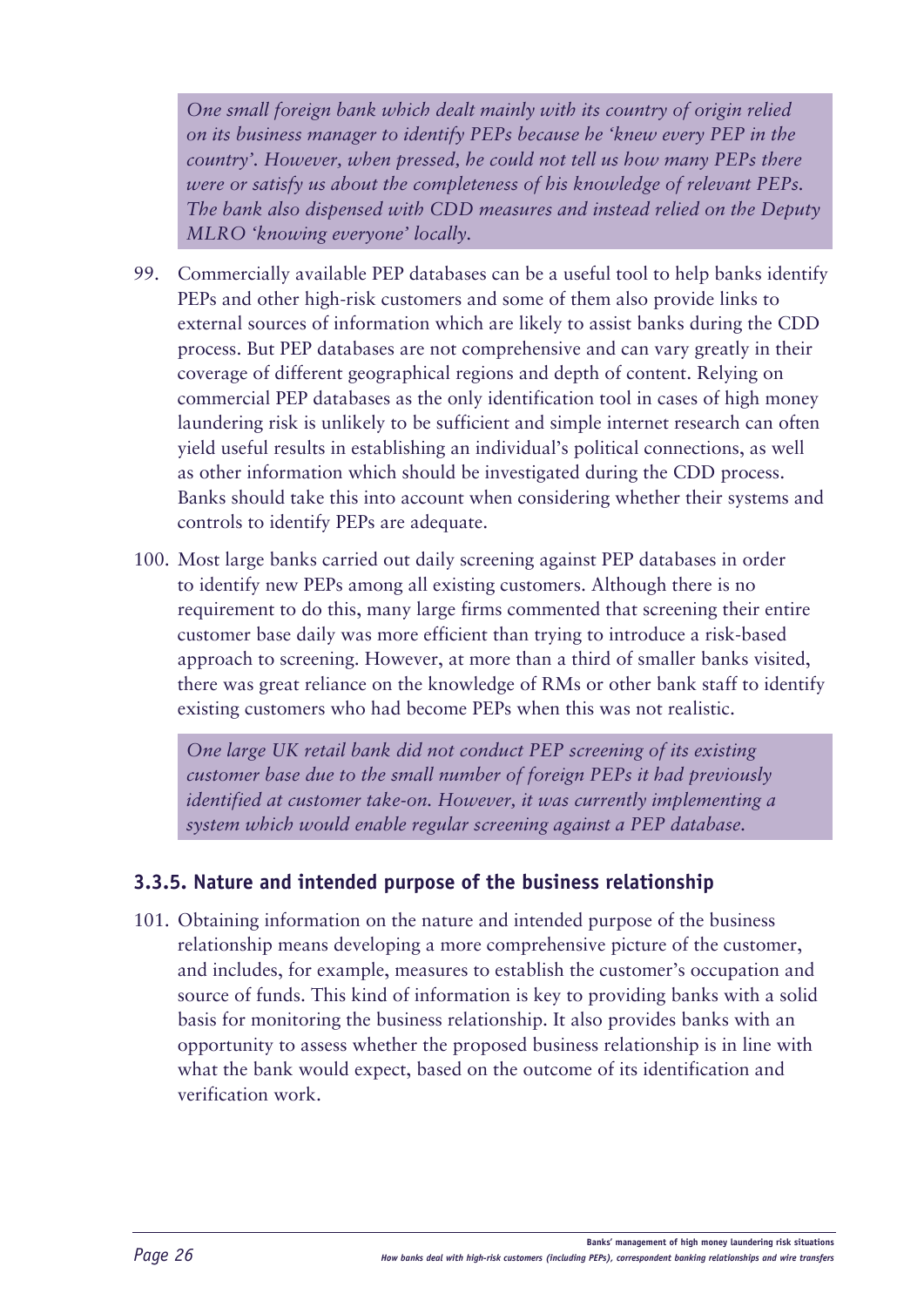<span id="page-28-0"></span>102. We found that over 40% of banks in our sample failed to take meaningful steps to obtain information on the purpose and intended nature of the business relationship. Questions about the customer's reason to bank with the firm, or a customer's request for products or services that did not seem to make economic sense, were often left unanswered. In other cases, staff accepted meaningless replies and did not challenge them.

## **3.3.6. Source of wealth/funds**

- 103. Taking adequate measures to establish the source of wealth and source of funds is a legal obligation where the customer is a PEP. It is also crucial to understanding the purpose and intended nature of the business relationship. Without establishing the legitimate origin of a customer's source of wealth and source of funds, banks cannot be satisfied that they are not being used to launder the proceeds of crime including corruption. So it is essential that banks obtain meaningful information, apply risk-sensitive measures to verify this information, and challenge information where appropriate, especially where the risk associated with the business relationship is increased.
- 104. We were therefore concerned to find that three quarters of banks visited failed to obtain adequate information about their customers' source of wealth and the source of funds to be used in the business relationship.

*Questions on some banks' CDD forms about high risk and PEP customers' source of wealth and source of funds were either left blank or contained meaningless information, such as 'transfer from another account', 'from business', 'money left over from shopping trips to the UK' and, in some cases, 'not known'.*

- 105. Some banks appeared not to distinguish between the source of wealth (ie how a customer became wealthy) and the source of funds (ie where, specifically, the funds for the business relationship originated). And we found that at nearly half the banks visited, information provided by customers, however questionable, was accepted at face value. Furthermore, a quarter of banks in our sample stopped asking questions at the first obstacle, for example where the customer explained that their command of English was insufficient to explain where their wealth had come from, or where cultural sensitivities meant 'it was unacceptable' to ask questions about the source of their private wealth and funds.
- 106. In other cases, banks appeared to take the view that the proceeds of crime became legitimate after a certain, and in some cases a very short, period of time. Examples included where customers had acquired substantive wealth by allegedly corrupt means, but subsequently invested the proceeds in more legitimate ventures. For more detailed examples, see the case studies in Section 6.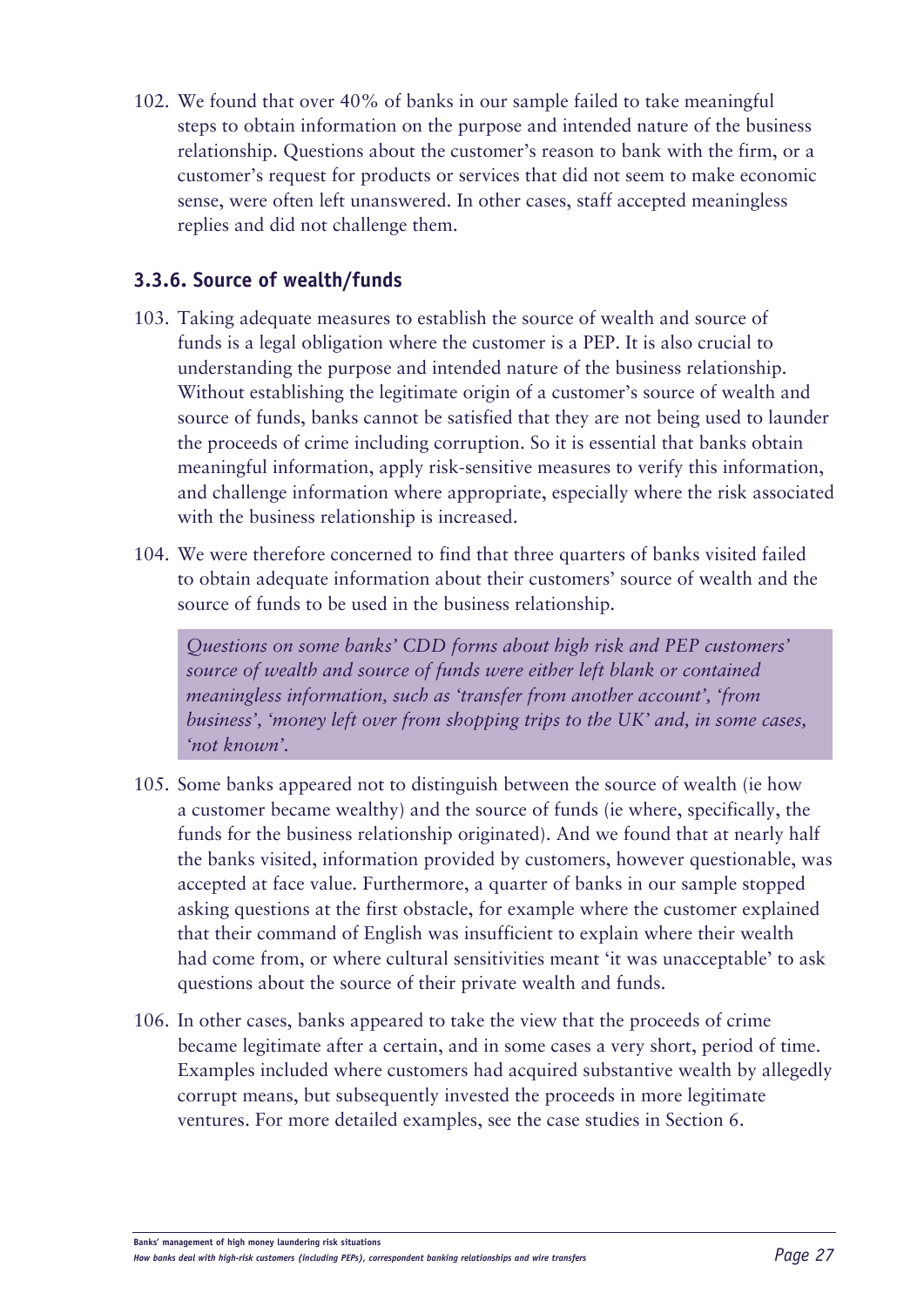<span id="page-29-0"></span>107. More than a third of banks visited also placed undue reliance on assurances about the source of a customer's wealth from colleagues in other parts of the same banking group, rather than seeking independent verification.

*One branch of a foreign bank relied almost exclusively on the insights of one RM in another jurisdiction to dispel any concerns about the legitimacy of their customers' wealth. In one email exchange, where a London-based compliance officer attempted to follow up allegations of corruption surrounding a customer's wealth, the RM wrote that 'I don't know where the funds are coming from as I didn't know her at the time, but they are definitely hers'. This was apparently deemed a sufficient reassurance by London staff, who made no further enquiries.*

108. Even where relevant information about a customer's source of wealth or source of funds was obtained, nearly three quarters of banks in our sample did nothing to verify this and too much reliance was placed on the word of customers or relationship managers, even when there were serious allegations of criminal conduct about the customer.

## **3.3.7. EDD**

- 109. Banks must apply EDD measures where the risk associated with the business relationship is increased. The Money Laundering Regulations do not define EDD measures, but provide examples, in Regulation 14, as to what these might be. The central objective of EDD measures is for banks to understand better the risk associated with the customer to be able to decide whether to proceed with the business relationship, and if so, how to mitigate the associated money laundering risks.
- 110. Several banks gathered additional due diligence information from a variety of internal and external sources where the risk associated with the business relationship appeared increased. Most major banks in our sample commissioned intelligence reports where existing CDD information gave rise to concern, and some of them always required this in respect of customers with connections to certain higher risk countries. Against this background, we were concerned that a third of banks visited failed to analyse this additional due diligence information properly and reflect the findings in their risk assessment.

*A UK branch of a foreign bank charged RMs' business units for commissioning intelligence reports. We found evidence on files that, as a result, RMs often decided against commissioning these reports.* 

111. At nearly a quarter of banks in our sample, adverse information about customers was often easily dismissed as political slurs, or simply ignored without appropriate further investigation. More than a quarter of them treated the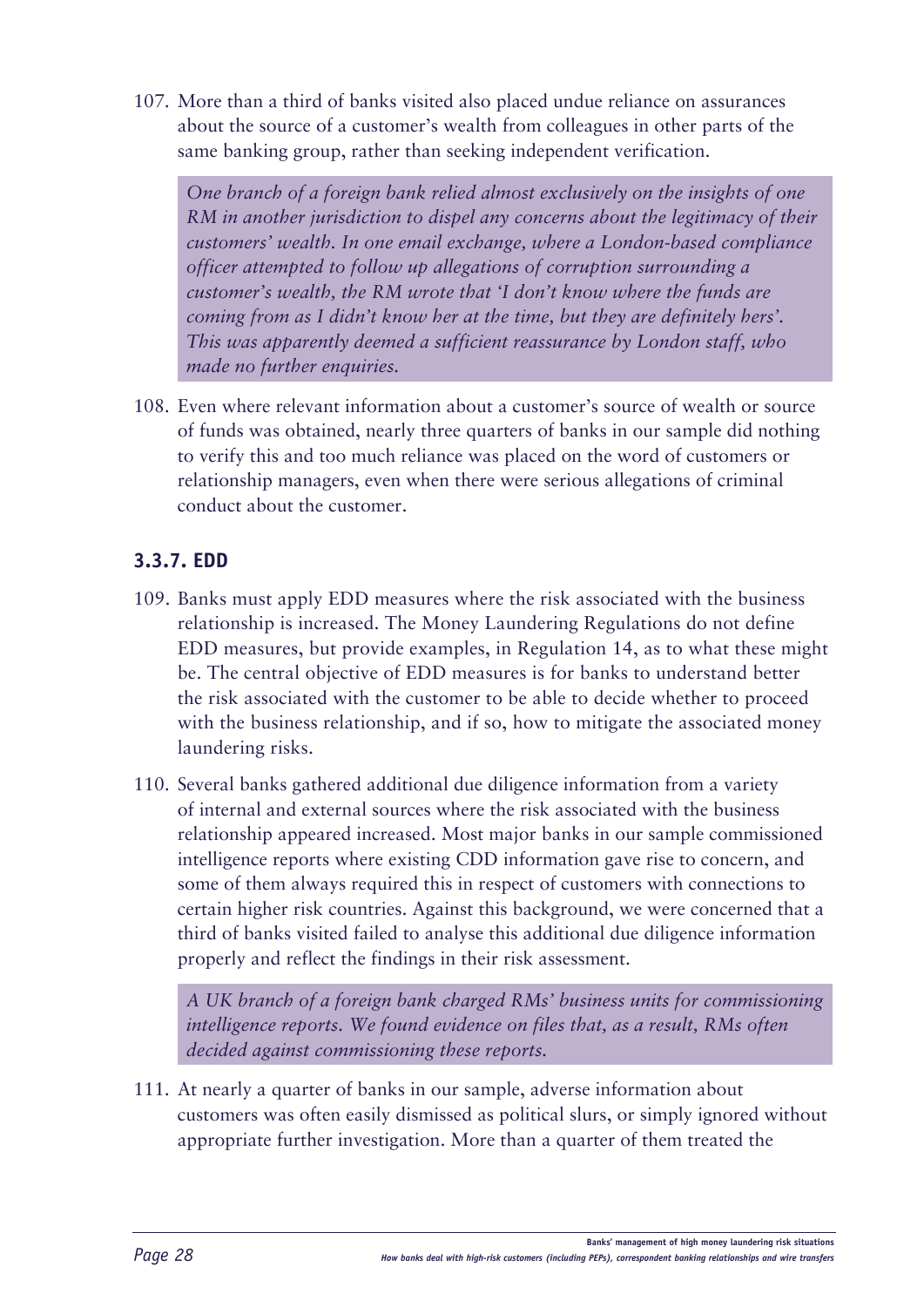<span id="page-30-0"></span>absence of criminal convictions as sufficient reason not to act on corruption allegations, even where these came from reputable sources often repeatedly and over a sustained period of time. We also found that some front-line staff, particularly RMs, dismissed or even withheld negative information where banks stood to profit significantly from the business relationship. As a result, senior management and compliance staff at around a quarter of banks in our sample were sometimes presented with an incomplete or misleading picture of the risk associated with the customer.

*One bank had completed extensive EDD including an intelligence report on a potential customer. Despite the information highlighting substantive allegations relating to the customer, the bank still decided to take on the customer because no charges had been brought or convictions returned.*

112. Banks should take very seriously adverse allegations against their customers in order to meet their legal and regulatory obligation to identify, assess and mitigate money laundering risk effectively and to avoid being used as a vehicle for money laundering. The extent and quality of EDD measures must be commensurate to the risk identified. Where a bank is not satisfied that it has applied all CDD measures in accordance with its legal obligations, the bank must not proceed with the business relationship.

*Some banks placed undue reliance on the fact that some customers held investment visas. Investment visas are allocated on the basis of funds held in regulated financial institutions anywhere in the world; they are not an indication of the customer's integrity or the quality of AML controls in the jurisdiction where the funds are held. Banks should not, therefore, conclude that adverse allegations against customers can be disregarded simply because they hold an investment visa.*

## **3.3.8. Record-keeping**

- 113. Banks must keep records of information obtained in the course of their CDD work to manage the business relationship and to provide an audit trail. Adequate records can also serve as evidence that the firm has met its legal and regulatory AML obligations.
- 114. We told the banks selected for our thematic work before our visits that we wanted to see all CDD information for certain high-risk customers. Despite this, over a third of them were unable to access relevant information or provide us with complete sets of CDD files. Information was sometimes inaccessible 'in storage', in countries with strict banking secrecy legislation or dispersed across multiple databases; some was 'lost' or 'temporarily misplaced'. When presenting our findings to a fifth of banks in our sample, we were told that we had not seen all relevant CDD documentation about the customer relationships we reviewed. In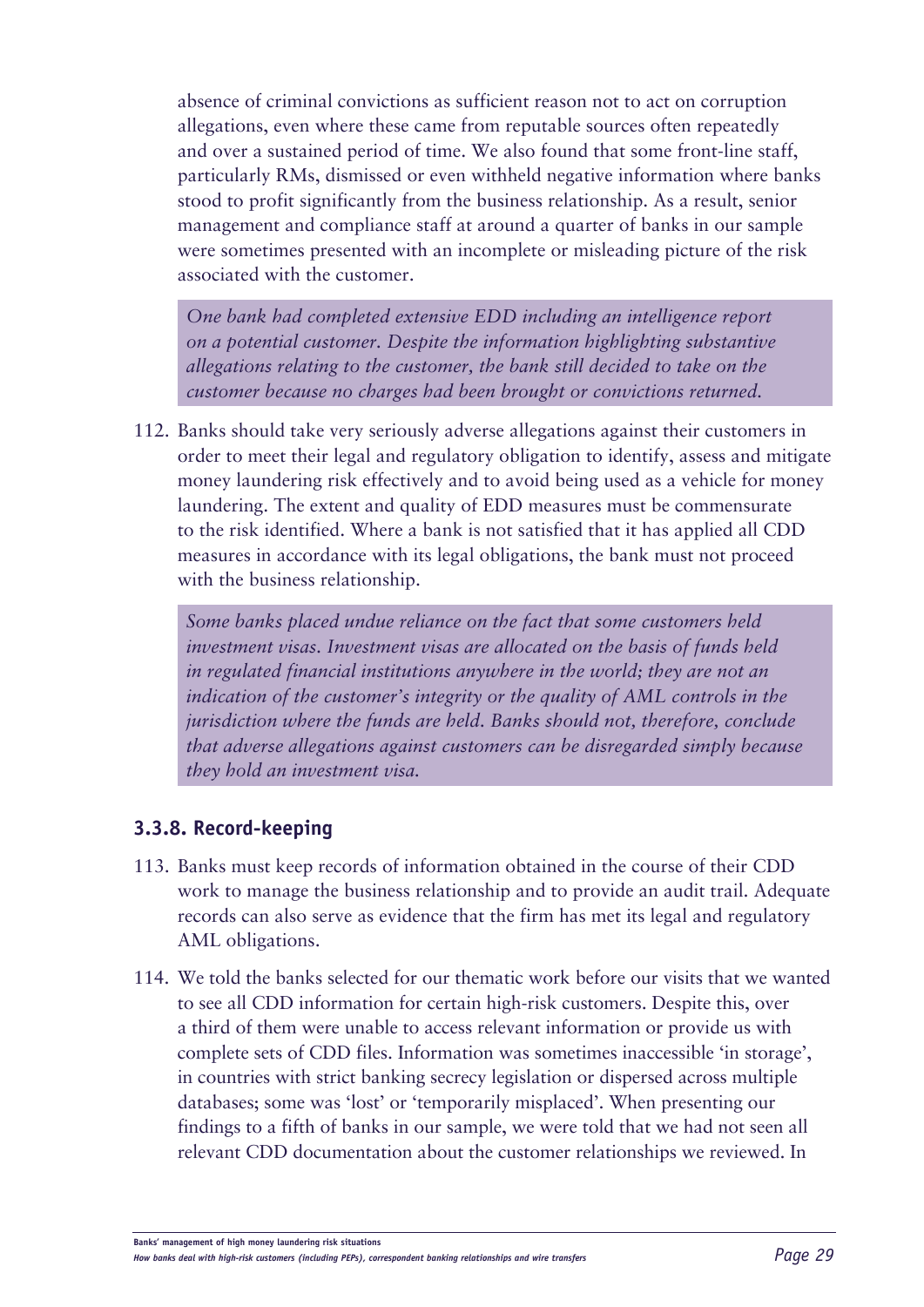<span id="page-31-0"></span>a small number of banks, the MLRO was unable to retrieve relevant information about the bank's high-risk customers.

- 115. We did, however, also find some examples of good record-keeping practice. In those firms, CDD files were well structured, comprehensive and organised. Some of them had created customer profile documents which summarised relevant information such as the risk assessment, expected account activity, and beneficial ownership, and provided an overview of any information outstanding or requiring follow-up. Some firms had sophisticated secure online systems, where all CDD information was easily accessible. We were also pleased to note that several MLROs were easily able to produce a list of known PEP and other high-risk customers. Some had compiled all relevant information, including a summary of the reason for the high risk classification and key mitigants, in a single document.
- 116. The ability to retrieve relevant information about high-risk customers, including PEPs, easily is an important prerequisite for managing money-laundering risk effectively.

## **3.3.9. Approval of business relationships**

117. Effective AML systems and controls should ensure that money-laundering risk is taken into account when taking on new customers. The MLRO and, ultimately, senior management are responsible for ensuring that the bank complies with its legal and regulatory AML obligations.

## *Escalation*

118. Under FSA rules, a director or senior manager must be allocated personal responsibility for ensuring that a bank has effective AML systems and controls. In addition, certain senior managers can be held criminally liable where the bank commits an offence under the Money Laundering Regulations, including where an offence is attributable to any neglect on their part. This means that, in order to discharge their functions effectively, relevant senior managers must be involved in decisions on entering or maintaining high-risk business relationships, including with PEPs, on a risk-sensitive basis. Under the Money Laundering Regulations, all decisions to establish a business relationship with a PEP must have approval from senior management. These decisions should be well documented.

*At some banks, decisions about the take-on of very high risk PEP customers were automatically escalated to very senior management, including the CEO.*

119. Over half the banks visited had a clear policy whereby decisions about higher risk business relationships were escalated as appropriate. And where the risk associated with the relationship was very high, just under half the banks we reviewed referred the case to a dedicated board or compliance committee for consideration.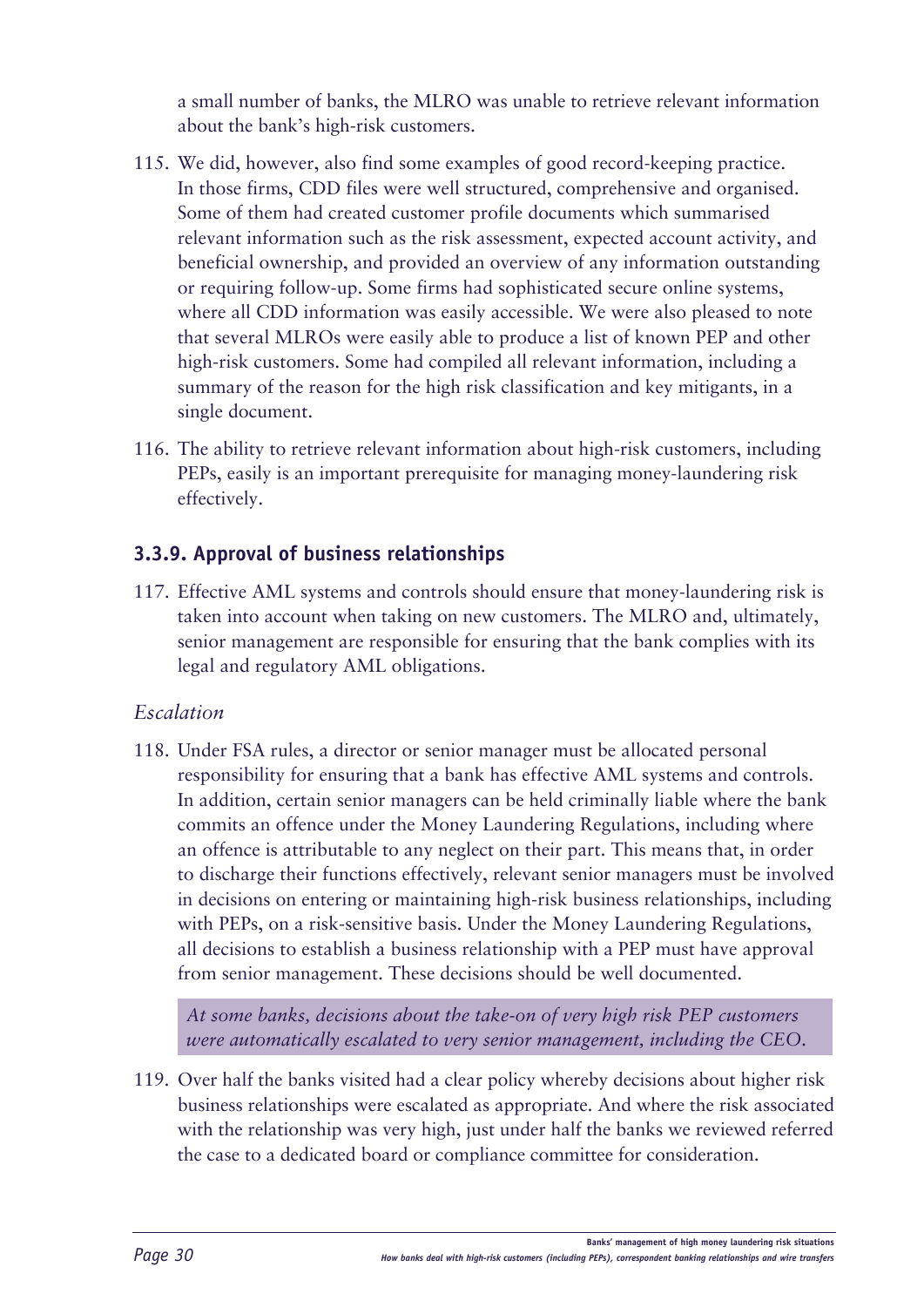*At more than a third of banks in our sample, committee minutes and other records of senior management approval for high risk customers were vague and did not contain sufficient detail about discussions on AML risk. In some cases, it was unclear whether serious allegations about customers had been considered at all.*

120. We were not satisfied that all banks effectively implemented their own escalation policies. We found cases where Relationship Managers (RMs) had apparently allocated a low risk-rating to circumvent escalation, or where compliance sign-off had been delegated to junior members of staff even where the risk associated with the business relationship was very high. We also found examples of banks where the escalation process was ill defined, or non-existent.

*At one major bank's private wealth arm, we reviewed a large selection of PEP customer files. The application forms had a money laundering section where the risk was rated as low, medium or high. Almost all the files we reviewed were ticked low – even when the files contained references to serious corruption allegations.*

121. Banks should escalate decisions to establish and maintain business relationships with high risk customers to appropriate levels of senior management. Where the money laundering risk associated with the customer is very high, involvement of the most senior levels of management is appropriate. Senior management must be aware of the level of money-laundering risk the bank is exposed to and take a view whether the bank is equipped to mitigate that risk effectively.

## *Quality of information*

- 122. Where decisions about customer take-on are escalated to compliance or senior management, it is essential that the documentation used as the basis for decision making provides an accurate picture of the risk to which the bank would be exposed.
- 123. At a quarter of banks visited, we found that information provided by RMs to senior management was often inadequate, and sometimes unbalanced or misleading. This was usually due to poor risk assessments, a lack of analysis or a lack of oversight of RMs' work. Due to the nature of an RM's role, the risk of capture or conflict of interest is high, in particular where they are rewarded for bringing in business or penalised for lost business opportunities. However, we found some banks failed to give due regard to the potential conflicts of interest arising from RMs' reward structures.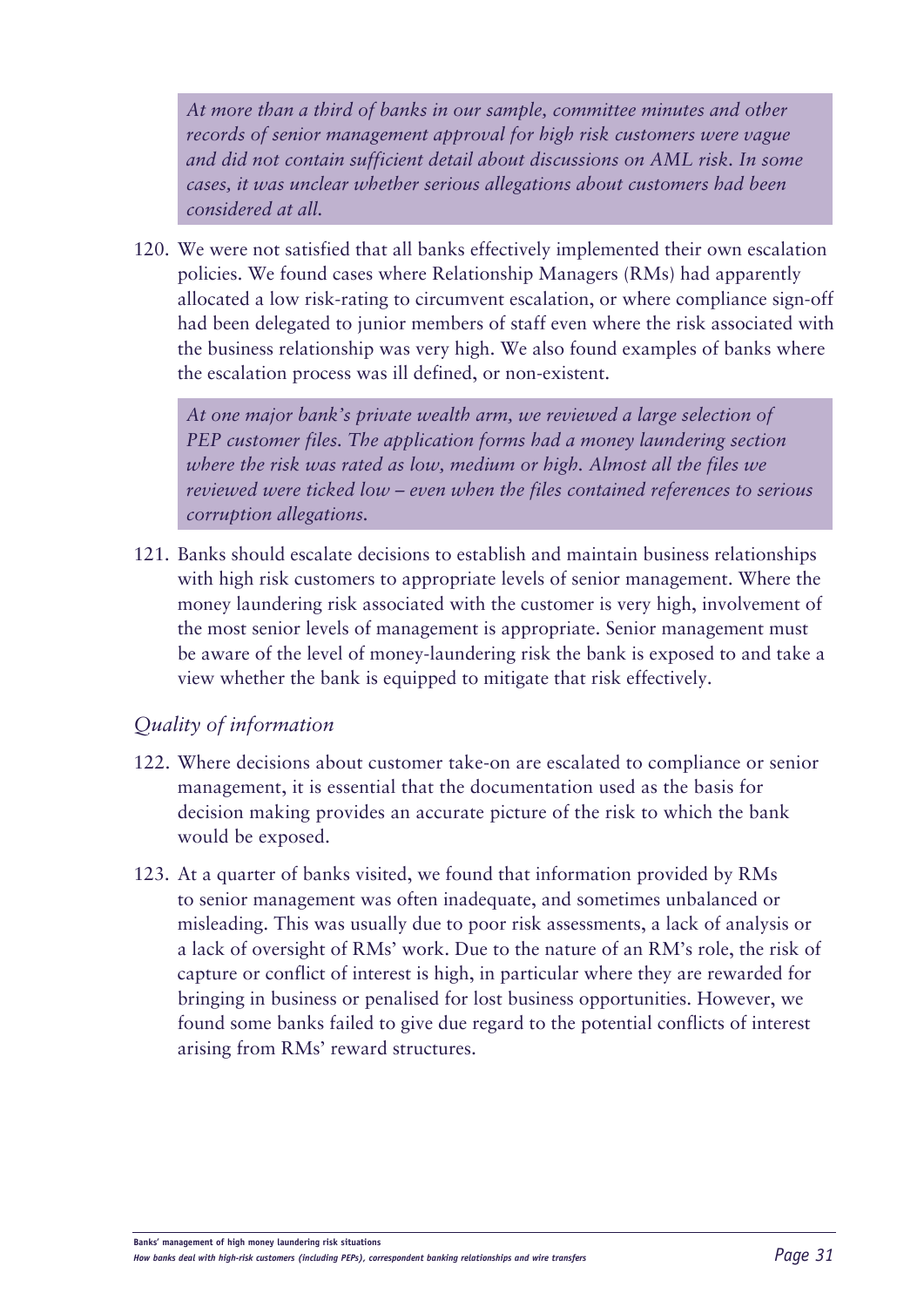<span id="page-33-0"></span>*A major bank had a relationship with a former government minister from a high-risk country who had acquired significant wealth through business assets awarded to him by a former senior military officer who has been subject to very serious and credible allegations of corruption. Although the bank had generally conducted thorough enhanced due diligence, we were concerned that a four-page paper presented to a key customer approval committee failed to mention the individual's connection to the former military officer.*

124. At a fifth of banks reviewed, we found that RMs omitted or downplayed negative allegations against customers in their briefings to compliance or senior management. For example, we saw some files where RMs had dismissed negative allegations about customers on the basis of the customer being 'very nice', 'trustworthy' or 'from a respectable family'. We also found information provided by RMs that focused too much on the potential profitability of the business relationship. To compound this, we found in some banks little evidence of senior management or MLROs effectively challenging the information provided by RMs.

*In one bank, a member of the AML team had signed off very high-risk relationships despite knowledge of considerable negative information about the customer. In one email, he wrote 'In my view, provided there is sufficient business to justify the risk then I am happy to recommend we proceed.'*

125. Other MLROs lacked the authority to challenge RMs' standard business practices effectively, even where they undermined the effectiveness of the bank's AML policies and procedures. MLROs are responsible for overseeing the bank's compliance with its anti-money laundering obligations. To this end, the MLRO must have a level of authority and independence within the bank and access to resources and information sufficient to enable him to carry out this responsibility.

## **3.3.10. Risk appetite, culture and resources**

126. We were not confident that all banks had adequate risk-management systems in place effectively to mitigate the money-laundering risk they were prepared to take on. At more than a quarter of banks visited, the risks they sought to mitigate were of limited relevance to AML.

## *AML risk culture*

127. In some banks, we found that the dominant culture appeared to undermine the effective implementation of AML policies. At nearly half the banks in our sample, a poor AML compliance culture and an apparent lack of leadership on AML issues from senior management were accompanied by a lack of senior management involvement in PEP and high risk customer sign-off processes. Sometimes in these circumstances, MLROs and other AML staff were operating with stretched resources, particularly in smaller banks.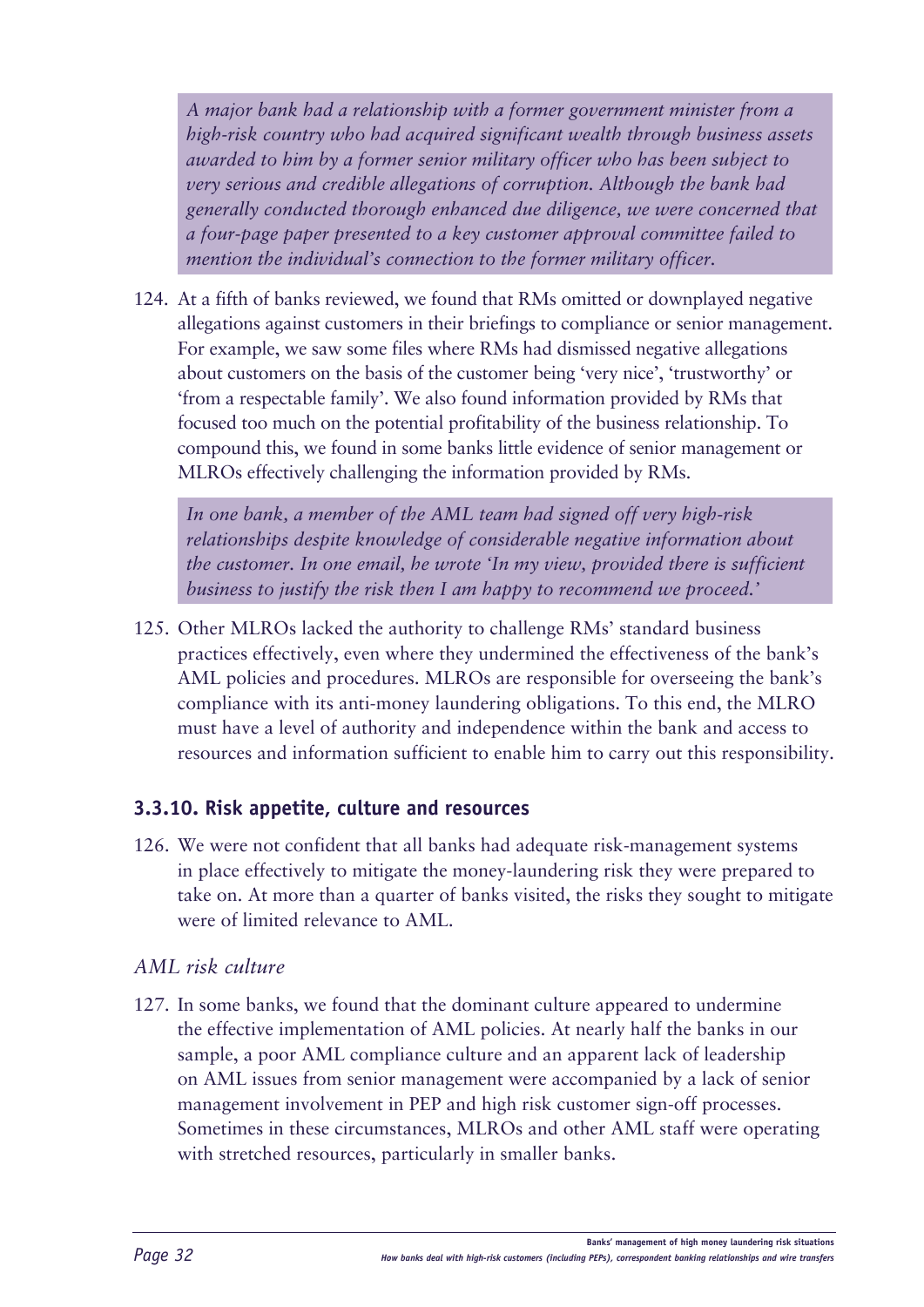*At a small bank, the MLRO had several other functions to carry out. This over-stretch of his resource meant that he had never visited some branches of the bank and he told us he would need a significantly expanded team to do the required AML work effectively.*

128. Generally, MLROs at larger banks had developed more specialist knowledge on AML requirements as they spent all their time on AML issues. However, we found that, at around a fifth of banks visited, Group MLROs were too remote from their business units and sometimes had a poor awareness of the group's highest risk relationships.

*One MLRO told us he could not see the value in collecting CDD information because customers would be taken on even if they were subject to serious allegations of criminal activity.*

## *The relationship between criminality risk and reputational risk*

129. We were concerned that senior management at a quarter of banks visited (mostly private banks or the private banking arms of major banks) appeared to treat money-laundering risk as a reputational risk issue only. In these banks, senior management attached greater importance to the risk that a customer might be involved in a public scandal, than to the risk that the customer might be corrupt or otherwise engaged in financial crime, and using the bank to launder criminal proceeds. At around a third of banks in our sample, serious allegations against customers were often discounted where criminal charges were unlikely to be brought, for example because the customer maintained good relations with allegedly corrupt regimes. As a result, senior management were willing to take on extremely high-risk customers, including where evidence appeared to point towards the customer being engaged in financial crime, as long as they judged the immediate reputational risk to be low.

*One firm told us they might have PEP customers who would be above their risk appetite, but they did not have formal criteria in place to decide how much risk they were prepared to take on.*

130. In some banks, money-laundering risk appeared to be treated as a regulatory risk issue, with senior management apparently willing to take on extremely high-risk customers. In others, money laundering risks were given less weight as long as the credit risk was within risk tolerance and the business relationship was likely to be profitable. An exclusive focus on reputational, regulatory or credit risks rather than money-laundering risk is unlikely to be conducive to banks understanding and effectively managing their money-laundering risk.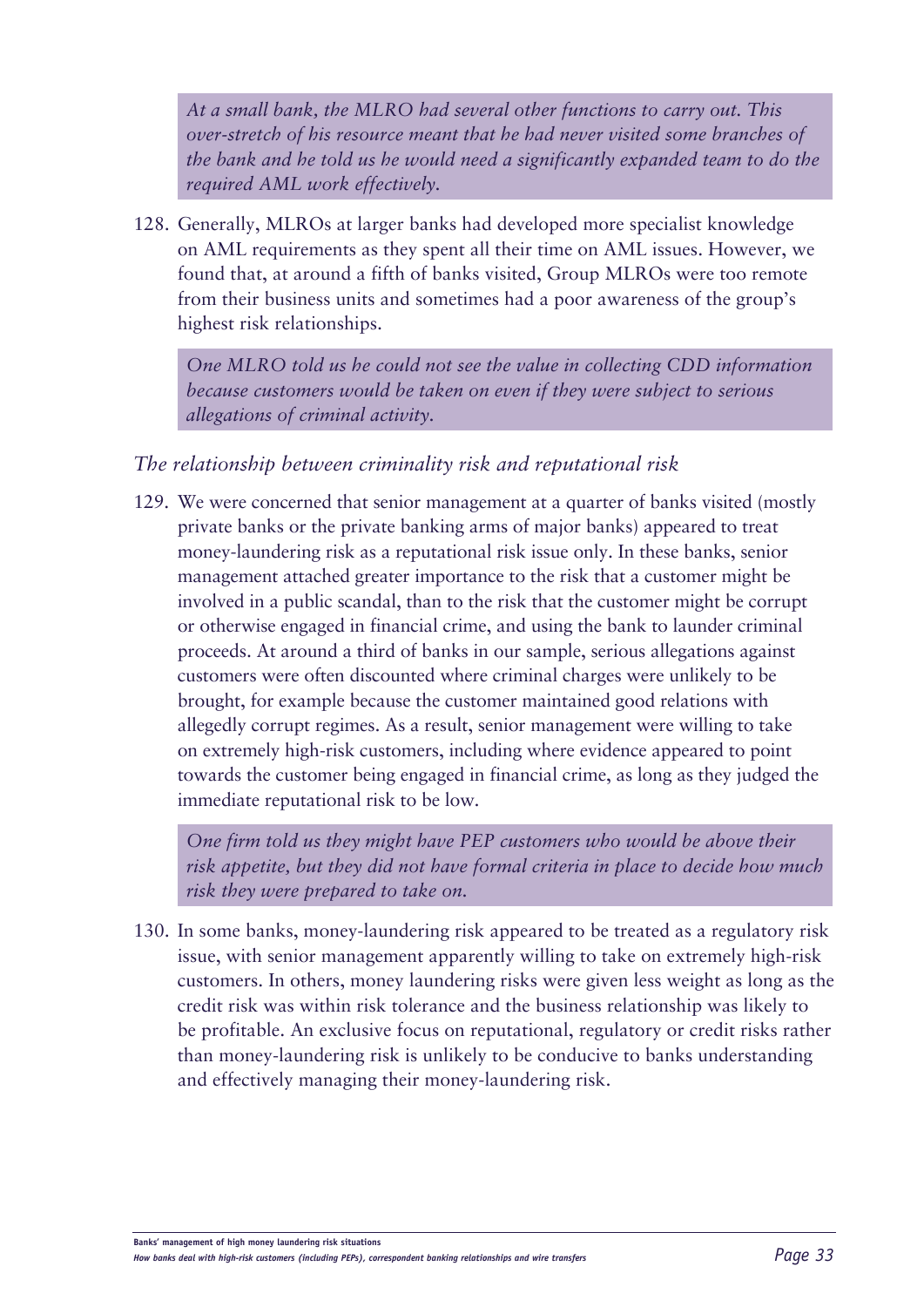<span id="page-35-0"></span>*At more than a fifth of banks in our sample, high money-laundering risk relationships were considered by a regulatory and/or reputational risk committee rather than an AML committee.*

## **3.3.11. Customer take-on – examples of good and poor practice**

#### *Good practice*

- Ensuring files contain a customer overview covering risk assessment, documentation, verification, expected account activity, profile of customer or business relationship and ultimate beneficial owner.
- Having all new PEP or other high-risk relationships checked by the MLRO or the AML team.
- Clear processes for escalating the approval of high risk and all PEP customer relationships to senior management or committees which consider AML risk and give appropriate challenge to RMs and the business.
- Using, where available, local knowledge and open source internet checks to supplement commercially available databases when researching potential high risk customers including PEPs.
- Having clear risk-based policies and procedures setting out the EDD required for higher risk and PEP customers, particularly in relation to source of wealth.
- Effective challenge of RMs and business units by banks' AML and compliance teams, and senior management.
- Reward structures for RMs which take into account good AML/compliance practice rather than simply the amount of profit generated.
- Clearly establishing and documenting PEP and other high-risk customers' source of wealth.
- Where money laundering risk is very high, supplementing CDD with independent intelligence reports and fully exploring and reviewing any credible allegations of criminal conduct by the customer.
- Understanding and documenting ownership structures complex or opaque corporate structures and the reasons for [them. Face](them.Face)-to-face meetings and discussions with high-risk and PEP prospects before accepting them as a customer.
- Making clear judgements on money-laundering risk which are not compromised by the potential profitability of new or existing relationships.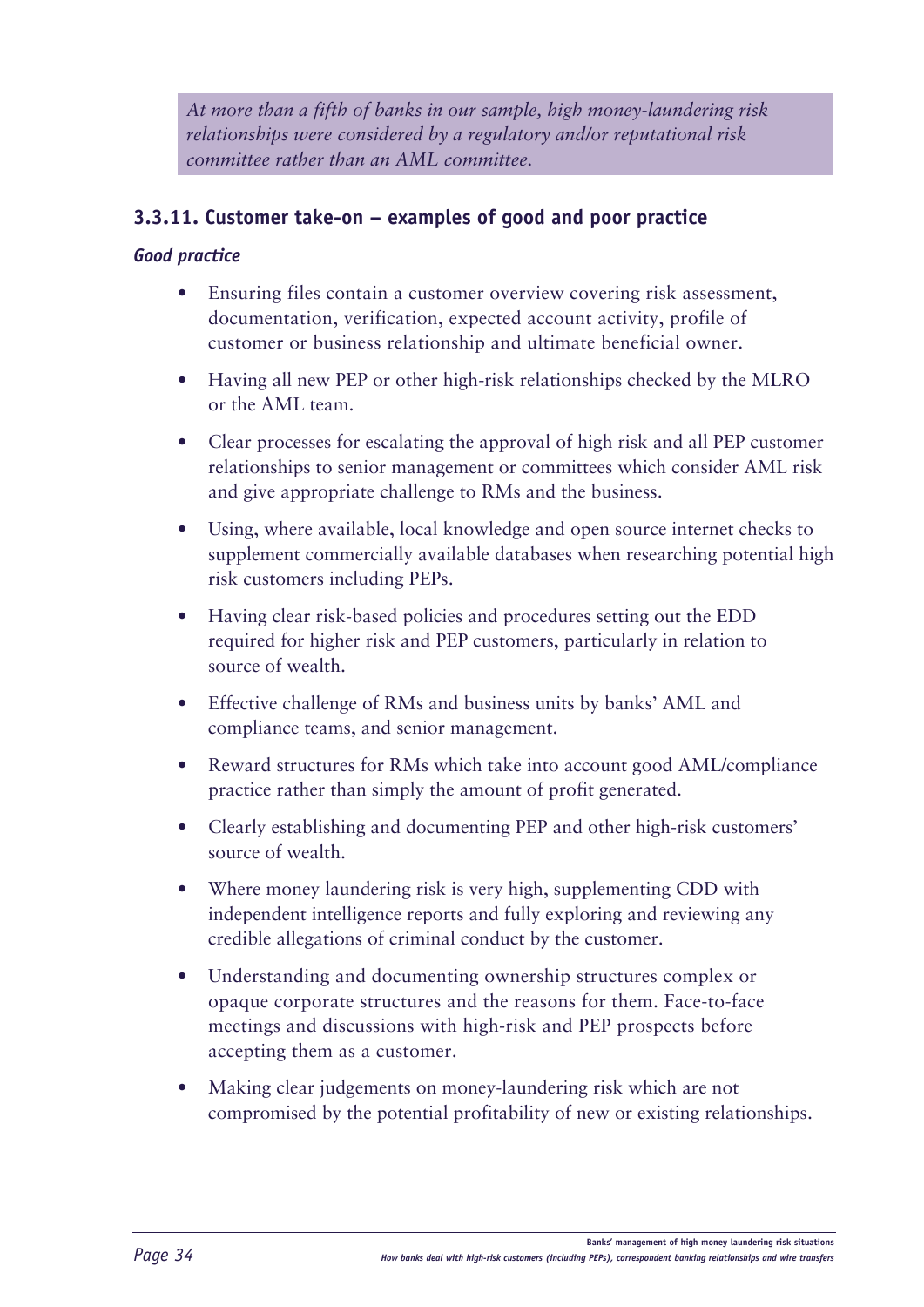• Recognising and mitigating the risk arising from RMs becoming too close to customers and conflicts of interest arising from RMs' remuneration structures.

### *Poor practice*

- Failing to give due consideration to certain political connections which fall outside the Money Laundering Regulations definition of a PEP (eg wider family) which might mean that certain customers still need to be treated as high risk and subject to enhanced due diligence.
- Poor quality, incomplete or inconsistent CDD.
- Relying on Group introductions where overseas standards are not UK-equivalent or where CDD is inaccessible due to legal constraints.
- Inadequate analysis and challenge of information found in documents gathered for CDD purposes.
- Lacking evidence of formal sign-off and approval by senior management of high-risk and PEP customers and failure to document appropriately why the customer was within AML risk appetite.
- Failing to record adequately face-to-face meetings that form part of CDD.
- Failing to carry out EDD for high risk/PEP customers.
- Failing to conduct adequate CDD before customer relationships are approved.
- Over-reliance on undocumented 'staff knowledge' during the CDD process.
- Granting waivers from establishing a customer's source of funds, source of wealth and other CDD without good reason.
- Discouraging business units from carrying out adequate CDD, for example by charging them for intelligence reports.
- Failing to carry out CDD on customers because they were referred by senior managers.
- Failing to ensure CDD for high-risk and PEP customers is kept up-to-date in line with current standards.
- Allowing 'cultural difficulties' to get in the way of proper questioning to establish required CDD records.
- Holding information about customers of their UK operations in foreign countries with banking secrecy laws.
- Allowing accounts to be used for purposes inconsistent with the expected activity on the account (eg personal accounts being used for business) without enquiry.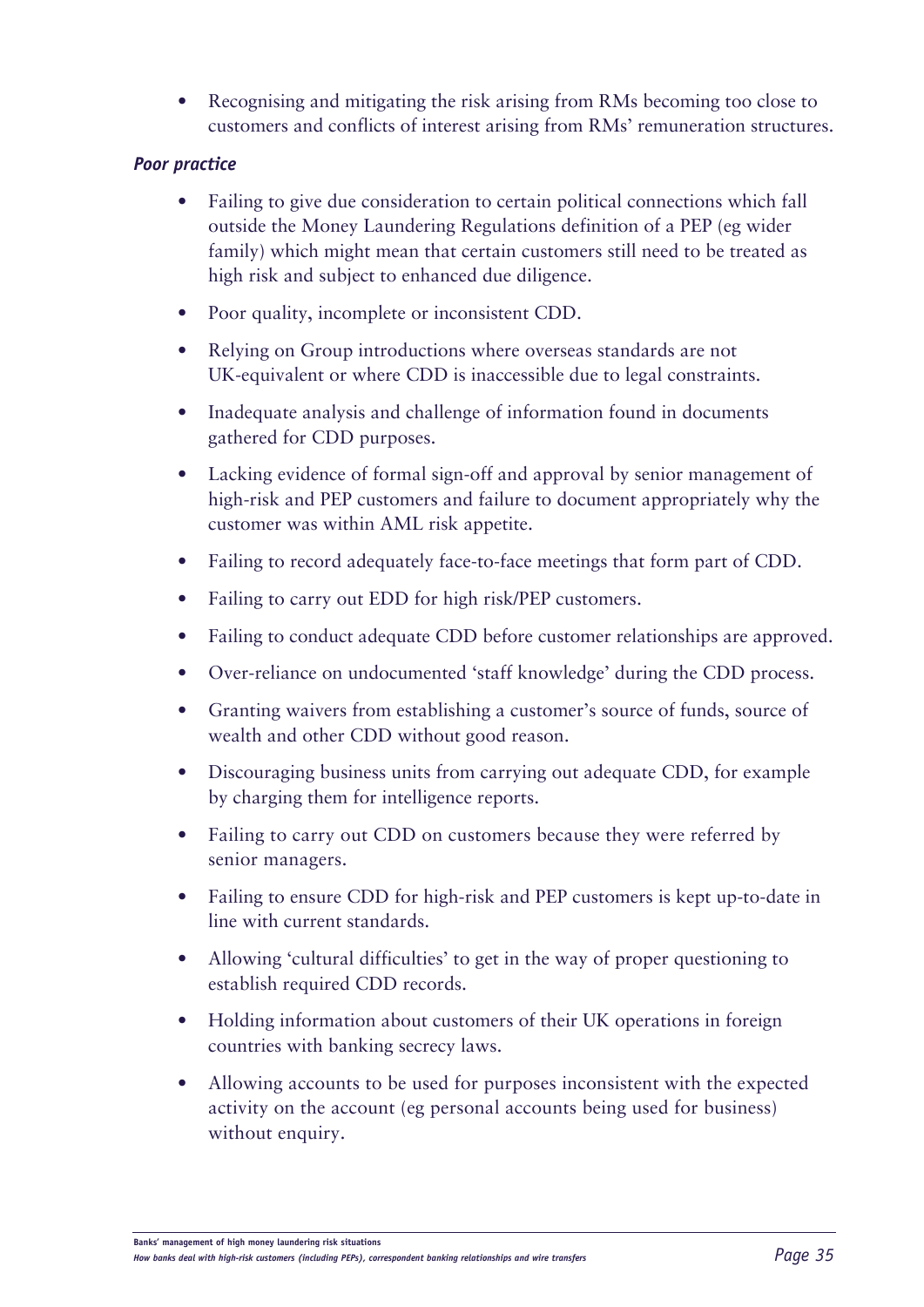- Insufficient information on source of wealth with little or no evidence to verify that the wealth is not linked to crime or corruption.
- Failing to distinguish between source of funds and source of wealth.
- Relying exclusively on commercially-available PEP databases and failure to make use of available open source information on a risk-based approach.
- Failing to understand the reasons for complex and opaque offshore company structures.
- Failing to ensure papers considered by approval committees present a balanced view of money laundering risk.
- No formal procedure for escalating prospective customers to committees and senior management on a risk based approach.
- Failing to take account of credible allegations of criminal activity from reputable sources.
- Concluding that adverse allegations against customers can be disregarded simply because they hold an investment visa.
- Accepting regulatory and/or reputational risk where there is a high risk of money laundering.

# **3.4. Enhanced monitoring of high-risk relationships**

- 131. The Money Laundering Regulations require that banks conduct ongoing monitoring of the business relationship with their customers and that they conduct enhanced monitoring for PEP customers. Banks should scrutinise transactions using a risk-based approach to ensure that they are consistent with their recorded knowledge of the customer, including their personal and business activities, risk profile and source of wealth and funds. Good transaction monitoring depends on having completed good initial CDD work. Where CDD has not been properly completed, documented or kept up to date, effective monitoring becomes harder. We found that a third of banks visited had serious weaknesses in CDD on expected account activity.
- 132. Ongoing monitoring is necessary to identify unusual activity and transactions and to seek a legitimate explanation for it. If no such explanation can be found or if the customer is not willing to provide such an explanation, banks should consider whether to continue the relationship and whether the facts amount to a suspicion of, or reasonable ground to suspect, money laundering which must be reported to SOCA. Banks' systems and controls should identify unusual transactions or trends for further examination. A person or persons with adequate knowledge, ability and experience to assess whether further action should be taken should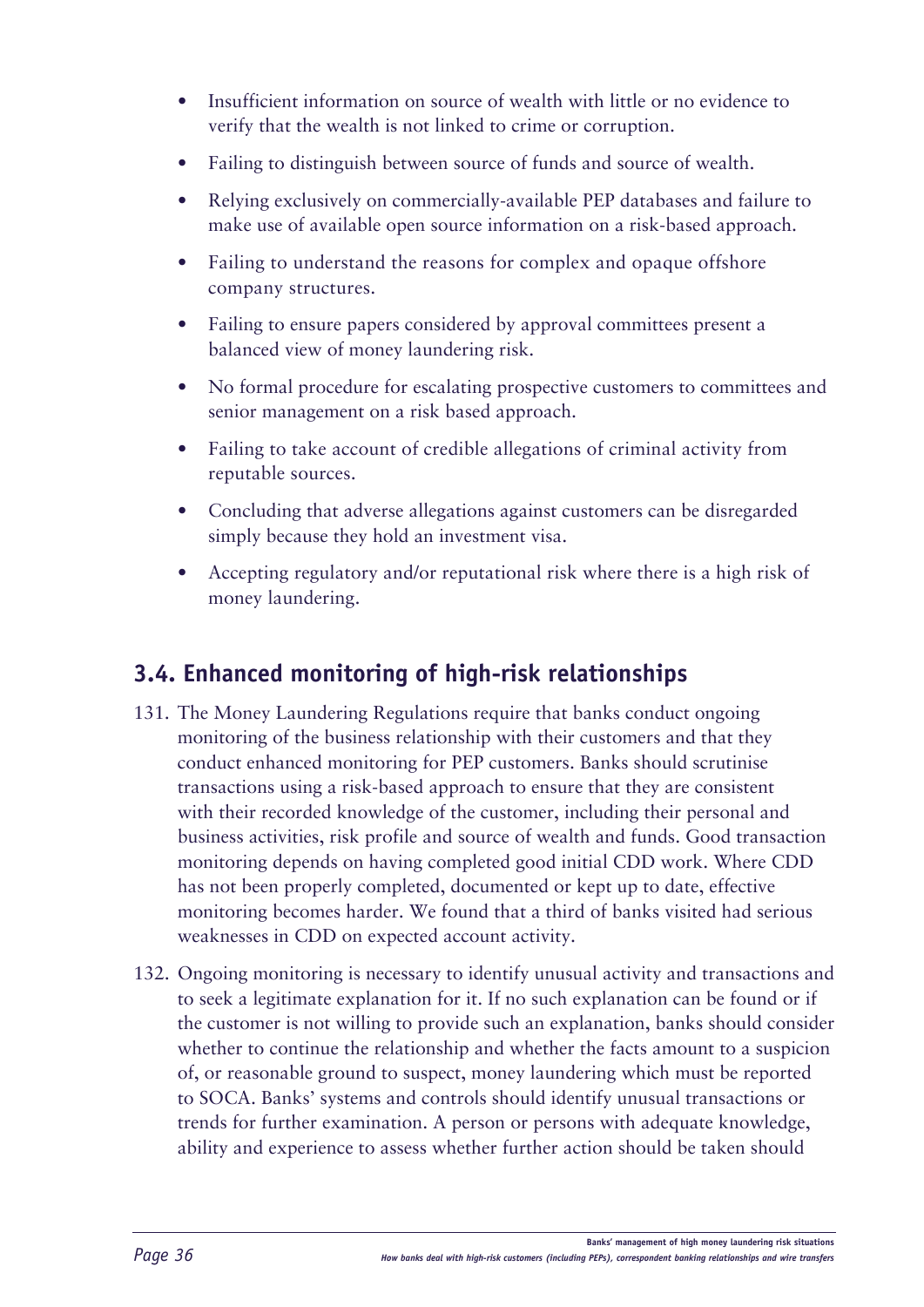then review these transactions. Ultimately the firm's MLRO must assess whether it should make a SAR to SOCA.

*A personal savings account opened at a small foreign bank showed an expected income of £20k to £30k from the business of the account holder as a restaurateur. Less than three months later, a significant deposit of £150k was made with over £3m deposited over the next three years. During this time, these transactions were not identified as unusual and no explanation was sought from the customer.*

- 133. Banks which have high-risk customers, including PEPs, must carry out enhanced monitoring throughout the relationship which will be beyond that needed for normal retail banking purposes.
- 134. There was a wide variation on the quality of monitoring carried out at the smaller banks covered by our review. For example, one small bank had not taken account of any developments in the AML framework over the past few years, including the introduction of the Money Laundering Regulations 2007. The bank had not applied a risk-based approach and did not carry out any effective monitoring, even for higher risk customers. As a result, there was no evidence of discussion of unusual transactions or evidence of management challenge and no regular reviews of high-risk relationships. In contrast, other small banks had a good risk assessment and risk-based monitoring with clear documentary evidence of daily transaction monitoring, management challenge and regular reviews.

*The importance of good challenge is key. At one regional bank the Deputy MLRO reviewed all PEP transactions on a daily basis. But a review of files dating back to 2002 showed that there had been no challenge of activity which was out of line with anticipated volumes.*

### **3.4.1. Transaction monitoring**

- 135. We found the most effective ongoing monitoring regimes combined a rules-based system to generate alerts when activity on the account was unexpected or indicated potential money laundering with regular independent reviews of the customer relationship.
- 136. Transaction monitoring does not necessarily require sophisticated electronic systems. The type of transaction monitoring systems and processes required by banks depends on the nature, scale and complexity of their activities. However, a well-designed transaction monitoring system should take into account a bank's particular business model and assess the frequency, value and patterns of transactions in line with the associated customer and product risk. We recognise, though, that for some business activities such as investment banking, it is more difficult to assess a 'normal' pattern of transactions.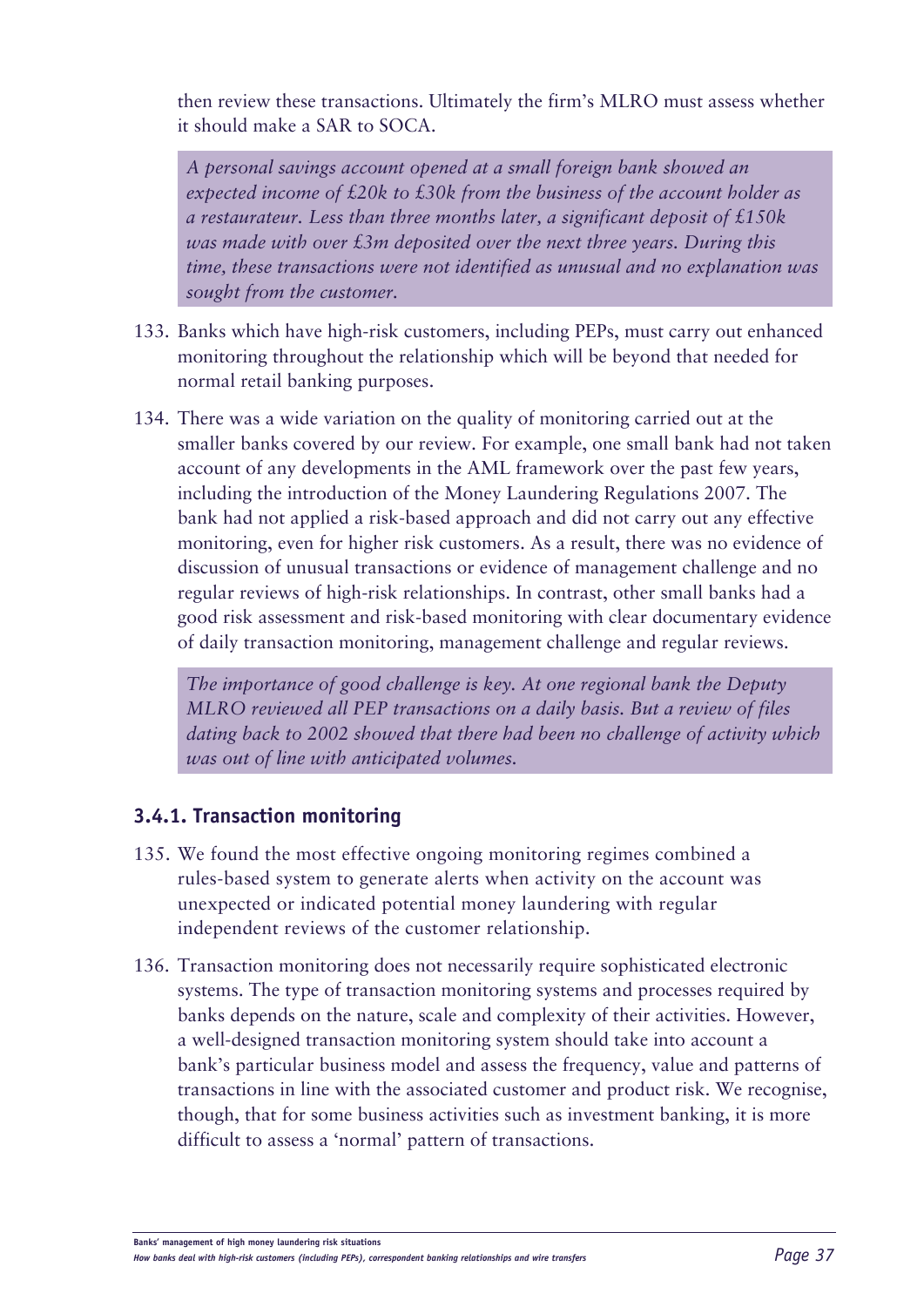*A small European bank set clear parameters on its accounting system of expected income and outflows on customer accounts. If these limits were exceeded, the account operator needed to fill in a pop-up box to explain the transaction. This audit trail was available for the internal auditor and MLRO to use for the purposes of quality assurance and suspicious activity reporting.*

137. The types of transaction monitoring systems seen during our review varied from fully manual analysis of all transactions by staff to complex, risk-based analysis of system-generated alerts coupled with staff awareness of potentially suspicious activities. The small banks which relied on manual monitoring varied considerably: at least one small bank conducted no transaction monitoring at all while others required RMs to explain in writing the reason for all transactions.

*At a small regional bank the transaction monitoring system had been configured to identify certain generic 'scenarios' but it did not compare expected activity with actual activity on individual accounts, even though this information was readily available.*

- 138. We found larger banks in our sample tended to use rules-based automatic monitoring systems. These banks usually had clear processes to fine-tune the system rules and keep the number of false positives to a manageable level. It is important in these circumstances that the money-laundering risk, not the available resource, is the key driver in how rules are calibrated.
- 139. Automated systems add value by being able to deal with large volumes of transactions but the parameters need to be carefully set. Banks should broadly understand how their systems work, the rationale and appropriateness of rules, and not rely unquestioningly on default system outputs.

### *The role of RMs in the transaction monitoring process*

140. RMs should be a bank's first line of defence in managing and controlling money laundering or terrorist financing risk because they develop strong personal relationships with their clients, which can facilitate the collection of CDD information both at customer take-on and during the course of the relationship. Banks, however, should ensure that RMs do not become too close to the customer or motivated by financial incentives which may compromise a bank's ability to meet its AML obligations.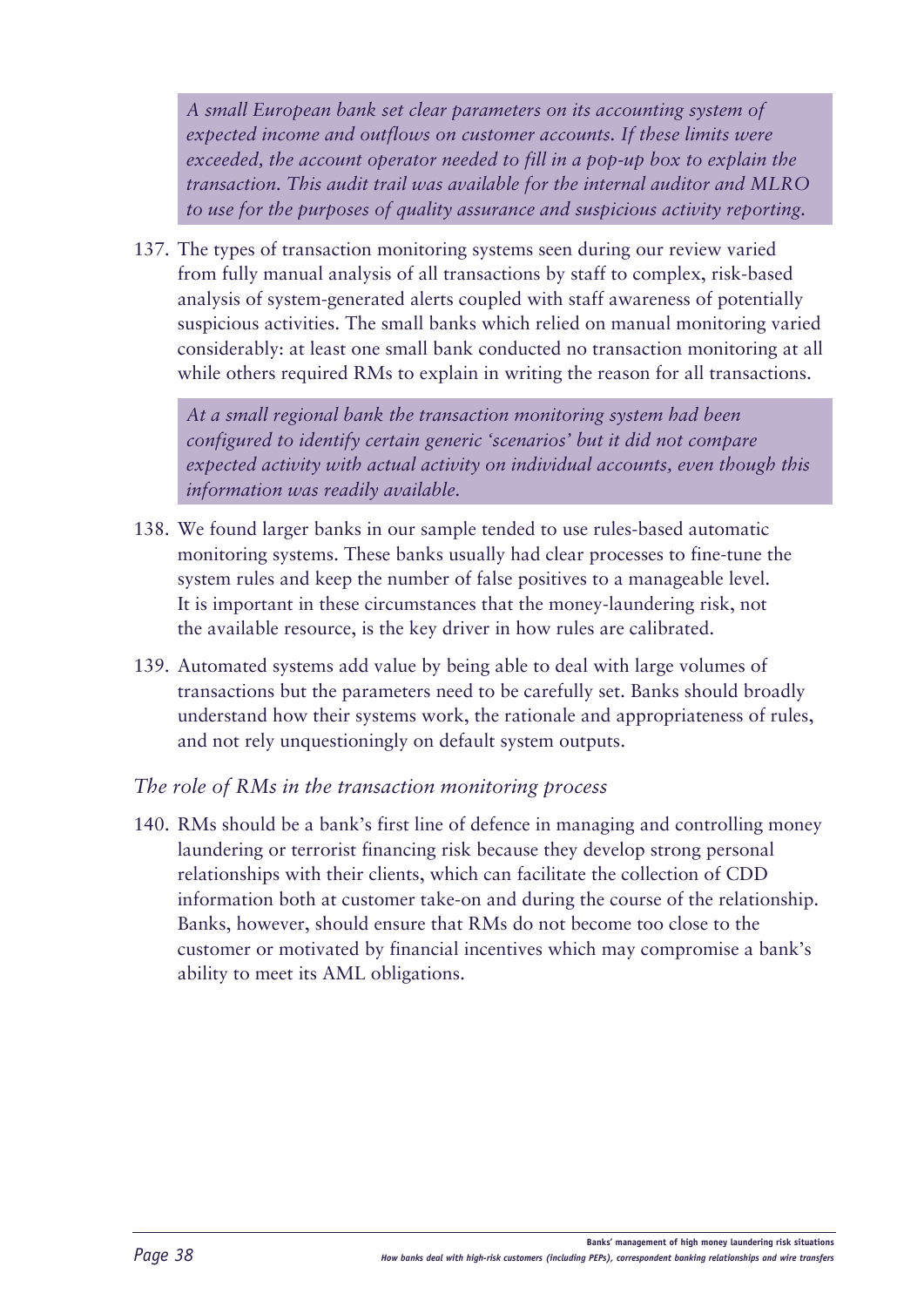*At a small private bank, RMs were well-trained and aware of the need to identify unusual transactions. They had notified their customers of this requirement so that customers were pre-notifying the RMs of certain transactions they wished to make. There were also notes on file from RMs setting out the gaps in their knowledge of customers and clear evidence that these were followed up with customers at the next meeting with corroborating evidence gathered as necessary.*

- 141. We found there was considerable variation in how alerts were dealt with and there were some banks where complete reliance was placed on an RM's explanation of why an unusual, potentially high-risk transaction was not suspicious. In these circumstances, there is a risk that RMs are able to pass off transactions as 'normal' when, in fact, the activity may be suspicious.
- 142. We found, at nearly a quarter of banks in our sample, that when there was an unusual transaction, the RM or customer was asked for a response but no independent corroboration was requested or received, even when the customer was the subject of serious allegations of criminal activity. In addition, at more than a third of banks visited, we found that compliance staff did not sufficiently challenge RMs or customers and often accepted poor explanations of potentially suspicious activities.

### **3.4.2. Regular reviews**

143. In addition to transaction monitoring, it is good practice for staff independent of the business to review the conduct and development of higher risk and PEP relationships from an AML perspective, at least annually. And when there has been a significant change to the relationship, it is good practice for annual reviews to be subject to the same approval processes as new customers.

*At a major international bank, senior management require all business areas to gather information on PEP clients for a regular annual review. The process forces business areas to justify the retention of that PEP client with reference to the legitimacy of the clients' source of wealth and source of funds. The senior management team that includes the senior business and compliance representatives and the CEO then review all cases in detail to determine the true risk appetite of the firm.*

144. Generally, we found that the risk-based approach to customers drove the frequency of reviews. The most frequently seen model was to score customers as high, medium or low risk, with reviews expected every one, two or three years respectively. Under these models, PEP customers were usually considered to be high risk.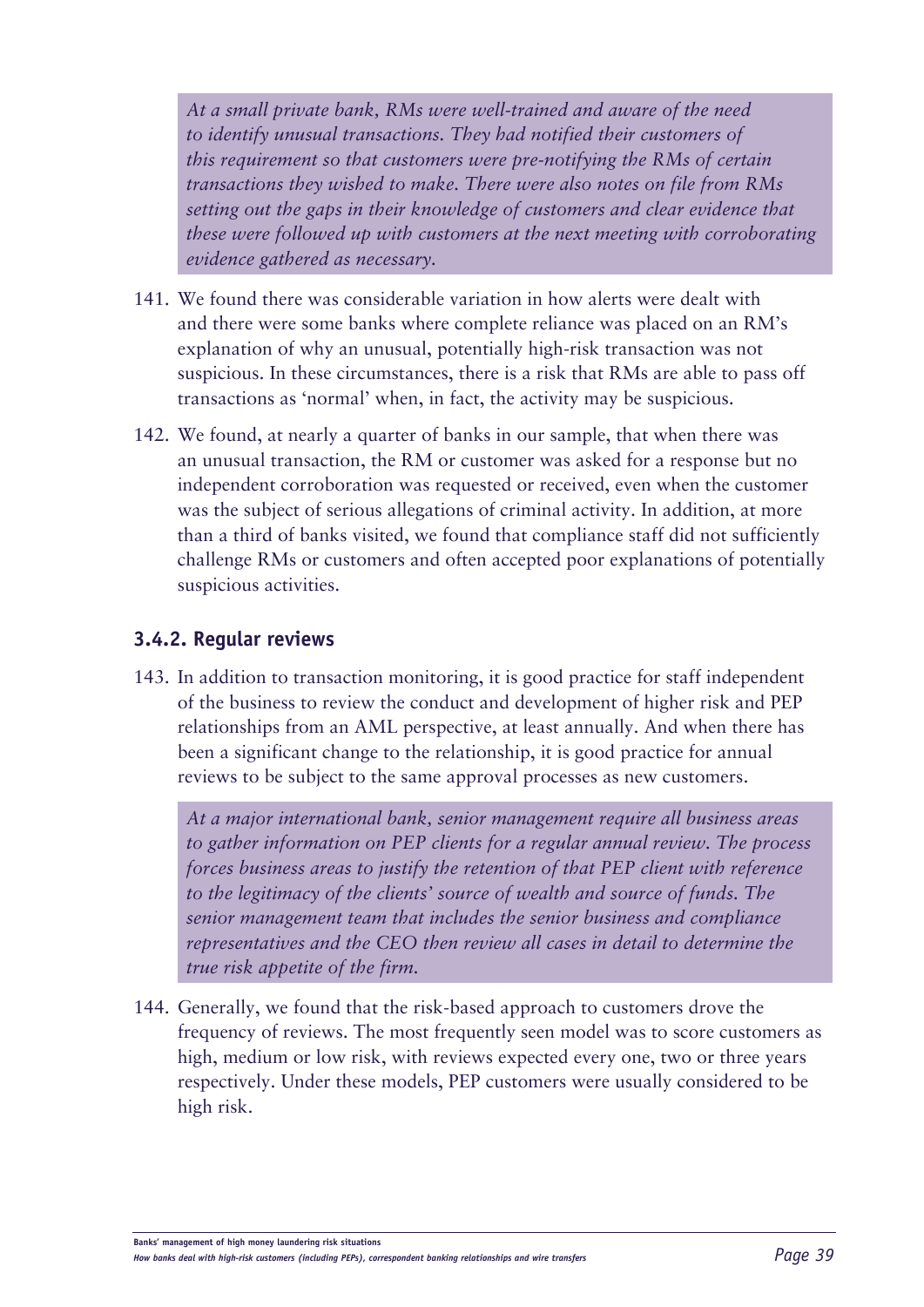*One large bank planned to introduce additional high-risk customer reviews when there was a 'trigger event'. Examples of trigger events included Suspicious Activity Reports, a change of address, the addition of a new party to the account or the customer taking out a new product. The RM would be responsible for undertaking a review and this was then signed off by Compliance.*

145. At nearly a third of banks in our sample, we found that RMs carried out annual reviews for customers but there was often inadequate management oversight and inadequate challenge of the findings. In some cases, the reviews were being treated as a 'tick-box' exercise and not completed properly. It was clear from many of our file reviews that some annual reviews were exact copies of the previous year's with no new information added, but had nevertheless been signed off by compliance staff or AML teams.

*At the private banking arm of a major bank, we noted that regular reviews for very high-risk customer relationships were not usually approved by senior management and in some cases no-one apart from the RM appeared to have been involved in the review.* 

146. At nearly half the banks we visited, there was no evidence of any PEP or high risk customer files being reviewed, as required in many cases by the banks' own policies.

*At one bank, an annual review form for a high-risk customer relationship simply stated 'unable to get new info'.* 

### **3.4.3. Enhanced monitoring of high risk relationships – examples of good and poor practice**

### *Good practice*

- Transaction monitoring which takes account of up-to-date CDD information including expected activity, source of wealth and source of funds.
- Regularly reviewing PEP relationships at a senior level based on a full and balanced assessment of the source of wealth of the PEP.
- Monitoring new clients more closely to confirm or amend the expected account activity.
- A risk-based framework for assessing the necessary frequency of relationship reviews and the degree of scrutiny required for transaction monitoring.
- Proactively following up gaps in, and updating, CDD during the course of a relationship.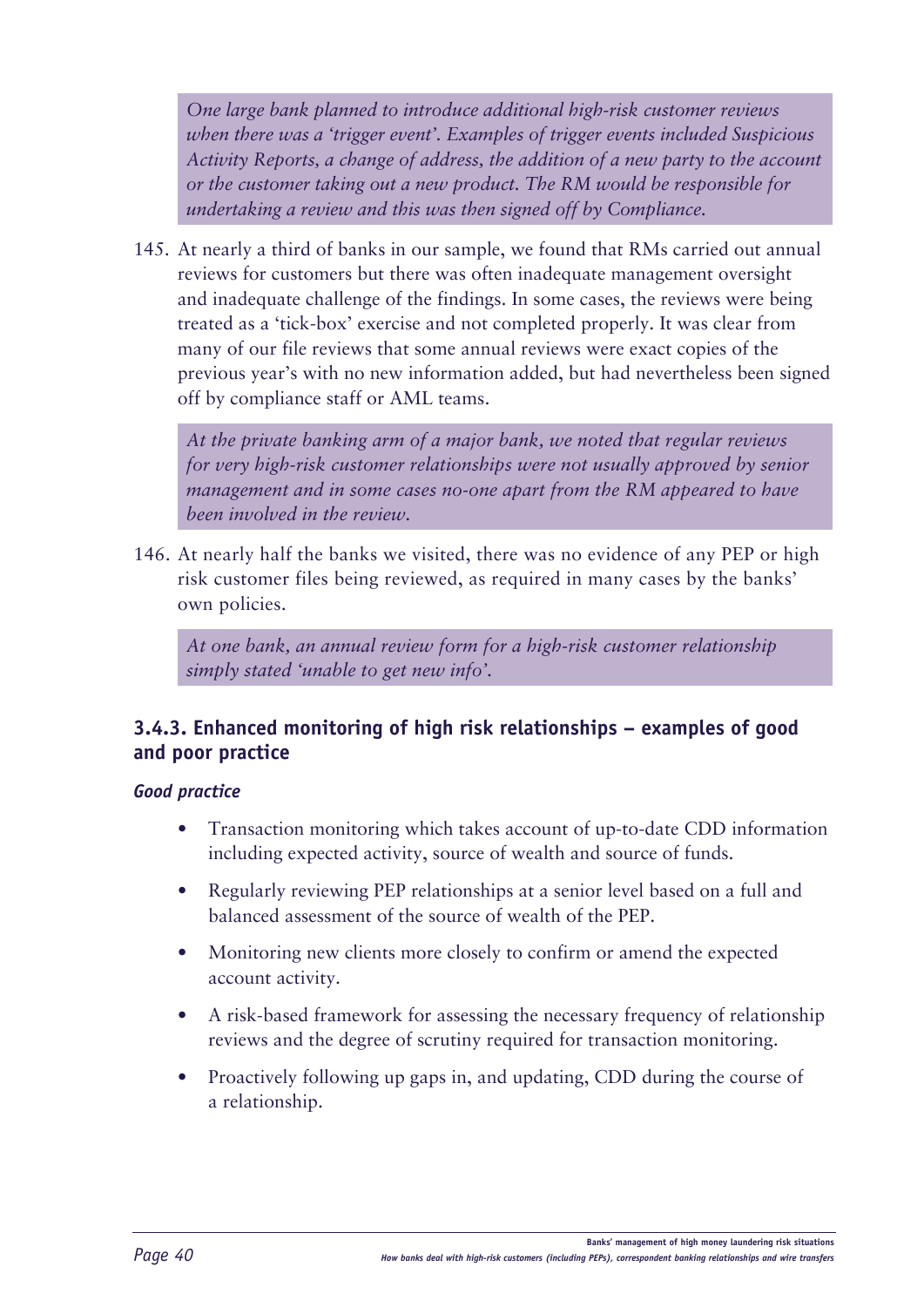- Ensuring transaction monitoring systems are properly calibrated to identify higher risk transactions and reduce false positives.
- Keeping good records and a clear audit trail of internal suspicion reports sent to the MLRO, whether or not they are finally disclosed to SOCA.
- A good knowledge among key AML staff of a bank's highest risk/PEP customers.
- More senior involvement in resolving alerts raised for transactions on higher risk or PEP customer accounts, including ensuring adequate explanation and, where necessary, corroboration of unusual transactions from RMs and/or customers.
- Global consistency when deciding whether to keep or exit relationships with high-risk customers and PEPs.
- Assessing RMs' performance on ongoing monitoring and feed this into their annual performance assessment and pay review.
- Lower transaction monitoring alert thresholds for higher risk customers.

### *Poor practice*

- Failing to carry out regular reviews of high-risk and PEP customers in order to update CDD.
- Reviews carried out by RMs with no independent assessment by money laundering or compliance professionals of the quality or validity of the review.
- Failing to disclose suspicious transactions to SOCA.
- Failing to seek consent from SOCA on suspicious transactions before processing them.
- Unwarranted delay between identifying suspicious transactions and disclosure to SOCA.
- Treating annual reviews as a tick-box exercise and copying information from the previous review.
- Annual reviews which fail to assess AML risk and instead focus on business issues such as sales or debt repayment.
- Failing to apply enhanced ongoing monitoring techniques to high-risk clients and PEPs.
- Failing to update CDD based on actual transactional experience.
- Allowing junior or inexperienced staff to play a key role in ongoing monitoring of high-risk and PEP customers.

*How banks deal with high-risk customers (including PEPs), correspondent banking relationships and wire transfers Page 41*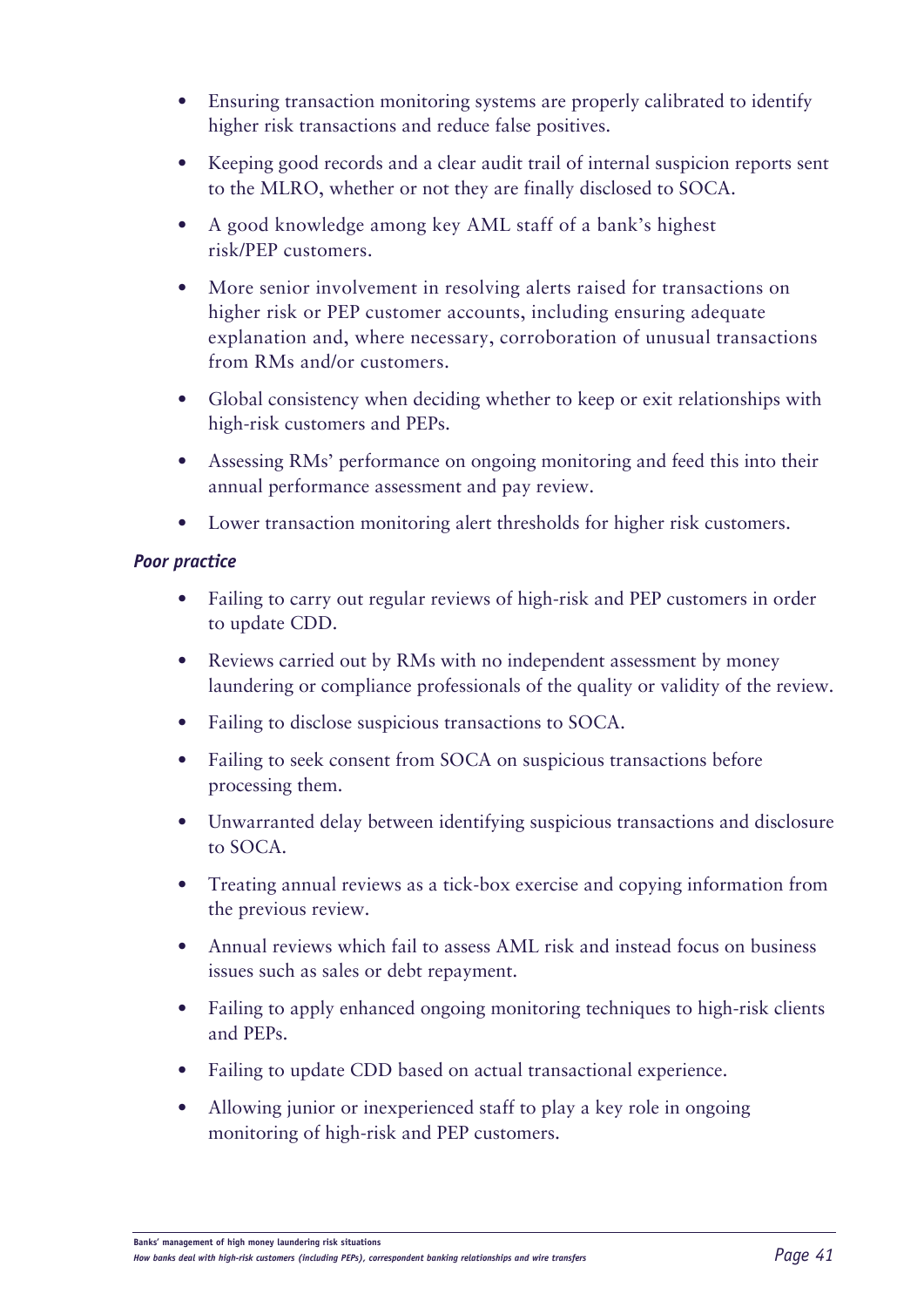- • Failing to apply sufficient challenge to explanations from RMs and customers about unusual transactions.
- • RMs failing to provide timely responses to alerts raised on transaction monitoring systems.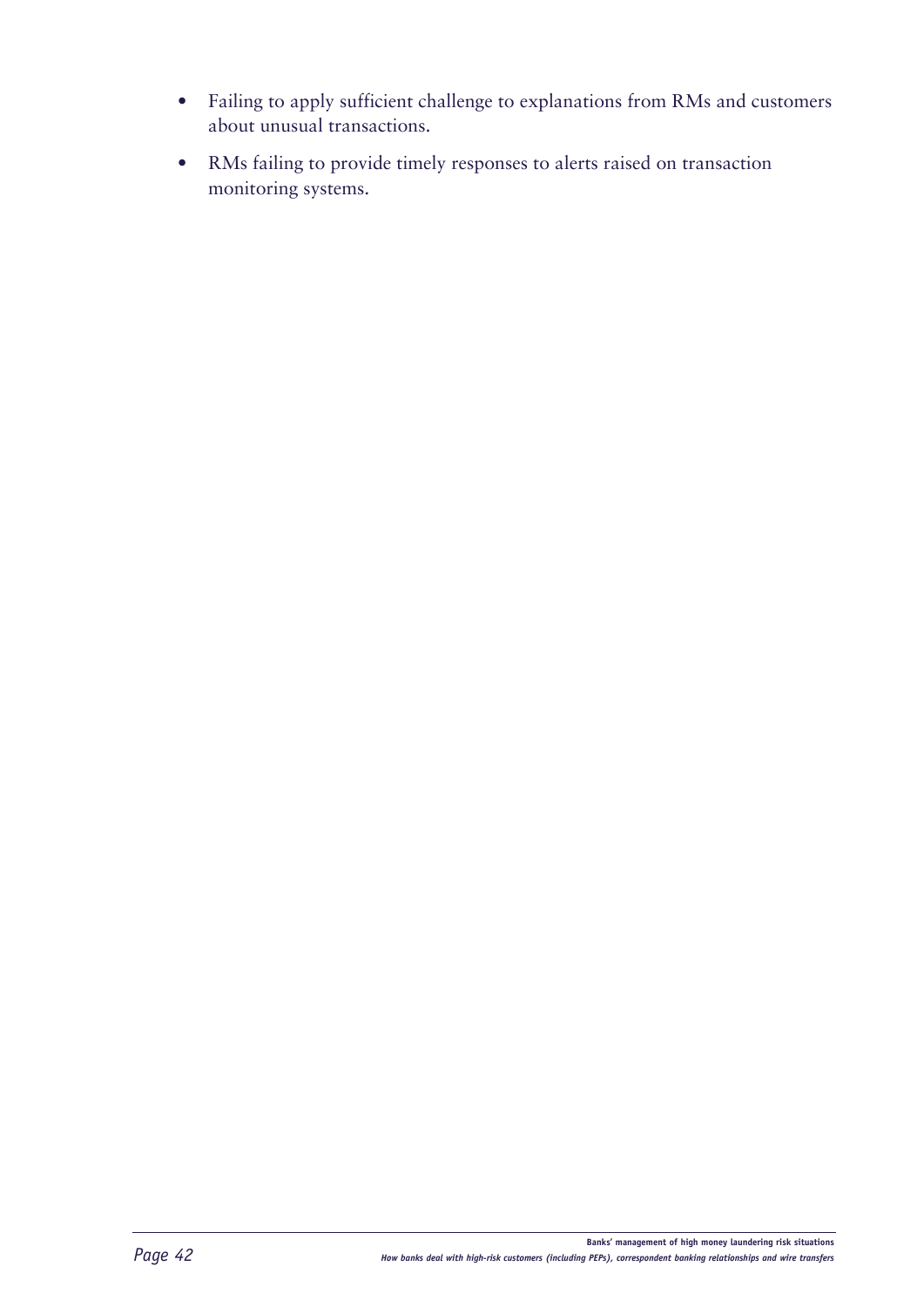# *4. Findings – correspondent banking*

## **4.1. What is correspondent banking?**

- 147. Correspondent banking is defined in the JMLSG Guidance as the provision of banking services by one bank (the 'correspondent') to an overseas bank (the 'respondent') to enable the respondent to provide its own customers with cross-border products and services that it cannot provide itself, typically because it lacks an international network.
- 148. Correspondent banking activity can include establishing accounts, exchanging methods of authenticating instructions (eg by exchanging SWIFT keys) and providing payment or other clearing-related services. A correspondent relationship can be based solely on the exchange of test keys, with cover for direct payment instructions being arranged through a third bank for credit to the correspondent's/respondent's own account in another jurisdiction. Activity can also encompass trade related business and treasury money market activities, for which the transactions can be settled through the correspondent relationship.
- 149. A correspondent is effectively an agent for the respondent and executes/processes payments or other transactions for customers of the respondent. The underlying customers may be individuals, corporates or even other financial services firms. Beneficiaries of transactions can be customers of the correspondent, the respondent itself or, in many cases, customers of other banks.

# **4.2. Money-laundering risks in correspondent banking**

- 150. The facility for banks to process transactions with speed, accuracy and efficiency via correspondent banking relationships does, however, lead to money laundering risk. The vast numbers of payments being processed through the system, and the speed at which such payments must be made, makes it extremely difficult to identify and intercept suspicious payments.
- 151. The JMLSG Guidance sets out very clearly the money-laundering risks inherent in correspondent banking. In particular, correspondents often have no direct relationship with the underlying parties to a transaction and are therefore not in a position to verify their identities. In addition, they often have limited information regarding the nature or purpose of the underlying transactions, particularly when processing electronic payments or clearing cheques. It is therefore primarily non-face-to-face business and must be regarded as high risk from a money laundering and terrorist financing perspective. So we expect firms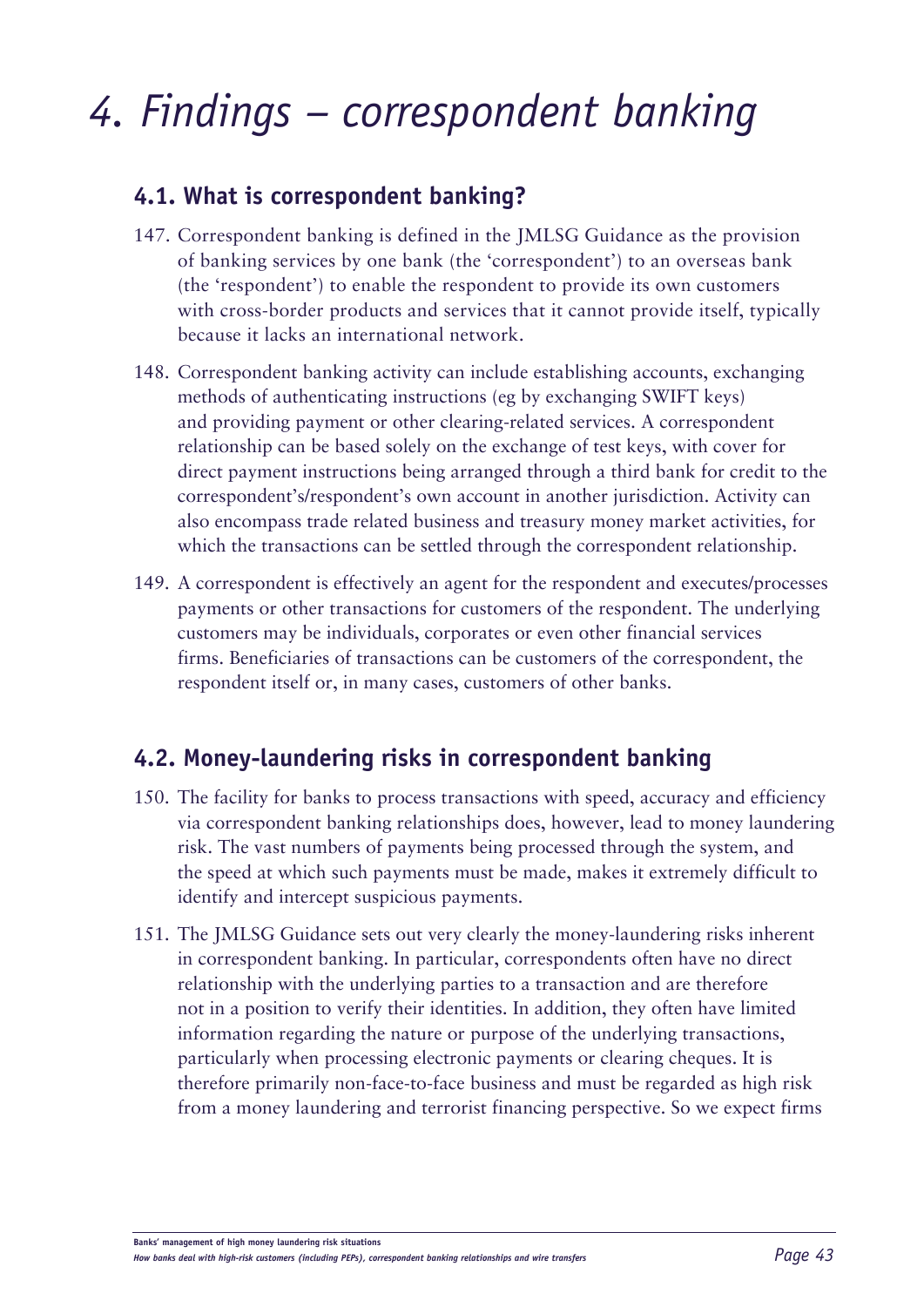undertaking such business to apply enhanced customer due diligence measures on a risk-sensitive basis.

152. If banks fail to implement appropriate controls for accepting correspondent banking relationships, this can give banks with inadequate AML systems and controls access to the international banking system.

# **4.3. New business origination and strategy**

- 153. We expect banks to make proper assessments of the money-laundering risks associated with individual correspondent banking relationships and have documented procedures in place to manage such relationships.
- 154. We found many different reasons why banks provide correspondent banking services to their customers. In many of the small foreign banks we visited, the main reason was to provide banking services to customers of their parent bank's group who want to make payments in the UK. Others had relationships with banks in countries with which their home country traditionally conducted trade finance business.
- 155. We noted that few larger banks were looking to expand their correspondent customer base and were instead focusing attention on developing the services offered to existing customers. One major bank that had recently been through a merger was cross-selling its product range to acquired customers. At many larger firms the focus was on countries' top-tier banks as it was considered that the control frameworks were better developed and the risks of money laundering reduced. This kind of approach had led to a reduction in the number of correspondent accounts in the past few years.

*One major bank had undertaken a major review of correspondent relationships and SWIFT keys post 9/11. Approximately 500 of 2,500 were closed down; 400 on economic grounds and the remaining 100 for AML reasons.* 

156. One of the key considerations, particularly for larger banks, in establishing and maintaining correspondent accounts is the profitability of an account once the necessary operating and compliance costs have been factored in.

*One firm applied two key filters to determine the viability of its correspondent relationships. The first was a country revenue filter, which took account of the total revenue the firm could obtain from a country where it has no presence. An example of this we were given was a country with total revenue potential of \$50k. The second was a filter applied in response to the increasing cost of compliance, which dictated that a relationship must generate at least \$50k of revenue. On this basis the two relationships that this bank had in this country were closed down.*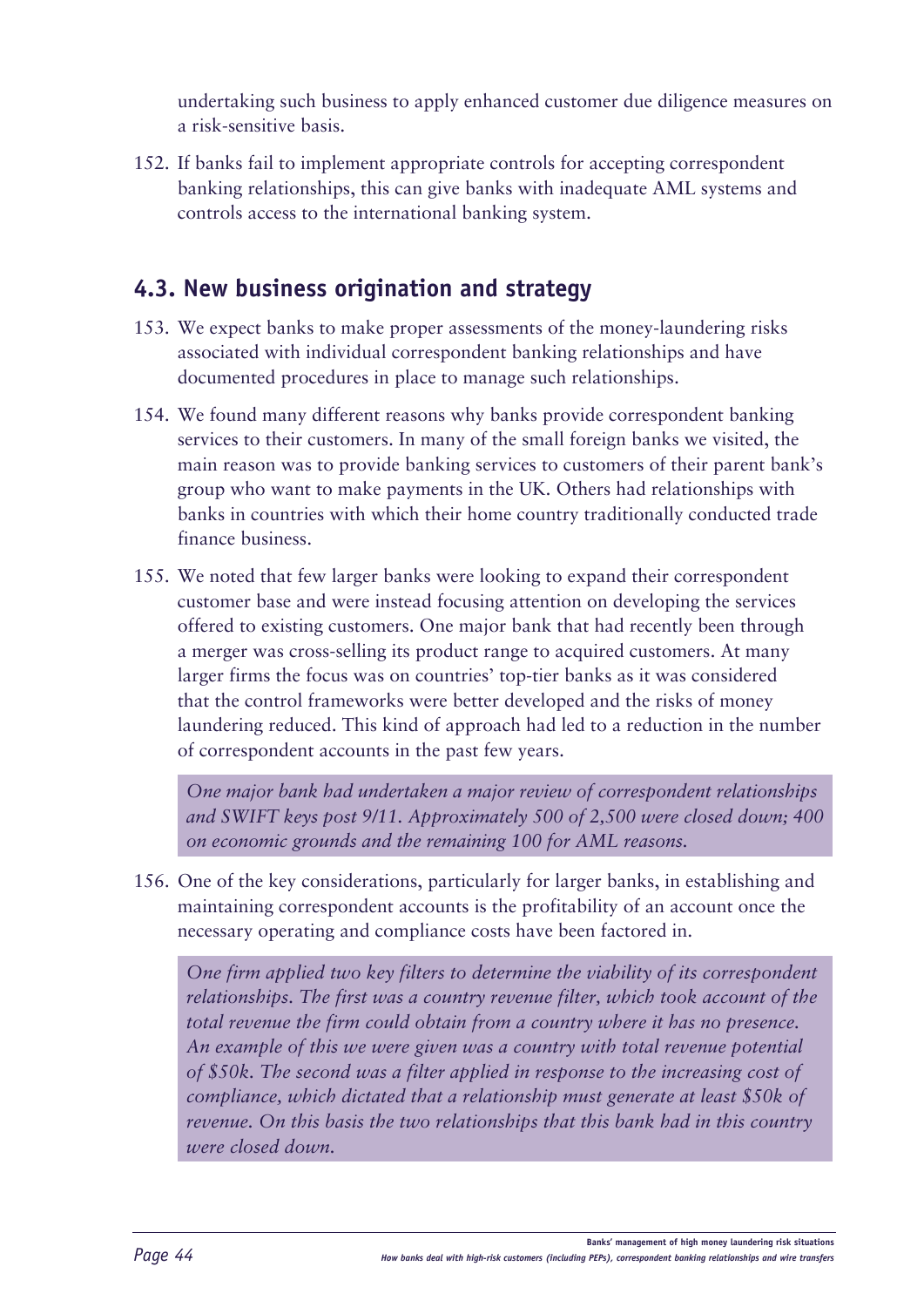157. However, some banks also considered reputational/franchise issues and were wary of withdrawing from certain countries when they wanted to be seen as a solid bank partner and provider. In these circumstances, long standing correspondent relationships were sometimes allowed to continue even if they generated little revenue.

*The same bank that exited its correspondent relationships in one country (see above) decided its two correspondent relationships in a neighbouring country, while having low business potential, were worth continuing because those two banks accounted for nearly all the available business there.*

# **4.4. Risk assessment of respondent banks**

- 158. A number of risk indicators should be considered both at the start of a relationship, and on a continuing basis after that, to determine the levels of risk-based due diligence that should be undertaken.
- 159. The banks we visited had relationships with respondents across the globe covering many different types of banking activity which gave rise to varying money laundering risk. We expect firms to use a risk-based approach to target banks and activities that present the greatest risks; this will enable them to make the best use of resources and achieve optimum risk mitigation.
- 160. One key area for firms to consider is the location of the respondent and/or where its parent is based. Some jurisdictions, such as many members of the Financial Action Task Force (FATF), have more robust regulatory environments and should be lower risk. Conversely, other jurisdictions are recognised internationally as having inadequate anti-money laundering standards, insufficient regulatory supervision and/or presenting greater risk of financial crime.

*Publicly available information from relevant national government bodies and non-governmental organisations, including the Transparency International CPI and FATF mutual evaluations may be useful in assessing the risk posed by a respondent. Such information should ideally be objective; verifiable; recently published; and where possible, international in scope.* 

### **4.4.1. Examples of risk-assessment methodology**

- 161. We found various methods of assessing risk at the banks we visited. The objectives were generally to:
	- identify as early as possible suspicious activity and/or high risk customers;
	- prioritise high-risk customers and transactions for review and investigation;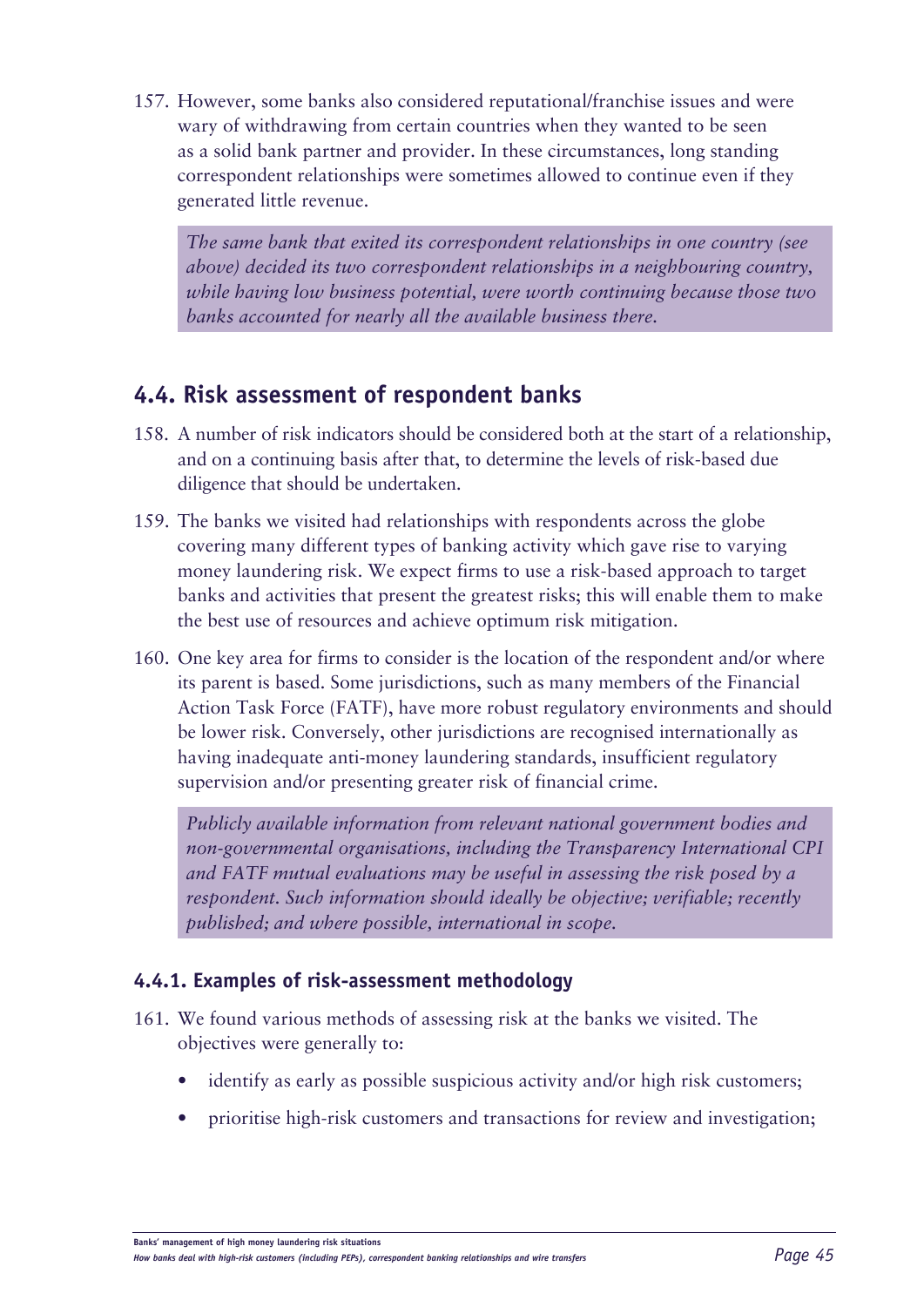- ensure that resources were focused on higher risk relationships and transactions; and
- ensure AML work on correspondent banking was consistent and high quality on a global basis.
- 162. One major bank had put in place a risk matrix that rated countries according to their perceived risk of money laundering and terrorist financing. Examples of country risk factors that usually led to respondents being designated high country risk included: countries with inadequate or no AML laws or regulations; countries designated as being of 'primary money laundering concern' by the US or UK governments; countries subject to financial sanctions; offshore financial centres and countries designated as tax havens by the OECD or G20; and drug source or drug transit countries. This assessment, in conjunction with customer and product risk factors, generated a low, medium or high risk rating for clients that drove the frequency of the customer review process.
- 163. Another major bank assessed all correspondent banking relationships as high risk and required EDD to be performed for all entities. Here, a simplified approach to risk assessment was confined to ownership structure (listed on a stock exchange versus non-listed) and country of domicile.

*It is good practice for firms to find out whether publicly-owned respondents are traded on a recognised market or exchange in a country with a satisfactory regulatory regime or, for privately owned respondents, to establish the identity of their beneficial owners and controllers.* 

164. At a third major bank, each respondent was allocated a risk score, determined by an overall assessment of six risk factors: country; ownership/management structure; products/operations; transaction volume; market segment; and the quality of its AML programme. The assessor then took into account, for example, whether there was material adverse information known about the respondent and could make adjustments to ensure that the overall risk score took account of whether the respondent's customers included certain higher risk business types like money service businesses, offshore banks or internet service providers. The client's risk score drove the frequency of reviews, with annual review for high risk, reviews every two years for medium risk and every three years for low risk.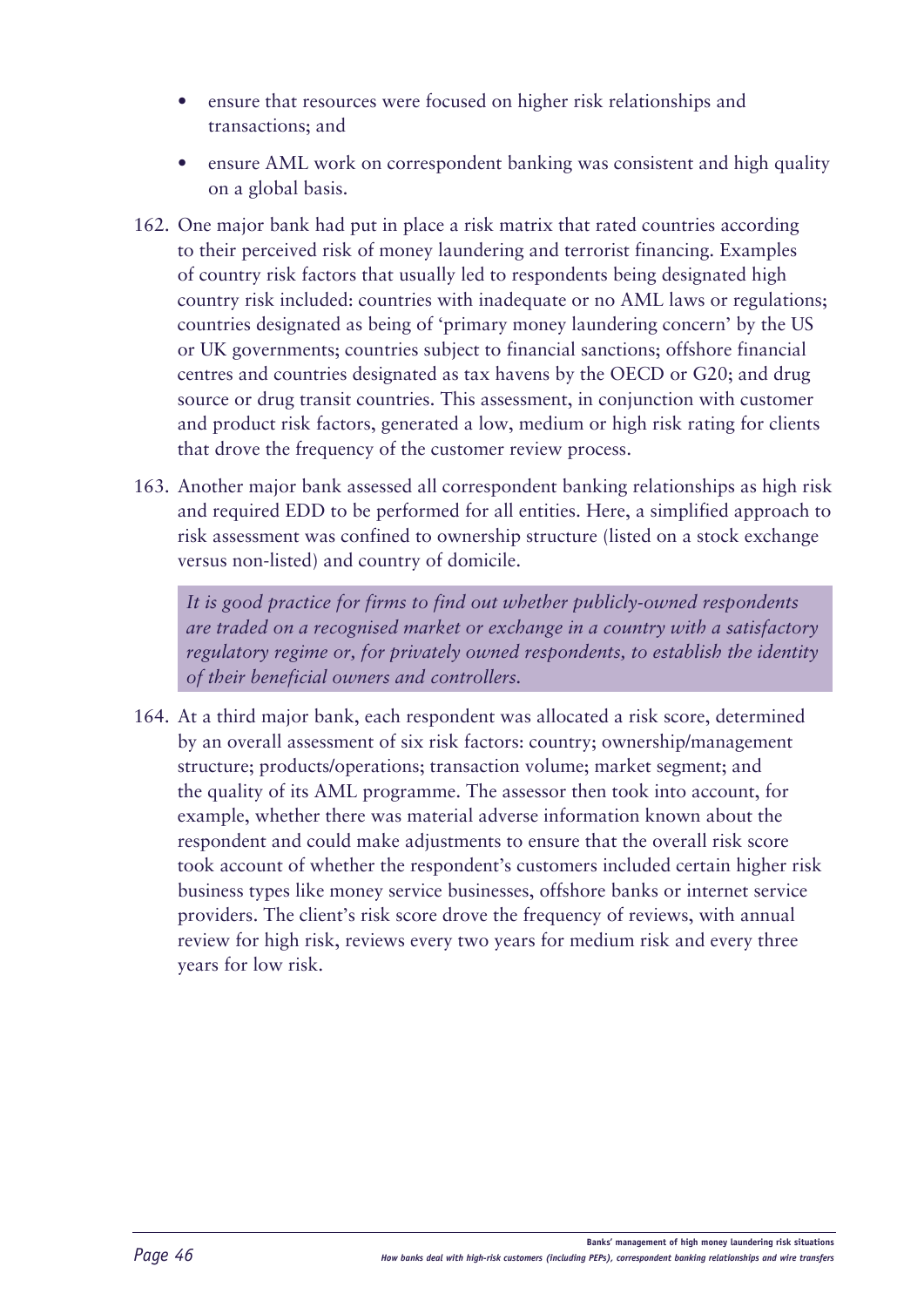*At one small bank, there was no evidence from our file reviews that respondents had been risk rated. It is essential that firms have procedures in place for accepting new respondents and that CDD and ongoing monitoring are commensurate with the risk profile.*

*A small foreign bank had no written policies or procedures for dealing with and managing the risks arising from correspondent banking. We were told that the bank's parent was working on a group-wide AML process for correspondent banking, but the UK business knew no details of its content or its expected implementation date.*

### **4.4.2. Risk assessment of respondent banks – examples of good and poor practice**

### *Good practice*

- Regularly assessments of correspondent banking risks taking into account various money laundering risk factors such as the country (and its AML regime); ownership/management structure (including the possible impact/ influence that ultimate beneficial owners with political connections may have); products/operations; transaction volumes; market segments; the quality of the respondent's AML systems and controls and any adverse information known about the respondent.
- More robust monitoring respondents identified as presenting a higher risk.
- Risk scores that drive the frequency of relationship reviews.
- Taking into consideration publicly available information from national government bodies and non-governmental organisations and other credible sources.

### *Poor practice*

- Failing to consider the money-laundering risks of correspondent relationships.
- Inadequate or no documented policies and procedures setting out how to deal with respondents.
- Applying a 'one size fits all' approach to due diligence with no assessment of the risks of doing business with respondents located in higher risk countries.
- Failing to prioritise higher risk customers and transactions for review.
- Failing to take into account high-risk business types such as money service businesses and offshore banks.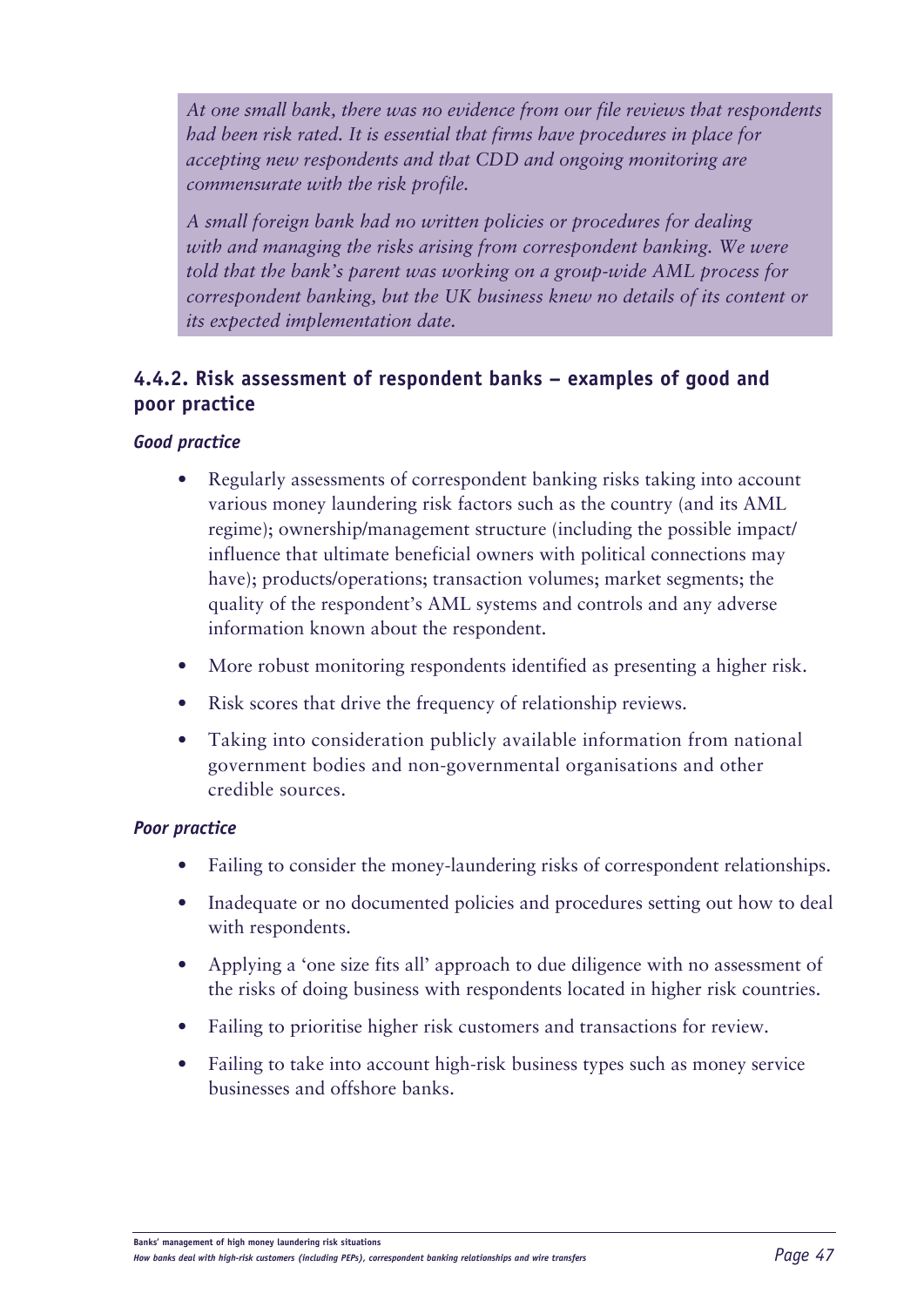# **4.5. Customer take-on**

### **4.5.1. Responsibility for carrying out CDD**

- 165. All correspondent banking relationships with respondents must be subject to an appropriate level of CDD. Firms should assign clear responsibility for this task and there should be some form of independent review to ensure that those responsible are following agreed standards.
- 166. At most of the firms that we visited, ultimate responsibility for CDD rested with the business, specifically RMs. Some banks managed respondent relationships from the UK; whereas others felt it was necessary for its RMs to be located closer to respondents in order to better understand the regulatory environment and the risks involved.
- 167. Some banks operated 'hubs' to achieve an even broader correspondent banking footprint. For example one firm had a hub in South Africa which serviced respondent accounts from the Sub-Sahara region. However, not all banks adopted this approach to gathering CDD information.

*One major bank had decided to remove CDD gathering responsibilities entirely from RMs and let them concentrate on 'what they were good at; namely getting new business'. At this bank, the AML team was responsible for carrying out a desktop review of the respondent and having an extensive discussion on AML with the respondent's Head of Compliance or MLRO. The AML team then documented this conversation and ensured that all necessary information had been received.* 

168. Many of the smaller foreign banks which tended to conduct most of their correspondent banking business with banks in their home country used RMs at their parent bank to service respondents. As a result, they often relied on their parent banks to gather CDD information. However, where banks use this approach, we expect them to understand and have access to the CDD collected on their behalf.

*One bank whose parent was located in the Middle East had no knowledge of the CDD on respondent accounts that had been carried out on its behalf by its parent.* 

### **4.5.2. The quality of CDD**

169. The quality of CDD carried out on respondents was variable but, generally, we found the CDD carried out by larger banks was stronger. This was usually because these banks regarded visits by relationship managers to respondents as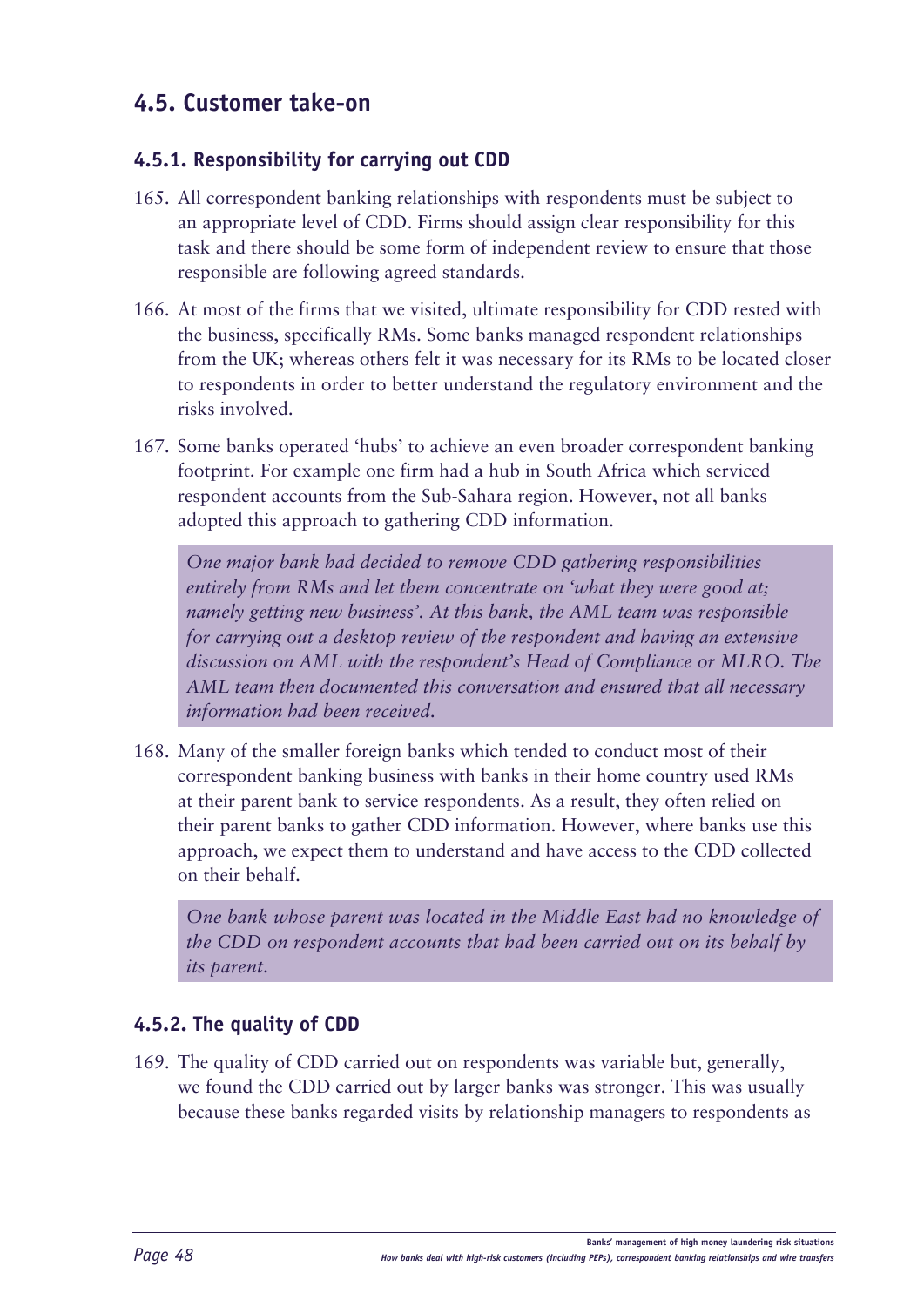an essential part of CDD and were able to gather more information and be better informed about a respondent as a result.

*At one major bank, comprehensive CDD forms covered, in great detail: client details; ownership and management; products and offerings; transaction volumes and values; client market segments; client reputation; additional information for higher risk respondents; AML discussions with higher risk clients; and the respondent's AML policies and procedures. We were advised by this bank that it could take up to six months to obtain all the necessary CDD and, in the meantime, the relationship was 'on ice'.* 

- 170. However at several banks, the RM's evaluation of a respondent was often far more business-oriented than AML-focused. We expect those responsible for carrying out CDD to be making proper assessments of the AML risks of respondent banks and not treating the CDD process as a 'paper gathering exercise'. There were indications that some banks may need to enhance training for RMs in this area.
- 171. At some of the smaller banks, the level of due diligence on respondents was inadequate and, in some cases, absent. These banks failed to obtain information about, and assess, the respondent's regulatory status, the effectiveness of the respondent's AML systems and controls, the effectiveness of the AML regime in the respondent's home country or the expected turnover of the account.

*In several smaller banks, a tick-box approach to CDD was noted, and there was no obvious assessment of the information collected; there was also over-reliance on the Wolfsberg Group AML Questionnaire, which gives only simple 'yes' or 'no' answers to basic AML questions, without making use of the Wolfsberg Principles on correspondent banking.* 

172. At these firms we felt that a thorough overhaul of client due diligence was required as most of the respondents were from high-risk countries and the current standard of due diligence was very poor. Where firms fall substantially below our expectations on gathering appropriate levels of client due diligence, we will consider appropriate further regulatory action.

*One bank told us that CDD files for all its respondents had been misplaced before our visit and the Head of Correspondent Banking could not explain how the bank managed its higher risk respondents.*

### *Assessing overseas AML regimes*

173. When assessing the level of CDD to be carried out on particular respondents, banks should consider the primary regulatory body responsible for overseeing or supervising the respondent and the quality of its supervision. This is an important part of the due diligence process and may alert firms to previous

**Banks' management of high money laundering risk situations**

*How banks deal with high-risk customers (including PEPs), correspondent banking relationships and wire transfers Page 49*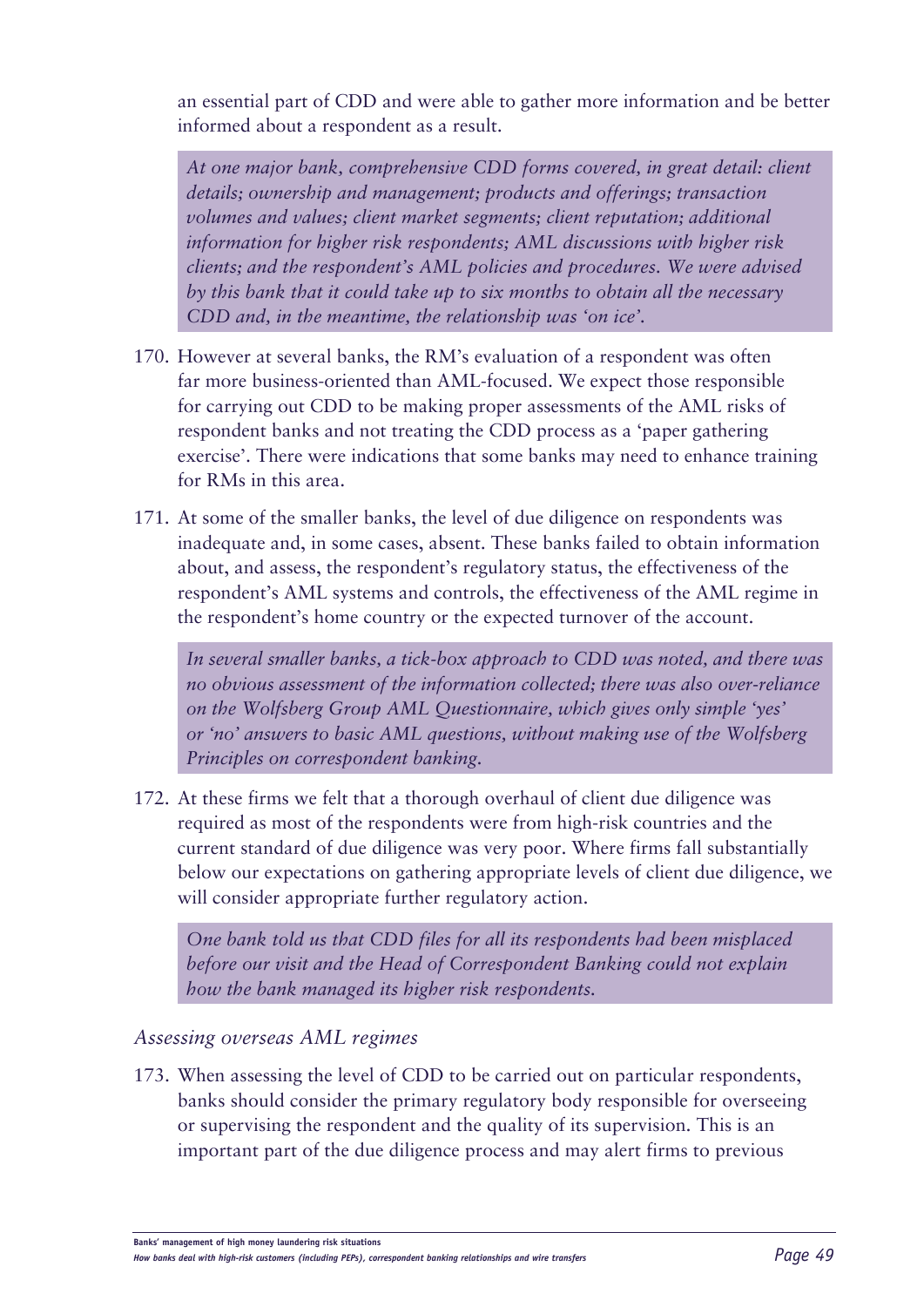criminal or regulatory action against respondents. However, we found that the extent to which judgements about the quality of AML oversight by authorities in different jurisdictions had been considered varied considerably between the firms that we visited.

174. At many smaller banks, there was no evidence that any assessment had been made of the quality of AML supervision to which its respondents were subject. However, some of the larger firms took more effective steps to assess this. The best files we reviewed demonstrated detailed discussions with the local regulator about the AML framework. However, this was sometimes inconsistent. For example, at one major bank, a number of CDD files for respondents from the Asia-Pacific region contained no information about AML oversight by the regulator and instead contained printed internet extracts which were all dated after we had selected our files for review.

*We were impressed that one major bank always met the local regulator and, in some countries, also called on the Financial Intelligence Unit and relevant government departments in order to make a better assessment of a country's AML regime. We saw evidence that they had entered into detailed discussion of the AML regime; fines; censures of particular banks; level of AML compliance of banks; the main money laundering risks (tax evasion, corruption, drug trafficking etc) that are faced and how banks are controlling those risks; audit; and training on AML compliance.* 

175. There are significant benefits to be gained from banks engaging with overseas regulators and we would recommend that firms consider this. Where banks do conduct meetings with overseas regulators, we expect, of course, that they make a proper assessment of information obtained and follow up where issues have been identified.

### *Assessing respondents' AML systems and controls*

176. Other areas that banks should consider when entering into correspondent banking relationships include the nature of that respondent's AML controls and the extent to which they are globally applied. This is because, if the respondent is not adequately regulated for AML purposes or required to verify the identity of its customers, the JMLSG Guidance states that the correspondent is required to undertake EDD to obtain, and most importantly assess the effectiveness of, the respondent's AML policy. It is also good practice for firms to make an assessment of a respondent's approach to CDD and ongoing monitoring systems and controls.

*One large bank told us they may read prospective respondents' AML policies and procedures but told us 'we are struggling with this right now'.*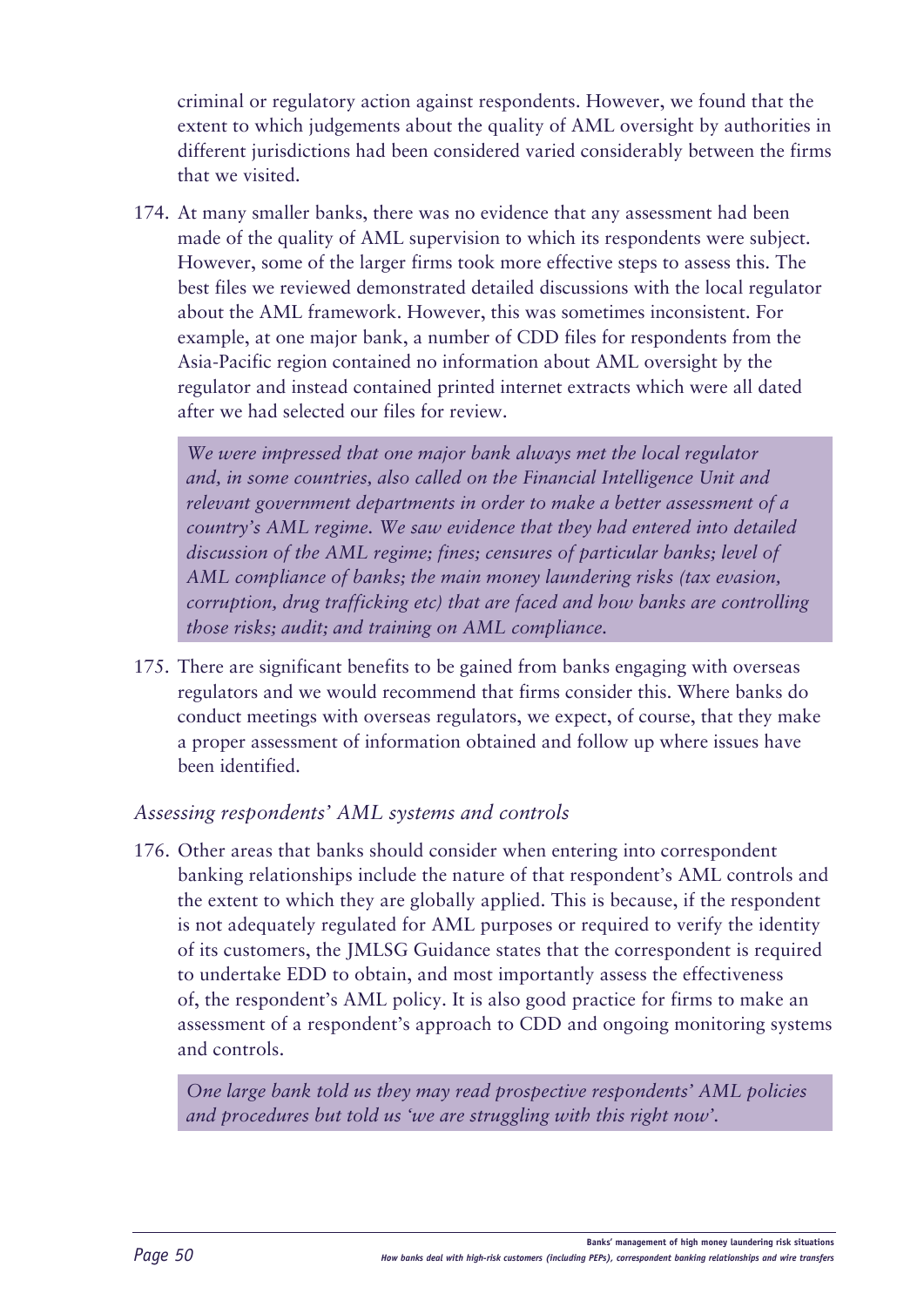177. Once again, we saw a marked variation in the extent to which respondents' AML controls were considered. In many cases, the banks we visited had collected AML policies from their respondents but it was not always clear whether or how they were formally assessed.

*One major bank was undertaking a four-year rolling programme of compliance visits to all their respondent firms. At the time of our visit, this bank had visited 670 banks in 78 countries and it was clear that these visits had given them a good understanding of the AML controls at respondent banks, as well as a good understanding of their business. Discussions covered the respondent's background, size, numbers of customers, history, main income generators, domestic and international business, ownership, connections with PEPs, AML policies, procedures and associated legislation, suspicious transactions and suspicious activity reporting in the past 12 months, relations with the regulator (including regulatory action) and membership of any relevant trade associations. We were impressed with the detailed level of AML discussion reflected in some of the CDD files we reviewed.*

178. Many banks aimed to capture views and opinions on respondents' AML control frameworks via local expert knowledge derived from personal or telephone contacts, often from another part of the banking group, in the respondent's home country. However, some banks acknowledged they were still not consistent enough globally.

*One major bank exchanged letters with respondents setting out sanctions policy (including sanctions lists screened) and details of systems used for sanctions screening. This enabled them to gauge respondents' levels of sanctions compliance and establish what business, if any, they did with sanctioned countries. The same bank also established how the respondent managed its own correspondent banking relationships and what audit processes and training were in place.*

179. Consistent with correspondent banking CDD standards more generally, smaller banks often had an inadequate, 'tick-box' approach to assessing respondents' systems and controls. Although several smaller banks had received copies of the Wolfsberg Group AML questionnaire from respondents, most had not sought more substantive, narrative information about respondents' AML controls. This made it difficult for these banks to make any qualitative assessment of their respondents' AML frameworks.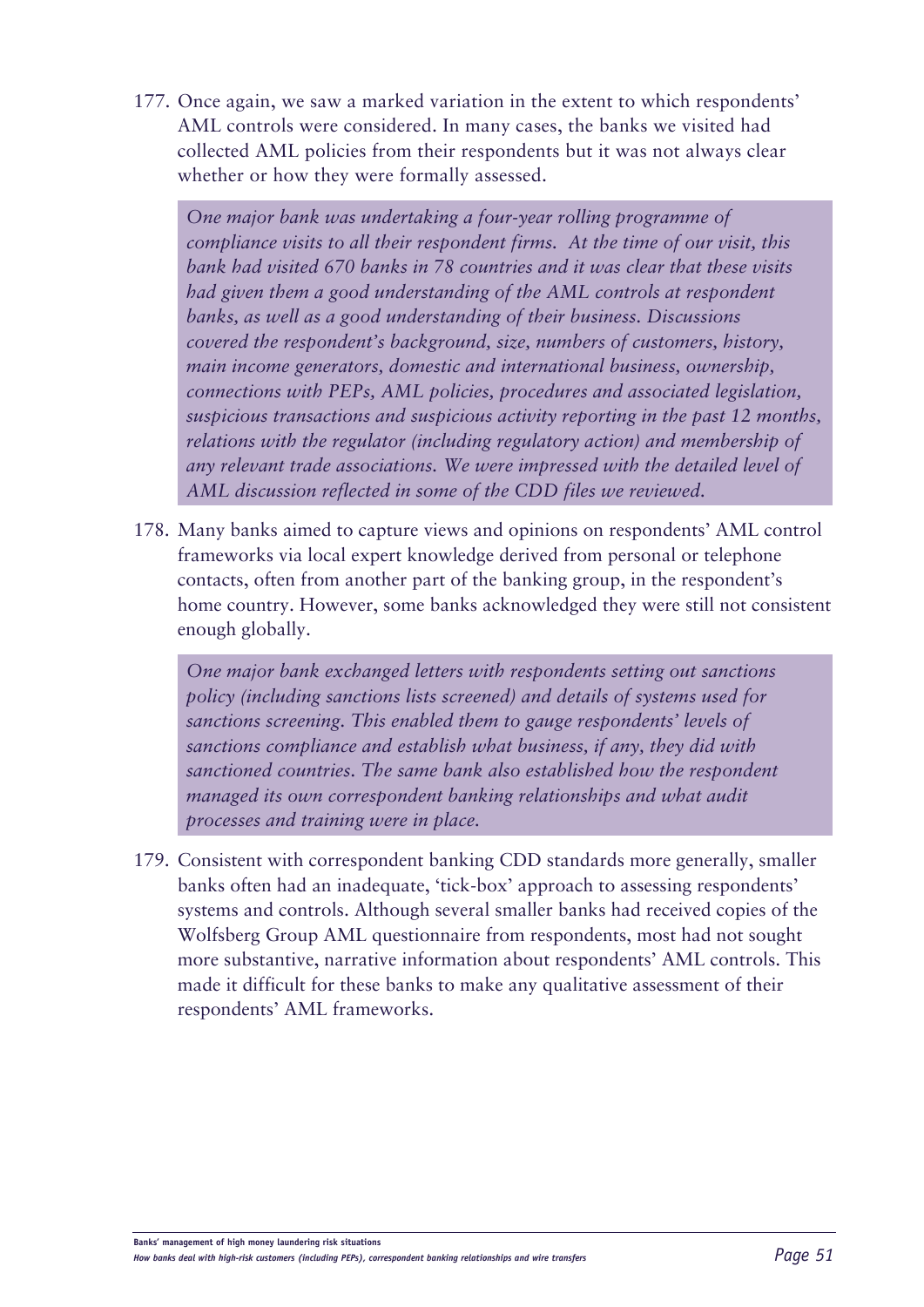*At one small bank, we noted that there was very little other information on file. For example, apart from a Wolfsberg questionnaire dated June 2010 (ie after the bank knew of our impending visit), the most recent paper on the file for one respondent bank was dated 1995.*

*Another small bank had made no assessment of its respondents' AML policies and procedures because the London-based branch manager who was responsible for opening such accounts 'knew the banks personally'.* 

- 180. However, one small foreign bank showed it was possible for a smaller bank to assess respondents' AML systems and controls in a well-structured, thorough manner. This bank had visited all the respondents in its home country as part of a week long AML-specific visit. A comprehensive report of each respondent's AML systems and controls was produced and contained good quality, well-informed narrative covering customer identification; transaction monitoring; suspicious activity reporting; staff training; bureau de change business; FATF Special Recommendation VII; PEPs; and independent internal and external audit reviews.
- 181. Other small banks should consider a similar approach to CDD for respondent banks on a risk-sensitive basis. In many cases, this should not be particularly onerous because, as mentioned before, most small banks tended to have the vast majority of their correspondent relationships with banks from a small number of countries, generally in the same region.

### *Understanding ownership and connections with PEPs*

182. Banks should understand the ownership structures of respondents and, where appropriate, identify beneficial owners and/or controllers, their sources of wealth and background, including any political connections. Most banks we visited used commercially available databases to screen respondents and their key staff for sanctions and PEP purposes. However, at some of the smaller banks there was no PEP screening carried out on shareholders and directors of respondents.

*Our file review at one bank with a respondent based in a very high-risk country revealed that one of the shareholders was an adviser to a government ministry but this had not been identified by the bank or factored into the respondent's risk score. At another bank we found that screening of signatories had taken place just one week before our visit; and for two relationships potential PEPs had been identified but this had not been followed up.*

183. In general, we found that a more risk-based approach is required where PEPs direct, own or control respondent banks. We found that some banks were not managing the risk that some respondents could be influenced by allegedly corrupt PEPs, increasing the risks of these banks being used as vehicles of corruption and/or money laundering. However, we also recognise that there may be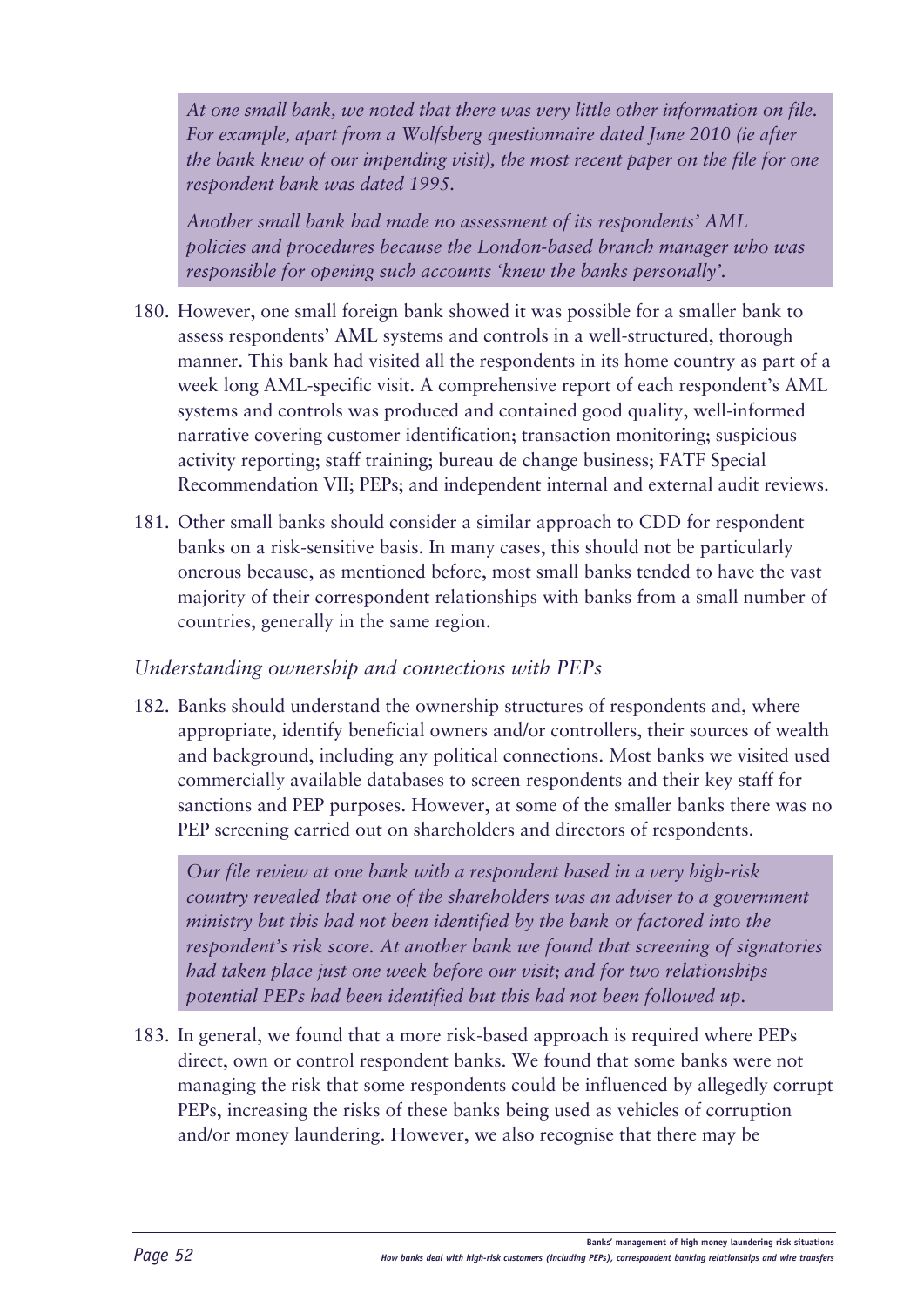circumstances where a PEP is involved with a bank but his/her level of influence is diluted and/or otherwise lower risk; for example, if a PEP is a non-executive director on a large Board of Directors or if the bank is in a country which is lower risk from a corruption perspective.

*One major bank had a relationship with a respondent connected with several PEPs from a high risk country through management and ownership. The bank's CDD file identified that a PEP who co-owned the majority stake in the respondent bank had previously been implicated in a serious bribery scandal. However, an RM's assessment of this information in 2010 simply concluded 'I suggest to keep the relationship' with no reasons given for this decision.*

### *CDD on respondents from the same group*

- 184. We expect firms to carry out adequate, risk-based CDD on parent banks and/or group affiliates with whom correspondent relationships are established. This is particularly important when the bank is in a higher risk country or there are other factors which increase the risk of money laundering.
- 185. However, the level and scope of CDD conducted on group relationships, particularly by smaller foreign banks, varied considerably. For example, one bank's CDD on respondents from its own banking group (which were all based in high risk countries) was patchy, with some CDD documentation missing and no indication of expected account activity. Conversely, the bank's one non-group relationship had been subject to a reasonable level of client due diligence, despite the fact that it had a similar risk profile to, and was based in the same high risk country as, its other respondents.

#### *Consistency issues*

186. Interestingly, there was sometimes a marked regional variation in the quality and scope of CDD undertaken by banks on respondents from different parts of the world.

*A major bank told us about logistical and language challenges when carrying out CDD on respondents in one country. When conducting CDD on one respondent, the bank had used a telephone conference with support from its local office but was still awaiting much CDD information from the respondent. It was therefore difficult for them assess the risk associated with the respondent.*

187. Banks should ensure through training, compliance monitoring and quality assurance that CDD standards are consistent with risk-based policies and procedures.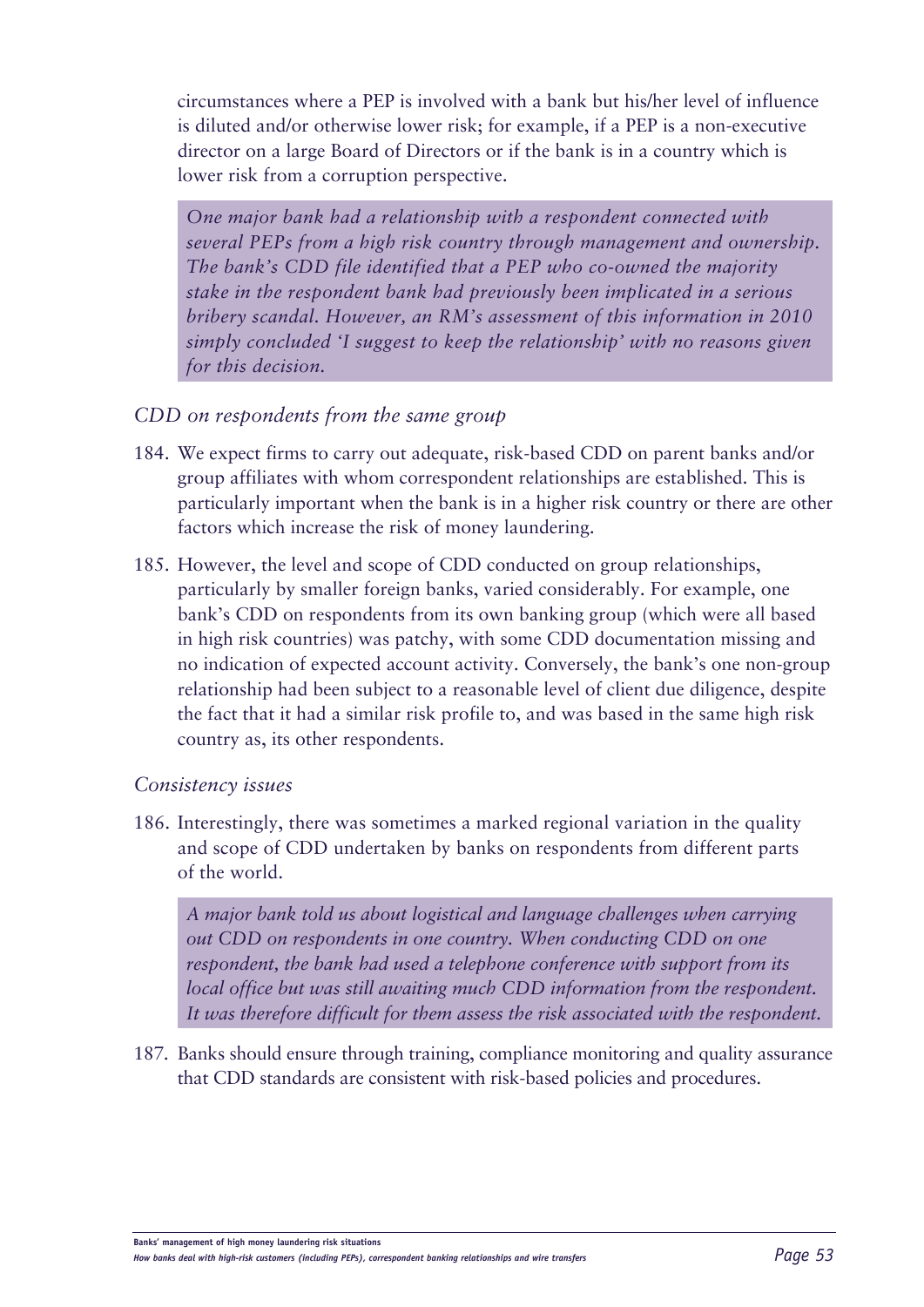### **4.5.3. Approval of respondent relationships**

- 188. At many smaller banks where CDD information was collected by RMs, we found that there was often a lack of EDD on higher risk files. This may have been because the RMs were inclined to take a less rigorous approach in order to speed up the client acceptance process.
- 189. To manage the risk of taking on respondent relationships that present an unacceptable level of risk, firms should encourage formal approval of new relationships (and reviews of existing relationships) by appropriately senior management, independent of the business area.
- 190. Most banks did require approval of respondent relationships from outside the RM's business unit, usually by compliance, risk, the CEO, or a committee including representatives from these business areas.

*At one small foreign bank, CDD carried out by RMs was sent to compliance for sign-off. The compliance team supplemented the RM's CDD work by carrying out searches on principal owners and controllers (for PEP and sanctions identification purposes). Finally, the checklist was signed off by the Head of Correspondent Banking and the MD.*

191. However, despite the fact that many firms had identified some correspondent relationships as high risk, there was a lack of evidence of formal senior management sign-off at some banks.

*There was no senior management sign-off of high risk correspondent banking relationships at several banks despite their AML policies stating that new correspondent bank relationships should be signed off by the CEO.* 

192. It is good practice for banks to demonstrate through commentary on CDD files that senior management have considered money-laundering risks, as well as the rationale for opening such accounts.

*At one major banking group, when all CDD documentation was collected for prospective correspondent banking relationships, they were referred to a senior management committee chaired by the CEO of the EMEA region which included the Head of Legal and Head of Risk. The EMEA Head of Banking and AML Compliance presented to this committee.* 

### **4.5.4. Customer take-on – examples of good and poor practice**

### *Good practice*

Assigning clear responsibility for the CDD process and the gathering of relevant documentation.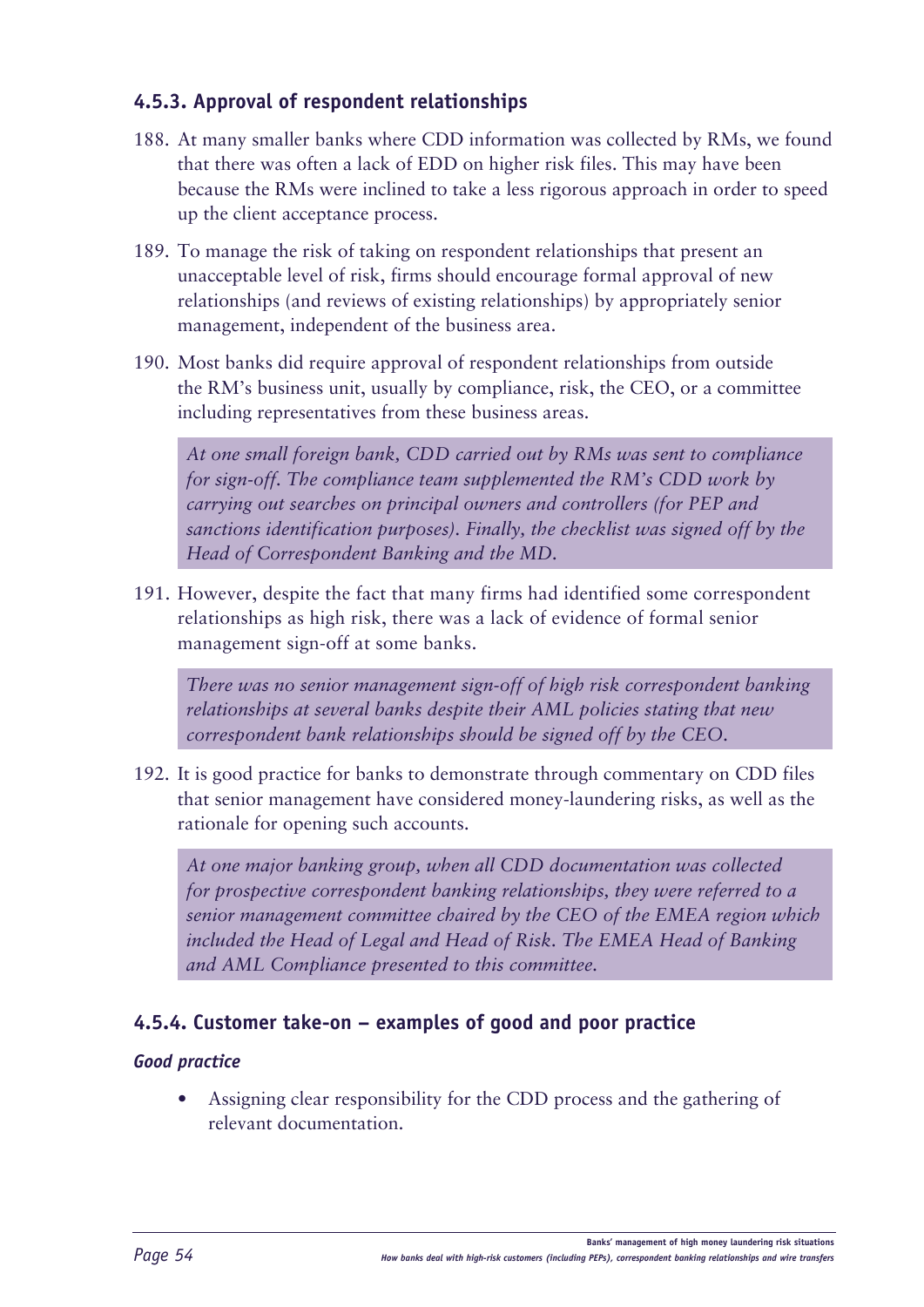- EDD for respondents that present greater risks or where there is less publicly available information about the respondent.
- Gathering enough information to understand client details; ownership and management; products and offerings; transaction volumes and values; client market segments; client reputation; as well as the AML control environment.
- Screening the names of senior managers, owners and controllers of respondent banks to identify PEPs and assessing the risk that identified PEPs pose.
- Independent quality assurance work to ensure that CDD standards are up to required standards consistently across the bank.
- Discussing with overseas regulators and other relevant bodies about the AML regime in a respondent's home country.
- Identifying risk in particular business areas (eg informal value transfer such as 'hawala', tax evasion, corruption) through discussions with overseas regulators.
- Visiting, or discuss with, respondent banks to discuss AML issues and gather CDD information.
- Gathering information about procedures at respondent firms for sanctions screening and identifying/managing PEPs.
- • Understanding respondents' processes for monitoring account activity and reporting suspicious activity.
- Requesting details of how respondents manage their own correspondent banking relationships.
- Senior management/senior committee sign-off for new correspondent banking relationships and reviews of existing ones.

### *Poor practice*

- Inadequate CDD on parent banks and/or group affiliates, particularly if the respondent is based in a high-risk jurisdiction.
- Collecting CDD information but failing to assess the risks.
- Over-relying on the Wolfsberg Group AML questionnaire.
- Failing to follow up on outstanding information that has been requested during the CDD process.
- Fail to follow up on issues identified during the CDD process.
- Relying on parent banks to conduct CDD for a correspondent account and taking no steps to ensure this has been done.
- Collecting AML policies etc but making no effort to assess them.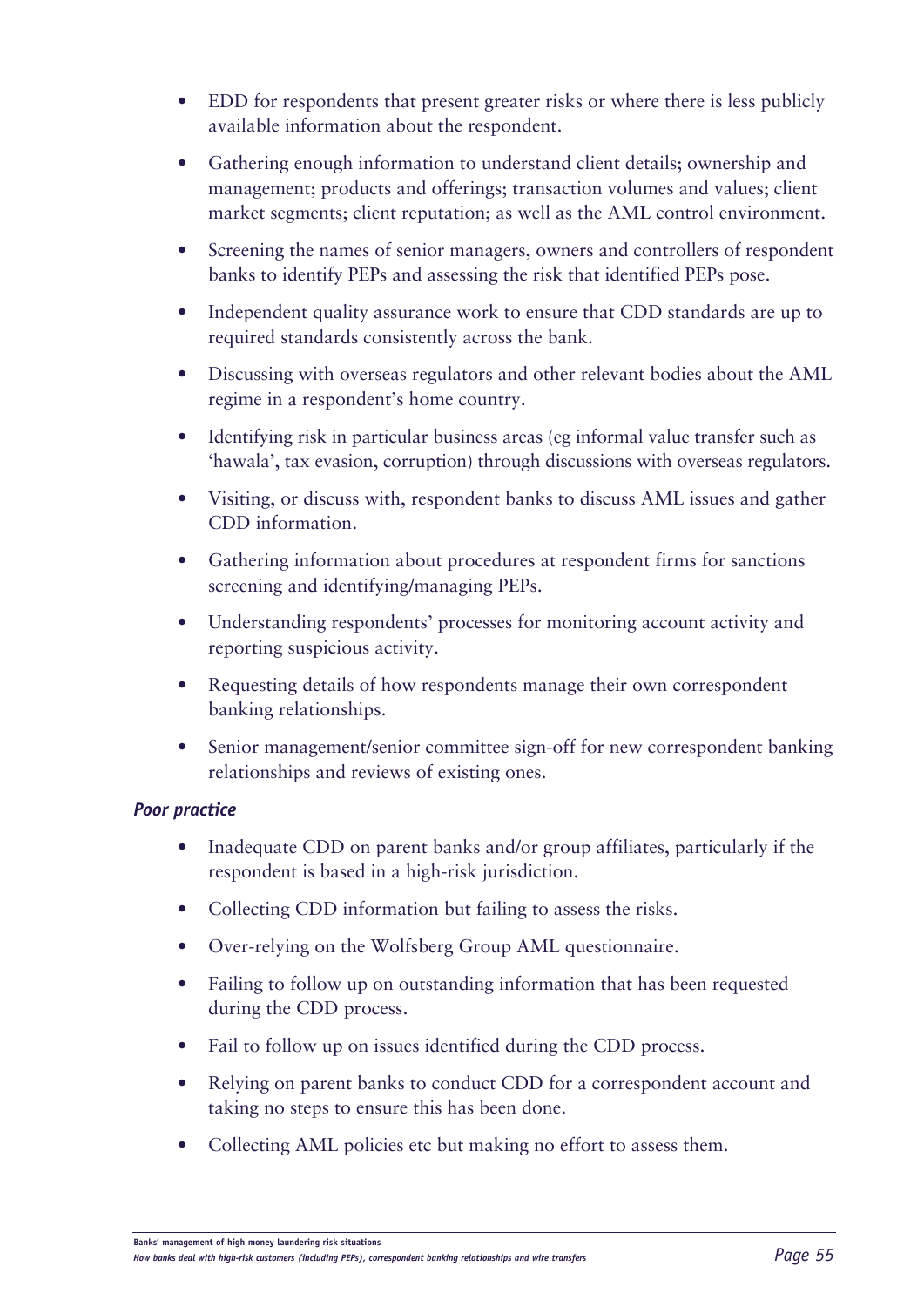- Having no information on file for expected activity volumes and values.
- Failing to consider adverse information about the respondent or individuals connected with it.
- No senior management involvement in the approval process for new correspondent bank relationships or existing relationships being reviewed.

# **4.6. Ongoing monitoring of respondent accounts**

### **4.6.1. Transaction monitoring**

- 193. Transaction monitoring of respondent accounts can help mitigate the money-laundering risks arising from correspondent banking activities. Depending on the nature and scale of a bank's correspondent banking activity, automated AML transaction monitoring systems may be appropriate. The JMLSG Guidance suggests the following good practice when carrying out automated transaction monitoring of correspondent banking relationships:
	- Anomalies in behaviour monitoring for sudden and/or significant changes in transaction activity by value or volume.
	- **• Hidden relationships** monitoring activity between accounts and customers (including respondents and their underlying customers), and identifying common beneficiaries and remitters amongst apparently unconnected accounts/respondents. This is sometimes known as 'link analysis'.
	- **• High-risk geographies and entities** monitoring for significant increases of activity or consistently high levels of activity with (to or from) higher risk countries and/or entities.
	- Other money-laundering behaviours monitoring for activity that may, in the absence of other explanation, indicate possible money laundering, such as the structuring of transactions under reporting thresholds, or transactions in round amounts.
	- Other considerations to facilitate the monitoring techniques above, transaction monitoring systems should allow banks to apply different thresholds against customers that are appropriate to their particular risk category.
- 194. Transaction monitoring was one of the areas that banks struggled with most in dealing with respondents. We accept this can be a challenge for banks due to often erratic, yet legitimate, flows of funds. In addition, banks often needed to rely ultimately on the explanations of unusual transactions given by respondents and these can be difficult to corroborate.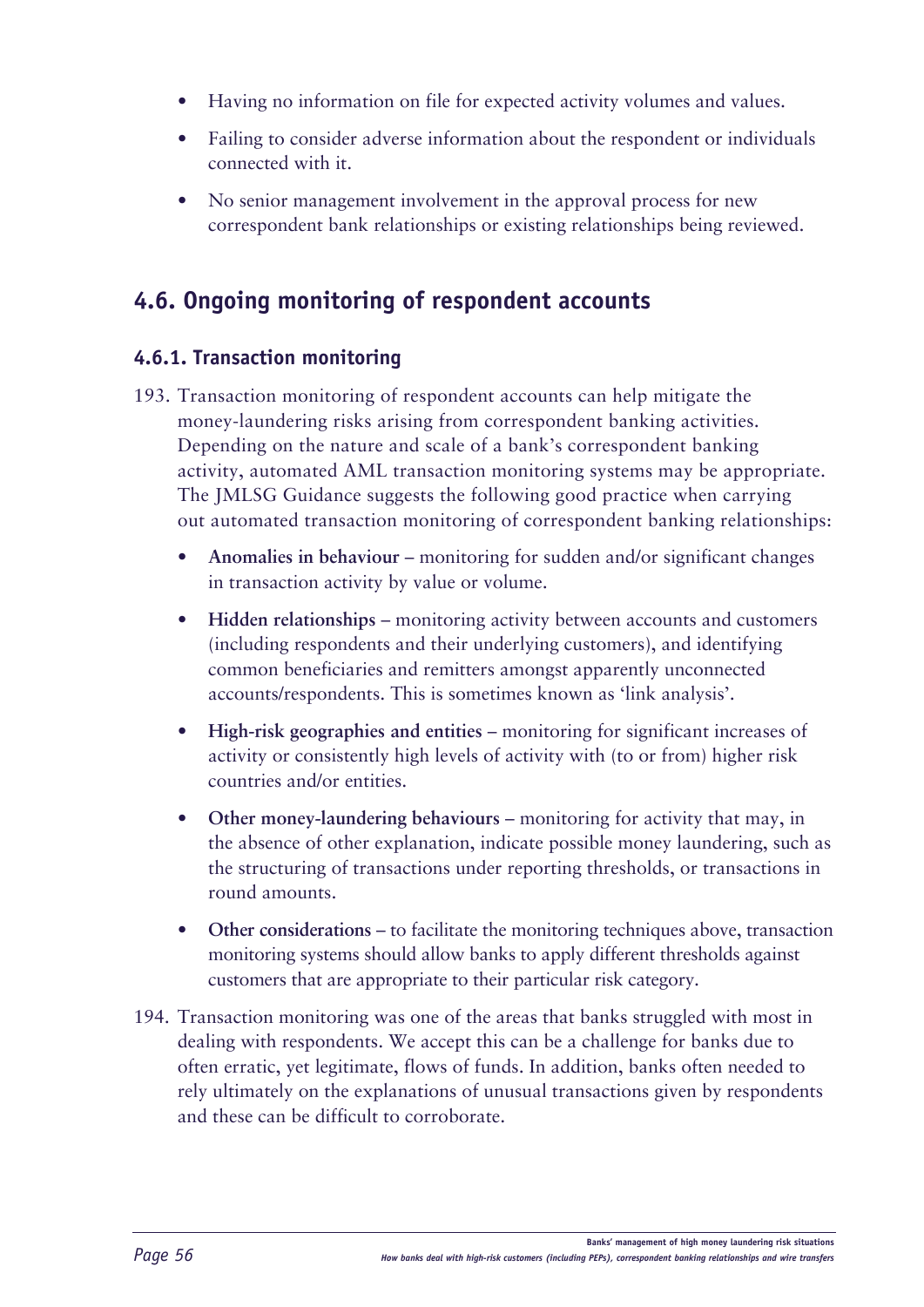- 195. Nevertheless, we found many banks did not have any systems in place to monitor the activity of their respondents. For example, one foreign bank admitted to us that transactions over respondent accounts are monitored for sanctions purposes but not for AML purposes. At another small bank, transaction monitoring was mainly done from a credit, rather than an AML, perspective.
- 196. One of the major difficulties for banks arose from a lack of CDD on expected levels of activity on respondent accounts.

*Many banks' files contained only vague explanations of expected activity which made it difficult for the firm to identify unusual transactions.*

197. In addition, we found that, when larger banks used transaction monitoring systems, there were often few detection scenarios specific to correspondent banking.

*One major bank ran six automated detection scenarios for all of its transaction services business. However, the only scenario directly relevant to correspondent banking was 'recurring originator/beneficiary'.*

198. Examples of good and poor practice in relation to transaction monitoring for high risk customers, including respondent banks, can be found in Section 3.4.3.

### **4.6.2. Regular reviews of respondent accounts**

- 199. CDD information should be reviewed on a periodic basis to identify changes in business ownership and the status of respondent banks. This is to ensure that accounts continue to be used in line with agreements made and that risk categorisations remain valid.
- 200. Many banks had designated specific review periods depending on the risk rating of a particular relationship. We found that most relationships considered to be high risk were reviewed at least annually; medium risk usually every one-two years and low risk every two-three years.
- 201. A number of banks had systems in place to generate alerts to relevant RMs to commence the periodic review process, which was usually done via telephone discussions between RMs and key AML staff at the respondent.

*One major bank kept a diary which, every month, brought up a list of correspondent banking relationships for review within the next two months. The risk management team monitored this diary centrally to ensure reviews happened.* 

202. We were impressed with the level of detail that went into regular reviews of correspondent relationships at some of the major banks visited. The type of information routinely assessed at these banks included: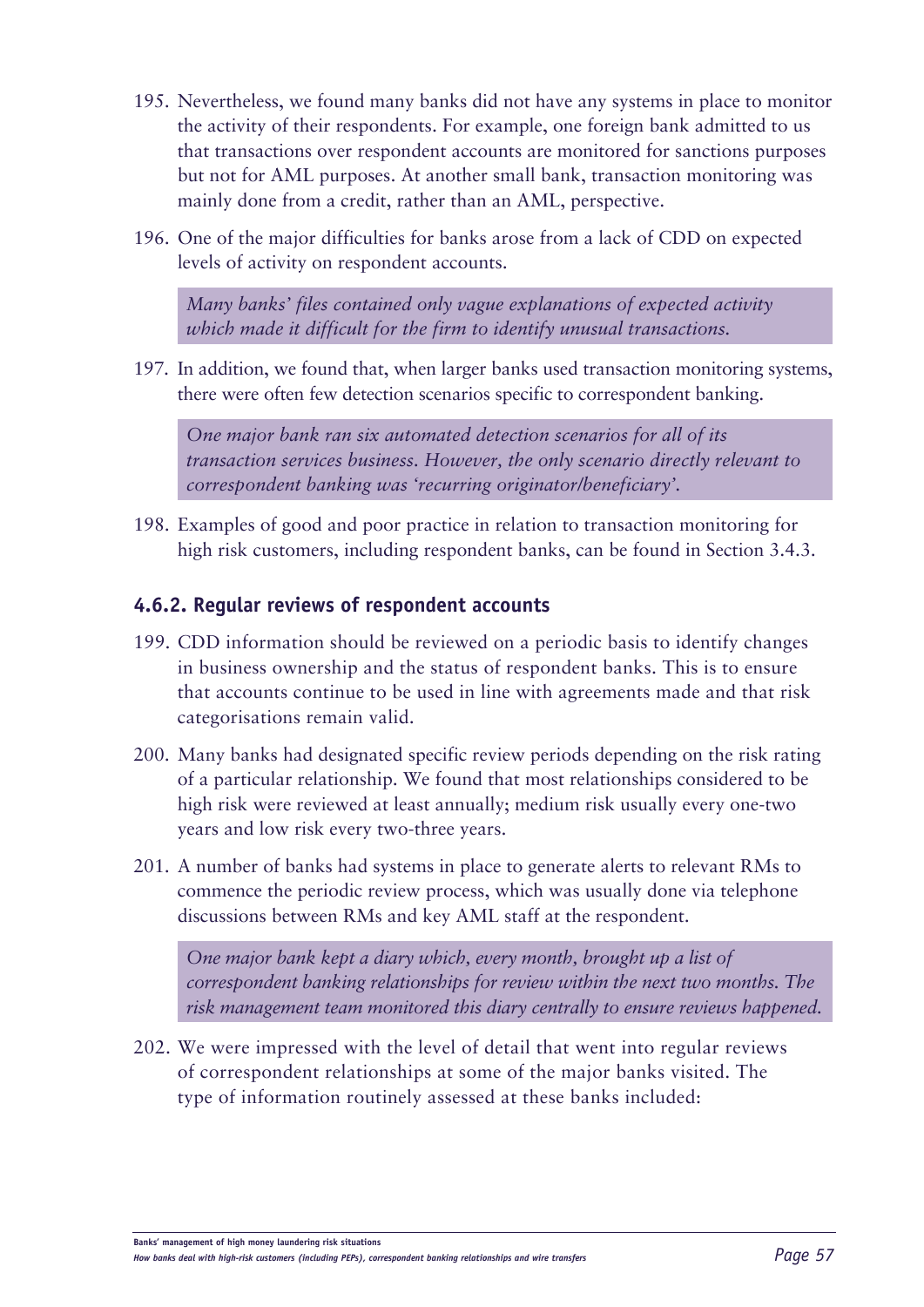- whether there was sufficient economic justification for maintaining the relationship;
- a review of account activity since the last review and numbers of SWIFT messages;
- refreshed database and searches to identify changes at the respondent (including to the Board) and individuals/entities connected with the respondent who had PEP connections or were on relevant sanctions lists;
- proof of listing, confirmation of authorisation and any changes to legal status;
- whether Group AML statements and questionnaires had been obtained from the respondent and qualitative assessment of these documents; and
- money-laundering alerts for the relationship in the preceding period.
- 203. However, there were also weaknesses at other banks. For example, at one small foreign bank which had conducted good CDD and reviews of correspondent banking relationships in its home country, we found evidence during our file review that two higher risk respondent relationships for banks in other countries had not been 'refreshed' for several years, though belated attempts had been made to fill gaps and bring CDD up to date.
- 204. At several small banks, the quality of CDD files we reviewed was very weak. The focus of most file content was on ensuring that the respondent's list of signatories was up to date and there was often very little CDD evident on file. In particular, ultimate beneficial owners were often not identified, there were often no customer risk assessments and the purpose of the account and expected activity were not noted. In addition, there had often been no annual reviews so information held on long-standing relationships was often many years old.

*At several banks, weaknesses in initial CDD were allowed to linger for many years due to a failure to conduct regular reviews of correspondent banking relationships.*

205. Consistent with our findings on high risk customers and PEPs, we found that some banks' periodic reviews were clearly copied and pasted year after year with no challenge. This was particularly concerning as many of these annual reviews had been signed off by senior management, calling into question the rigour with which reviews are looked at by some firms. A respondent's risk profile can change significantly from one year to the next for a range of reasons. So we expect firms to assess new and emerging risks during reviews and make appropriate decisions on whether to maintain these higher risk relationships.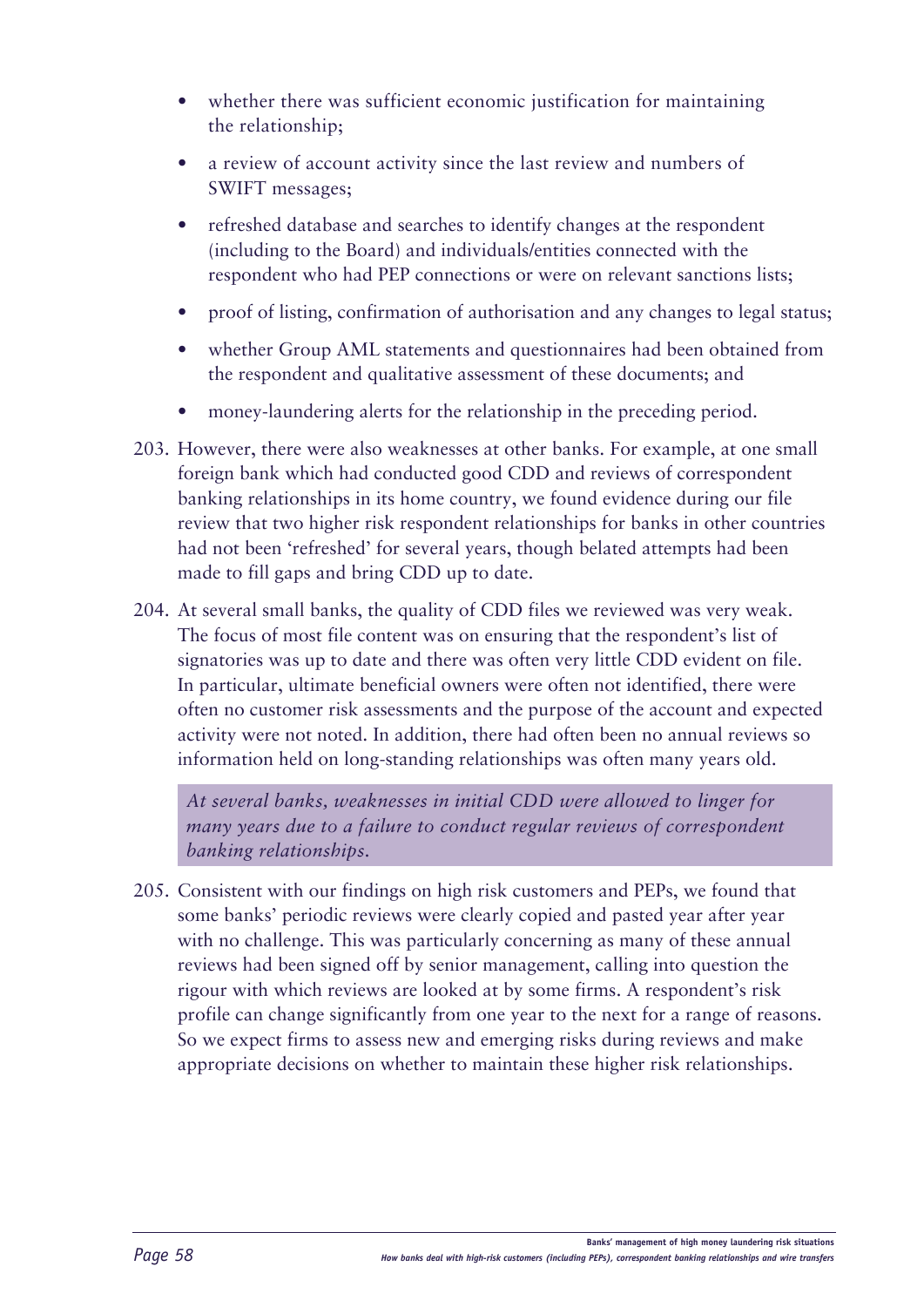*At one bank, we identified some review sheets for different respondent banks which had exactly the same answers to questions suggesting a lack of thorough review and a mechanistic approach to risk assessment.*

- 206. In addition to regular periodic reviews, firms should also consider conducting ad-hoc reviews in light of changes identified in the interim which could result in a material change in the respondent's risk profile.
- 207. The JMLSG Guidance states that banks should consider terminating correspondent banking relationships and consider their obligation to report suspicious activity if respondents fail to provide satisfactory answers to reasonable questions regarding their transactions or activities. This should include, where appropriate, sharing the identity of customers featuring in unusual or suspicious transactions or activities.
- 208. However, we found that the termination of respondent accounts for AML reasons was relatively rare and it was clear to us that banks were often more concerned about reputational risk than AML risk when deciding whether to maintain or exit relationships. We expect banks to consider serious AML concerns in relation to correspondent banking relationships thoroughly and exit relationships which give rise to unacceptable AML risk.

*At one major bank, when more than five SARS were submitted on a correspondent account in one year, it was the bank's policy to refer the case to the Global Head of AML to decide whether or not to exit the account.* 

*However, there was one higher risk respondent which had been the subject of 300 SARS in two years. This account was maintained because the respondent's parent was government-owned and the major bank felt that exiting the relationship could affect its operations in the respondent's country.*

- 209. Many large banks had set up committees to discuss respondent accounts and the continuation of relationships with higher risk respondents from an AML perspective. For example, one bank had a business risk committee which considered higher risk respondents and could refer AML-related concerns to an AML committee for specialist advice. One such scenario that had recently been discussed was whether to re-enter one country with a high risk of corruption.
- 210. At several smaller banks the oversight of respondents was often quite remote as they relied heavily on representatives of their parent banks who were more familiar with local banking requirements and regulations. However, our file reviews showed that banks like this usually did not check that its parent's representatives were conducting adequate monitoring of its respondent and there was often no evidence that the parent had done any monitoring at all.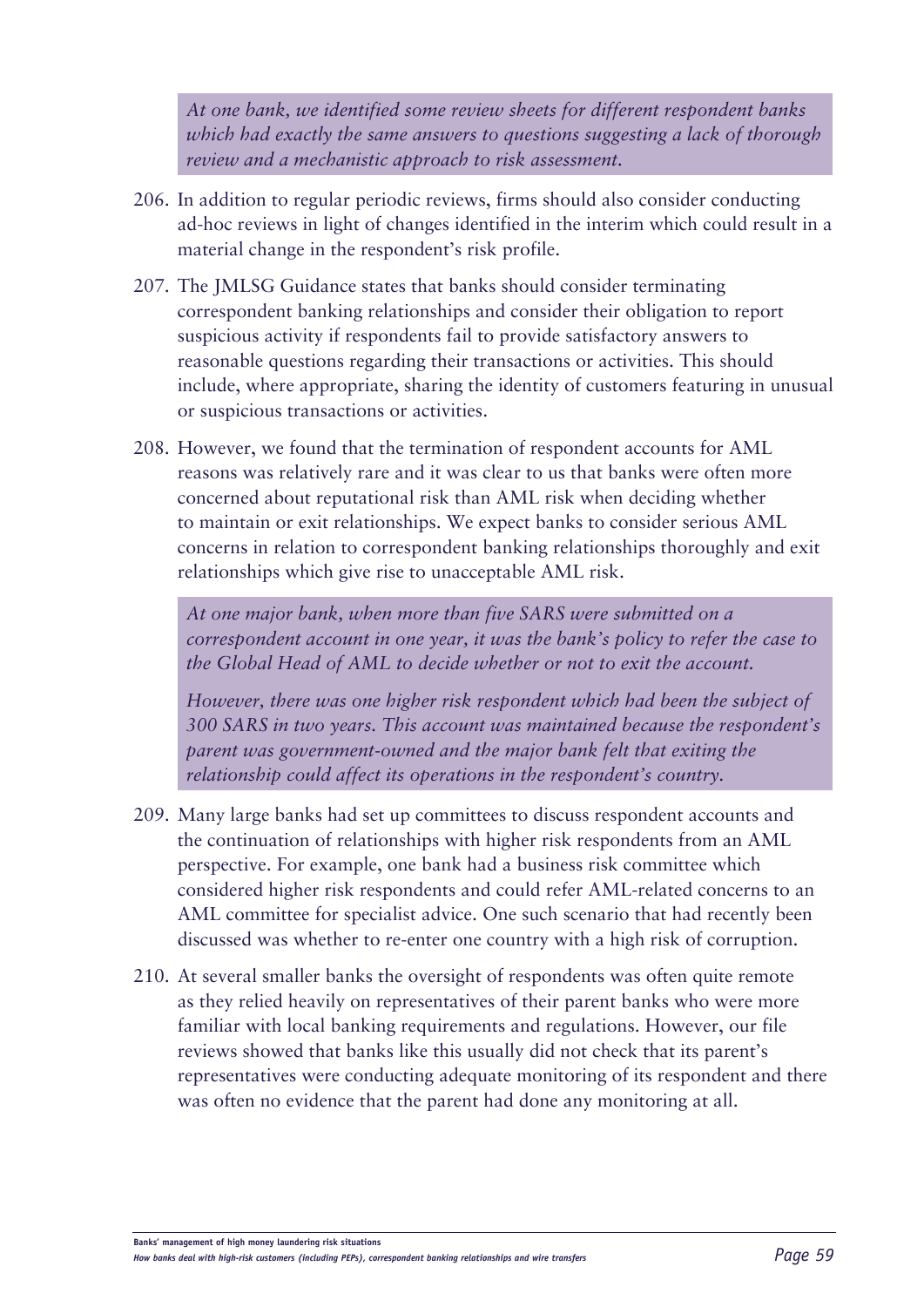### **4.6.3. Ongoing monitoring of respondent accounts – examples of good practice and poor practice**

### *Good practice*

- Review periods driven by the risk rating of a particular relationship; with high risk relationships reviewed more frequently.
- Obtaining an updated picture for the purpose of the account and expected activity.
- Updating screening of respondents and connected individuals to identify individuals/entities with PEP connections or on relevant sanctions lists.
- Involving senior management and AML staff in reviews of respondent relationships and consideration of whether to maintain or exit high risk relationships.
- Where appropriate, using intelligence reports to help decide whether to maintain or exit a relationship.
- Carrying out ad-hoc reviews in light of material changes to the risk profile of a customer.

### *Poor practice*

- Copying periodic review forms year after year without challenge from senior management.
- Failing to take account of any changes to key staff at respondent banks.
- Carrying out annual reviews of respondent relationships but fail to consider money-laundering risk adequately.
- Failing to assess new information gathered during ongoing monitoring of a relationship.
- Failing to consider money laundering alerts generated since the last review.
- Relying on parent banks to carry out monitoring of respondents without understanding what monitoring has been done or what the monitoring found.
- Failing to take action when respondents do not provide satisfactory answers to reasonable questions regarding activity on their account.
- Focusing too much on reputational or business issues when deciding whether to exit relationships with respondents which give rise to high moneylaundering risk.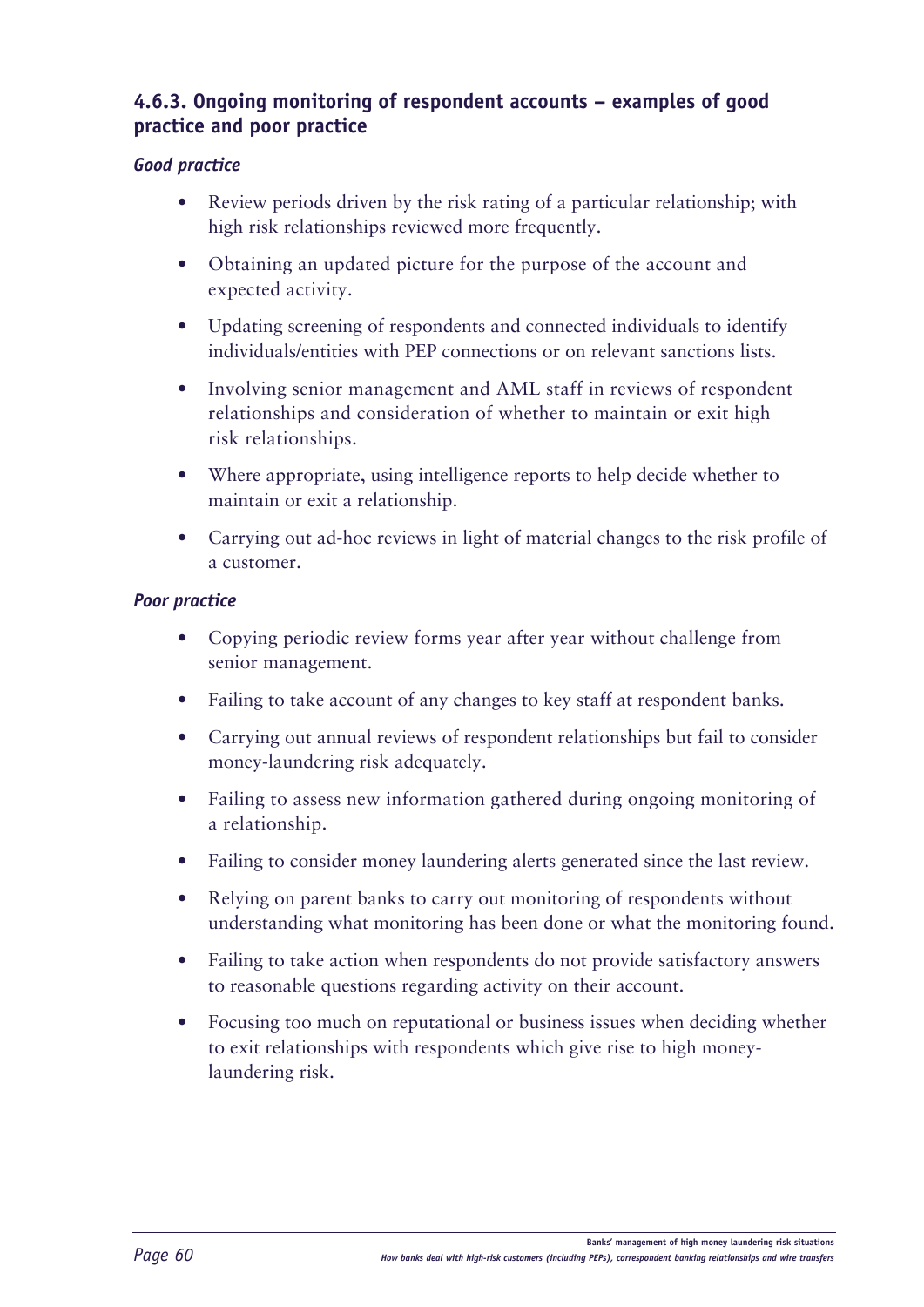# *5. Findings – wire transfers*

# **5.1. Background**

- 211. The smooth functioning of the international payments system is vital to global financial stability. But the payments infrastructure is large and complex, having evolved as a complex patchwork of national and cross-border systems which are far from uniform but nevertheless closely connected.
- 212. At the heart of the international payments system is the global correspondent banking network, which allows banks around the world to make payments to and through each other. Within this network, banks communicate and transfer funds to each other, via both domestic payment systems and supra-national systems (eg TARGET). Banks' management of the money-laundering risks associated with correspondent banking are covered in more detail in Section 4.
- 213. A vital part of the infrastructure supporting both global correspondent banking and most domestic payment systems is the SWIFT network. SWIFT is the Society for Worldwide Interbank Financial Telecommunication, a member-owned co-operative of more than 9,000 financial institutions (banks, securities institutions and investment managers) and corporate customers in 209 jurisdictions world-wide. SWIFT provides the proprietary communications platform, products and services that allow its members to communicate with each other by means of standardised, encrypted messages. The SWIFT network handled a daily average 17.2m messages in March 2011.
- 214. The global payments system has evolved in a way that primarily promotes speed and efficiency. Accordingly, the system concentrates on information essential for processing a payment transaction with a minimum of human intervention (so-called 'straight through processing', or 'STP') and on including all countries and financial institutions within the system to allow payments to pass unimpeded across international borders.
- 215. A wire transfer usually involves the ordering customer (originator) instructing his bank (the originator's bank) to make a payment to the account of a payee (the beneficiary) with the beneficiary's bank. Where wire transfers in third party currencies are concerned, the originator's bank typically does not maintain an account with the beneficiary bank in the currency of the payment, which would allow the payment to be settled directly. Therefore, intermediary (or covering) banks are used for this purpose, usually located in the country where the currency of payment is the national currency.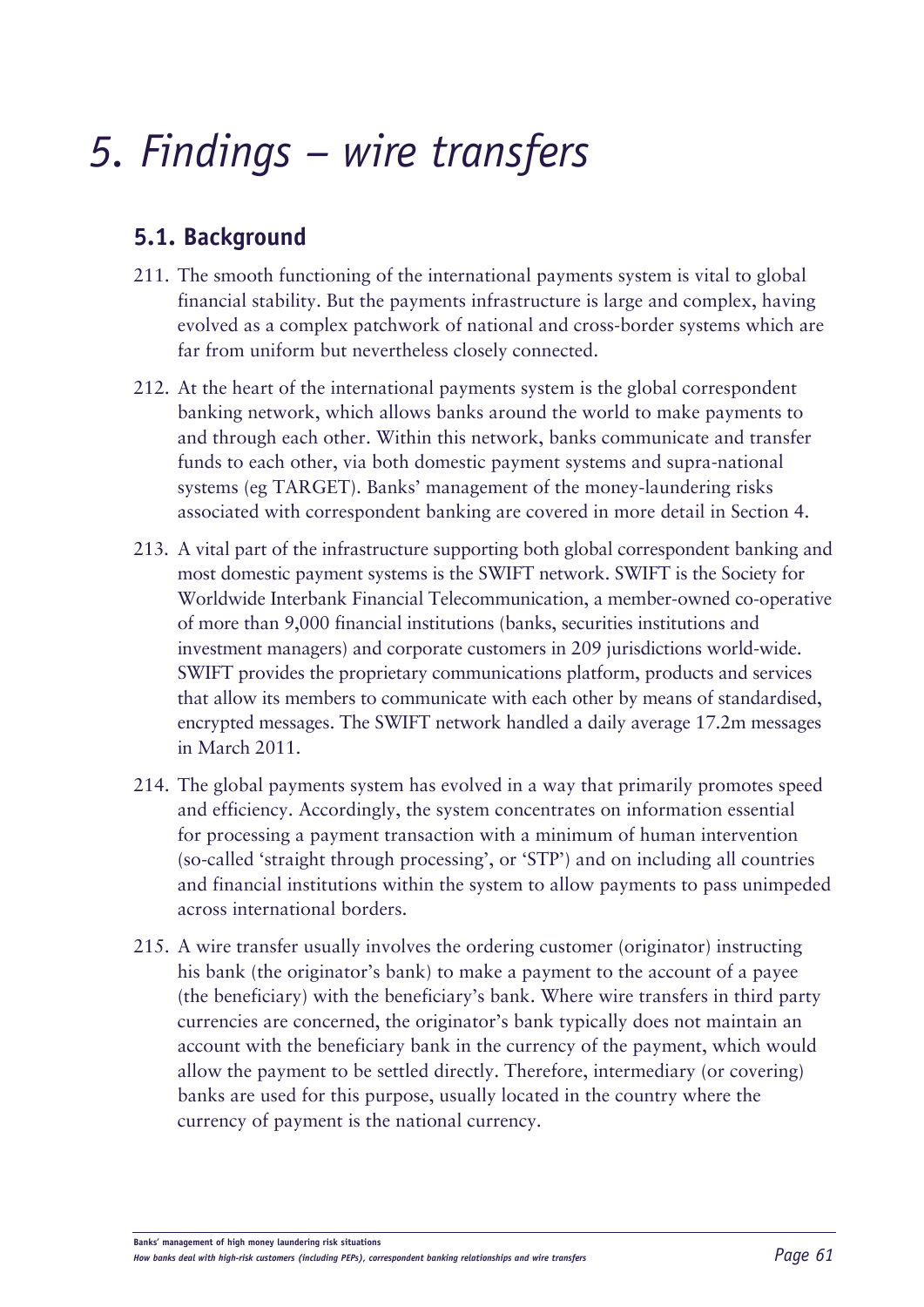- 216. Cover payments are usually effected via SWIFT and involve two distinct message streams:
	- A customer payment order usually a SWIFT Message Type ('MT')  $103$ which is sent by the originator's bank direct to the beneficiary's bank and carries payment details, including originator and beneficiary information; and
	- A covering bank-to-bank transfer (or cover payment), sent by the originator's bank to an intermediary bank (usually its own correspondent), asking the intermediary bank to cover the originator bank's obligation to pay the beneficiary bank. The intermediary bank debits the originator bank's account and either credits the beneficiary bank's account under advice or, if no account is held, sends the funds to the beneficiary bank's correspondent for settlement through the local payment system. The beneficiary bank is then able to match up the credit to its correspondent account with the MT103 received direct from the originator's bank.
- 217. Payments are sent using the 'cover method' mainly to avoid delays associated with different time zones and to reduce the costs associated with commercial transactions. The alternative, but less efficient, method of making such payments is by serial MT103 messages.
- 218. The role of the bank that maintains the customer relationship is key to effective AML and sanctions compliance. The bank at which an account is opened has the greatest opportunity to assess its potential customer, whether acting as the originator's bank or the beneficiary's bank. So, the primary CDD responsibility must remain with each bank involved at the beginning and end of a chain of payments to know its own customer and to fulfil its AML and sanctions obligations. And, of course, it must be borne in mind that it is the originator's bank that controls the initiation of the payment messaging process.
- 219. Banks' legal and regulatory responsibilities in relation to wire transfers are covered in detail in Section 2.3.1.

# **5.2. Paying Banks**

- 220. The core obligation in the WTRs is that paying banks ensure that cross-border payments made on behalf of their customers (whether account holding or walk-in customers) contain complete payer information, comprising name, address and account number.
- 221. The banks we visited clearly understood this legal requirement and implemented it adequately, albeit with some variations in the manner of compliance, largely attributable to the sophistication, or otherwise, of their payments processes and interfaces with their customers and with the SWIFT network.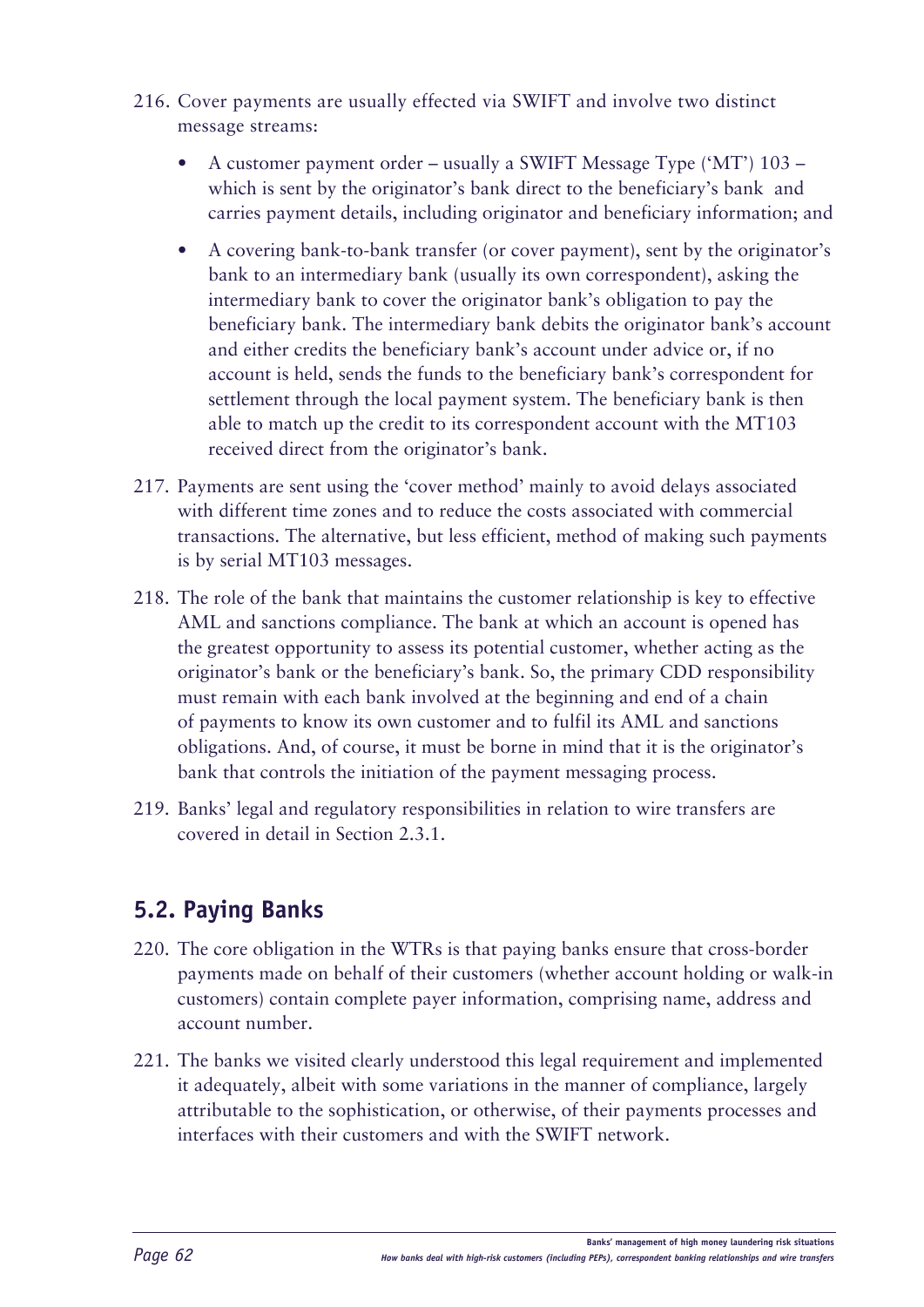### **5.2.1. Large banks**

- 222. The larger banks typically provided their major corporate customers, who make frequent payments world-wide, with a proprietary online banking tool or a direct connection with the bank's own technology platforms. (Alternatively, the corporate might be able to use SWIFT Corporate to initiate a MT103 payment instruction itself.) In this way, the major corporate generates its own electronic payment instruction which is routed to the bank's interface with the SWIFT network, usually via a sanctions screening tool that filters all outgoing payments before they are passed to the bank's processing application. Provided there is no sanctions 'hit', the payment is passed for processing and validation, after which a SWIFT MT103 and matching SWIFT MT202COV are created. (For more information on the MT202COV, see Section 5.5.
- 223. Whatever payment channel (SWIFT or electronic banking) is used by the payer, front end customer systems validation ensures that mandatory fields, which must be completed for STP purposes, have met the bank's minimum criteria for processing. Compliance with regulatory or other (eg FATF) requirements is enforced through coding in the payments systems. This coding ensures that static data on the customer, held in the bank's core accounting system, is entered in the correct fields in the payment instruction.
- 224. The core payments engine for cross-border payments validates key fields ordering party, debit account, credit party, correspondent bank, amount, currency, etc – that are essential for routing the payment. The bank's SWIFT interface validates the outbound instruction ahead of sending to ensure compliance with scheme (eg CHAPS, SEPA, Target) and SWIFT formatting rules to ensure, among other things, that information is put in the correct lines and there are no invalid characters in the message.

### *Repairs*

225. When incomplete or invalid data in outward or inward payments is detected, the payment instruction is routed to a repair queue in the relevant system.

*Examples of instructions needing repair would be:*

- *• a payment to a third country in US dollars not stating who the US dollar correspondent bank is;*
- *• simple errors such as a bank branch address given but not a sort code; and*
- *• outgoing customer data getting "crushed up" occasionally so that it is not formatted correctly.*
- 226. Staff, who have generally received one-to-one training and coaching, do the repair. Any item that passes through the repair stage in any system requires

**Banks' management of high money laundering risk situations**

*How banks deal with high-risk customers (including PEPs), correspondent banking relationships and wire transfers Page 63*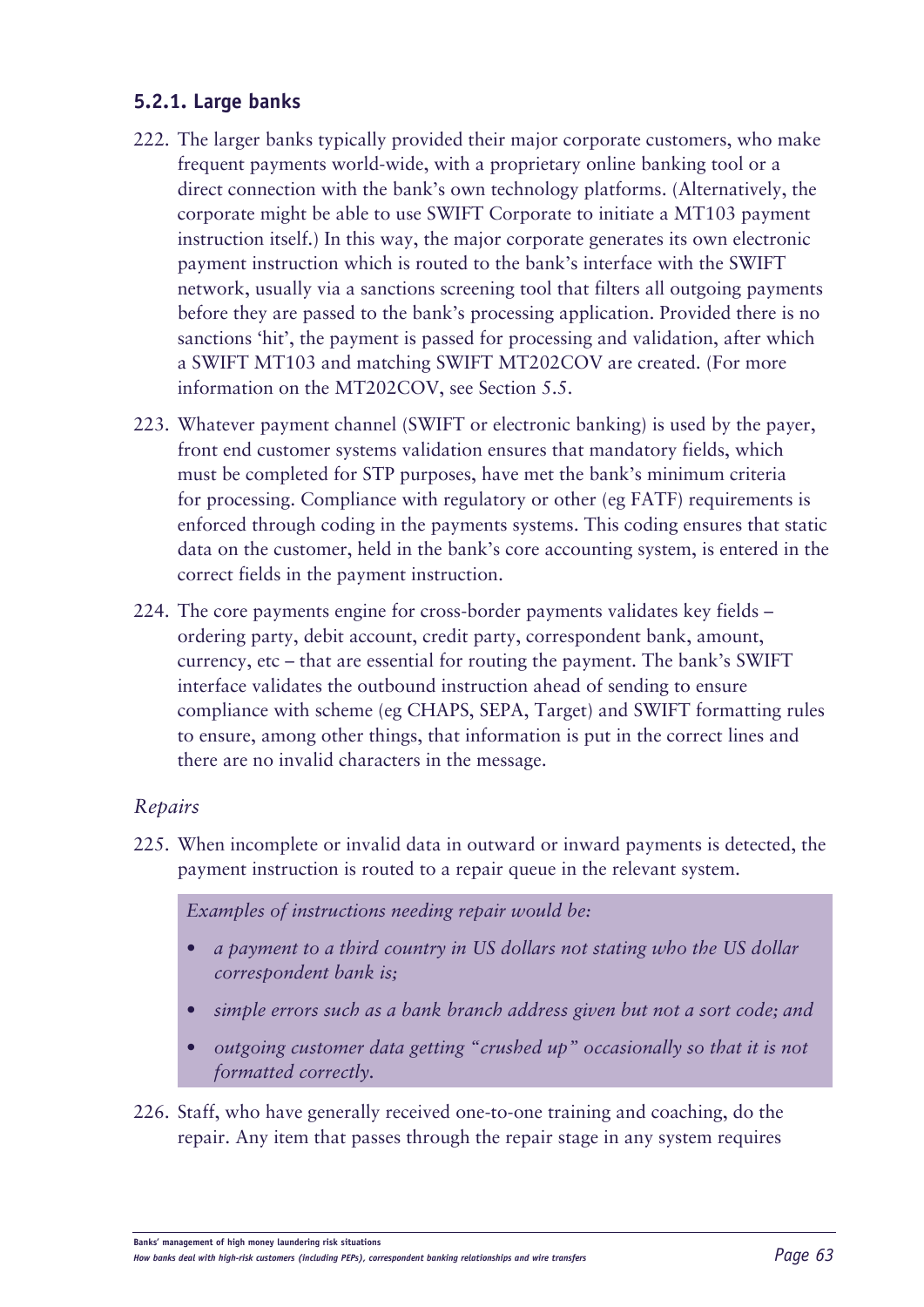verification by a second operator with sufficient system privileges (eg a £50mn release limit) to allow them to verify and release the payment. All repaired items are then subject to the same controls as STP payments, including sanctions screening and ensuring that a particular account has a sufficient balance or credit for the payment to be made.

227. Within the repair queue, the message will show what caused the problem. This could be an invalid SWIFT Bank Identification Code (BIC) or a missing SWIFT BIC (with the name of the bank only) or no credit party identified. The repair agent has tools available to find the appropriate BIC and, having inserted it, can release the payment for checking by a second repair agent. If, say, the payment instruction simply named a bank, it would have to be placed in another queue for checking with the customer who the recipient was intended to be.

*All SWIFT BICs are often incorporated in a major bank's system so that staff can validate whether a given BIC is correct. What staff cannot do, however, is authenticate whether the payer intended to credit that particular beneficiary.*

- 228. It follows from the above that there should be no queries to major banks from beneficiary banks seeking full payer information. However, beneficiary information in the MT103 may well be incomplete.
- 229. Beneficiary field 59 in the MT103 needs to be filled with sufficient information about the beneficiary for the transaction to be processed electronically. Ideally, this should comprise the International Bank Account Number (IBAN) and SWIFT BIC. However, if the BIC has been omitted or is incomplete, beneficiary name and account number should normally be sufficient. But the paying bank is unable to validate the accuracy of the beneficiary data given by the ordering customer.
- 230. The bank's systems may be able to check that the given IBAN is the correct length and, furthermore, may check that the bank part of the IBAN matches the 'account with' institution given by the ordering customer. If not, the payment instruction goes through the repair process, which may be done manually or by referring back to the client.

*If there were a simple branch/head office mismatch, for example, paying bank staff could repair it. But if the given beneficiary bank were plainly wrong – say, Bank A's IBAN and Bank B's BIC –the ordering customer would need to be contacted.*

231. There is thus a limit to what any paying bank can do to validate the accuracy of beneficiary information given by the customer. Given the highly automated, high volume, straight-through-processing (STP) environment, major banks can do little to enrich or improve SWIFT message information. That said, because it is very important to large multinational companies to get their payments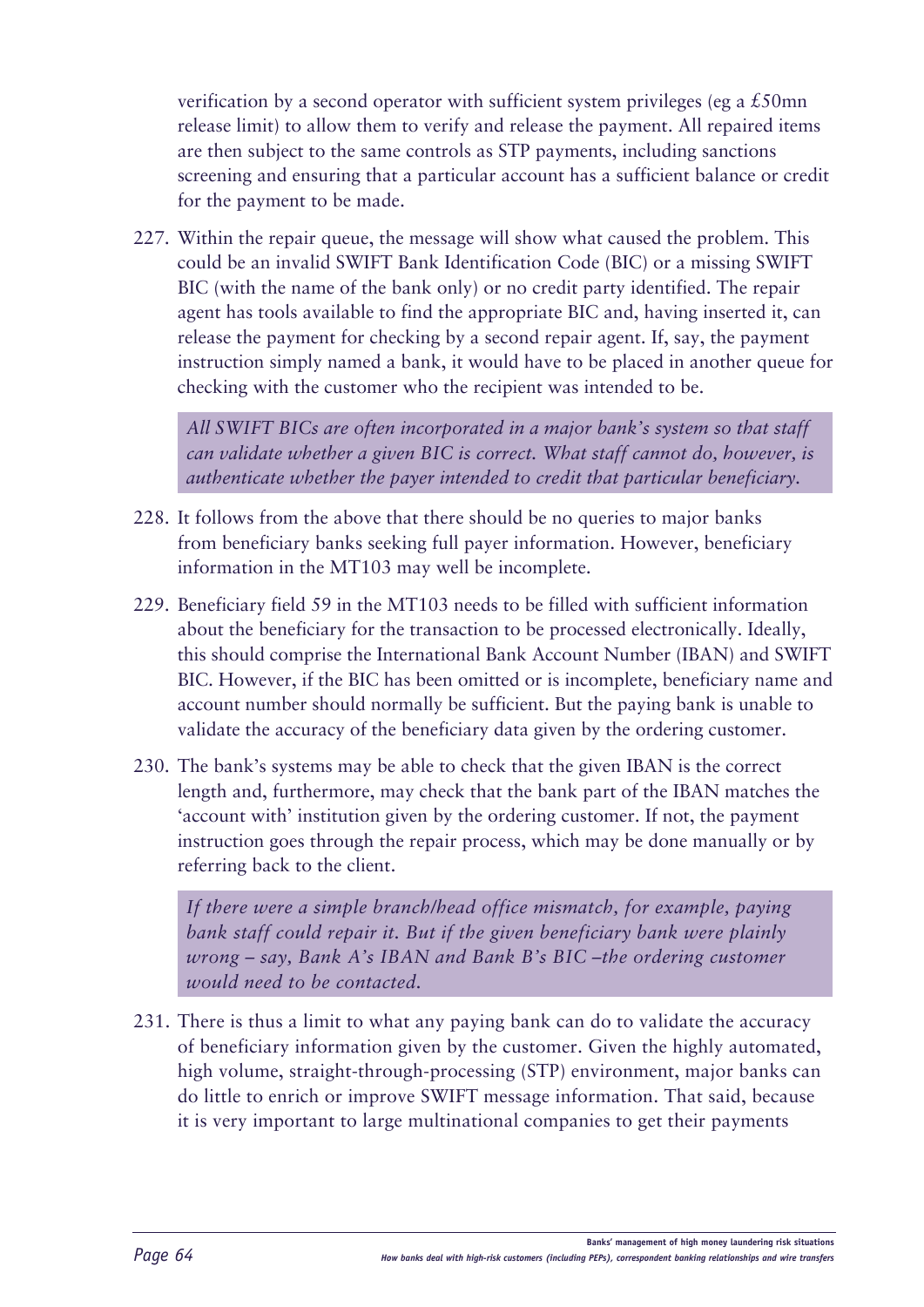processed rapidly, many have MT103 field 59 beneficiary information stored on their systems.

*Unapplied funds cause all sorts of problems, which means that there is a considerable incentive to fix any identified one-off payment failure so that it does not recur.*

### **5.2.2. Small banks**

- 232. Smaller banks most commonly received customer payment instructions by telephone, fax or email. The paying bank's first steps were then to undertake checks on signatures and authenticity and to ensure that the customer had sufficient funds, or credit, to make the payment.
- 233. Once these checks had been completed, it was frequently the case that, as soon as the customer's account number was entered in the core banking system, the name, address and account number of the payer automatically entered in the correct field 50 lines in the SWIFT MT103 and any matching SWIFT MT202COV. Furthermore, the system would not allow those details to be changed. However, one bank told us that, where 'hold mail' accounts were involved, the input clerk must override that status and input the payer's proper address.

*At two small foreign banks, appropriate software was incorporated in their SWIFT gateways, such that all incoming and outgoing SWIFT messages were automatically checked against more than 20 sanctions lists, including the HM Treasury and OFAC lists. Other banks relied on staff carrying out manual checks on beneficiary and purpose of payment against commercially available databases.*

- 234. These smaller banks gave us some examples of queries received from beneficiary banks in response to MT103s received. These examples included:
	- incorrect account numbers (eg two digits transposed) or references for the payee;
	- spelling of names;
	- a payer's address having become truncated in transmission; and
	- a payment sent c/o the payer's business address.

*One smaller bank gave us an insight into the reason for sending both serial MT103s and MT103s with accompanying MT202COVs, with all originator information automatically being copied from the MT103 to the MT202COV.*  In most cases, the serial MT103 is a cheaper option for customers. The other *option can be self-defeating, because beneficiary banks wait to credit their customer's account until they know that cover for it has been received. And that cover can be delayed by false positive sanctions hits being found in the MT202COV.*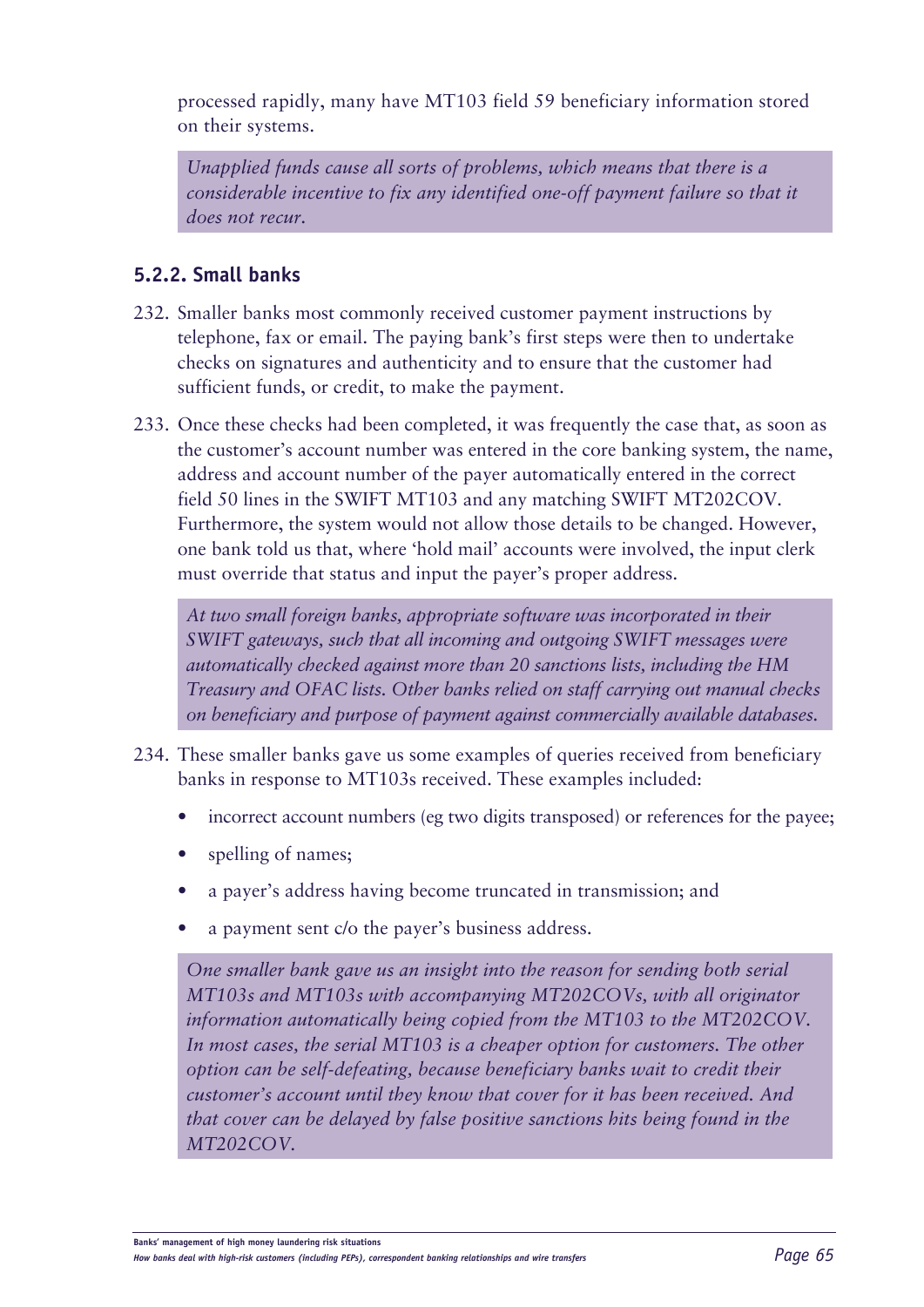### **5.2.3. Paying banks – examples of good and poor practice**

### *Good practice*

• Banks' core banking systems ensure that all static data (name, address, account number) held on the ordering customer are automatically inserted in the correct lines of the outgoing MT103 payment instruction and any matching MT202COV.

### *Poor practice*

Paying banks take insufficient steps to ensure that all outgoing MT103s contain sufficient beneficiary information to mitigate the risk of customer funds being incorrectly blocked, delayed or rejected.

# **5.3. Intermediary banks**

- 235. The key legal obligation for intermediary banks involved in cross-border payments is to ensure that all information received on the payer, which accompanies a transfer, is retained with the transfer. However, there are certain provisions (see paragraph 56) allowing an intermediary bank to use a payment system with technical limitations that prevent full payer information being passed on to another bank in a payment chain.
- 236. Payee banks are required to have effective procedures for checking that incoming wire transfers contain full payer information. But that monitoring may be undertaken after the transfers have been processed, in order not to disrupt the high daily volumes of straight-through processed international payments.

### **5.3.1. Large banks**

237. We found that practice varied between the major banks we visited regarding their role as an intermediary bank, eg in circumstances where a non-UK bank wishes to make a customer payment in sterling, via one UK bank, for ultimate credit to the account of the customer of a second UK bank.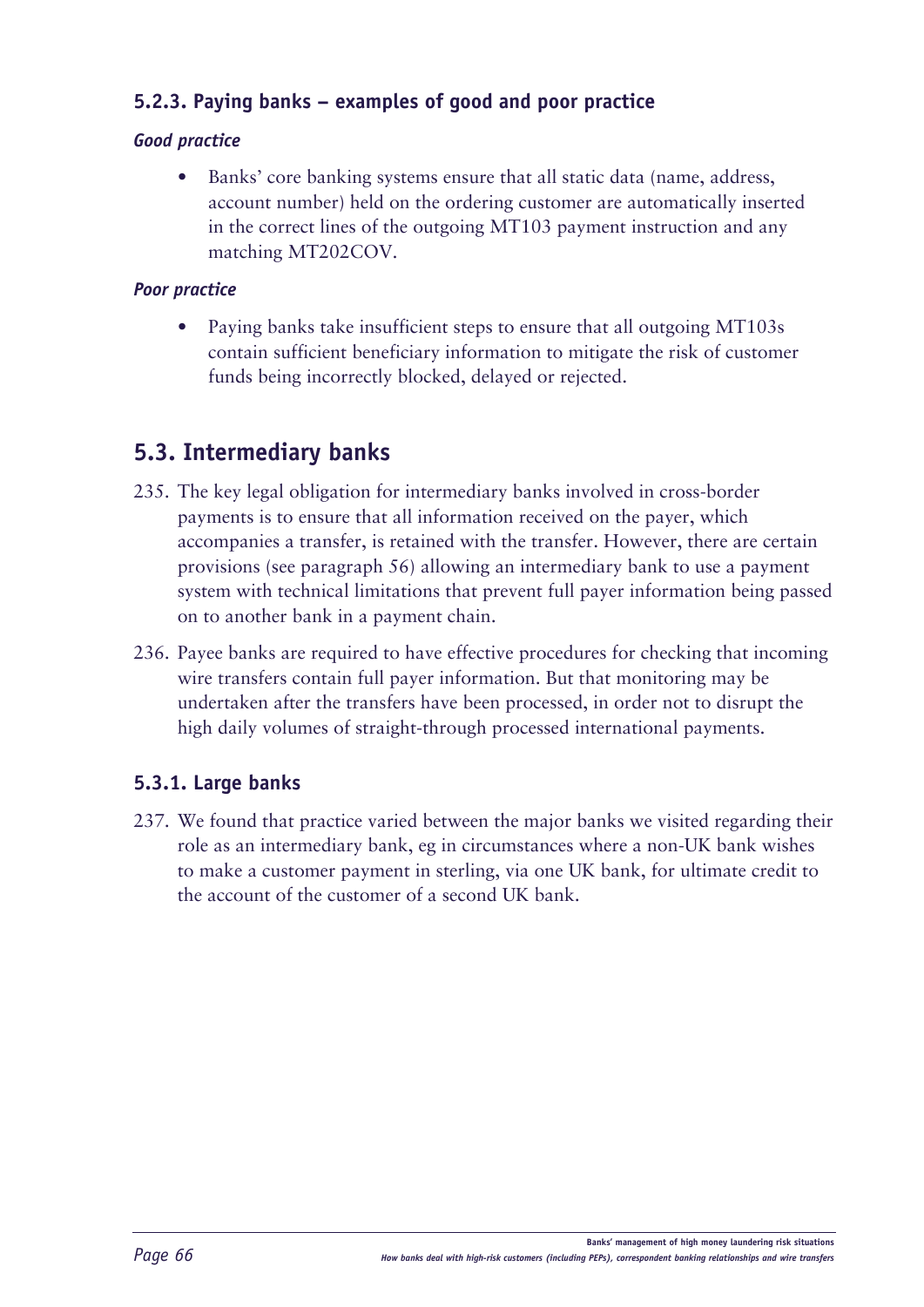*Two banks argued that, where they acted as intermediary and there was meaningless or incomplete payer information in a received MT103 or MT202COV, they had no responsibility to revert to the paying bank to obtain the relevant information. There was no SRVII or EU Regulation requirement in this respect and it was up to the beneficiary bank to resolve the problem with the paying bank. The intermediary bank's sole responsibility in this situation was to pass on whatever payer information had been received from the paying bank.*

*We asked one of these banks what would happen if the remitter was a well-known terrorist, or a sanctioned individual or entity. The bank conceded they would not want to find themselves in this position but appeared not to have adequately mitigated this risk.* 

238. It is worth adding that at least one major bank would not on-route payments via a system that truncated payer information in any way, despite the flexibility in the WTRs to cover such a situation. For example, a SWIFT payment instruction could be on-routed via CHAPS or Faster Payments without loss of payer data, but not via BACS. The proviso in the WTRs about the payee bank having to be informed that payer information was incomplete was seen as too onerous to be complied with in a largely STP environment.

*In contrast, two other major banks screened all incoming payments for inadequate or incomplete payer information in MT103 field 50 and had procedures in place for contacting the remitting bank to obtain the required information. This usually entailed sending a SWIFT MT195 or MT199 enquiry to the remitting bank.*

239. One of these major banks said that it sometimes happened that a piece of field 50 information was not actually missing but had been entered in a different line of that field. Nevertheless, if the software used to detect incomplete information failed to find the requisite information in the correct place, an enquiry was automatically generated anyway. In the early days of this software, it had thrown up thousands of cases every day. Consequently, the bank had needed to contact many remitting banks to ask them to format their messages differently, as a lot of unnecessary work was being created for both sides. The result was that, nowadays, paying banks typically responded to enquiries by re-formatting their messages to put the payer data where the payee bank's software expected to find it rather than providing missing or meaningful payer information so as to comply with FATF SRVII and the EU Regulation.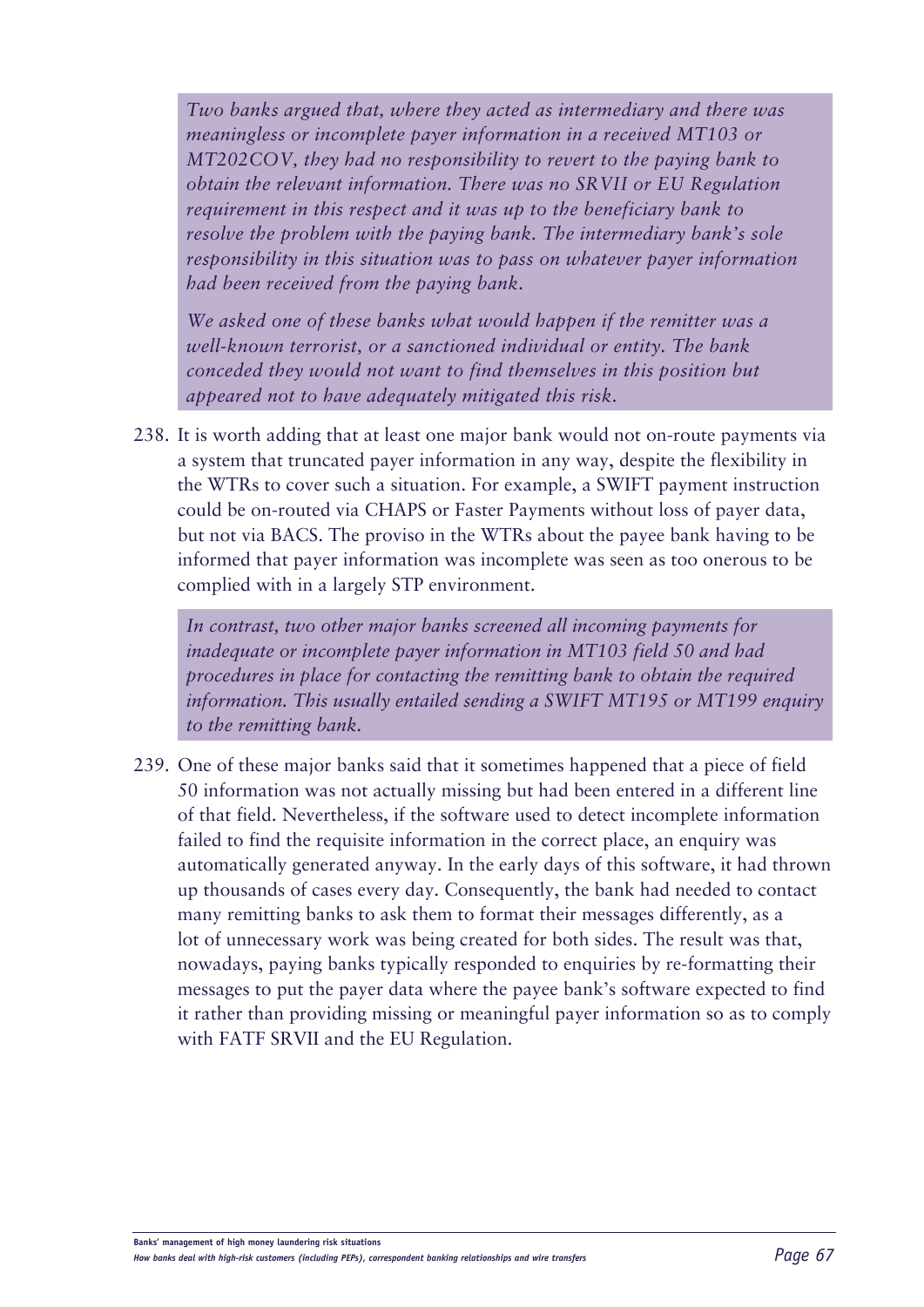### **5.3.2. Small banks**

240. Where smaller banks were concerned, the most common scenario was the UK bank receiving SWIFT MT103 instructions from its non-UK parent or correspondent bank to pay sterling to a customer of another UK bank.

*We found that several small banks not only initiated proper enquiries of the remitting bank about inadequate payer information but actually did so in real time, delaying payment to the ultimate beneficiary until the requisite information had been received.*

241. Because these banks received relatively small numbers of inward payments, which were all manually processed, it was a practical proposition to delay payment, pending receipt of complete payer information. Furthermore, this did not appear to cause any problems with payee banks and customers.

*One of these banks argued it was in everyone's interests to obtain full payer information in these circumstances. If the intermediary bank did not take on the responsibility itself, then a bank further down the payment chain would have to do so. The result would be delays and inconvenience not only for the customers concerned but also for the banks in the payment chain who would be unable to apply funds to the beneficiary's account until full payer information was provided.*

242. Smaller banks also routinely bounced back some inward payments for other reasons. These reasons included wrong formatting of the MT103 or other technical reasons, as well as missing IBAN or beneficiary information.

### **5.3.3. Intermediary banks – examples of good and poor practice**

### *Good practice*

- Where practical, intermediary and beneficiary banks delay processing payments until they receive complete and meaningful information on the ordering customer.
- Intermediary and beneficiary banks have systems that generate an automatic investigation every time a MT103 appears to contain inadequate payer information.
- Following processing, risk-based sampling for inward payments identify inadequate payer information.
- • Search for phrases in payment messages such as 'one of our clients' or 'our valued customer' in all the main languages which may indicate a bank or customer trying to conceal their identity.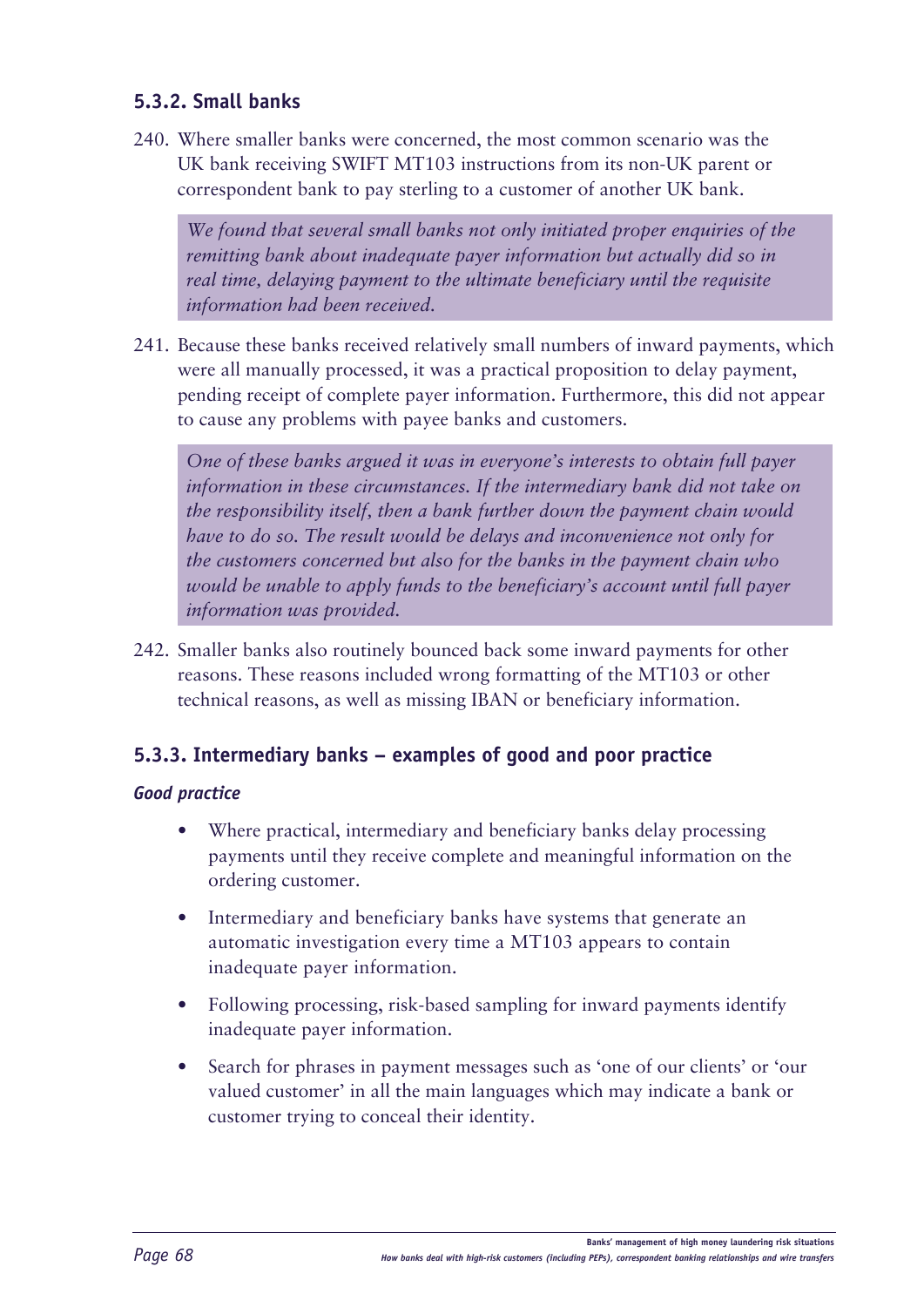### *Poor practice*

Banks have no procedures in place to detect incoming payments containing meaningless or inadequate payer information, which could allow payments in breach of sanctions to slip through unnoticed.

### **5.4. Beneficiary banks**

243. The key legal obligation for beneficiary banks is to have effective procedures for checking that incoming wire transfers are accompanied by full payer information. However, monitoring may be undertaken after the payments have been processed, in order not to disrupt the high daily volumes of straight-through processed international payments.

### **5.4.1. Large banks**

244. The major banks we visited all had quite sophisticated processes, not only to detect inadequate payer information but also to undertake risk-based sampling to identify offending remitting banks and monitor their performance over time. These banks had also devoted considerable staff resources to what were commonly termed "FATF investigations".

*One bank's FATF investigation team comprised 20 dedicated full-time employees in two different centres.*

### *Typical processes at major banks*

245. At major banks, we generally found that receipt of customer payments was a heavily automated process, with very high STP rates for SWIFT MT103s. Consequently, payments were usually automatically credited to a beneficiary's account when certain information has been received. As with outward payments, processing was often done via a proprietary payments engine and separate software usually conducted sanctions checking at the same time.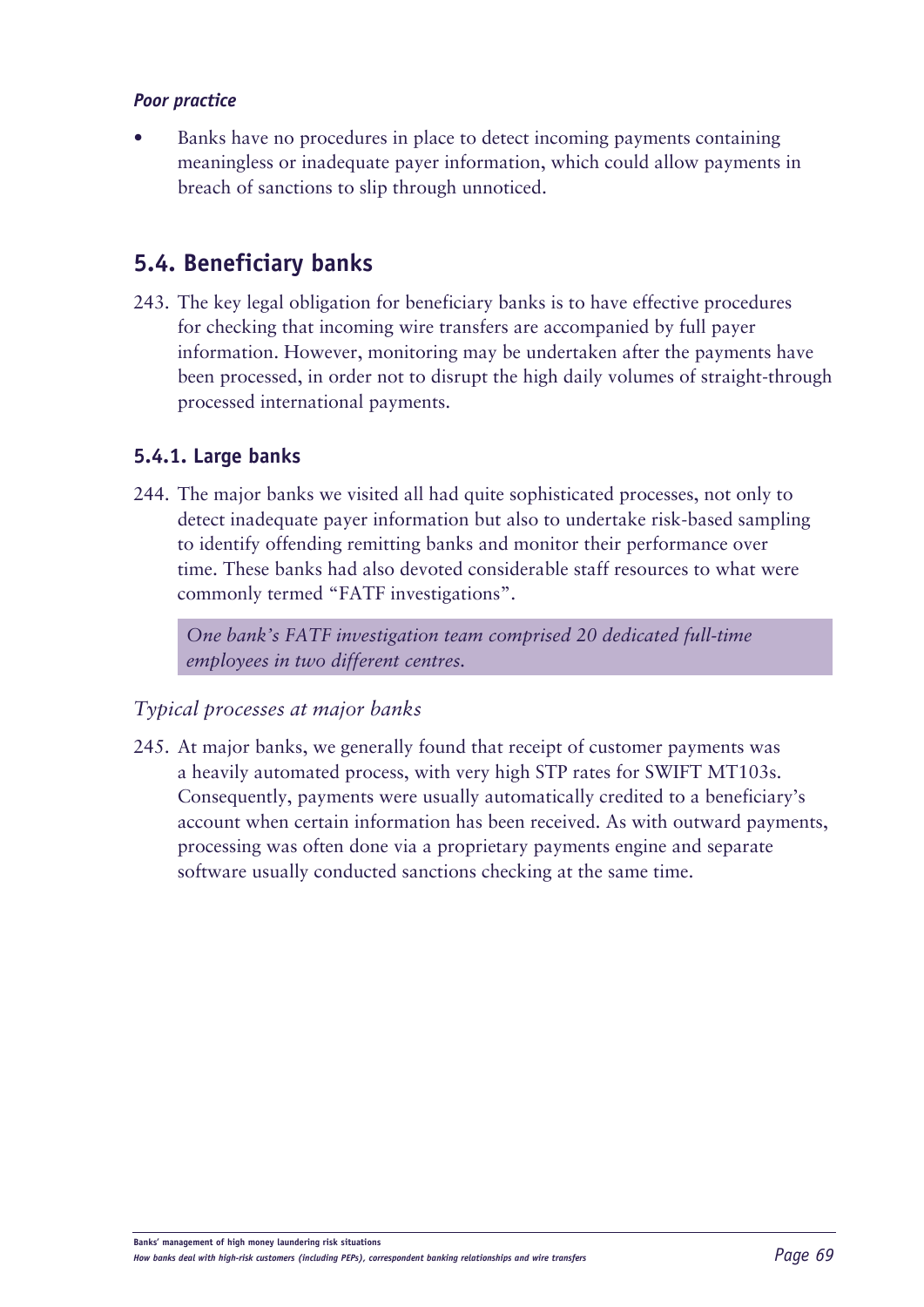*Payments engines usually had robust artificial intelligence built into them which:*

- *• looked for the name and account number of the beneficiary in the correct fields;*
- *•• checked that the beneficiary had an adequate credit line or cover in place; and*
- decided whether to credit the beneficiary's account on the strength of the *MT103 only or, depending on the customer's risk rating, whether to wait for advice that cover had been credited to the bank's nostro account at the relevant correspondent bank.*
- 246. Provided that the sanctions and credit line checks were clear, the beneficiary's account would be credited. The credit would not be delayed by reason of inadequate payer information, because the WTRs allow three business days for enquiries about the payer to be made.
- 247. A report was usually built into the payments engine that checks for two things:
	- payment orders where no, or only partial, information had been supplied; and
	- any paying bank which might be trying to conceal remitter information by inputting meaningless information, for example '?\*&!\$@'.
- 248. The payments engine usually generated daily reports for a dedicated team to review.

*One bank scrutinised around 100 alerts in total from both categories and sought further information. This total comprised:* 

- *• 20 banks based in high-risk countries and a further 80 banks from medium and low risk countries which had been identified as sending payment orders where no, or only partial, payer information had been supplied; and*
- *• Five banks from high-risk countries and another five banks from medium and low risk countries which might be trying to conceal remitter information by inputting meaningless information.*

*At the time the WTRs came into force, the numbers of alerts were 'huge'. By July 2009, there were about 10k alerts for all countries and at the time of our visit, the number had reduced to about 3k per month.*

249. Where missing information was identified, banks usually used enquiry management systems allowing them to communicate with the whole SWIFT network with a full audit trail. MT199 enquiries were usually sent out, based on templates specifying the missing information and also the legal basis for the enquiry. There were then two possible scenarios: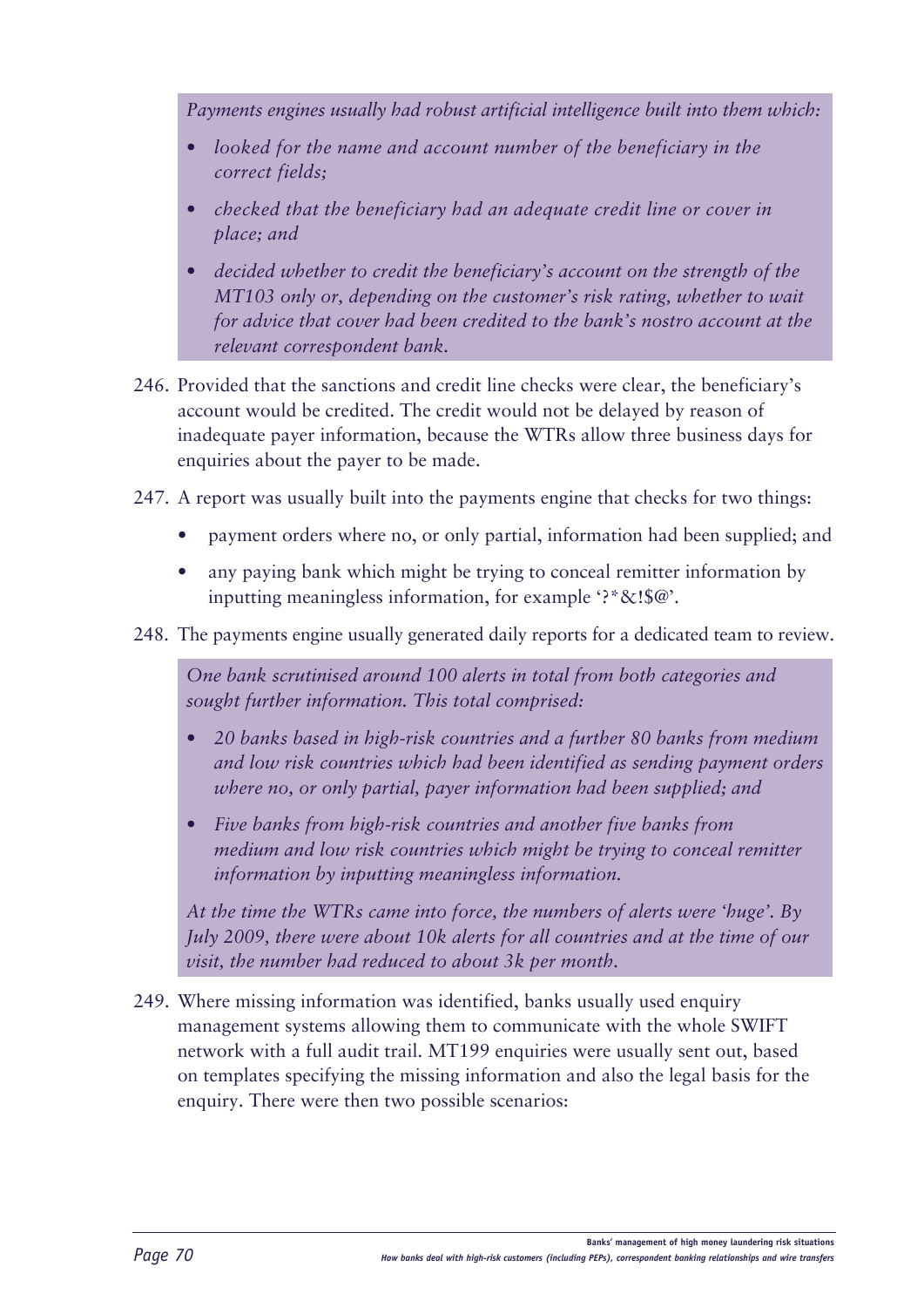- Either a reply was received apologising for the omission and supplying the missing originator data, which was then screened by the bank for sanctions purposes; or
- There was no response to the enquiry. In such cases, a reminder was usually sent around four business days later, repeating the request. If a response was still not received, the enquiry was usually closed on business day five without proper resolution.

*We were told that, since the WTRs came into force, no potential sanctions hits had been identified as a result of obtaining missing payer information.*

250. A consolidated monthly report for Compliance was usually compiled, containing trend analysis and more detailed data on banks who failed to respond. Compliance then decided how best to deal with their counterparts in the banks concerned.

*One bank saw a significant reduction in the number of banks failing to respond adequately to requests for missing information. In March 2008, out of a total of nearly 350k relevant cases, just over 10% failed to give an adequate response. In contrast, by December 2010, banks failed to provide an adequate response in just 0.34% of 560k cases.*

*However, despite the generally significant reduction in the number of banks failing to provide adequate information, it was apparent that some banks continued to breach the WTRs and FATF standards.*

#### *Some interesting variations to the typical process*

- 251. One major bank took a somewhat different approach to determining whether incoming MT103s contained sufficient payer information. It first decided how many characters in field 50 would make a complete name and address. An analyst undertook a major review of incoming payments from which he judged that, provided three lines of data were complete, the message should contain a complete name and address. A daily report was then produced on all incoming payments containing insufficient lines which was then reviewed on a risk based approach, starting with payments originating from non-FATF countries.
- 252. Another major bank's FATF investigation team received a daily email report identifying all inward payments from the previous day from high and medium risk countries. The team then reviewed all high-risk country payments plus 10% of Medium Risk country payments, to check for adequate payer information.

#### *Good compliance rates*

253. The overall message from the major banks was that compliance with the WTRs had steadily improved over time, to a point where a relatively small number of

**Banks' management of high money laundering risk situations**

*How banks deal with high-risk customers (including PEPs), correspondent banking relationships and wire transfers Page 71*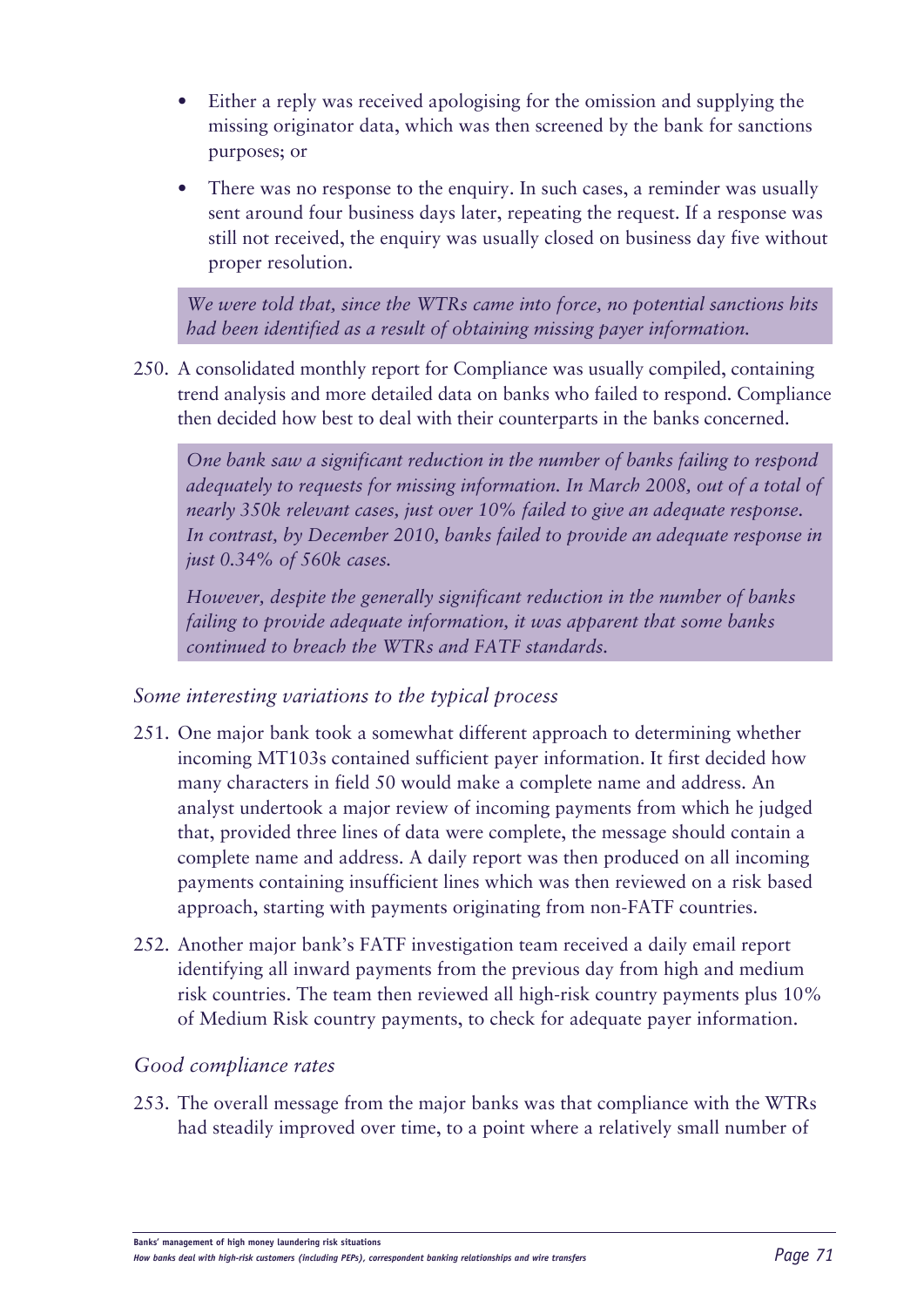payments and paying banks were non-compliant. There did not seem to be any obvious reasons for continuing non-compliance.

*One bank noted an ongoing issue with some banks in the Middle East, who frequently gave the payer's PO Box instead of a full address. The bank's response had been to liaise with its correspondent bank RMs and to ask the offending banks to upgrade their systems to comply with FATF SRVII standards.* 

254. Some banks appeared nervous being ahead of their competitors in dealing with offending banks and were awaiting a formal 'industry' position on this. In addition, none of the major banks had thought it necessary or useful to write to the regulatory bodies responsible for the offending banks.

*Ultimately, banks viewed terminating relationships with other banks on payer transparency issues as a 'nuclear option' only to be considered when all other remedial action had failed.*

#### **5.4.2. Small banks**

255. Where smaller banks were concerned, as noted above, it was much more likely that any MT103s received with inadequate or meaningless payer information would be queried with the remitting bank before the funds were accepted. But this seemed to happen in only a small number of cases (generally about 1%-2%) and the banks all had procedures for sending out MT199 enquiries to offending banks, followed by a chasing enquiry if no response was received.

#### **5.4.3. Beneficiary banks – examples of good and poor practice**

#### *Good practice*

- Establishing a specialist team to undertake risk-based sampling of incoming customer payments, with subsequent detailed analysis to identify banks initiating cross-border payments containing inadequate or meaningless payer information.
- Actively engaging in dialogue with peers about the difficult issue of taking appropriate action against persistently offending banks.

#### *Poor practice*

Insufficient processes to identify payments with incomplete or meaningless payer information.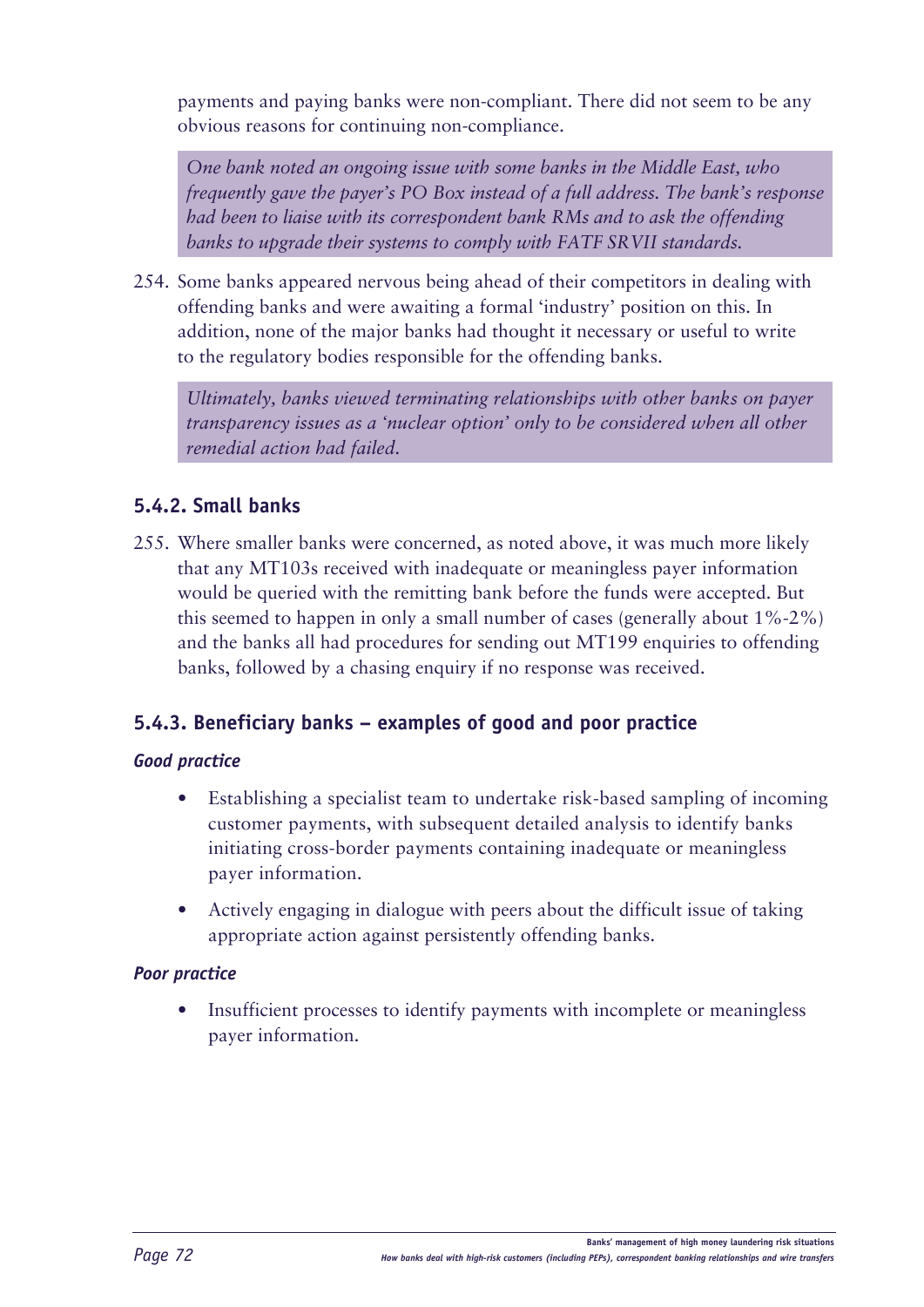### **5.5. Implementation of the SWIFT MT202COV**

#### **5.5.1. What is the MT202COV and why was it introduced?**

- 256. Historically, the SWIFT MT202 was used both to effect cover for an underlying customer transfer (MT103) and for inter-bank payments that were unconnected to customer transfers, such as wholesale money market or foreign exchange transactions.
- 257. Consequently, an intermediary bank would not necessarily know that it was dealing with a cover payment when processing an MT202 message. Additionally, there was (and remains) no provision within the MT202 message format for it to carry the originator and beneficiary information that is contained in an underlying MT103 customer transfer, an intermediary bank. Therefore, prior to the practical introduction of the MT202COV in November 2009, banks could not screen or monitor underlying customer information in relation to cover payments, from a sanctions or AML perspective.
- 258. The MT202COV was introduced to help banks meet their legal obligations by ensuring that all necessary payer and beneficiary information could be monitored by intermediary banks and other financial institutions involved in cross-border payments.

*The JMLSG Guidance states that the MT202COV should be used for all outgoing cover payment transactions for which there is an associated MT103 and must replicate the originator/beneficiary information contained in the MT103. MT202s should be used only for bank-to-bank transactions. In addition, banks should have the capability to receive MT202COV messages from other banks and, as a minimum, screen them against relevant sanctions lists.* 

*However, as an alternative to sending customer payments using the 'cover method', banks can choose to send their payments by the 'serial method' in which an MT103 is sent by the originator's bank to its correspondent asking for payment (and the corresponding covering funds) to be made available to the payee via his bank.*

#### **5.5.2. The impact on major banks**

- 259. Adoption of this new SWIFT message type had a significant impact on all major banks, which needed to be able both to send and receive MT202COVs in the required timescale.
- 260. First and foremost, this entailed changing, building and testing payment applications. For at least one bank, this had to be the subject of a global project with group-wide representation. However, implementing the MT202COV also resulted in a large rise in the number of sanctions and AML alerts for review.

**Banks' management of high money laundering risk situations**

*How banks deal with high-risk customers (including PEPs), correspondent banking relationships and wire transfers Page 73*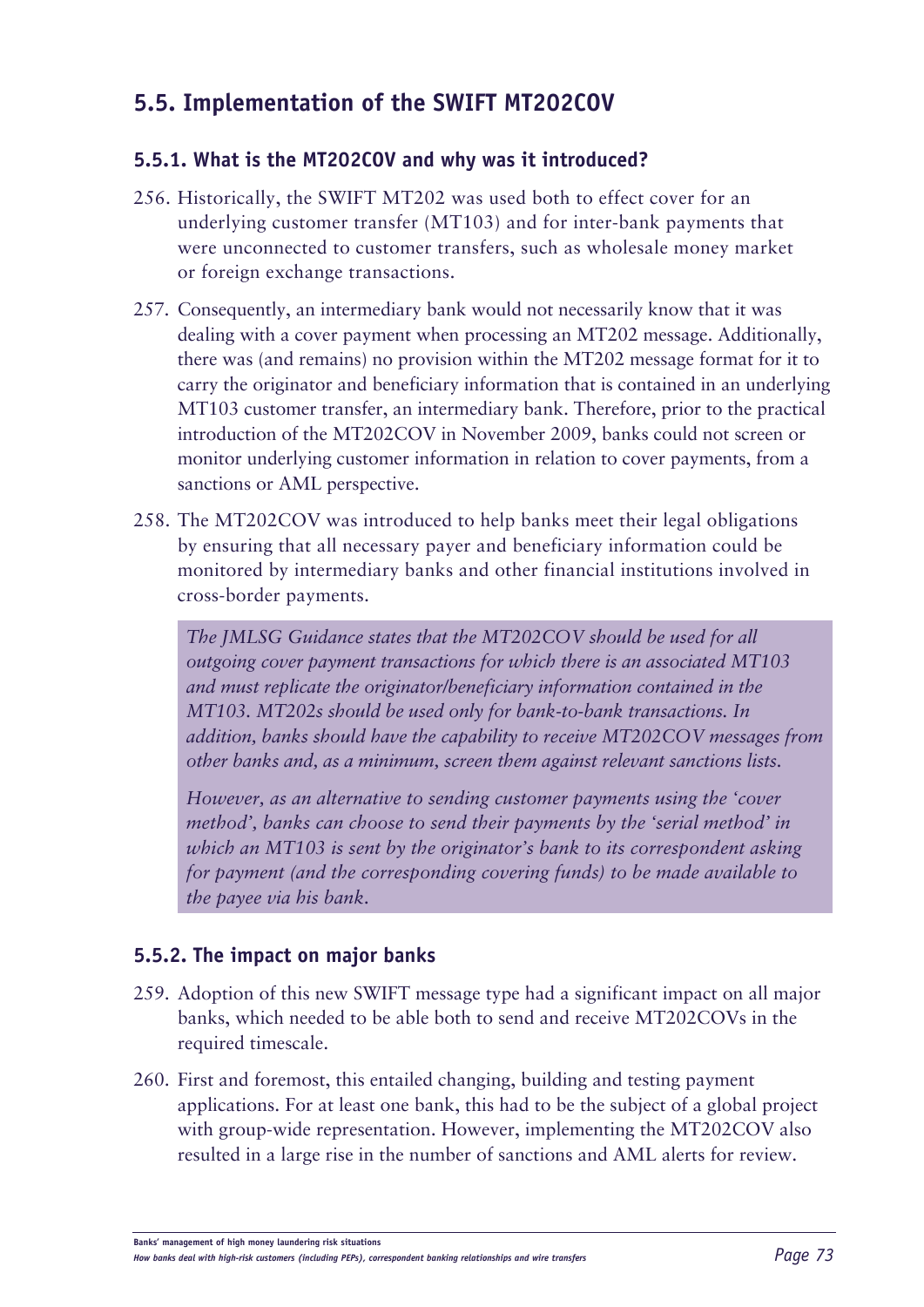*One major investment bank told us that it was difficult to determine the precise impact of the MT202COV on total alerts, because it coincided with increases in transaction volumes and other new regulatory requirements. Nevertheless, alerts had increased by approximately 35% in the year after the MT202COV's introduction.*

- 261. Some major banks with high volumes of market-driven bank-to-bank transactions and smaller numbers of customer-related cover payments had seen no need to recruit additional staff to handle a marked increase in alerts. In contrast, one major bank with operations in many countries had recruited more staff to cope with a huge anticipated increase in sanctions alerts from November 2009.
- 262. All the major banks perceived the introduction of the MT202COV to have gone smoothly across SWIFT's membership, with only relatively minor problems including:
	- Some banks not using, or misusing the MT202COV.

*One major bank searched the text of fields 21 and 72 of MT202 messages for the word 'cover' in order to identify potential cover payments where an MT202COV was not being used. This generated a number of alerts, as many SWIFT messages contain terms like 'cash cover'. However, following manual analysis, only one to two payments per day were found to be genuine cover payments where the MT202COV was not being used.* 

- Issues in some 'emerging markets', where clearing systems had not been upgraded to deal with MT202COVs being transposed into a clearing format.
- A problem with one country, where banks were not ready to receive MT202COV messages on the implementation date. As a result, payments traffic to and from that country had to be redirected, so that only serial MT103s were sent on behalf of customers to beneficiaries in that country.
- Delays to their own customers' payments, resulting from different banks applying different processes to sanctions screening with the MT103s and MT202COVs they received.

*One bank told us they experienced an increase in 'beneficiary claiming non-receipt' enquiries when there was a delay in receiving funds from a correspondent bank following the introduction of the MT202COV.*

263. One major investment bank said it had reviewed all its respondents' use of MT202s and MT 202COVs and had introduced use of the MT202COV as an element of the CDD review process. Another major retail bank said that it was currently considering whether to incorporate implementation of the MT202COV as an additional element of enhanced due diligence on its correspondent banking clients.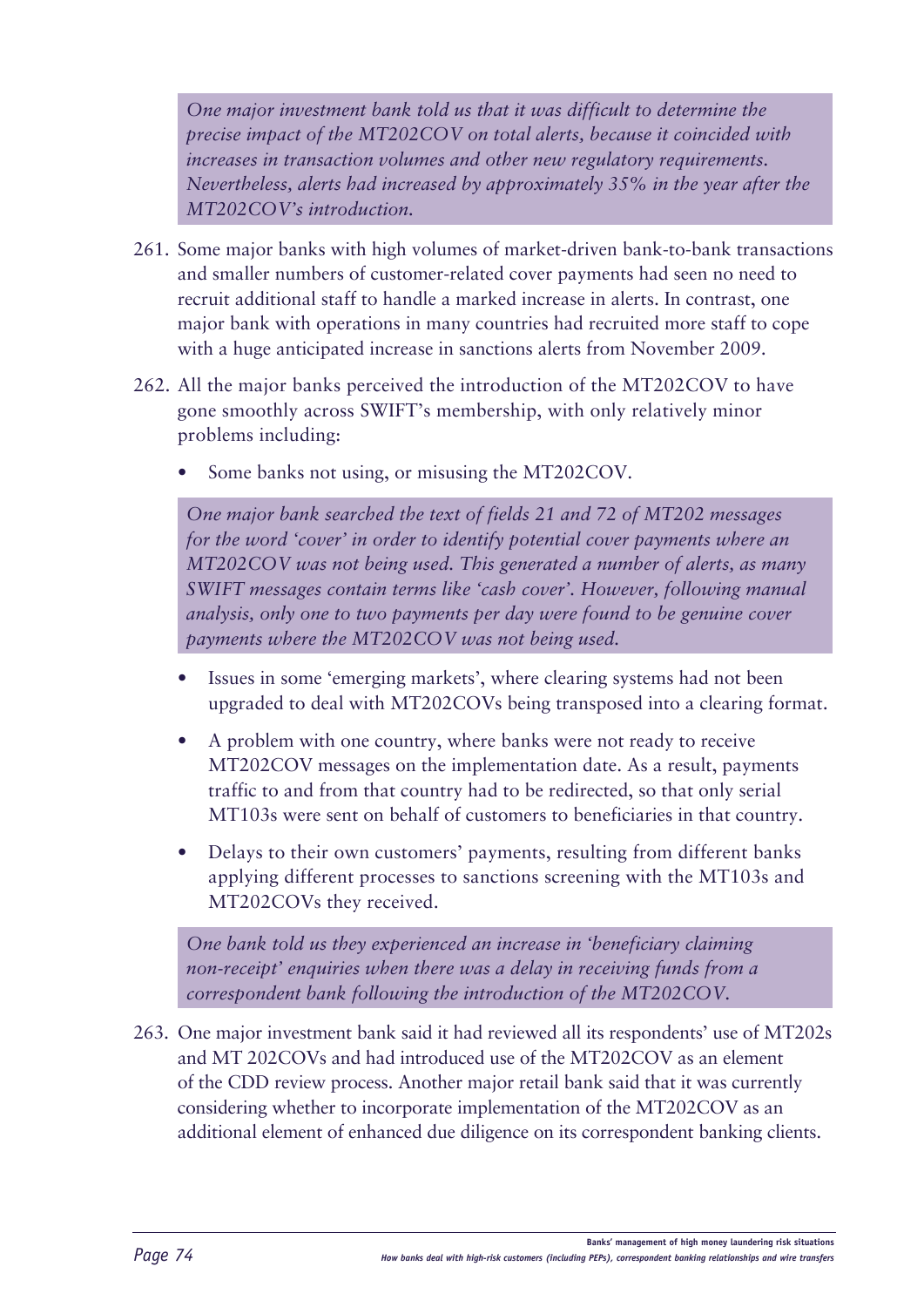#### **5.5.3. The impact on smaller banks**

264. Among smaller banks, we found differing levels of knowledge and experience of the MT202COV and estimated use of the new message type by smaller banks varied considerably. Some small banks admitted that they made no use of the MT202COV.

*One bank said that 2-5% of its outgoing customer payments were sent with matching MT202COVs. Another bank said it sent only one per fortnight whereas another used it solely for a particular payment, in one currency, made every quarter. In contrast, a fourth bank said that it received 10-15 cover payments by MT202COV daily.* 

- 265. But small banks that did use it had not experienced any implementation difficulties. In one case, the bank had been able to issue and receive MT202COV traffic on a single stand-alone system.
- 266. One small bank offered some insights into the benefit and decision to use the MT202COV for a smaller bank:
	- first, it reduced the number of enquiries from correspondent banks about the purpose of MT202 payments; and
	- second, it was usually the value date on the customer payment that determined whether or not a SWIFT MT202COV would be sent with a matching MT103. Where the customer requested same day value, the paying bank would always use an MT202COV: for a future value date, the MT202COV would not necessarily be used.

#### **5.5.4. Implementation of SWIFT MT202COV – examples of good and poor practice**

#### *Good practice*

- Reviewing all correspondent banks' use of the MT202 and MT202COV.
- Introducing the MT202COV as an additional element of the CDD review process including whether the local regulator expects proper use of the new message type.
- Always sending an MT103 and matching MT202COV wherever the sending bank has a correspondent relationship and is not in a position to 'self clear' (eg for Euro payments within a scheme of which the bank is a member).
- Searching relevant fields in MT202 messages for the word 'cover' to detect when the MT202COV is not being used as it should be.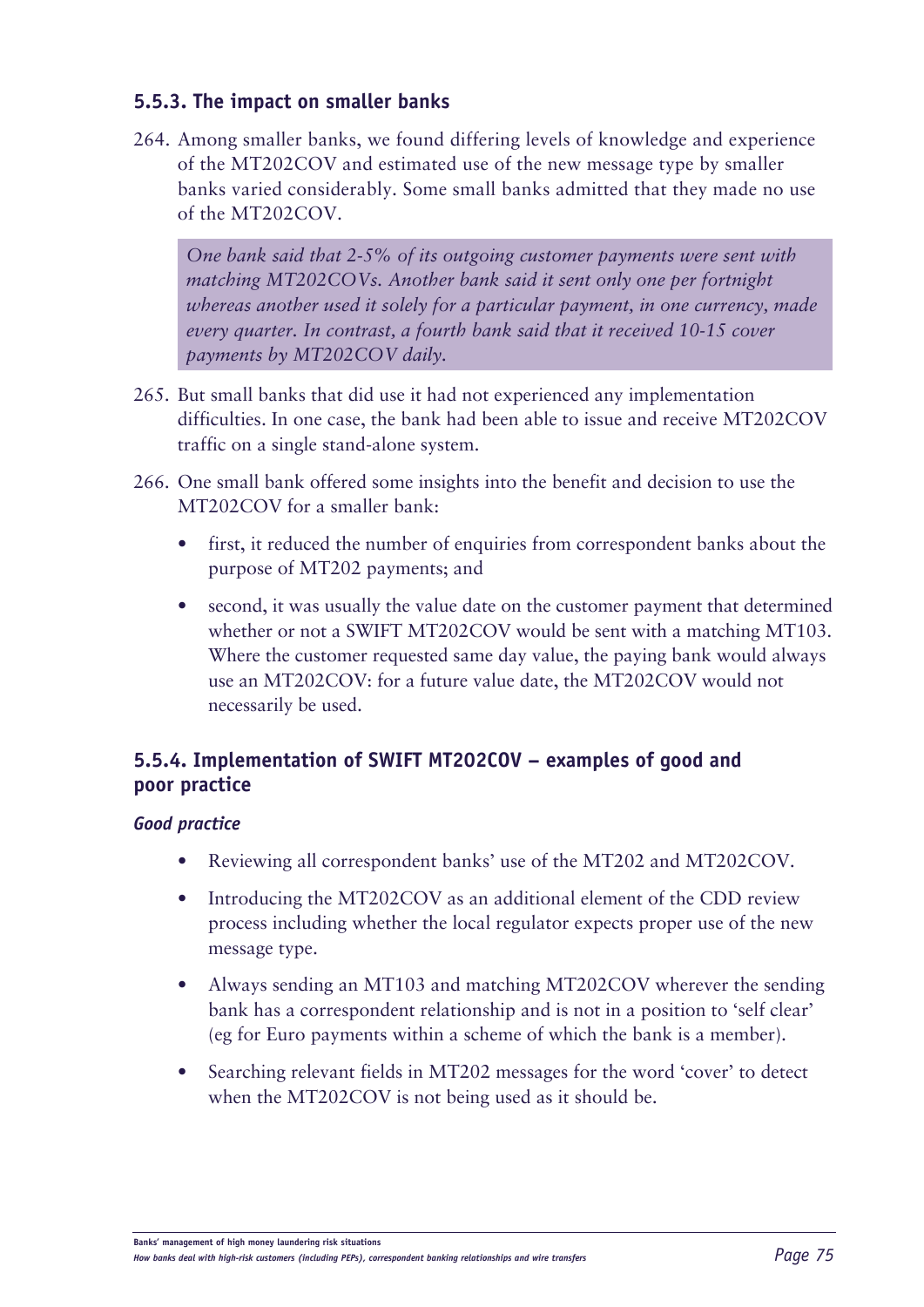#### *Poor practice*

• Continuing to use the MT202 for all bank-to-bank payments, even if the payment is cover for an underlying customer transaction.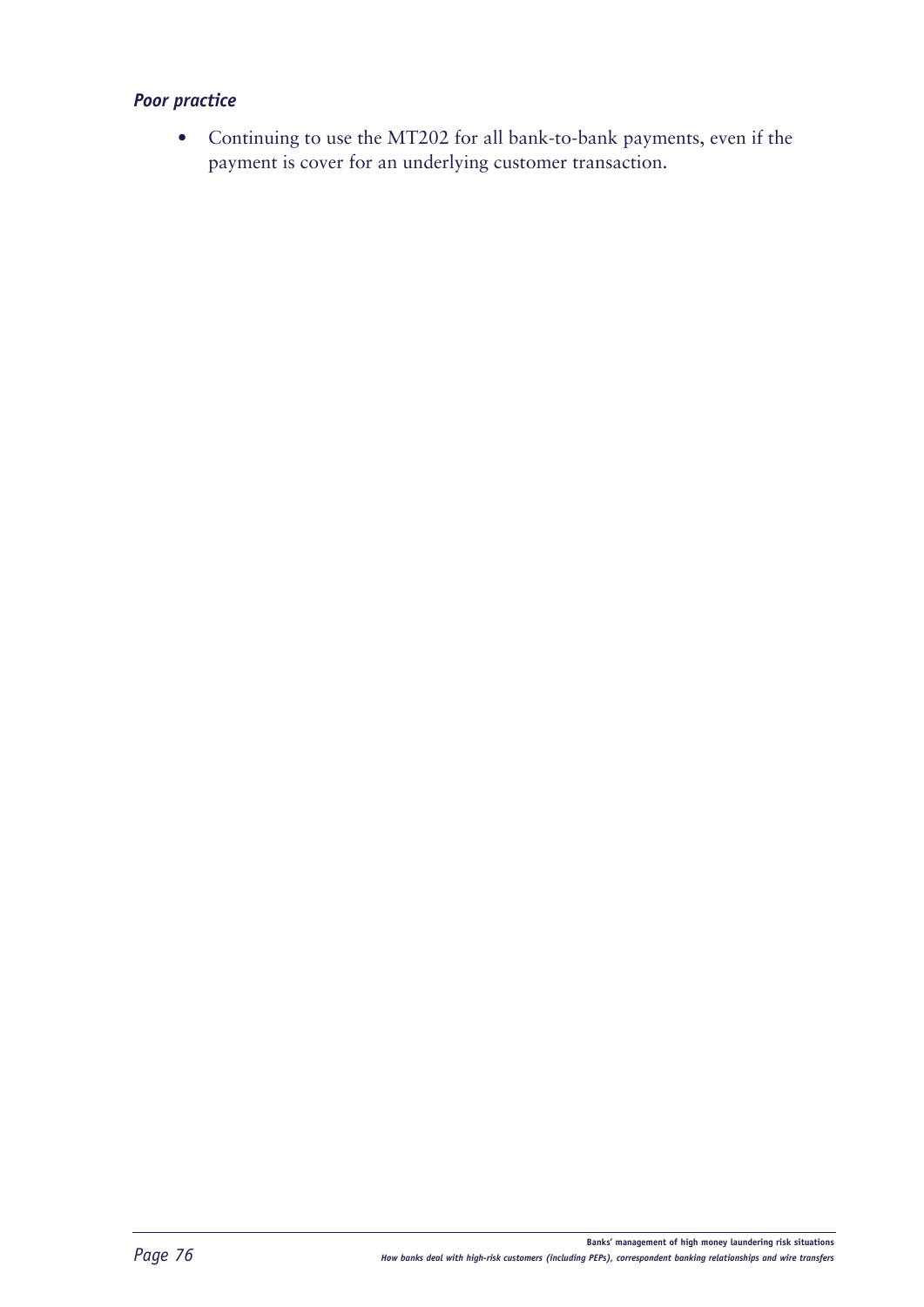## *6. Case studies – high-risk customer relationships*

- 267. During our review, we identified some relationships which caused us concern for a variety of reasons including:
	- banks' failure to identify PEP accounts;
	- banks' failure to conduct enhanced due diligence on accounts which were high risk;
	- inadequate challenge from banks' AML and compliance staff when high-risk factors were clearly apparent; and
	- banks accepting customers or continuing relationships when serious allegations about criminal activity had not been properly considered.
- 268. The following are examples of such relationships and we have highlighted the associated weaknesses to the banks involved. In line with the rest of this report, we have anonymised the information in this section.

#### *Relationship 1*

This account for an ex-state governor in a high-risk country was held by a small bank. The account opening form contained no employment details but the customer's annual income was stated as \$1m. In addition, the customer's residential address stated on the account opening form was different from the address given on documents to verify his address but this had apparently not been noticed by the bank.

No details of expected account activity were given on the account opening form, which stated the customer had been referred by the Chairman. There was a handwritten note to explain that the only deposit to the account was from an 'existing customer and [the bank's] Chairman'; there was no explanation why the bank's Chairman was crediting this account. There was no evidence of senior management sign-off for this PEP account.

#### *Relationship 2*

This PEP account was held by a small bank for a politician from a high risk country with a stated annual income of around  $£100k$ . The bank had received a three-month term deposit of over £500k from a bank in an offshore centre in 2009. There was no explanation of source of wealth or other business interests on file and no evidence of senior management sign-off for this account.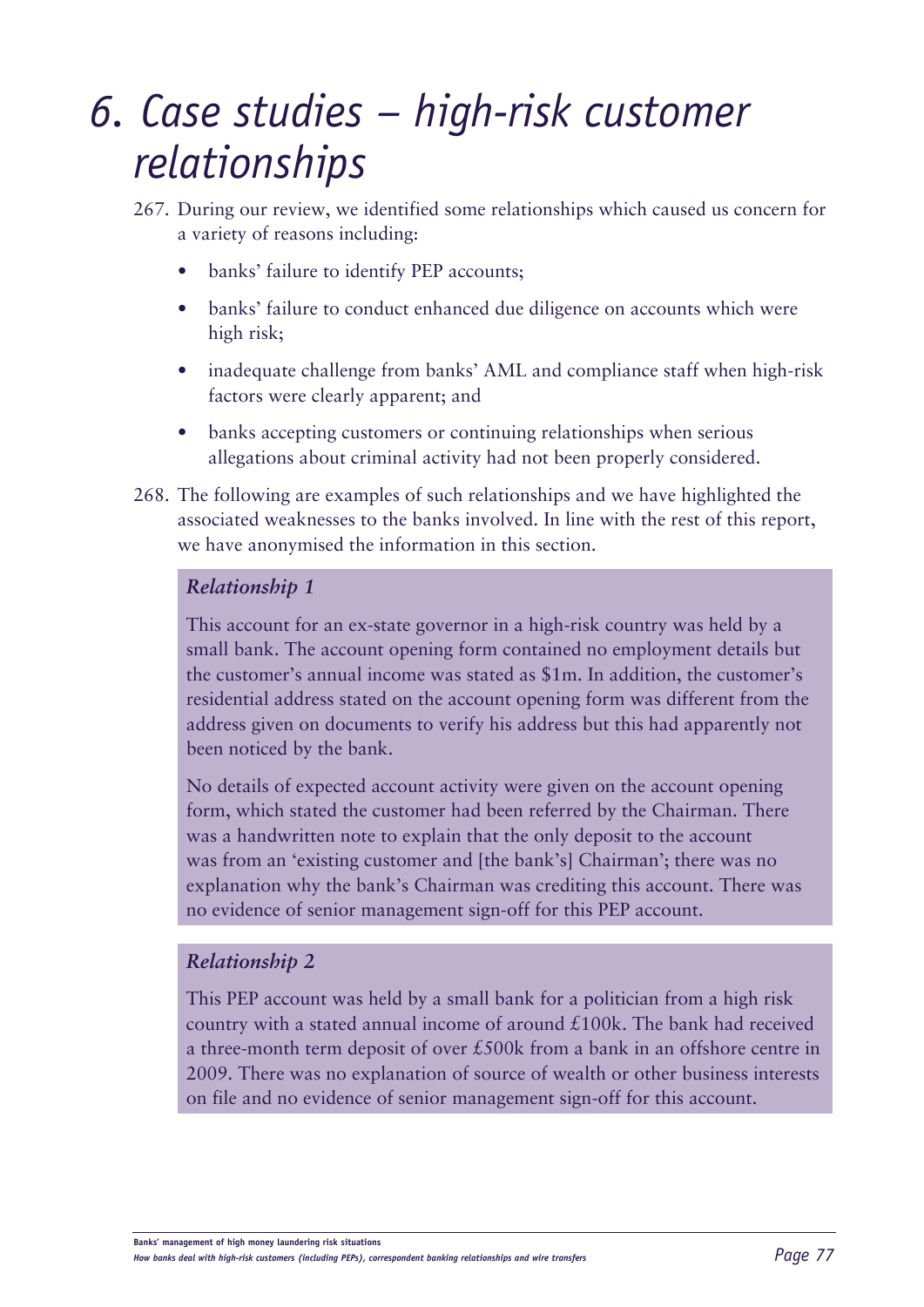#### *Relationship 3*

This account for a customer from a high-risk country had not been classified as a PEP account by a small bank despite the bank's own files showing the customer had held senior political, diplomatic and judicial positions. This contravened the bank's policy to continue to classify former public officials as PEPs after they leave office. There were also no details on file about the anticipated turnover on the account and the customer's source of wealth was stated as 'business'.

#### *Relationship 4*

This account for a former PEP in an offshore centre was funded by rental income. The CDD file contained allegations of fraud surrounding the rental property and its construction. These allegations had apparently been identified by Compliance but no obvious investigation or other action was taken as a result.

#### *Relationship 5*

This account was not classified as high risk by a small bank but we decided to review it as it had a balance of around  $£1m$ . The file contained no address verification for the customer. When the account was opened in 2007, the customer, a restaurateur, said expected annual income to the account was  $£20k-E30k$ . However, the transaction report for the account showed large amounts of £150k, £40k, £50k, £70k, £100k, £800k, £1.1mn and £900k being paid into the account in the next three years.

When we asked the bank's MLRO about these payments, he could not explain them and said that 'by themselves or as a one-off they are generally ok but you [the FSA] may have a point about all of the payments as a whole'.

#### *Relationship 6*

In early 2010, the private banking arm of a major banking group established a relationship with a former government minister from a high risk country. The customer, who appears to have continuing political influence, opened a personal bank account and a bank account for a company he owned entirely. The source of wealth was described in the CDD file as 'sale of [a significant business asset], properties in the UK'. There were no address details for the customer.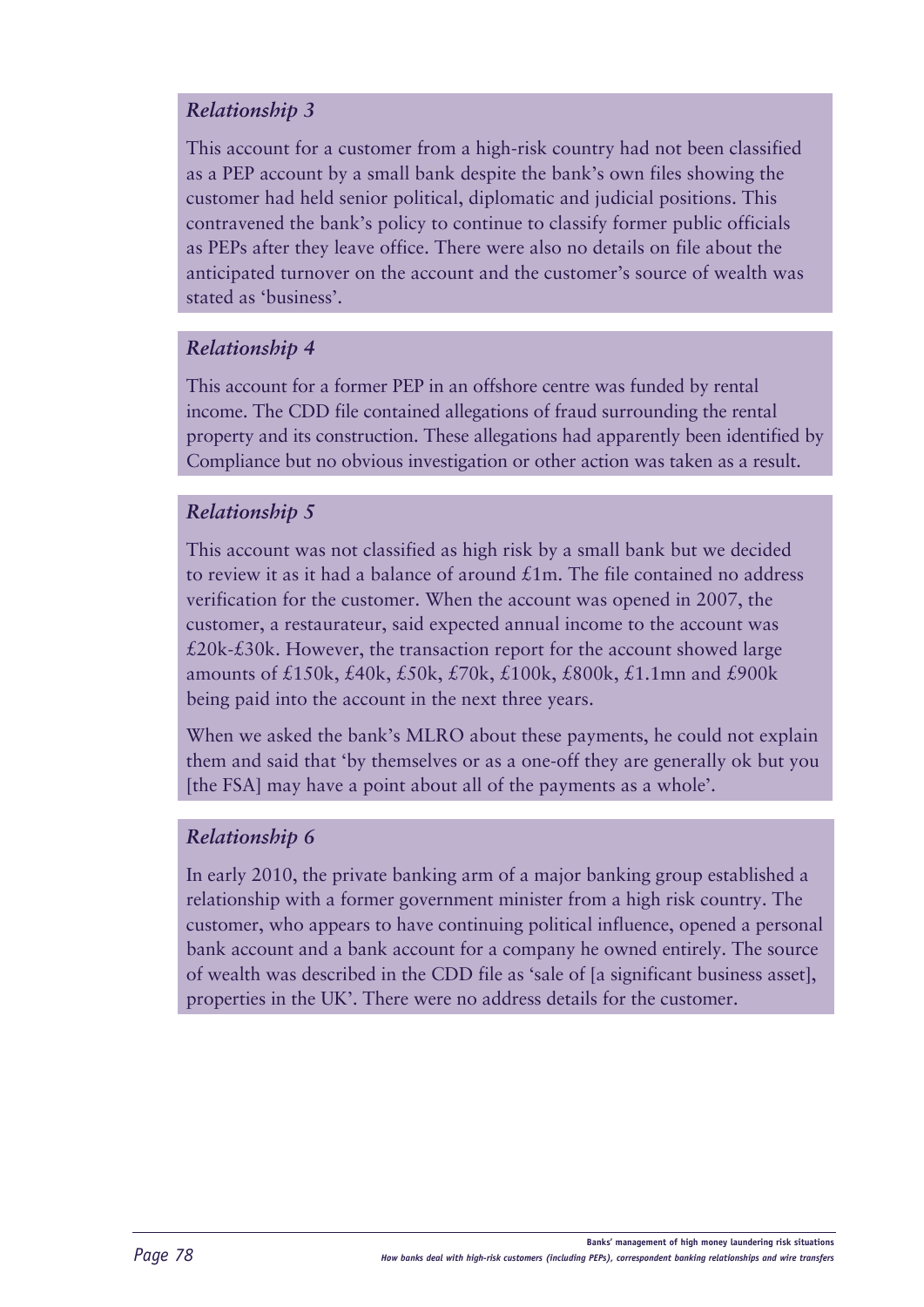Around the same time, the customer made a separate approach to an offshore banking arm of the same banking group. An internal intelligence report was commissioned as part of the offshore banking arm's CDD. This report stated that the business asset sold by the customer was awarded to him by a former senior military official who was the subject of serious and credible allegations of corruption. We were told that the offshore banking arm decided not to establish a banking relationship with the customer on the basis of this report which was also made available to the private banking arm.

The private banking arm's AML team told us the offshore banking arm of the Group was 'very sensitive' about the former senior military officer. However, the private bank was initially 'not minded' to exit the relationship based solely on the information in the intelligence report but, 'in order to maintain a consistent Group line', they took the decision to close the accounts.

Two other banks we visited during our review also held accounts for this individual and we are aware of one other bank which has recently accepted hundreds of millions of dollars in deposits from him. One of the two banks we visited was not aware of any allegations of corruption about this individual; the other had conducted good EDD but we were concerned that a paper presented to a key customer approval committee failed to mention the individual's connection to the former senior military officer.

#### *Relationship 7*

This relationship was approved in principle by the MLRO of the private banking arm of a major banking group in early 2010.

An account opening form included a statement from the RM that 'We understand they are considered PEPs due to family ties, however I believe the bank can do good business with [these customers] and could generate further business in relatively untapped areas'.

We had a number of concerns about this relationship. First, the MLRO had approved the relationship without verifying the customers' identity, or obtaining details on source of wealth. In addition, an intelligence report on file highlighted:

- Close links between the customers' family and a former head of state.
- Allegations that a relative of the customers had embezzled millions of dollars of state funds. The same individual was also charged with evading millions of dollars in tax.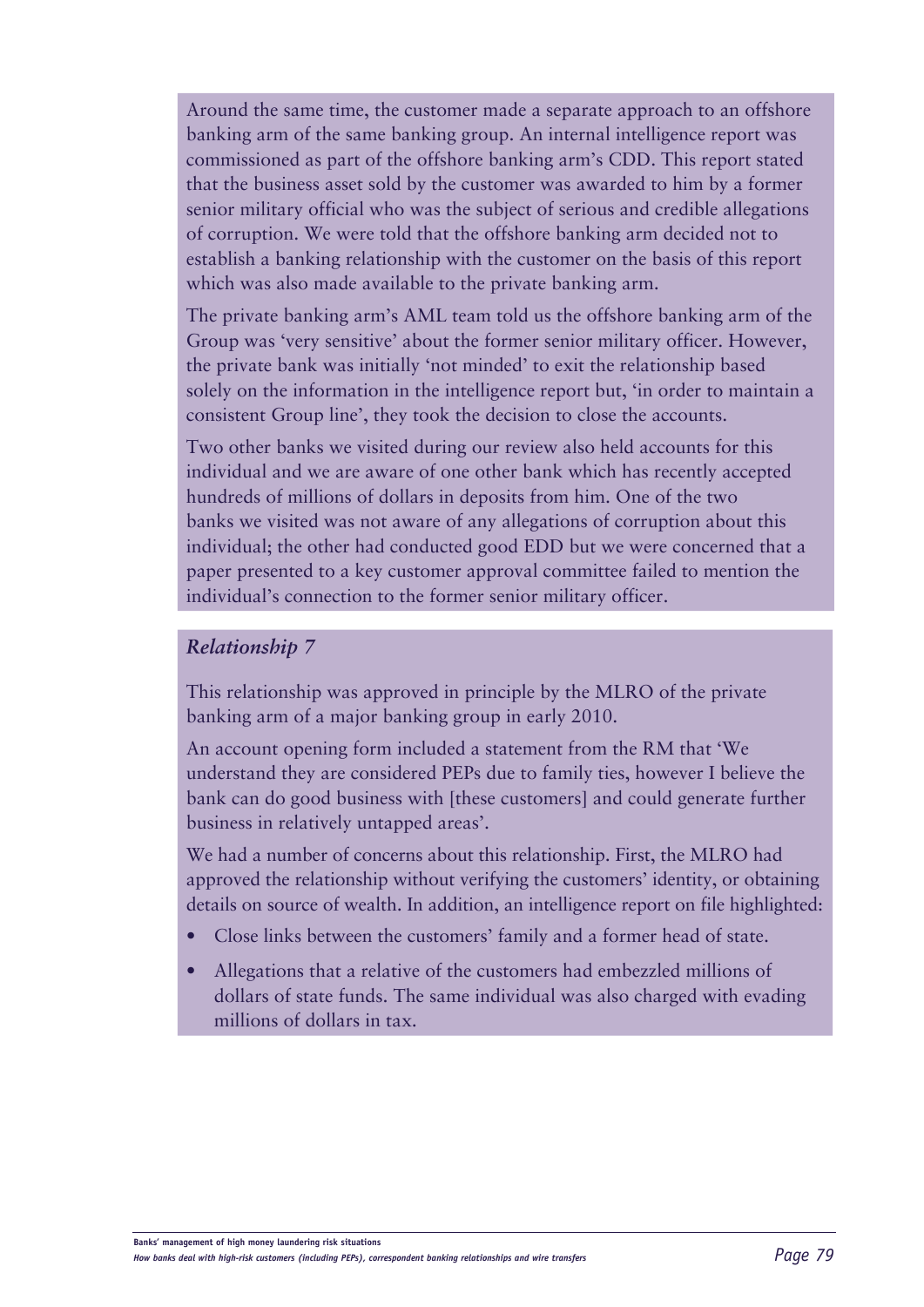Multi-million pound mortgage business for the same relative of the customers being turned away by another part of the same banking group in 2003 due to concerns over the family, their political associations and various sanctions in place in relation to that political regime. Following this approach, a notice was issued asking all entities in the banking group to identify and exit any relationships with the 'entire family'. There was no indication in the intelligence report that this notice had been rescinded.

The intelligence report concluded that 'the reputational and regulatory risks of developing a relationship with these individuals should be given careful consideration' and that 'it will be important to understand and document what is known about the customers and the source of their wealth and ultimately the source of the…family wealth'. It also recommended that an external intelligence report on the customers should be considered. However, a note on file from one of the bank's AML team stated that, as the customers' relatives 'have been removed from sanctions lists', he was not in favour of this due to the cost and the possibility an external report might not yield useful information.

Notes on file from the AML team stated that the 'family has been influential and wealthy in the region for many years, notwithstanding any unjust enrichment that may have taken place during the conflicts in the region'.

Another email from a member of the AML team stated that 'In my view, provided there is sufficient business to justify the risk then I am happy to recommend we proceed.' The prospective customers, however, decided not to open an account with the bank after all.

#### *Relationship 8*

This account was opened at the private banking arm of a major banking group in 2009 for an existing customer's wife who, according to the CDD file, had no personal wealth and was dependent on her husband for income.

The file showed her husband was on the Interpol wanted list for fraud at the time the bank account was opened. The source of funds was a multi-million pound transfer from the foreign bank account of a company (based in an offshore tax haven) owned by the customer. The funds being transferred were said to be a bonus paid to her husband. An internal intelligence report on the customer's husband concluded '…entering into a banking relationship with a person who is wanted by Interpol poses a high reputational risk'.

This account was initially classified by the RM as low risk for money laundering and there was no evidence of account reviews once the account was opened.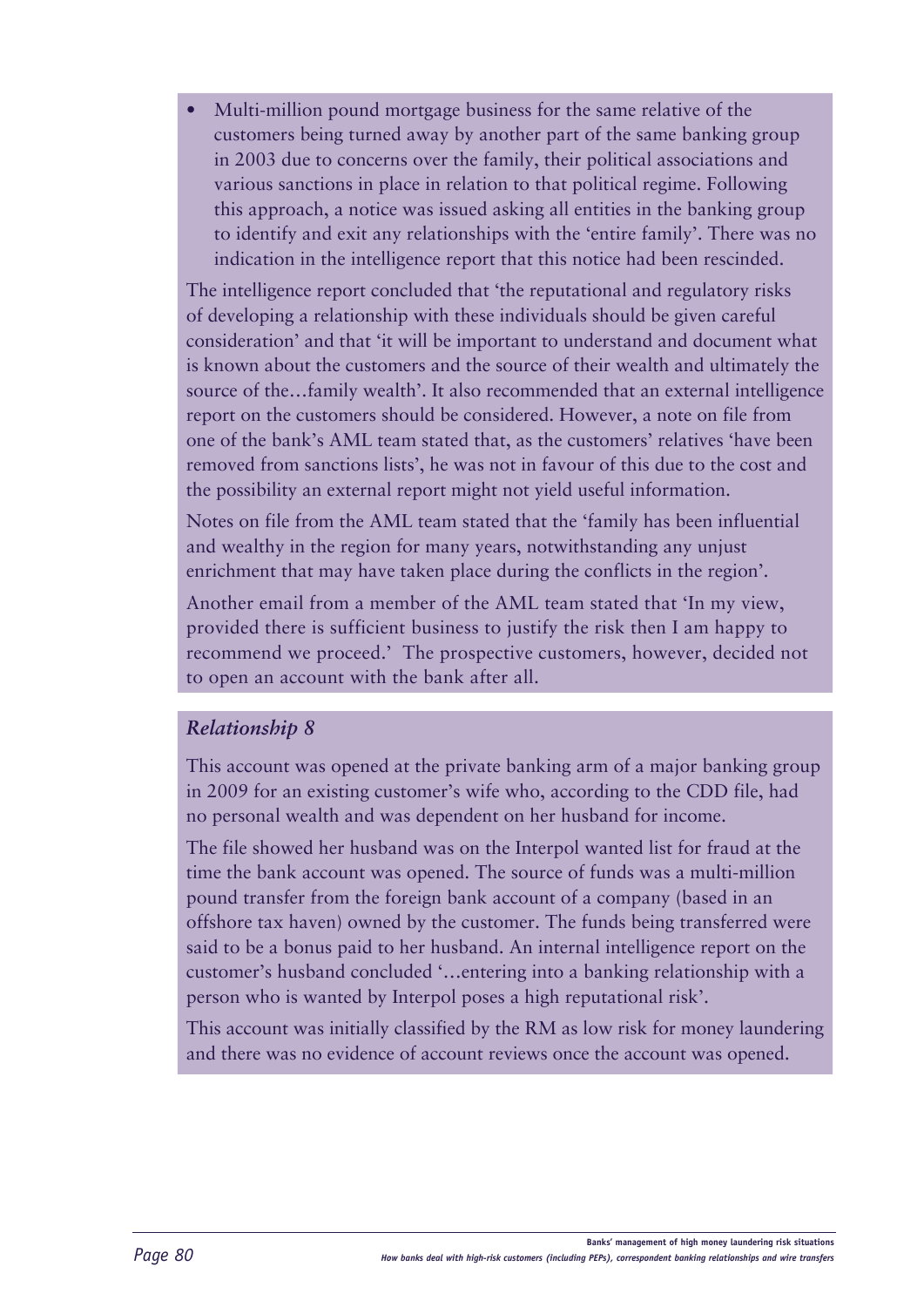#### *Relationship 9*

These customers had been identified as PEPs by the private banking arm of a major banking group for reasons including their business partnership with a senior politician in a high risk country. The account was opened in early 2006.

The CDD file contained a general lack of EDD evidenced by the bank's apparent failure to identify that the customers' business partner was (and, at the time of writing, remains) on the EU, UK Treasury, Swiss and OFAC sanctions lists, among others.

The account was reviewed by the bank in late 2006, 2007 and 2008, but the review forms were identical and did not identify that the customers' business partner was on sanctions lists. Although there were no adverse allegations about the customers themselves, it was a matter of concern that the bank had apparently failed to consider the money-laundering risks of dealing with close business associates of a politician subject to sanctions.

#### *Relationship 10*

This customer had been classified as a high-risk customer by the private banking arm of a major banking group which opened an account for him in 2010.

Now a successful businessman, the customer already held an account with the Group's private bank in another country. An internal intelligence report on the bank's CDD file showed that the customer had been a partner in a firm involved in 'shadowy contracts from corrupt governments' which allegedly resulted in the payment of mining rights and diamonds. The report also detailed international condemnation of the firm's activities and stated that, '[the customer] has never been charged but no one has yet bottomed out the allegations of corruption from mining resources'.

The report concluded that 'the risk of regulatory action and reputational risk is very high' if the private bank were to open an account for him.

We had serious concerns that the bank had not properly reviewed whether the customer had acquired his successful businesses and wealth as a result of corruption. In addition, the RM for the customer initially proposed that the customer should be treated as low risk for money laundering.

#### *Relationship 11*

This PEP customer, a student based in London, was a close relative of a foreign politician/businessman. The relevant account was opened in 2008 with the initial funding of around  $\pounds 1m$  coming from the politician. The bank had not taken adequate steps to establish the politician's source of wealth.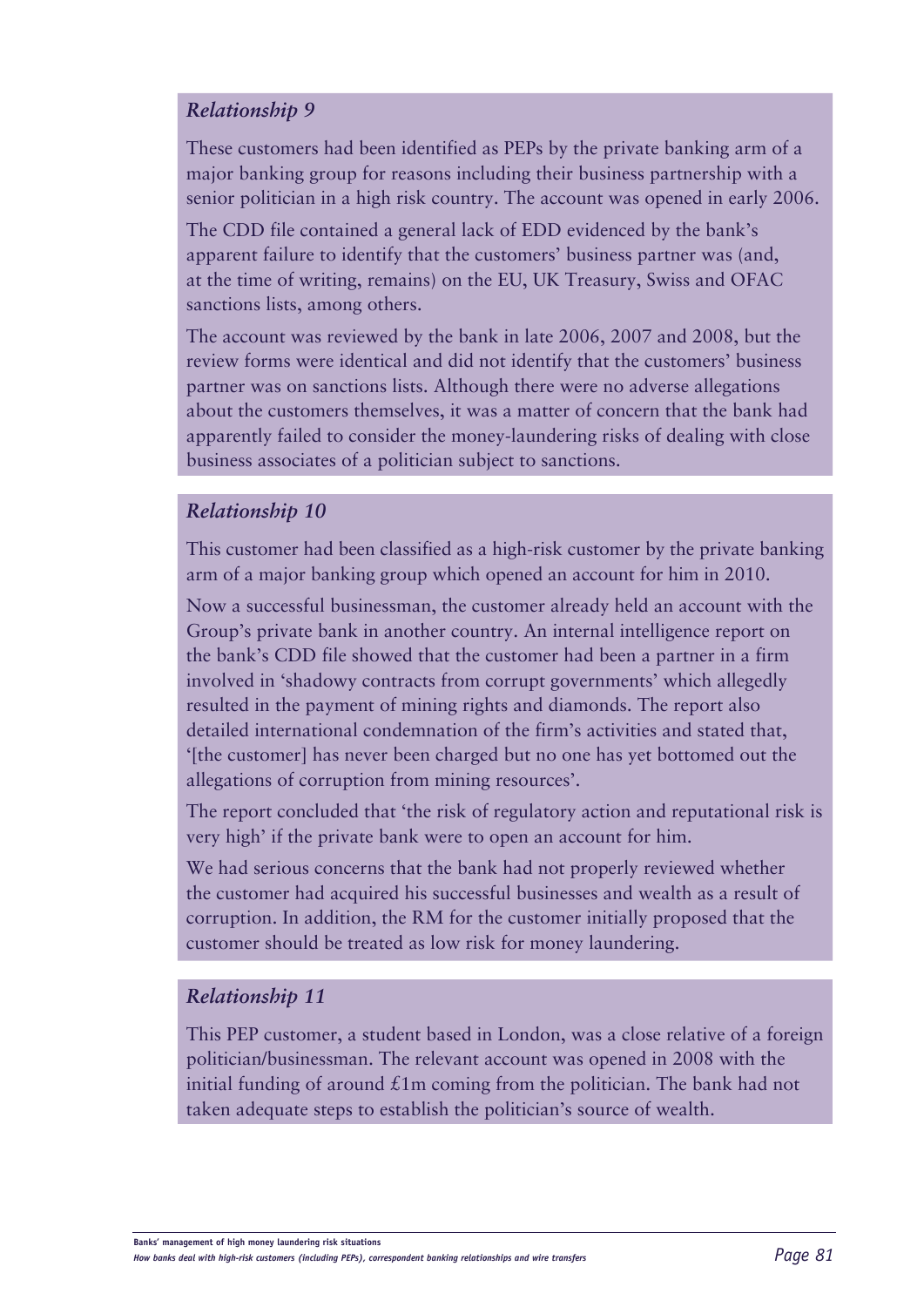Our research revealed that the politician was the subject of charges of large-scale misappropriation of state funds and a court order freezing his assets worldwide.

There was no indication from our file review that the bank had identified this relevant adverse information and no evidence of annual reviews being conducted on this account. The bank exited this account for commercial reasons in late 2010.

#### *Relationship 12*

We reviewed a correspondent banking relationship maintained by a major bank. The CDD file contained a substantial amount of adverse information dating back several years, centring on the respondent bank's connection with a state-owned company involved in an extractive industry in its home country. The state-owned company was a direct shareholder in the respondent bank and two of the company's executives apparently held four additional stakes in the bank through offshore shell companies. There was no explanation for these opaque corporate structures.

Much of this adverse information was included in a report by a major western government, which alleged that large numbers of allegedly corrupt PEPs either banked with, or controlled, the respondent bank. The bank we visited was considering whether to continue this relationship.

#### *Relationship 13*

A major bank had held this correspondent banking account for several years. The respondent bank was connected with several PEPs from a high-risk country through management and ownership.

The CDD file identified that a PEP who co-owned the majority stake in the respondent bank had previously been implicated in a serious bribery scandal. A European government had apparently blocked 'suspect funds' held in a bank account and had denied the PEP's appeal to unblock the account.

An assessment of this information in 2010 conducted by the RM for the respondent bank simply concluded 'I suggest to keep the relationship' with no reasons given for this decision. Following our visit, the bank decided to exit this relationship.

#### *Relationship 14*

A large bank with almost exclusive UK business held an account for the wife of the former senior politician of a high-risk country. Her file showed an income of £30k a year.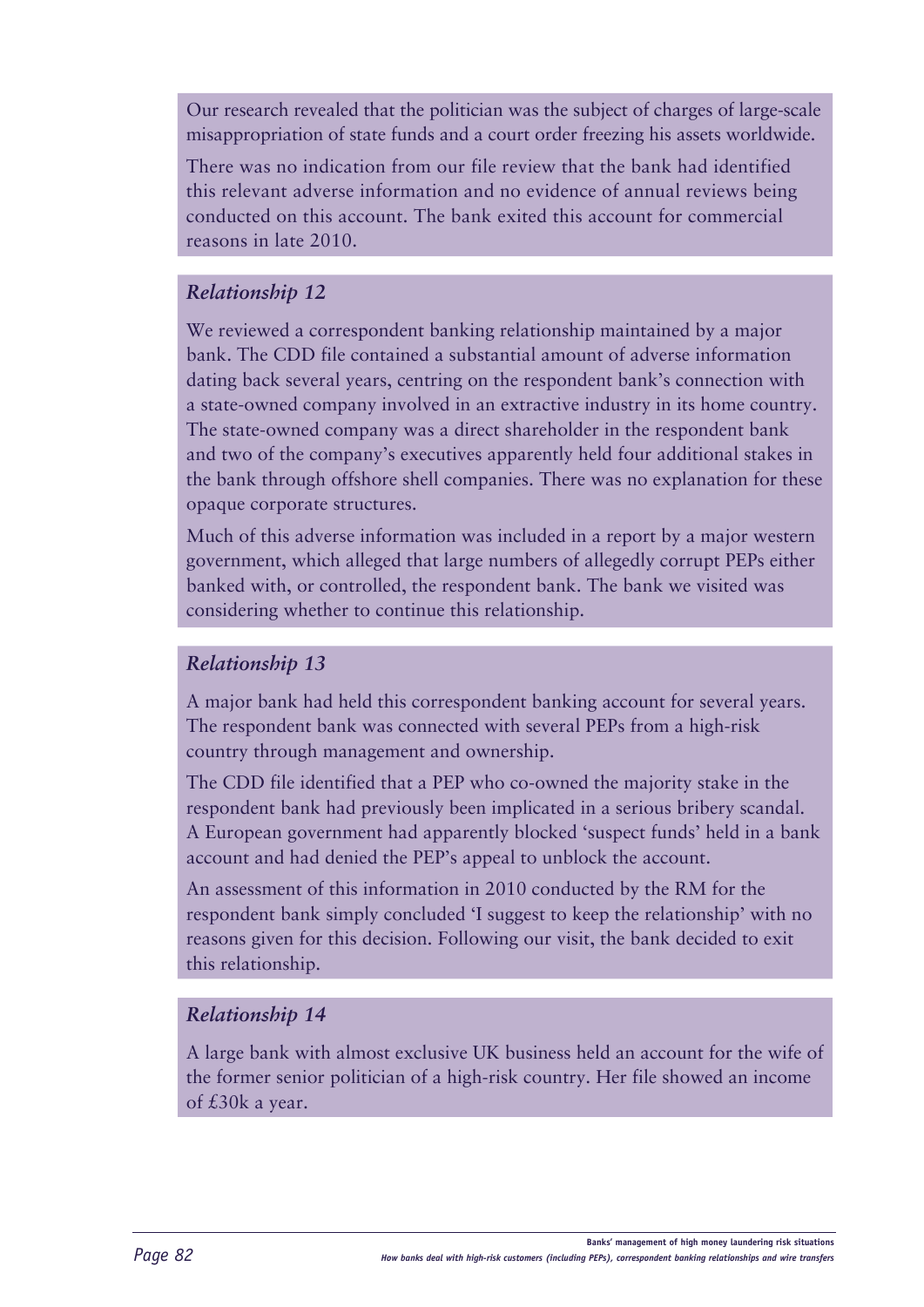Information on the CDD file showed that her husband was arrested on multiple counts of corruption and theft from aid funds, amounting to many millions of dollars, but later cleared. However, he had since been rearrested in relation to further corrupt activity.

Our review of bank statements found that around £80k was paid into the account in six months in 2007 and over £300k in 2008. Some of this money appeared to have been received directly from the governments of other high risk countries with no apparent explanation.

Since our visit, this account has been closed.

#### *Relationship 15*

A small private bank had decided not to open a company account for a customer because they identified during the take-on process that he had been charged with false accounting and money laundering in Gibraltar. There was a note on file indicating that existing relationships with the customer would be reviewed but we saw no evidence this had been done and his other accounts appeared to remain active.

#### *Relationship 16*

Company A is a UK incorporated company which has an account with the private banking arm of a major UK group. The ultimate beneficial owner of Company A is a PEP whose husband is a former politician from a higher risk country.

There were many allegations over a sustained period from various sources, including reputable newspapers, on the customer's CDD file about the customer's business making large profits as a result of her husband abusing political power.

At the time of our visit, the bank had just decided to exit all relationships with the customer.

#### *Relationship 17*

This PEP customer of a small private bank is a UK resident from a high-risk country and a housewife. The file states her source of funds as a transfer from a UK bank and the source of wealth as 'money made from dividend payments', real estate and oil.

An intelligence report on file revealed that two close relatives had held high office in her home country and that one had been the subject of serious allegations of corruption.

**Banks' management of high money laundering risk situations**

*How banks deal with high-risk customers (including PEPs), correspondent banking relationships and wire transfers Page 83*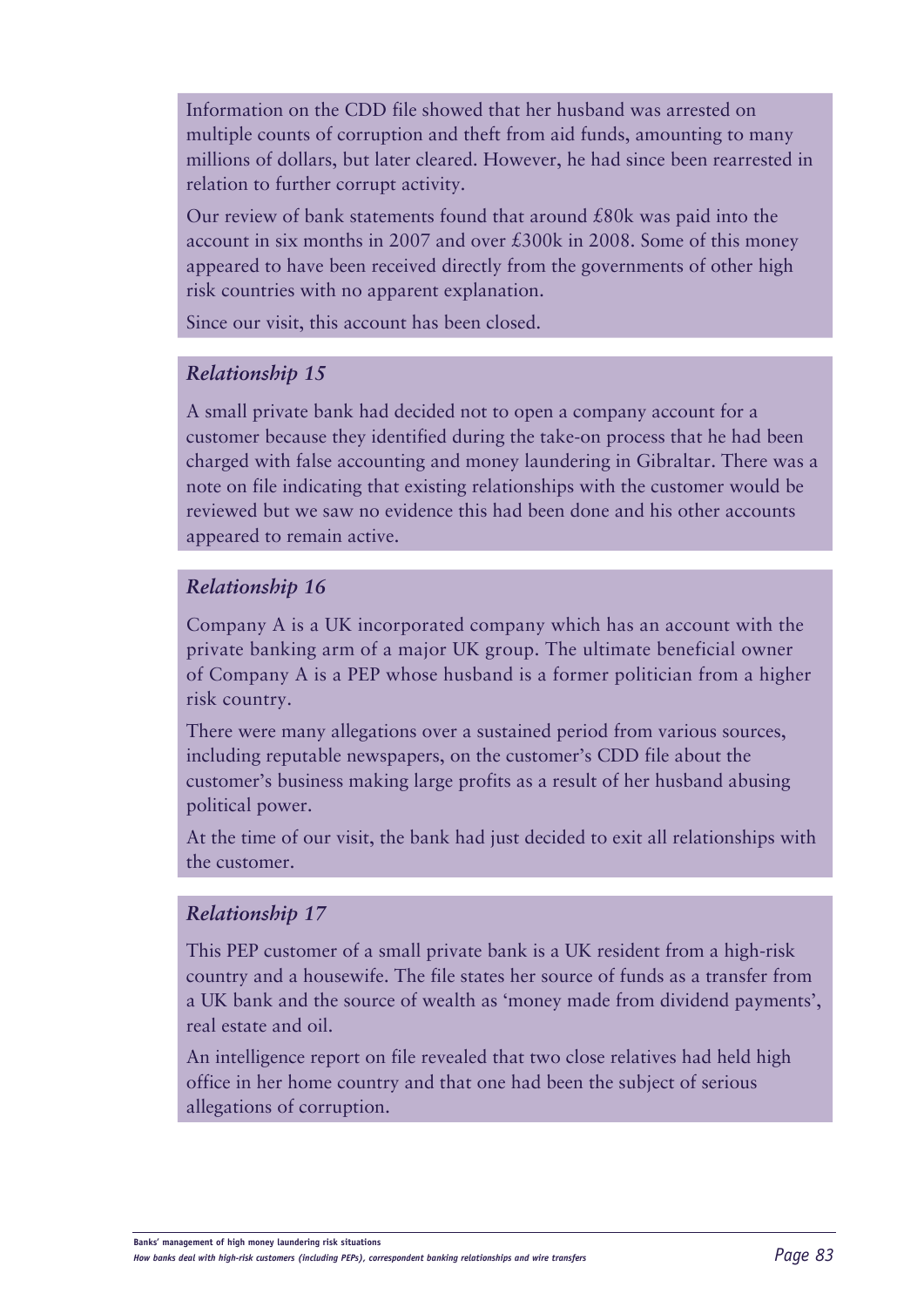There was some evidence on the file of Compliance questioning the customer's source of wealth; the customer explained that it was from 'her own investment business' and that her English was not good enough to allow her to provide greater detail. The RM stated that 'her family had been relatively wealthy even [under a previous regime]' and that 'I don't know how much she originally invested. I do not know where the funds for her original investment came from as I did not know her at that time – but they were her funds and not anyone else's'. It appeared from our file review that this explanation satisfied Compliance.

The file also contained an article from a credible source, which appeared to have been found as part of a regular review of the relationship. It quoted an individual convicted of corruption who stated in an affidavit that he had been instructed to set up a trust for the benefit of the customer in order to launder the proceeds of corruption by one of her relatives. There was no evidence that the bank had considered the implications of this information.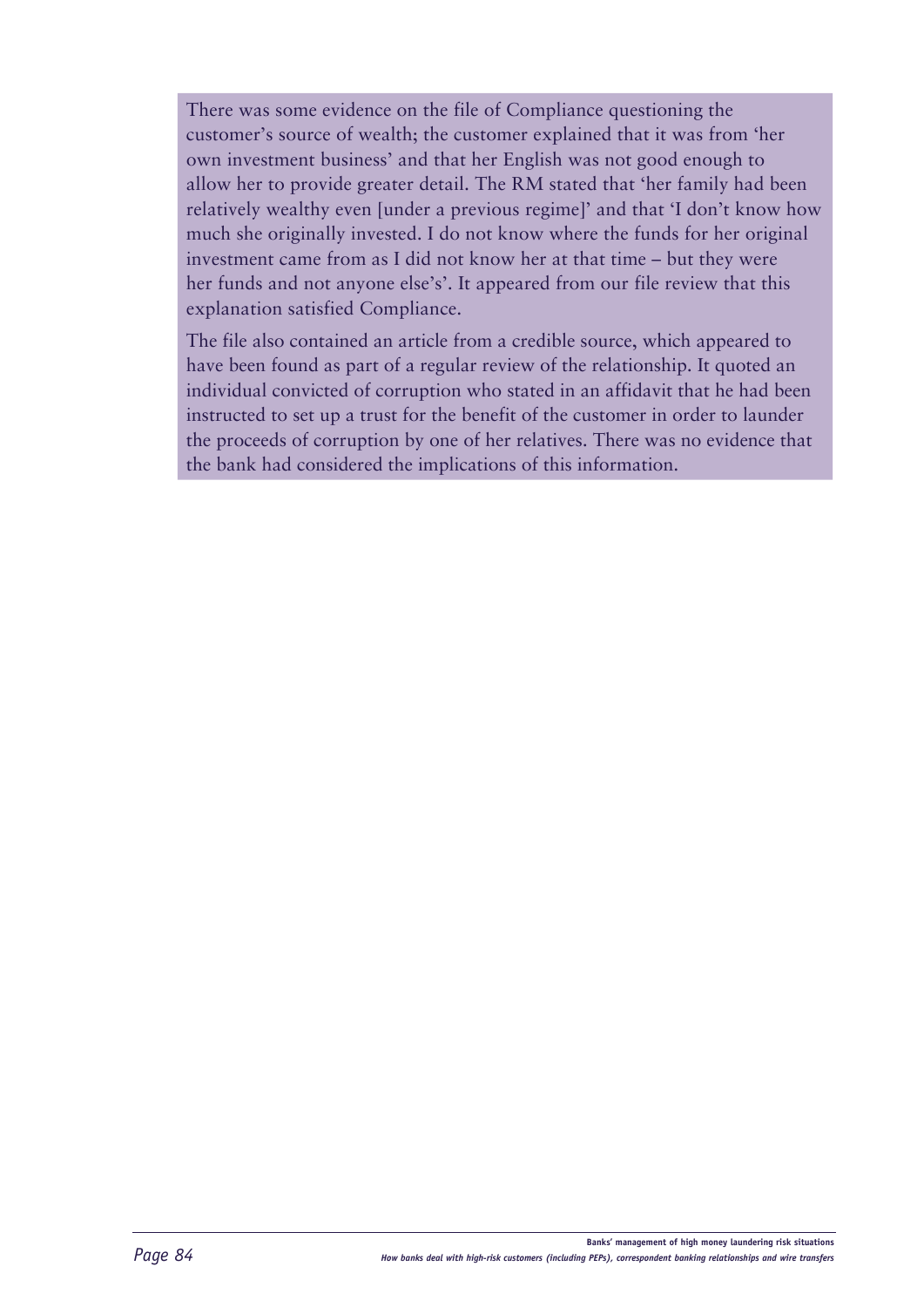*7. Consolidated examples of good and poor practice –*  7. Consolidated examples of good and poor practice –<br>proposed guidance *proposed guidance*

# 7.1. High-risk customers and PEPs **7.1. High-risk customers and PEPs**

| High-risk customers and PEPs - examples of good and poor practice                                                                                                                      |                                                                                                                                                                                                 |  |
|----------------------------------------------------------------------------------------------------------------------------------------------------------------------------------------|-------------------------------------------------------------------------------------------------------------------------------------------------------------------------------------------------|--|
| Examples of good practice                                                                                                                                                              | Examples of poor practice                                                                                                                                                                       |  |
| AML policies and procedures                                                                                                                                                            |                                                                                                                                                                                                 |  |
| Senior management take money laundering risk seriously and<br>understand what the Regulations are trying to achieve.                                                                   | A lack of commitment to AML risk management among senior<br>management and key AML staff.                                                                                                       |  |
| Keeping AML policies and procedures up-to-date to ensure<br>compliance with evolving legal and regulatory obligations.                                                                 | Failing to conduct quality assurance work to ensure AML policies<br>and procedures are fit for purpose and working in practice.                                                                 |  |
| A clearly articulated definition of a PEP (and any relevant<br>sub-categories) which is well understood by relevant staff.                                                             | Informal, undocumented processes for identifying, classifying<br>and declassifying customers as PEPs.                                                                                           |  |
| Considering the risk posed by former PEPs and 'domestic PEPs'<br>on a case-by-case basis.                                                                                              | Failing to carry out enhanced due diligence on customers with<br>political connections who, although they do not meet the legal                                                                 |  |
| somebody who is<br>Ensuring adequate due diligence has been carried out on all<br>customers, even if they have been referred by<br>powerful or influential or a senior manager.        | definition of a PEP, still represent a high risk of money laundering.<br>Giving waivers from AML policies without good reason.                                                                  |  |
| risks posed by higher risk customers including PEPs and<br>Providing good quality training to relevant staff on the<br>correspondent banks.                                            | Using group policies which do not comply fully with UK AML<br>Considering the reputational risk rather than the AML risk<br>legislation and regulatory requirements.<br>presented by customers. |  |
| manage high money laundering risk customers by training them<br>Ensuring RMs and other relevant staff understand how to<br>on practical examples of risk and how to mitigate it.       | Using consultants to draw up policies which are then<br>not implemented.                                                                                                                        |  |
| relevant staff are<br>l up-to-date, and<br>Keeping training material comprehensive and<br>aware of changes to policy and emerging risk<br>repeating training where necessary to ensure | Failing to allocate adequate resources to AML.                                                                                                                                                  |  |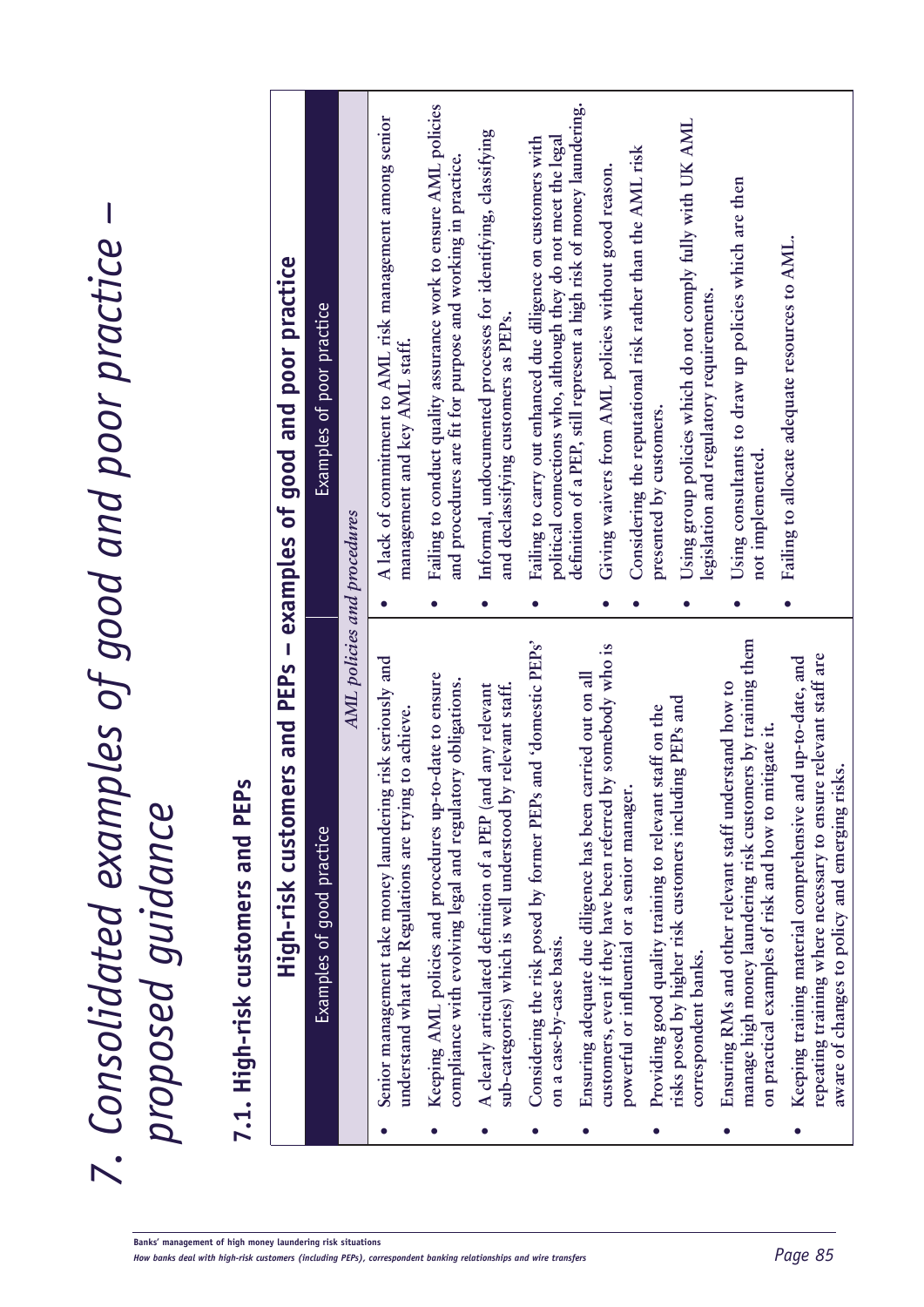|           | High-risk customers and PEPs - examples of good and poor practice                                                                      |           |                                                                                                                                         |
|-----------|----------------------------------------------------------------------------------------------------------------------------------------|-----------|-----------------------------------------------------------------------------------------------------------------------------------------|
|           | Examples of good practice                                                                                                              |           | Examples of poor practice                                                                                                               |
|           | AML policies and procedures                                                                                                            |           |                                                                                                                                         |
|           |                                                                                                                                        |           | comply with AML policies and procedures for managing<br>Failing to provide training to relevant staff on how to<br>high-risk customers. |
|           |                                                                                                                                        | $\bullet$ | Failing to ensure policies and procedures are easily accessible<br>to staff.                                                            |
|           | Risk assessment                                                                                                                        |           |                                                                                                                                         |
|           | Using robust risk assessment systems and controls appropriate<br>bank's business.<br>to the nature, scale and complexities of the      |           | Allocating higher risk countries with low risk scores to avoid<br>having to conduct EDD.                                                |
|           | taking into account a variety of factors including, but not limited<br>Considering the money-laundering risk presented by customers,   | $\bullet$ | MLROs who are too stretched or under resourced to carry out<br>their function appropriately                                             |
|           | customer's reputation; source of wealth/funds; expected account<br>to, company structures; political connections; country risk; the    |           | Failing to risk assess customers until shortly before an FSA visit.                                                                     |
|           | activity; sector risk; and involvement in public contracts.                                                                            |           | Allowing RMs to override customer risk scores without                                                                                   |
| $\bullet$ | Risk assessment policies which reflect the bank's risk assessment<br>procedures and risk appetite.                                     |           | Inappropriate customer classification systems which make it<br>sufficient evidence to support their decision.                           |
| $\bullet$ | Clear understanding and awareness of risk assessment policies,<br>procedures, systems and controls among relevant staff.               |           | almost impossible for a customer to be classified as high risk.                                                                         |
|           | Quality assurance work to ensure risk assessment policies,<br>procedures, systems and controls are working effectively<br>in practice. |           |                                                                                                                                         |
|           | Appropriately-weighted scores for risk factors which feed in to<br>the overall customer risk assessment.                               |           |                                                                                                                                         |
| $\bullet$ | re rated as high,<br>A clear audit trail to show why customers an<br>medium or low risk.                                               |           |                                                                                                                                         |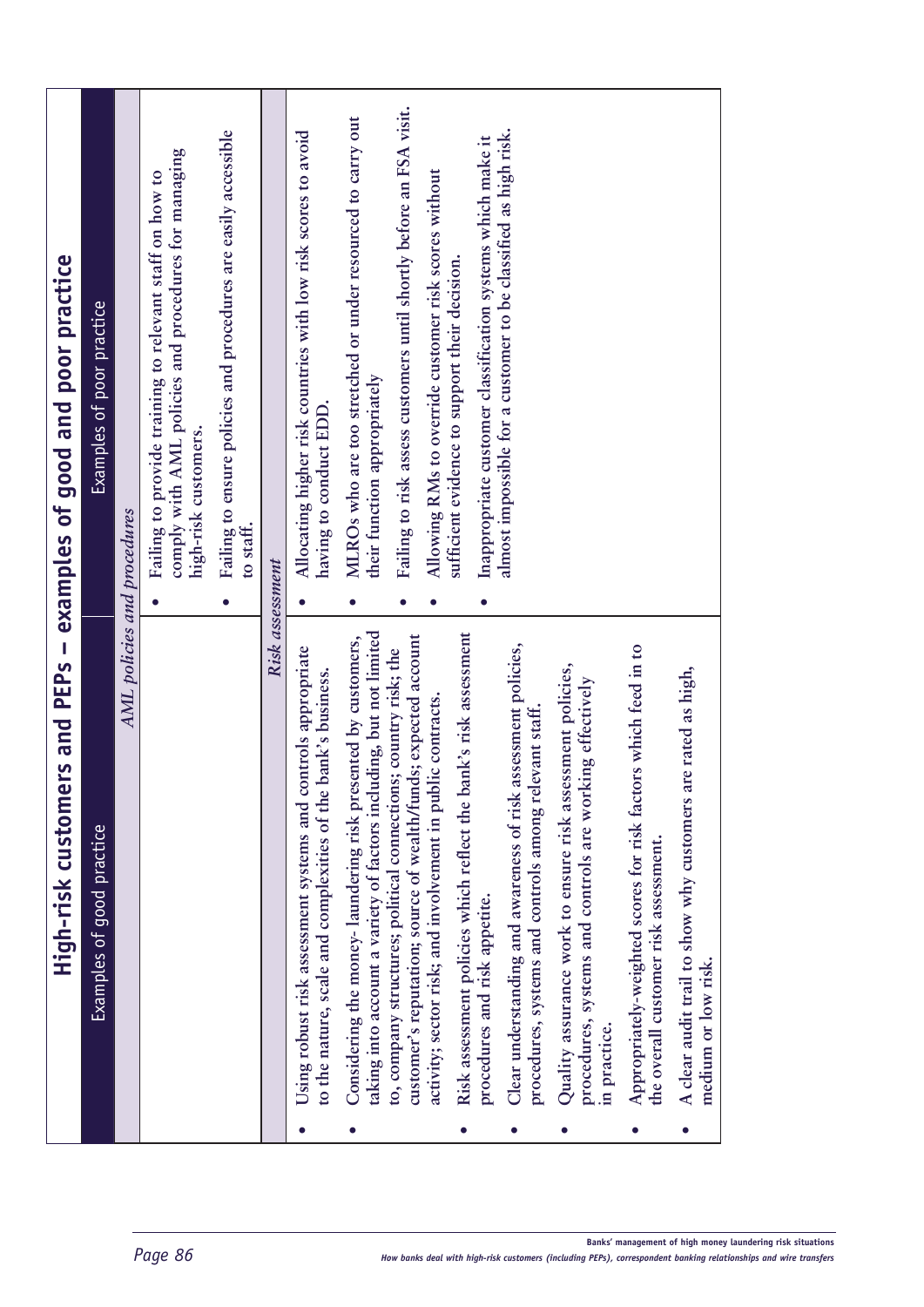| of $\rm CDD.$<br>Customer take-on<br>PEP customer relationships to senior management or committees<br>and fully exploring<br>EDD required for higher risk and PEP customers, particularly in<br>available databases<br>Having all new PEP or other high-risk relationships checked by<br>and reviewing any credible allegations of criminal conduct by<br>when researching potential high risk customers including PEPs.<br>Having clear risk-based policies and procedures setting out the<br>Clear processes for escalating the approval of high risk and all<br>Clearly establishing and documenting PEP and other high-risk<br>Effective challenge of RMs and business units by banks' AML<br>y the amount of<br>which consider AML risk and give appropriate challenge to<br>Where money laundering risk is very high, supplementing<br>Reward structures for RMs which take into account good<br>assessment, documentation, verification, expected account<br>Using, where available, local knowledge and open source<br>Ensuring files contain a customer overview covering risk<br>activity, profile of customer or business relationship and<br>and compliance teams, and senior management.<br>AML/compliance practice rather than simpl<br>internet checks to supplement commercially<br>CDD with independent intelligence reports<br>Examples of good practice<br>the MLRO or the AML team.<br>customers' source of wealth.<br>relation to source of wealth.<br>ultimate beneficial owner.<br>RMs and the business.<br>profit generated.<br>the customer.<br>$\bullet$ | $\overline{\phantom{a}}$<br>High-risk customers and PEPs | examples of good and poor practice                                                                                                                                                                                                                                 |
|------------------------------------------------------------------------------------------------------------------------------------------------------------------------------------------------------------------------------------------------------------------------------------------------------------------------------------------------------------------------------------------------------------------------------------------------------------------------------------------------------------------------------------------------------------------------------------------------------------------------------------------------------------------------------------------------------------------------------------------------------------------------------------------------------------------------------------------------------------------------------------------------------------------------------------------------------------------------------------------------------------------------------------------------------------------------------------------------------------------------------------------------------------------------------------------------------------------------------------------------------------------------------------------------------------------------------------------------------------------------------------------------------------------------------------------------------------------------------------------------------------------------------------------------------------------------------------|----------------------------------------------------------|--------------------------------------------------------------------------------------------------------------------------------------------------------------------------------------------------------------------------------------------------------------------|
|                                                                                                                                                                                                                                                                                                                                                                                                                                                                                                                                                                                                                                                                                                                                                                                                                                                                                                                                                                                                                                                                                                                                                                                                                                                                                                                                                                                                                                                                                                                                                                                    |                                                          | Examples of poor practice                                                                                                                                                                                                                                          |
|                                                                                                                                                                                                                                                                                                                                                                                                                                                                                                                                                                                                                                                                                                                                                                                                                                                                                                                                                                                                                                                                                                                                                                                                                                                                                                                                                                                                                                                                                                                                                                                    |                                                          |                                                                                                                                                                                                                                                                    |
|                                                                                                                                                                                                                                                                                                                                                                                                                                                                                                                                                                                                                                                                                                                                                                                                                                                                                                                                                                                                                                                                                                                                                                                                                                                                                                                                                                                                                                                                                                                                                                                    |                                                          | Failing to give due consideration to certain political connections<br>which fall outside the Money Laundering Regulations definition<br>customers still need to be treated as high risk and subject to<br>of a PEP (eg wider family) which might mean that certain |
|                                                                                                                                                                                                                                                                                                                                                                                                                                                                                                                                                                                                                                                                                                                                                                                                                                                                                                                                                                                                                                                                                                                                                                                                                                                                                                                                                                                                                                                                                                                                                                                    |                                                          | Poor quality, incomplete or inconsistent CDD.<br>enhanced due diligence.                                                                                                                                                                                           |
|                                                                                                                                                                                                                                                                                                                                                                                                                                                                                                                                                                                                                                                                                                                                                                                                                                                                                                                                                                                                                                                                                                                                                                                                                                                                                                                                                                                                                                                                                                                                                                                    |                                                          | are not UK-equivalent or where CDD is inaccessible due to<br>Relying on Group introductions where overseas standards<br>legal constraints.                                                                                                                         |
|                                                                                                                                                                                                                                                                                                                                                                                                                                                                                                                                                                                                                                                                                                                                                                                                                                                                                                                                                                                                                                                                                                                                                                                                                                                                                                                                                                                                                                                                                                                                                                                    |                                                          | Inadequate analysis and challenge of information found in                                                                                                                                                                                                          |
|                                                                                                                                                                                                                                                                                                                                                                                                                                                                                                                                                                                                                                                                                                                                                                                                                                                                                                                                                                                                                                                                                                                                                                                                                                                                                                                                                                                                                                                                                                                                                                                    |                                                          | Lacking evidence of formal sign-off and approval by senior<br>management of high-risk and PEP customers and failure to<br>documents gathered for CDD purposes.                                                                                                     |
|                                                                                                                                                                                                                                                                                                                                                                                                                                                                                                                                                                                                                                                                                                                                                                                                                                                                                                                                                                                                                                                                                                                                                                                                                                                                                                                                                                                                                                                                                                                                                                                    |                                                          | document appropriately why the customer was within AML<br>risk appetite.                                                                                                                                                                                           |
|                                                                                                                                                                                                                                                                                                                                                                                                                                                                                                                                                                                                                                                                                                                                                                                                                                                                                                                                                                                                                                                                                                                                                                                                                                                                                                                                                                                                                                                                                                                                                                                    |                                                          | Failing to record adequately face-to-face meetings that form part<br>Failing to carry out EDD for high risk/PEP customers.                                                                                                                                         |
|                                                                                                                                                                                                                                                                                                                                                                                                                                                                                                                                                                                                                                                                                                                                                                                                                                                                                                                                                                                                                                                                                                                                                                                                                                                                                                                                                                                                                                                                                                                                                                                    |                                                          | Failing to conduct adequate CDD before customer relationships<br>are approved.                                                                                                                                                                                     |
|                                                                                                                                                                                                                                                                                                                                                                                                                                                                                                                                                                                                                                                                                                                                                                                                                                                                                                                                                                                                                                                                                                                                                                                                                                                                                                                                                                                                                                                                                                                                                                                    |                                                          | Over-reliance on undocumented 'staff knowledge' during the<br><b>CDD</b> process                                                                                                                                                                                   |
|                                                                                                                                                                                                                                                                                                                                                                                                                                                                                                                                                                                                                                                                                                                                                                                                                                                                                                                                                                                                                                                                                                                                                                                                                                                                                                                                                                                                                                                                                                                                                                                    |                                                          | funds, source of wealth and other CDD without good reason.<br>Granting waivers from establishing a customer's source of                                                                                                                                            |
|                                                                                                                                                                                                                                                                                                                                                                                                                                                                                                                                                                                                                                                                                                                                                                                                                                                                                                                                                                                                                                                                                                                                                                                                                                                                                                                                                                                                                                                                                                                                                                                    |                                                          | Discouraging business units from carrying out adequate CDD,<br>for example by charging them for intelligence reports.                                                                                                                                              |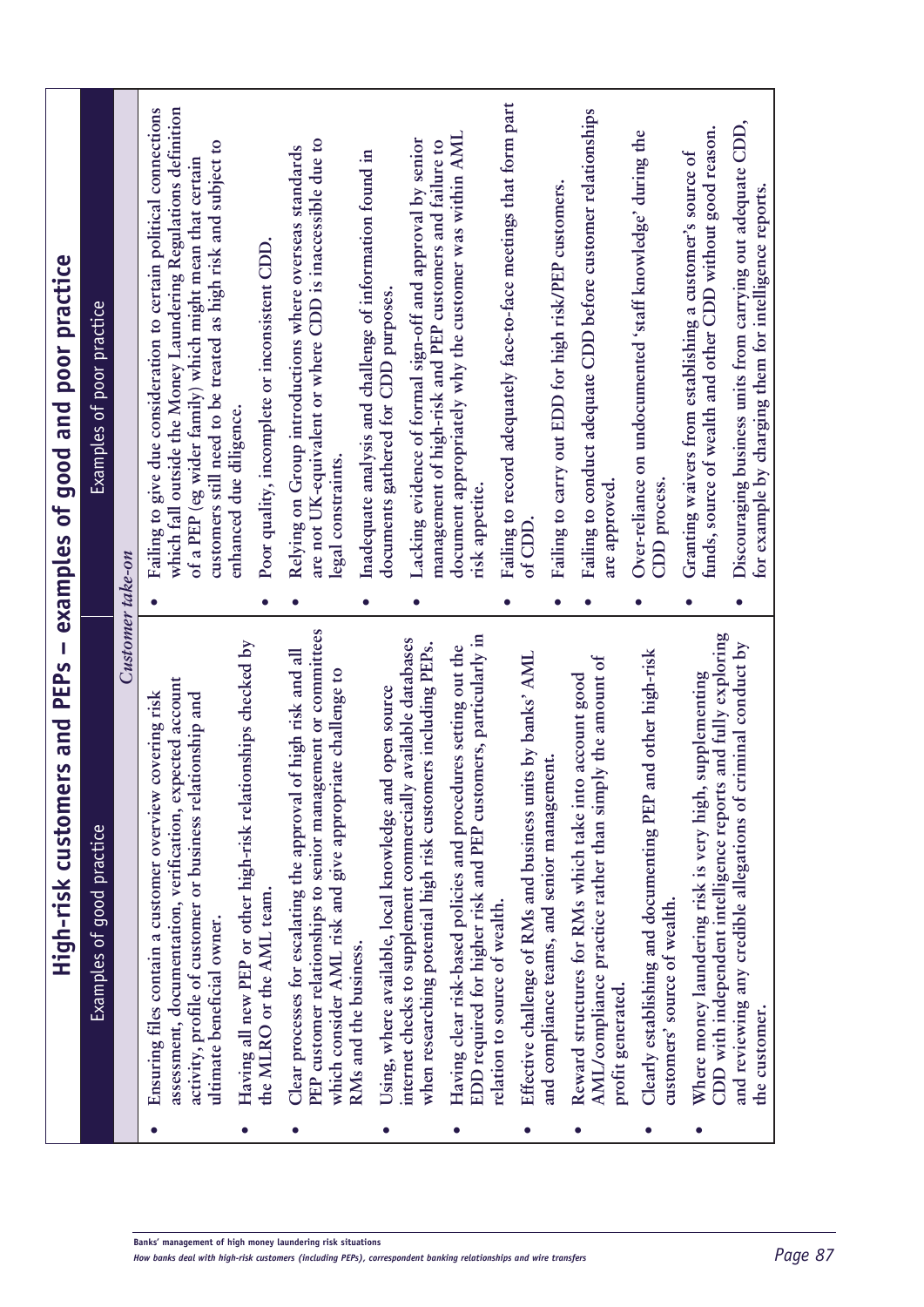|           | rs and PEPs<br>High-risk custome                                                                                                                               |                         | - examples of good and poor practice                                                                                                                                   |
|-----------|----------------------------------------------------------------------------------------------------------------------------------------------------------------|-------------------------|------------------------------------------------------------------------------------------------------------------------------------------------------------------------|
|           | Examples of good practice                                                                                                                                      |                         | Examples of poor practice                                                                                                                                              |
|           | Customer take-on                                                                                                                                               |                         |                                                                                                                                                                        |
|           | structures complex<br>or opaque corporate structures and the reasons for them.<br>Understanding and documenting ownership                                      | $\bullet$               | Failing to ensure CDD for high-risk and PEP customers is kept<br>up-to-date in line with current standards.                                                            |
| $\bullet$ | Face-to-face meetings and discussions with high-risk and PEP<br>prospects before accepting them as a customer.                                                 | $\bullet$               | Allowing 'cultural difficulties' to get in the way of proper<br>questioning to establish required CDD records.                                                         |
|           | are not compromised by the potential profitability of new or<br>Making clear judgements on money-laundering risk which                                         | $\bullet$               | Holding information about customers of their UK operations in<br>foreign countries with banking secrecy laws.                                                          |
|           | from RMs becoming<br>too close to customers and conflicts of interest arising from<br>Recognising and mitigating the risk arising 1<br>existing relationships. |                         | Allowing accounts to be used for purposes inconsistent with the<br>expected activity on the account (eg personal accounts being<br>used for business) without enquiry. |
|           | RMs' remuneration structures.                                                                                                                                  | $\bullet$               | no evidence to verify that the wealth is not linked to crime<br>Insufficient information on source of wealth with little or<br>or corruption.                          |
|           |                                                                                                                                                                | of wealth.<br>$\bullet$ | Failing to distinguish between source of funds and source                                                                                                              |
|           |                                                                                                                                                                | $\bullet$               | and failure to make use of available open source information on<br>Relying exclusively on commercially-available PEP databases<br>a risk-based approach.               |
|           |                                                                                                                                                                | $\bullet$               | Failing to understand the reasons for complex and opaque<br>offshore company structures.                                                                               |
|           |                                                                                                                                                                | $\bullet$               | Failing to ensure papers considered by approval committees<br>present a balanced view of money laundering risk.                                                        |
|           |                                                                                                                                                                | $\bullet$               | committees and senior management on a risk based approach.<br>No formal procedure for escalating prospective customers to                                              |
|           |                                                                                                                                                                | $\bullet$               | Failing to take account of credible allegations of criminal<br>activity from reputable sources.                                                                        |
|           |                                                                                                                                                                | $\bullet$               | Concluding that adverse allegations against customers can be<br>disregarded simply because they hold an investment visa.                                               |
|           |                                                                                                                                                                | $\bullet$               | Accepting regulatory and/or reputational risk where there is a<br>high risk of money laundering.                                                                       |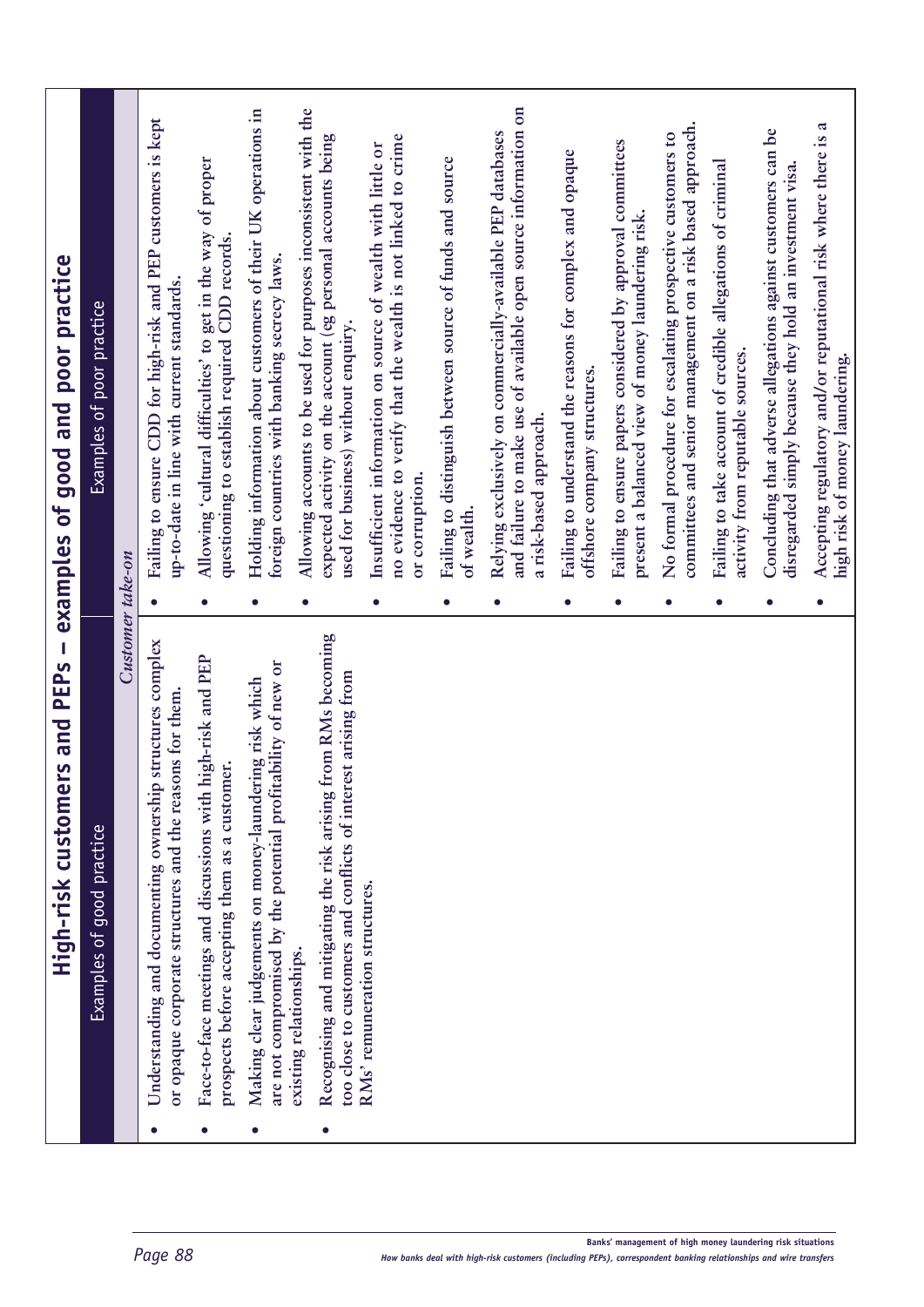| $\mathbf{I}$<br>rs and PEPs<br>High-risk custome                                                                                                                                                  |           | examples of good and poor practice                                                                                                                               |
|---------------------------------------------------------------------------------------------------------------------------------------------------------------------------------------------------|-----------|------------------------------------------------------------------------------------------------------------------------------------------------------------------|
| Examples of good practice                                                                                                                                                                         |           | Examples of poor practice                                                                                                                                        |
| Enhanced monitoring of high-risk relationships                                                                                                                                                    |           |                                                                                                                                                                  |
| Transaction monitoring which takes account of up-to-date CDD<br>information including expected activity, source of wealth and                                                                     | $\bullet$ | Failing to carry out regular reviews of high-risk and PEP<br>customers in order to update CDD                                                                    |
| Regularly reviewing PEP relationships at a senior level based on a<br>full and balanced assessment of the source of wealth of the PEP.<br>source of funds.                                        |           | Reviews carried out by RMs with no independent assessment by<br>money laundering or compliance professionals of the quality or<br>validity of the review.        |
| Monitoring new clients more closely to confirm or amend the<br>expected account activity.                                                                                                         | $\bullet$ | Failing to disclose suspicious transactions to SOCA                                                                                                              |
| A risk-based framework for assessing the necessary frequency                                                                                                                                      |           | Failing to seek consent from SOCA on suspicious transactions<br>before processing them.                                                                          |
| of relationship reviews and the degree of scrutiny required for<br>transaction monitoring.                                                                                                        | $\bullet$ | Unwarranted delay between identifying suspicious transactions<br>and disclosure to SOCA.                                                                         |
| Proactively following up gaps in, and updating, CDD during the<br>course of a relationship.                                                                                                       | $\bullet$ | Treating annual reviews as a tick-box exercise and copying<br>information from the previous review.                                                              |
| Ensuring transaction monitoring systems are properly calibrated<br>to identify higher risk transactions and reduce false positives.                                                               | $\bullet$ | Annual reviews which fail to assess AML risk and instead focus<br>on business issues such as sales or debt repayment.                                            |
| suspicion reports sent to the MLRO, whether or not they are<br>Keeping good records and a clear audit trail of internal<br>finally disclosed to SOCA.                                             | $\bullet$ | Failing to apply enhanced ongoing monitoring techniques to<br>high-risk clients and PEPs.                                                                        |
| a bank's highest<br>A good knowledge among key AML staff of<br>risk/PEP customers.                                                                                                                | $\bullet$ | Failing to update CDD based on actual transactional experience.<br>Allowing junior or inexperienced staff to play a key role in                                  |
| More senior involvement in resolving alerts raised for transactions<br>adequate explanation and, where necessary, corroboration of<br>on higher risk or PEP customer accounts, including ensuring | $\bullet$ | Failing to apply sufficient challenge to explanations from RMs<br>ongoing monitoring of high-risk and PEP customers<br>and customers about unusual transactions. |
| unusual transactions from RMs and/or customers.                                                                                                                                                   | $\bullet$ | RMs failing to provide timely responses to alerts raised on                                                                                                      |
| Global consistency when deciding whether to keep or exit<br>relationships with high-risk customers and PEPs.                                                                                      |           | transaction monitoring systems.                                                                                                                                  |
| this into their annual performance assessment and pay review.<br>Assessing RMs' performance on ongoing monitoring and feed                                                                        |           |                                                                                                                                                                  |
| ds for higher<br>Lower transaction monitoring alert threshol<br>risk customers.                                                                                                                   |           |                                                                                                                                                                  |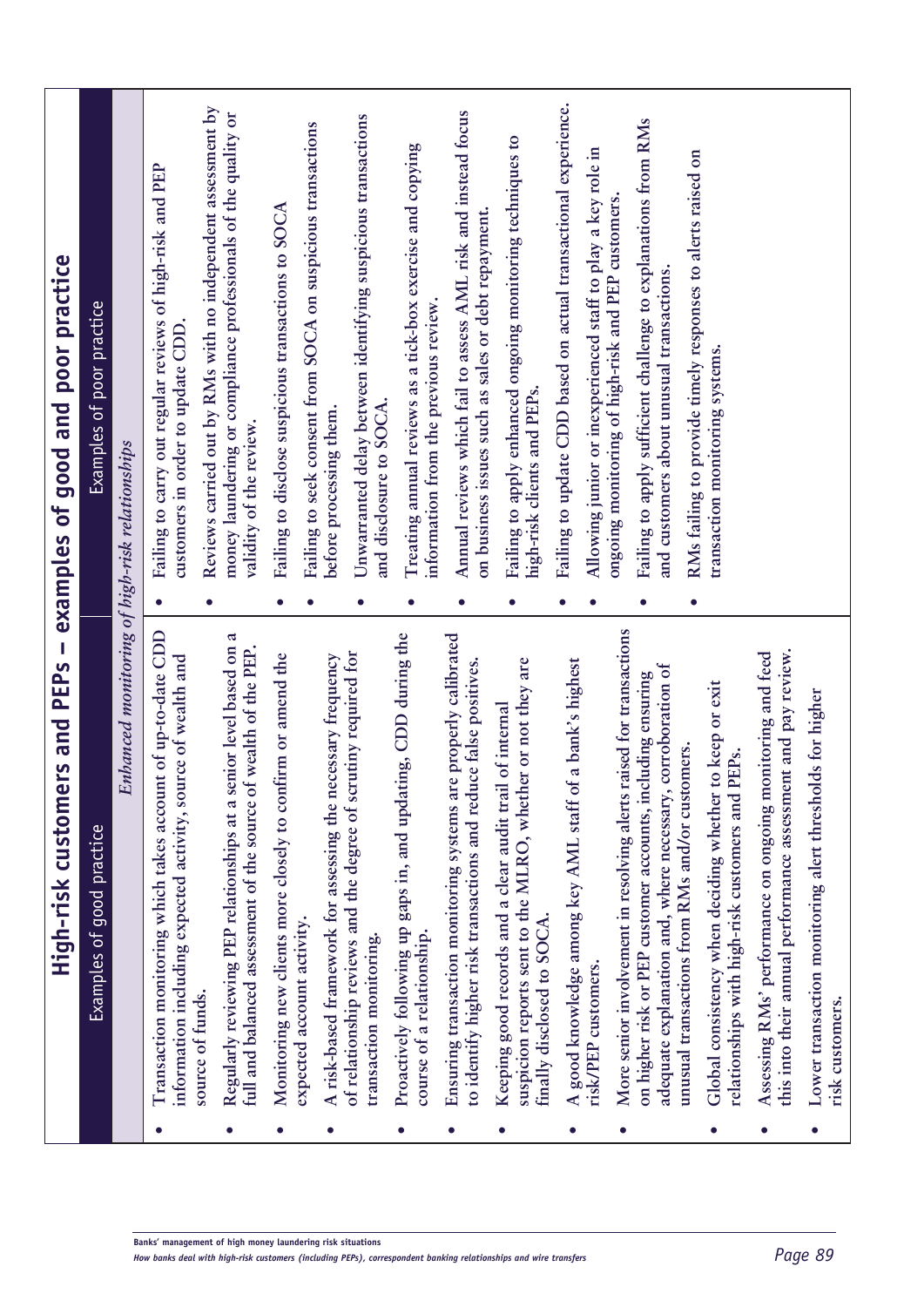|           | Correspondent                                                                                                                                                                                       |           | banking - examples of good and poor practice                                                                                                                        |
|-----------|-----------------------------------------------------------------------------------------------------------------------------------------------------------------------------------------------------|-----------|---------------------------------------------------------------------------------------------------------------------------------------------------------------------|
|           | Examples of good practice                                                                                                                                                                           |           | Examples of poor practice                                                                                                                                           |
|           | Risk assessment of respondent banks                                                                                                                                                                 |           |                                                                                                                                                                     |
|           | Regularly assessments of correspondent banking risks taking<br>into account various money laundering risk factors such as                                                                           |           | Failing to consider the money-laundering risks of<br>correspondent relationships.                                                                                   |
|           | structure (including the possible impact/influence that ultimate<br>the country (and its AML regime); ownership/management<br>beneficial owners with political connections may have);               | $\bullet$ | Inadequate or no documented policies and procedures setting<br>out how to deal with respondents.                                                                    |
|           | products/operations; transaction volumes; market segments; the<br>quality of the respondent's AML systems and controls and any<br>adverse information known about the respondent.                   |           | no assessment of the risks of doing business with respondents<br>Applying a 'one size fits all' approach to due diligence with<br>located in higher risk countries. |
| $\bullet$ | More robust monitoring respondents identified as presenting a<br>higher risk.                                                                                                                       | $\bullet$ | Failing to prioritise higher risk customers and transactions<br>for review                                                                                          |
|           | Risk scores that drive the frequency of relationship reviews.                                                                                                                                       |           | Failing to take into account high-risk business types such as                                                                                                       |
|           | Taking into consideration publicly available information<br>from national government bodies and non-governmental<br>organisations and other credible sources.                                       |           | money service businesses and offshore banks.                                                                                                                        |
|           | Customer take-on                                                                                                                                                                                    |           |                                                                                                                                                                     |
|           | Assigning clear responsibility for the CDD process and the<br>gathering of relevant documentation                                                                                                   |           | particularly if the respondent is based in a high-risk jurisdiction.<br>Inadequate CDD on parent banks and/or group affiliates,                                     |
|           | EDD for respondents that present greater risks or where there is                                                                                                                                    | $\bullet$ | Collecting CDD information but failing to assess the risks.                                                                                                         |
|           | less publicly available information about the respondent.                                                                                                                                           |           | Over-relying on the Wolfsberg Group AML questionnaire.                                                                                                              |
| $\bullet$ | volumes and values; client market segments; client reputation; as<br>offerings; transaction<br>Gathering enough information to understand client details;<br>ownership and management; products and |           | Failing to follow up on outstanding information that has been<br>requested during the CDD process.                                                                  |
|           | well as the AML control environment.                                                                                                                                                                |           | Fail to follow up on issues identified during the CDD process.                                                                                                      |
| $\bullet$ | Screening the names of senior managers, owners and controllers<br>of respondent banks to identify PEPs and assessing the risk that<br>identified PEPs pose.                                         |           |                                                                                                                                                                     |
| $\bullet$ | Independent quality assurance work to ensure that CDD standards<br>are up to required standards consistently across the bank.                                                                       |           |                                                                                                                                                                     |

**7.3 Correspondent banking**

7.3 Correspondent banking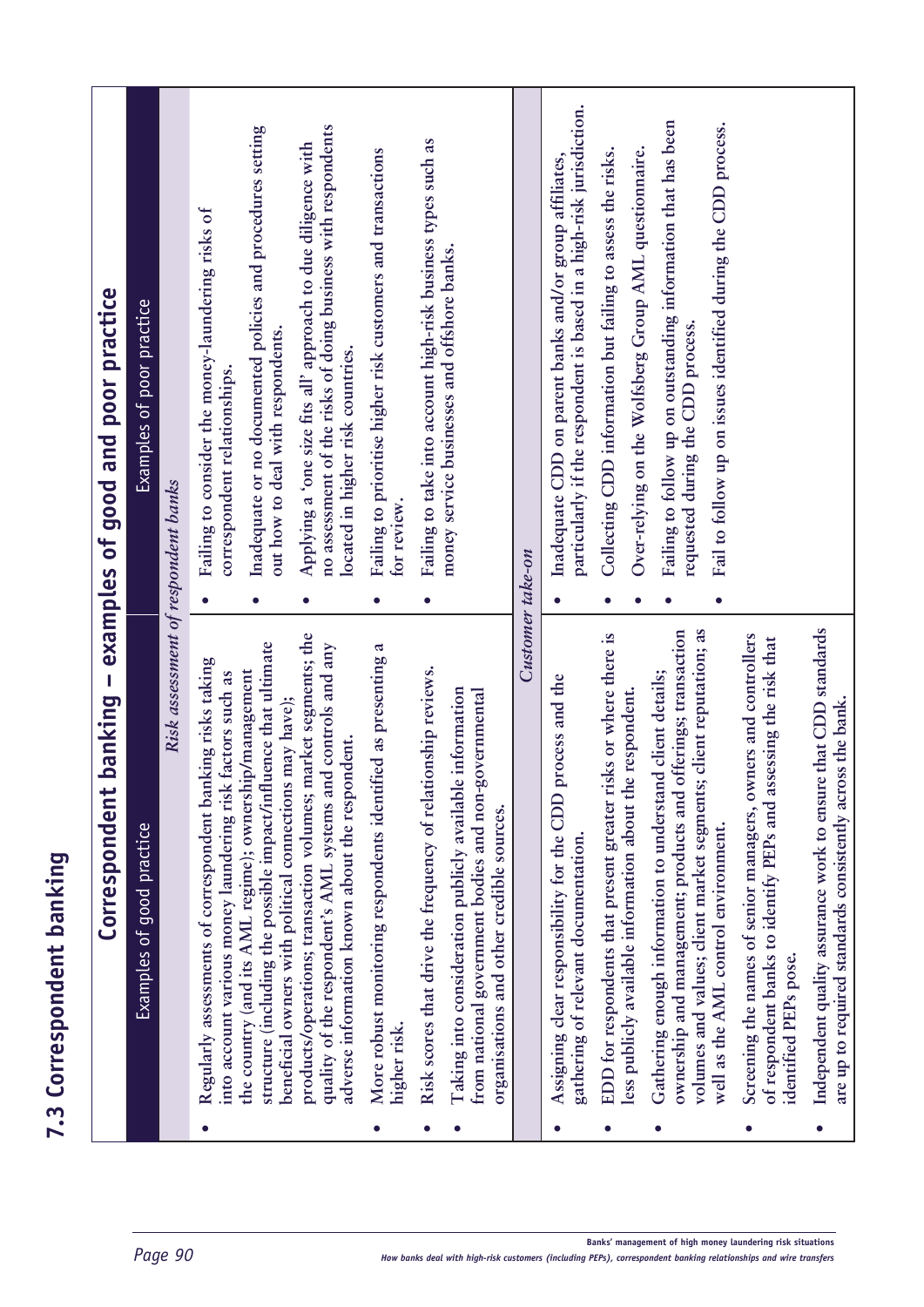|           | $\mathbf I$<br>banking<br>Correspondent                                                                                                                                  |                   | examples of good and poor practice                                                                                                                            |
|-----------|--------------------------------------------------------------------------------------------------------------------------------------------------------------------------|-------------------|---------------------------------------------------------------------------------------------------------------------------------------------------------------|
|           | Examples of good practice                                                                                                                                                |                   | Examples of poor practice                                                                                                                                     |
|           | Customer take-on                                                                                                                                                         |                   |                                                                                                                                                               |
|           | Discussing with overseas regulators and other relevant bodies<br>about the AML regime in a respondent's home country.                                                    |                   | Relying on parent banks to conduct CDD for a correspondent<br>account and taking no steps to ensure this has been done.                                       |
| $\bullet$ | Identifying risk in particular business areas (eg informal value<br>transfer such as 'hawala', tax evasion, corruption) through<br>discussions with overseas regulators. | and values.       | Collecting AML policies etc but making no effort to assess them.<br>Having no information on file for expected activity volumes                               |
| $\bullet$ | Visiting, or discuss with, respondent banks to discuss AML<br>issues and gather CDD information.                                                                         |                   | Failing to consider adverse information about the respondent or<br>individuals connected with it.                                                             |
| $\bullet$ | Gathering information about procedures at respondent firms for<br>sanctions screening and identifying/managing PEPs.                                                     |                   | No senior management involvement in the approval process for<br>new correspondent bank relationships or existing relationships                                |
| $\bullet$ | Understanding respondents' processes for monitoring account<br>activity and reporting suspicious activity.                                                               | being reviewed.   |                                                                                                                                                               |
| $\bullet$ | Requesting details of how respondents manage their own<br>correspondent banking relationships.                                                                           |                   |                                                                                                                                                               |
| $\bullet$ | correspondent banking relationships and reviews of existing ones.<br>for new<br>Senior management/senior committee sign-off                                              |                   |                                                                                                                                                               |
|           | Ongoing monitoring of respondent accounts                                                                                                                                |                   |                                                                                                                                                               |
|           | relationship; with high risk relationships reviewed more frequently.<br>Review periods driven by the risk rating of a particular                                         |                   | Copying periodic review forms year after year without challenge<br>from senior management.                                                                    |
| $\bullet$ | Obtaining an updated picture for the purpose of the account<br>and expected activity.                                                                                    | respondent banks. | Failing to take account of any changes to key staff at                                                                                                        |
| 0         | identify individuals/entities with PEP connections or on relevant<br>Updating screening of respondents and connected individuals to<br>sanctions lists.                  |                   | Carrying out annual reviews of respondent relationships but fail<br>to consider money-laundering risk adequately.                                             |
| $\bullet$ | Involving senior management and AML staff in reviews of<br>respondent relationships and consideration of whether to<br>maintain or exit high risk relationships.         | last review.      | Failing to consider money laundering alerts generated since the<br>Failing to assess new information gathered during ongoing<br>monitoring of a relationship. |
| $\bullet$ | Where appropriate, using intelligence reports to help decide<br>whether to maintain or exit a relationship.                                                              |                   |                                                                                                                                                               |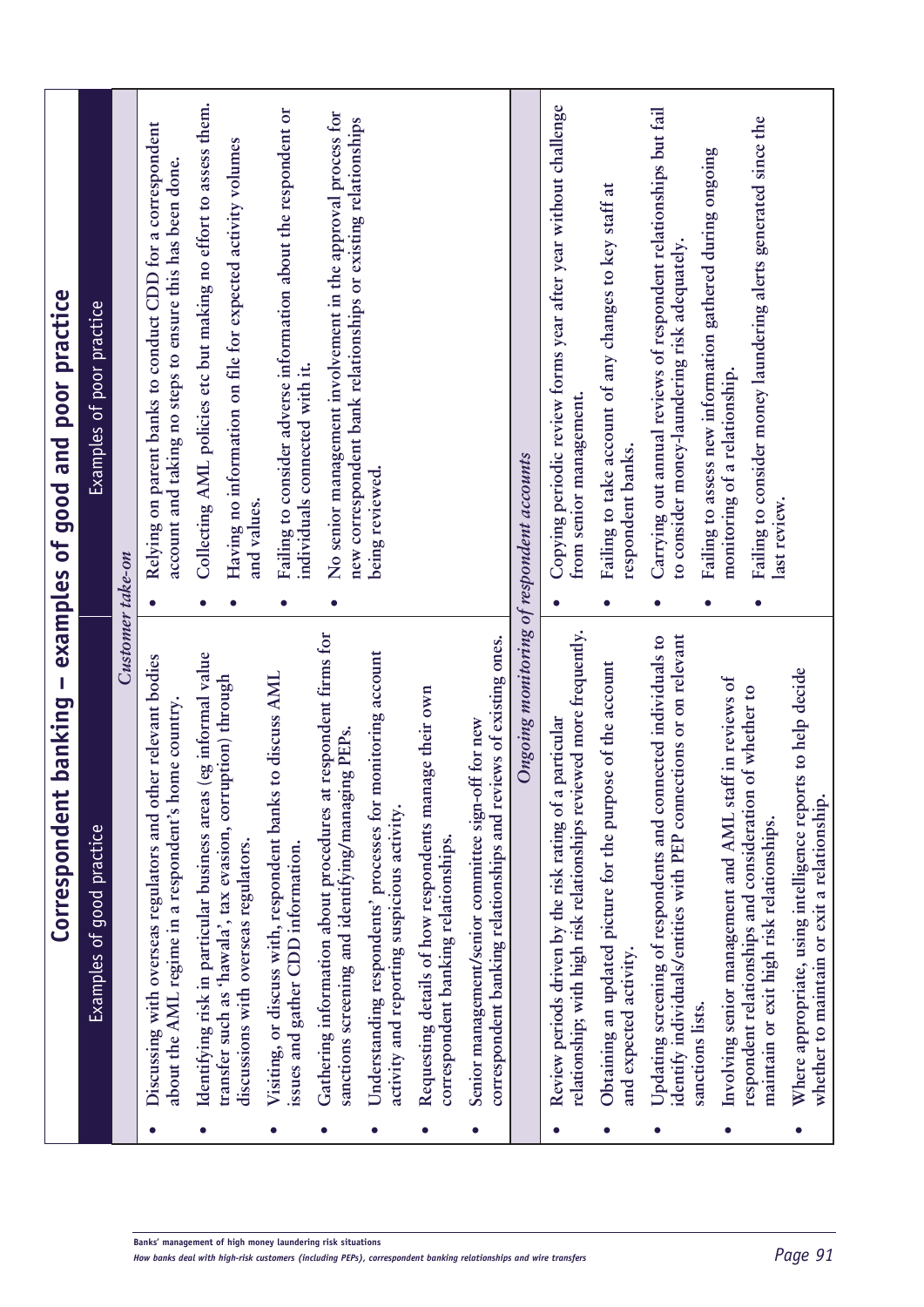| banking - examples of good and poor practice | Examples of poor practice |                                           | Relying on parent banks to carry out monitoring of respondents<br>without understanding what monitoring has been done or what<br>the monitoring found. | satisfactory answers to reasonable questions regarding activity<br>Failing to take action when respondents do not provide<br>on their account. | deciding whether to exit relationships with respondents which<br>Focusing too much on reputational or business issues when<br>give rise to high money-laundering risk. |
|----------------------------------------------|---------------------------|-------------------------------------------|--------------------------------------------------------------------------------------------------------------------------------------------------------|------------------------------------------------------------------------------------------------------------------------------------------------|------------------------------------------------------------------------------------------------------------------------------------------------------------------------|
| Correspondent                                | Examples of good practice | Ongoing monitoring of respondent accounts | Carrying out ad-hoc reviews in light of materisal changes to the<br>risk profile of a customer.                                                        |                                                                                                                                                |                                                                                                                                                                        |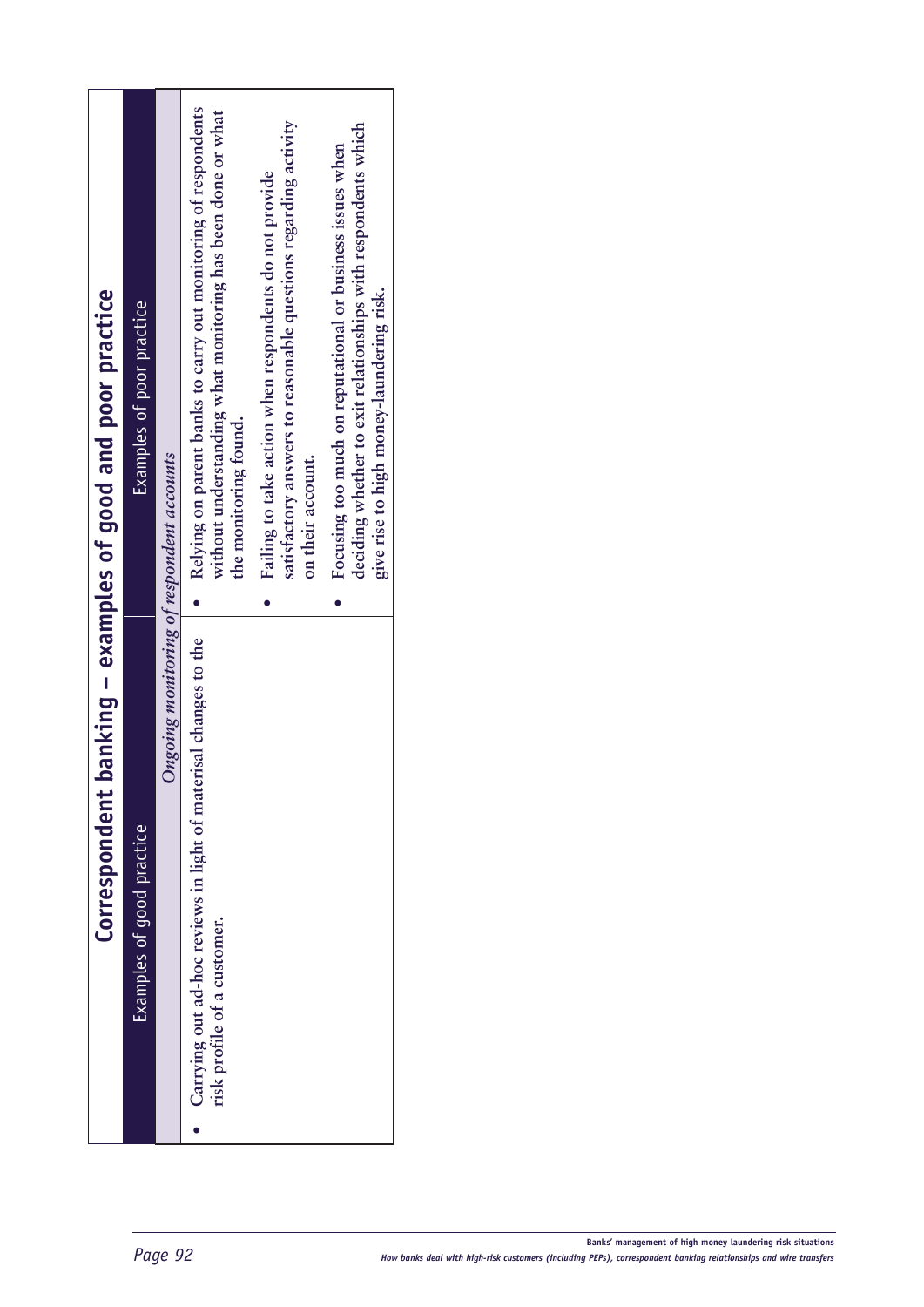|           | Paying banks<br>Wire trans<br>Examples of good practice                                                                                                                                                                                                 | Examples of poor practice<br>fers - examples of good and poor practice                                                                                                                                             |
|-----------|---------------------------------------------------------------------------------------------------------------------------------------------------------------------------------------------------------------------------------------------------------|--------------------------------------------------------------------------------------------------------------------------------------------------------------------------------------------------------------------|
|           | static data (name,<br>MT103 payment instruction and any matching MT202COV.<br>address, account number) held on the ordering customer are<br>automatically inserted in the correct lines of the outgoing<br>Banks' core banking systems ensure that all  | Paying banks take insufficient steps to ensure that all outgoing<br>MT103s contain sufficient beneficiary information to mitigate<br>the risk of customer funds being incorrectly blocked, delayed<br>or rejected. |
|           | Intermediary banks                                                                                                                                                                                                                                      |                                                                                                                                                                                                                    |
|           | processing payments until they receive complete and meaningful<br>Where practical, intermediary and beneficiary banks delay<br>information on the ordering customer.                                                                                    | information, which could allow payments in breach of<br>Banks have no procedures in place to detect incoming<br>payments containing meaningless or inadequate payer                                                |
|           | Intermediary and beneficiary banks have systems that generate<br>[103 appears to<br>an automatic investigation every time a M1<br>contain inadequate payer information.                                                                                 | sanctions to slip through unnoticed.                                                                                                                                                                               |
|           | Following processing, risk-based sampling for inward payments<br>identify inadequate payer information.                                                                                                                                                 |                                                                                                                                                                                                                    |
| $\bullet$ | clients' or 'our valued customer' in all the main languages which<br>conceal their identity.<br>Search for phrases in payment messages such as 'one of our<br>may indicate a bank or customer trying to                                                 |                                                                                                                                                                                                                    |
|           | Beneficiary banks                                                                                                                                                                                                                                       |                                                                                                                                                                                                                    |
|           | risk-based sampling<br>analysis to identify banks initiating cross-border payments<br>of incoming customer payments, with subsequent detailed<br>containing inadequate or meaningless payer information.<br>Establishing a specialist team to undertake | Insufficient processes to identify payments with incomplete or<br>meaningless payer information.                                                                                                                   |
|           | ot taking appropriate action against persistently offending banks.<br>Actively engaging in dialogue with peers about the difficult issue                                                                                                                |                                                                                                                                                                                                                    |